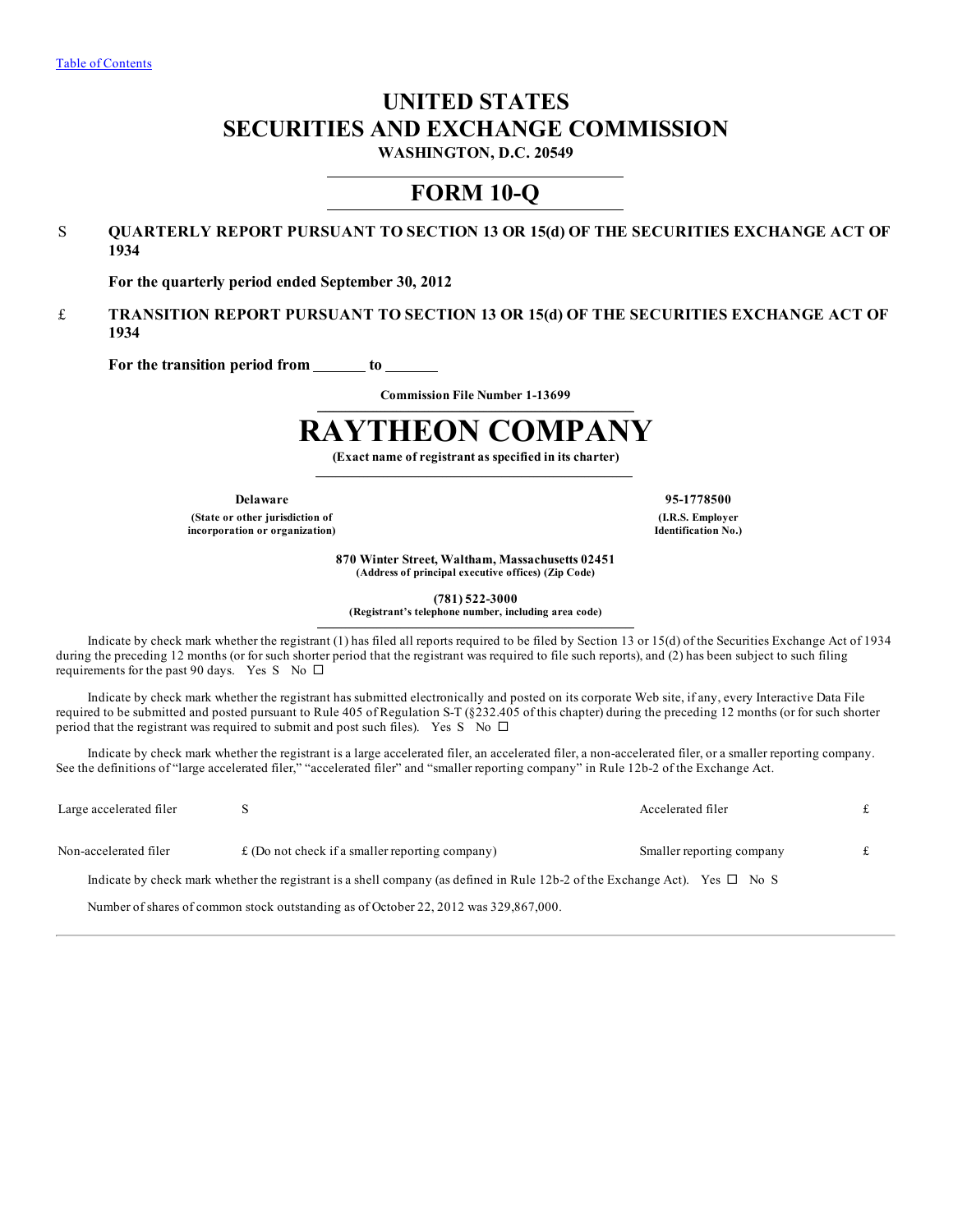# **RAYTHEON COMPANY TABLE OF CONTENTS**

| <b>PART I</b>     | <b>FINANCIAL INFORMATION</b>                                                                                                              | Page             |
|-------------------|-------------------------------------------------------------------------------------------------------------------------------------------|------------------|
| Item 1.           | <b>Consolidated Financial Statements</b>                                                                                                  |                  |
|                   | Consolidated Balance Sheets at September 30, 2012 (Unaudited) and December 31, 2011                                                       | $\overline{4}$   |
|                   | Consolidated Statements of Operations (Unaudited) for the Three and Nine Months Ended September 30, 2012<br>and October 2, 2011           | $\overline{5}$   |
|                   | Consolidated Statements of Comprehensive Income (Unaudited) for the Three and Nine Months Ended<br>September 30, 2012 and October 2, 2011 | $\underline{6}$  |
|                   | Consolidated Statements of Equity (Unaudited) for the Nine Months Ended September 30, 2012 and October 2,<br>2011                         | $\overline{1}$   |
|                   | Consolidated Statements of Cash Flows (Unaudited) for the Nine Months Ended September 30, 2012 and October<br>2,2011                      | 8                |
|                   | Notes to Consolidated Financial Statements (Unaudited)                                                                                    | $\overline{9}$   |
|                   | Report of Independent Registered Public Accounting Firm                                                                                   | 24               |
| Item 2.           | <u>Management's Discussion and Analysis of Financial Condition and Results of Operations</u>                                              | 25               |
| Item 3.           | Quantitative and Qualitative Disclosures About Market Risk                                                                                | <u>54</u>        |
| Item 4.           | <b>Controls and Procedures</b>                                                                                                            | 55               |
| <b>PART II</b>    | <b>OTHER INFORMATION</b>                                                                                                                  |                  |
| Item 1.           | <b>Legal Proceedings</b>                                                                                                                  | $\underline{56}$ |
| Item 1A.          | <b>Risk Factors</b>                                                                                                                       | <u>57</u>        |
| Item 2.           | Unregistered Sales of Equity Securities and Use of Proceeds                                                                               | <u>57</u>        |
| Item 6.           | <b>Exhibits</b>                                                                                                                           | 58               |
| <b>Signatures</b> |                                                                                                                                           | 59               |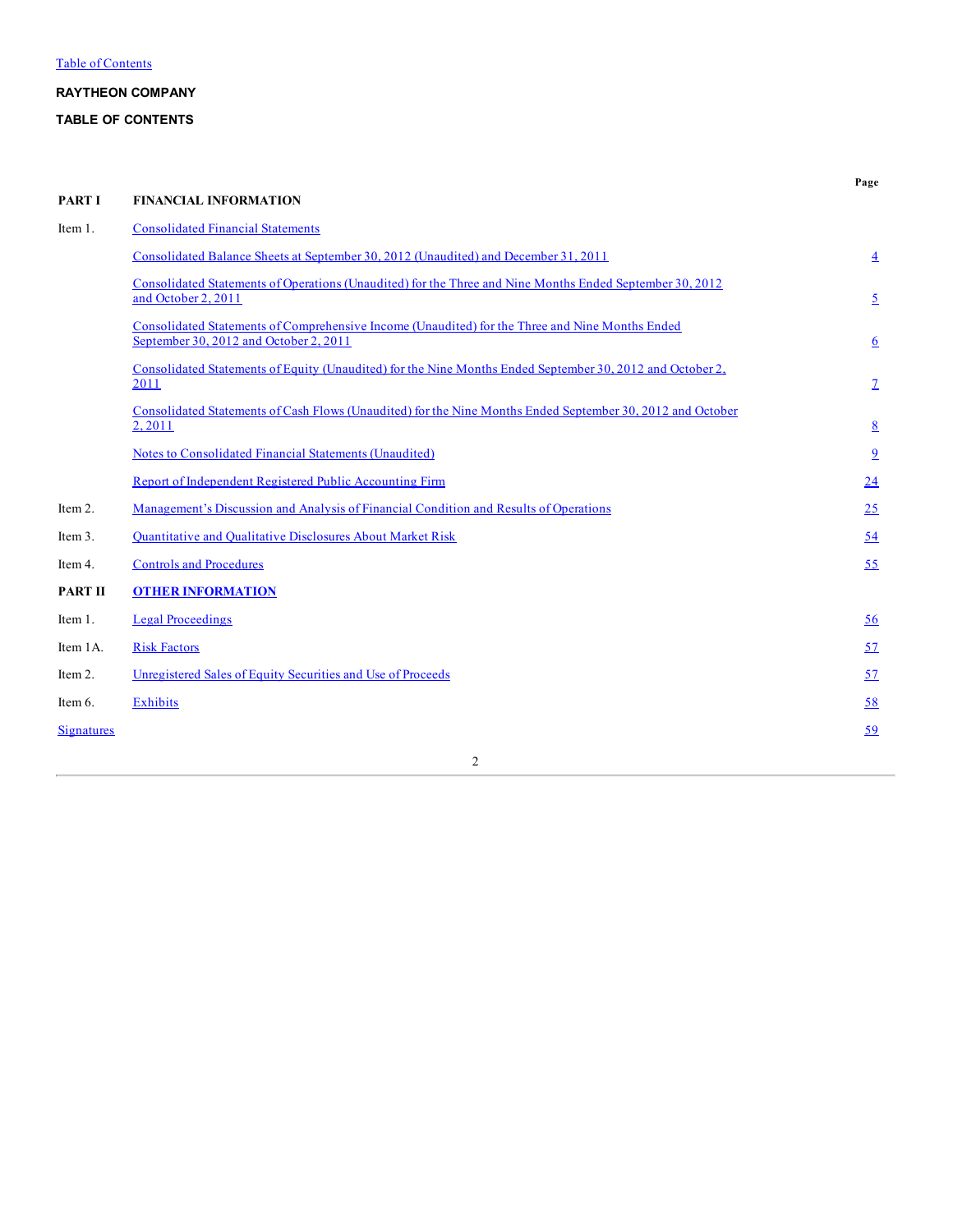#### <span id="page-2-0"></span>**Cautionary Note Regarding Forward-Looking Statements**

This Form 10-Q contains forward-looking statements within the meaning of federal securities laws, including information regarding our financial outlook, future plans, objectives, business prospects, trends and anticipated financial performance including with respect to our liquidity and capital resources, our cash tax payments, our pension expense and funding, the impact of new accounting pronouncements, our unrecognized tax benefits and the outcome of legal and administrative proceedings, claims, investigations, and commitments and contingencies. You can identify these statements by the fact that they include words such as "will," "believe," "anticipate," "expect," "estimate," "intend," "plan," or variations of these words or similar expressions. These forwardlooking statements are not statements of historical facts and represent only our current expectations regarding such matters. These statements inherently involve a wide range of known and unknown uncertainties. Our actual actions and results could differ materially from what is expressed or implied by these statements. Specific factors that could cause such a difference include, but are not limited to, those set forth under Item 1A. "Risk Factors" in our Annual Report on Form 10-K for the year ended December 31, 2011 and other important factors disclosed previously and from time to time in our other filings with the Securities and Exchange Commission (SEC). Given these factors, as well as other variables that may affect our operating results, you should not rely on forward-looking statements, assume that past financial performance will be a reliable indicator of future performance nor use historical trends to anticipate results or trends in future periods. We expressly disclaim any obligation or intention to provide updates to the forward-looking statements and the estimates and assumptions associated with them.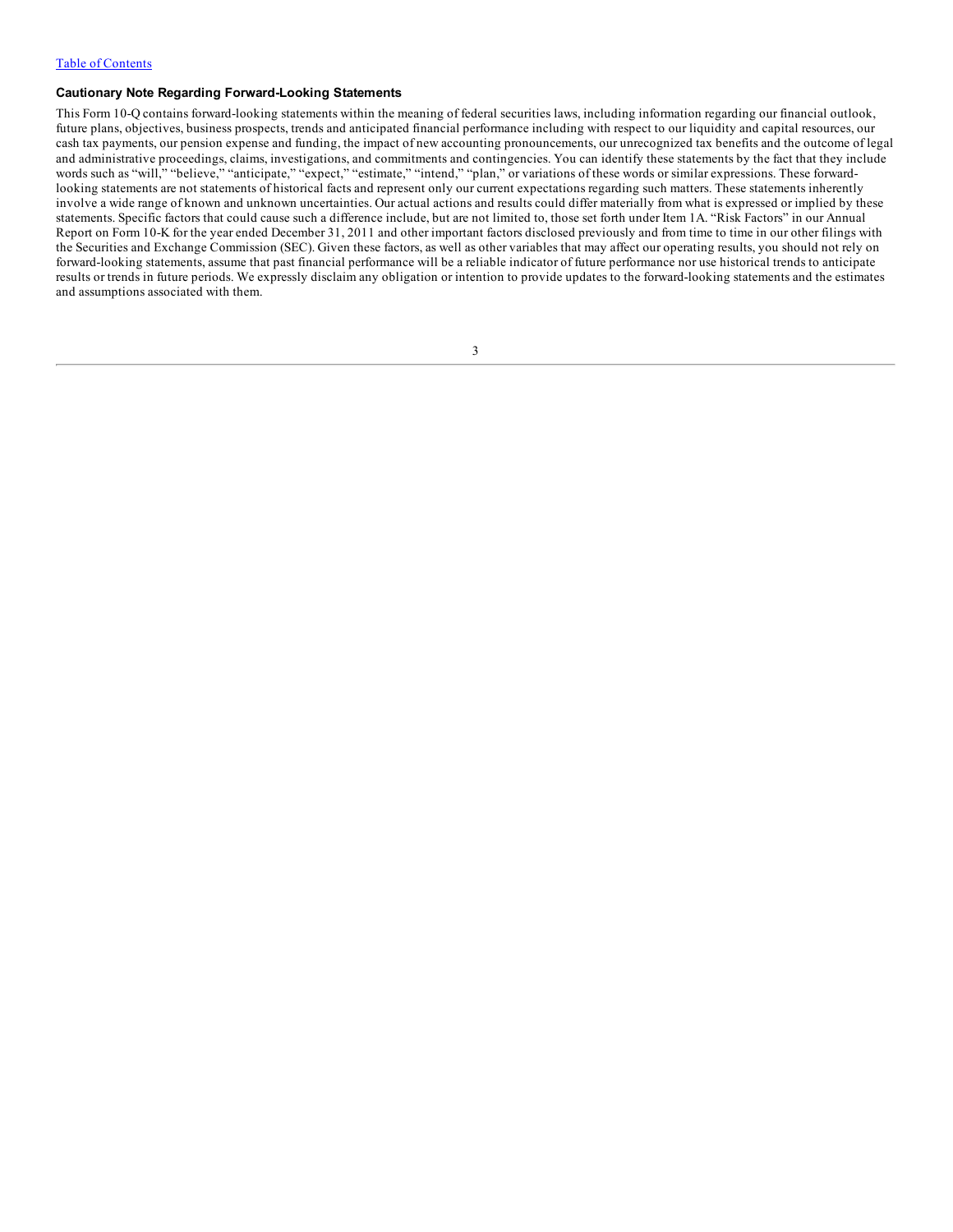#### <span id="page-3-0"></span>**PART I. FINANCIAL INFORMATION**

# **ITEM 1. CONSOLIDATED FINANCIAL STATEMENTS RAYTHEON COMPANY**

# **CONSOLIDATED BALANCE SHEETS**

| (In millions, except per share amounts)                                                                                                                                                                                                   | (Unaudited)<br>Sep 30, 2012 |              | Dec 31, 2011 |
|-------------------------------------------------------------------------------------------------------------------------------------------------------------------------------------------------------------------------------------------|-----------------------------|--------------|--------------|
| <b>ASSETS</b>                                                                                                                                                                                                                             |                             |              |              |
| Current assets                                                                                                                                                                                                                            |                             |              |              |
| Cash and cash equivalents                                                                                                                                                                                                                 | \$<br>3.032                 | $\mathbb{S}$ | 4,000        |
| Short-term investments                                                                                                                                                                                                                    | 614                         |              |              |
| Contracts in process, net                                                                                                                                                                                                                 | 4,789                       |              | 4.526        |
| Inventories                                                                                                                                                                                                                               | 482                         |              | 336          |
| Deferred taxes                                                                                                                                                                                                                            | 83                          |              | 221          |
| Prepaid expenses and other current assets                                                                                                                                                                                                 | 260                         |              | 226          |
| Total current assets                                                                                                                                                                                                                      | 9,260                       |              | 9,309        |
| Property, plant and equipment, net                                                                                                                                                                                                        | 1,929                       |              | 2,006        |
| Deferred taxes                                                                                                                                                                                                                            | 720                         |              | 657          |
| Goodwill                                                                                                                                                                                                                                  | 12,546                      |              | 12,544       |
| Other assets, net                                                                                                                                                                                                                         | 1,242                       |              | 1,338        |
| Total assets                                                                                                                                                                                                                              | \$<br>25,697                | \$           | 25,854       |
| <b>LIABILITIES AND EQUITY</b>                                                                                                                                                                                                             |                             |              |              |
| Current liabilities                                                                                                                                                                                                                       |                             |              |              |
| Advance payments and billings in excess of costs incurred                                                                                                                                                                                 | \$<br>2,169                 | $\mathbb{S}$ | 2,542        |
| Accounts payable                                                                                                                                                                                                                          | 1,190                       |              | 1,507        |
| Accrued employee compensation                                                                                                                                                                                                             | 1,130                       |              | 941          |
| Other accrued expenses                                                                                                                                                                                                                    | 1,179                       |              | 1,140        |
| Total current liabilities                                                                                                                                                                                                                 | 5,668                       |              | 6,130        |
| Accrued retiree benefits and other long-term liabilities                                                                                                                                                                                  | 6,192                       |              | 6,774        |
| Deferred taxes                                                                                                                                                                                                                            | 3                           |              | 5            |
| Long-term debt                                                                                                                                                                                                                            | 4,609                       |              | 4,605        |
| Commitments and contingencies (Note 9)                                                                                                                                                                                                    |                             |              |              |
| Equity                                                                                                                                                                                                                                    |                             |              |              |
| Raytheon Company stockholders' equity                                                                                                                                                                                                     |                             |              |              |
| Common stock, par value, \$0.01 per share, 1,450 shares authorized, 330 and 339<br>shares outstanding at September 30, 2012 and December 31, 2011, respectively,<br>after deducting 178 and 163 treasury shares at September 30, 2012 and |                             |              |              |
| December 31, 2011, respectively.                                                                                                                                                                                                          | 3                           |              | 3            |
| Additional paid-in capital                                                                                                                                                                                                                | 11,900                      |              | 11,676       |
| Accumulated other comprehensive loss                                                                                                                                                                                                      | (6,506)                     |              | (7,001)      |
| Treasury stock, at cost                                                                                                                                                                                                                   | (8,913)                     |              | (8,153)      |
| Retained earnings                                                                                                                                                                                                                         | 12,578                      |              | 11,656       |
| Total Raytheon Company stockholders' equity                                                                                                                                                                                               | 9,062<br>163                |              | 8,181<br>159 |
| Noncontrolling interests in subsidiaries                                                                                                                                                                                                  |                             |              |              |
| Total equity                                                                                                                                                                                                                              | 9,225                       | \$           | 8,340        |
| Total liabilities and equity                                                                                                                                                                                                              | \$<br>25,697                |              | 25,854       |

The accompanying notes are an integral part of the unaudited consolidated financial statements.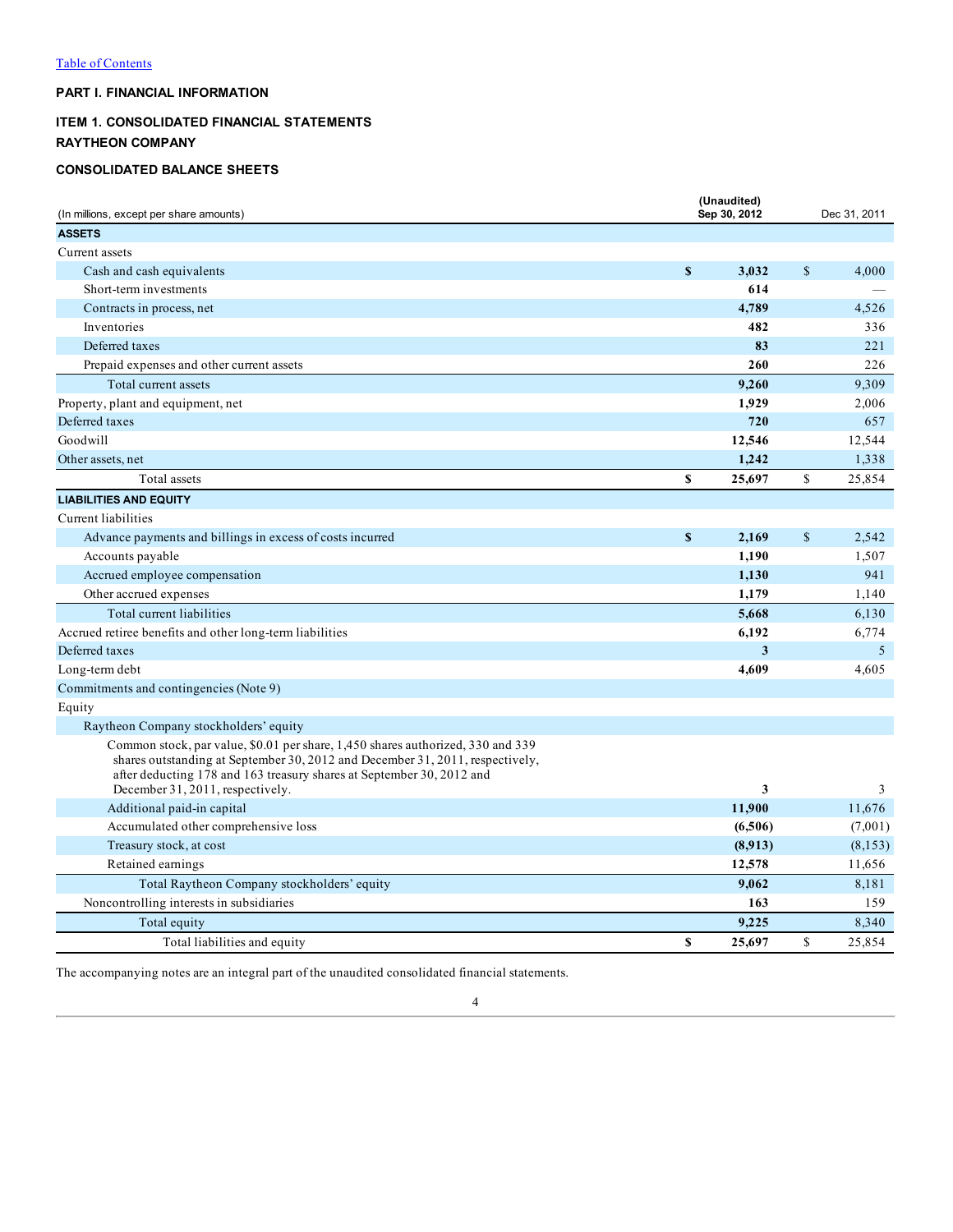# <span id="page-4-0"></span>**RAYTHEON COMPANY**

# **CONSOLIDATED STATEMENTS OF OPERATIONS (UNAUDITED)**

|                                                                                            |              | <b>Three Months Ended</b> |             |             | Nine Months Ended |              |              |             |
|--------------------------------------------------------------------------------------------|--------------|---------------------------|-------------|-------------|-------------------|--------------|--------------|-------------|
| (In millions, except per share amounts)                                                    |              | Sep 30, 2012              |             | Oct 2, 2011 |                   | Sep 30, 2012 |              | Oct 2, 2011 |
| Net sales                                                                                  |              |                           |             |             |                   |              |              |             |
| Products                                                                                   | \$           | 5,065                     | \$          | 5,115       | \$                | 14,937       | \$           | 15,399      |
| Services                                                                                   |              | 980                       |             | 1,001       |                   | 3,038        |              | 2,970       |
| Total net sales                                                                            |              | 6,045                     |             | 6,116       |                   | 17,975       |              | 18,369      |
| Operating expenses                                                                         |              |                           |             |             |                   |              |              |             |
| Cost of sales-products                                                                     |              | 3,848                     |             | 3,971       |                   | 11,438       |              | 12,163      |
| Cost of sales—services                                                                     |              | 841                       |             | 844         |                   | 2,562        |              | 2,483       |
| Administrative and selling expenses                                                        |              | 389                       |             | 426         |                   | 1,198        |              | 1,288       |
| Research and development expenses                                                          |              | 181                       |             | 153         |                   | 543          |              | 454         |
| Total operating expenses                                                                   |              | 5,259                     |             | 5,394       |                   | 15,741       |              | 16,388      |
| Operating income                                                                           |              | 786                       |             | 722         |                   | 2,234        |              | 1,981       |
| Non-operating (income) expense                                                             |              |                           |             |             |                   |              |              |             |
| Interest expense                                                                           |              | 49                        |             | 41          |                   | 149          |              | 127         |
| Interest income                                                                            |              | (3)                       |             | (5)         |                   | (6)          |              | (12)        |
| Other (income) expense                                                                     |              | (5)                       |             | 14          |                   | (10)         |              | 15          |
| Total non-operating (income) expense, net                                                  |              | 41                        |             | 50          |                   | 133          |              | 130         |
| Income from continuing operations before taxes                                             |              | 745                       |             | 672         |                   | 2,101        |              | 1,851       |
| Federal and foreign income taxes                                                           |              | 237                       |             | 165         |                   | 668          |              | 521         |
| Income from continuing operations                                                          |              | 508                       |             | 507         |                   | 1,433        |              | 1,330       |
| Income (loss) from discontinued operations, net of tax                                     |              | (1)                       |             | 3           |                   | (4)          |              | 14          |
| Net income                                                                                 |              | 507                       |             | 510         |                   | 1,429        |              | 1,344       |
| Less: Net income (loss) attributable to noncontrolling<br>interests in subsidiaries        |              | $\overline{7}$            |             | 9           |                   | 10           |              | 21          |
| Net income attributable to Raytheon Company                                                | $\mathbf S$  | 500                       | $\mathbb S$ | 501         | $\mathbf S$       | 1,419        | \$           | 1.323       |
| Basic earnings (loss) per share attributable to Raytheon<br>Company common stockholders:   |              |                           |             |             |                   |              |              |             |
| Income from continuing operations                                                          | $\mathbf S$  | 1.51                      | $\sqrt{\ }$ | 1.42        | $\mathbf S$       | 4.26         | $\mathbf S$  | 3.70        |
| Income (loss) from discontinued operations, net of<br>tax                                  |              |                           |             | 0.01        |                   | (0.01)       |              | 0.04        |
| Net income                                                                                 |              | 1.51                      |             | 1.43        |                   | 4.25         |              | 3.73        |
| Diluted earnings (loss) per share attributable to Raytheon<br>Company common stockholders: |              |                           |             |             |                   |              |              |             |
| Income from continuing operations                                                          | $\mathbf{s}$ | 1.51                      | $\mathbb S$ | 1.42        | $\mathbf{s}$      | 4.24         | \$           | 3.68        |
| Income (loss) from discontinued operations, net of<br>tax                                  |              |                           |             | 0.01        |                   | (0.01)       |              | 0.04        |
| Net income                                                                                 |              | 1.50                      |             | 1.43        |                   | 4.23         |              | 3.71        |
| Amounts attributable to Raytheon Company common<br>stockholders:                           |              |                           |             |             |                   |              |              |             |
| Income from continuing operations                                                          | $\mathbf S$  | 501                       | $\mathbb S$ | 498         | $\mathbf{s}$      | 1,423        | $\mathbb{S}$ | 1,309       |
| Income (loss) from discontinued operations, net of<br>tax                                  |              | (1)                       |             | 3           |                   | (4)          |              | 14          |
| Net income                                                                                 | $\mathbf S$  | 500                       | $\mathbb S$ | 501         | $\mathbb S$       | 1,419        | $\mathbb{S}$ | 1,323       |

The accompanying notes are an integral part of the unaudited consolidated financial statements.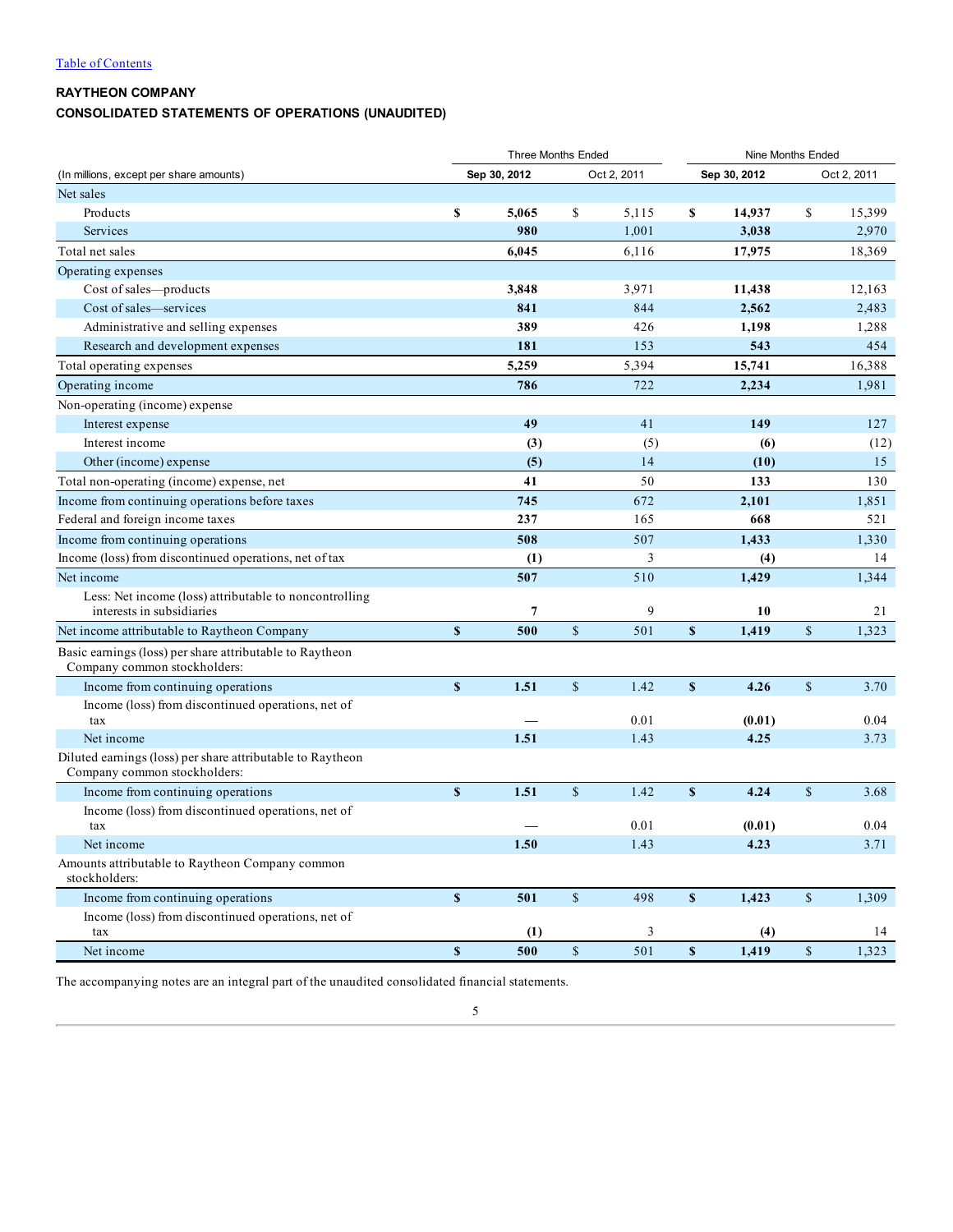## **RAYTHEON COMPANY**

# **CONSOLIDATED STATEMENTS OF COMPREHENSIVE INCOME (UNAUDITED)**

|                                                                                               |              | <b>Three Months Ended</b> |             | Nine Months Ended |              |              |              |               |  |  |
|-----------------------------------------------------------------------------------------------|--------------|---------------------------|-------------|-------------------|--------------|--------------|--------------|---------------|--|--|
| (In millions)                                                                                 |              | Sep 30, 2012              |             | Oct 2, 2011       |              | Sep 30, 2012 |              | Oct 2, 2011   |  |  |
| Net income                                                                                    | $\mathbf{s}$ | 507                       | $\mathbf S$ | 510               | $\mathbf{s}$ | 1,429        | $\mathbb{S}$ | 1,344         |  |  |
| Other comprehensive income (loss), before tax:                                                |              |                           |             |                   |              |              |              |               |  |  |
| Foreign exchange translation                                                                  |              | 44                        |             | (48)              |              | 43           |              | (2)           |  |  |
| Cash flow hedges and interest rate locks                                                      |              | 7                         |             | (15)              |              | 7            |              | (5)           |  |  |
| Unrealized gain (loss) on short term investments and                                          |              |                           |             |                   |              |              |              |               |  |  |
| other                                                                                         |              | (2)                       |             | (2)               |              | (2)          |              | (2)           |  |  |
| Pension and other employee benefit plans:                                                     |              |                           |             |                   |              |              |              |               |  |  |
| Net change in initial net obligation                                                          |              |                           |             |                   |              |              |              | $\mathcal{R}$ |  |  |
| Prior service cost arising during period                                                      |              |                           |             |                   |              |              |              | 45            |  |  |
| Net loss arising during period                                                                |              | (21)                      |             | (113)             |              | (21)         |              | (120)         |  |  |
| Amortization of prior service cost included in net<br>periodic expense                        |              | $\mathbf{1}$              |             |                   |              | 5            |              | 2             |  |  |
| Amortization of net actuarial loss included in net<br>income                                  |              | 227                       |             | 197               |              | 706          |              | 596           |  |  |
| Defined benefit pension and other employee benefit<br>plans, net                              |              | 207                       |             | 85                |              | 690          |              | 526           |  |  |
| Other comprehensive income (loss), before tax                                                 |              | 256                       |             | 20                |              | 738          |              | 517           |  |  |
| Income tax (expense) benefit related to items of other<br>comprehensive income                |              | (74)                      |             | (25)              |              | (243)        |              | (179)         |  |  |
| Other comprehensive income (loss), net of tax                                                 |              | 182                       |             | (5)               |              | 495          |              | 338           |  |  |
| Total comprehensive income (loss)                                                             |              | 689                       |             | 505               |              | 1,924        |              | 1,682         |  |  |
| Less: Comprehensive income (loss) attributable to<br>noncontrolling interests in subsidiaries |              | $\overline{7}$            |             | 9                 |              | <b>10</b>    |              | 21            |  |  |
| Comprehensive income (loss) attributable to Raytheon<br>Company                               | \$           | 682                       | \$          | 496               | \$           | 1,914        | \$           | 1,661         |  |  |

The accompanying notes are an integral part of the unaudited consolidated financial statements.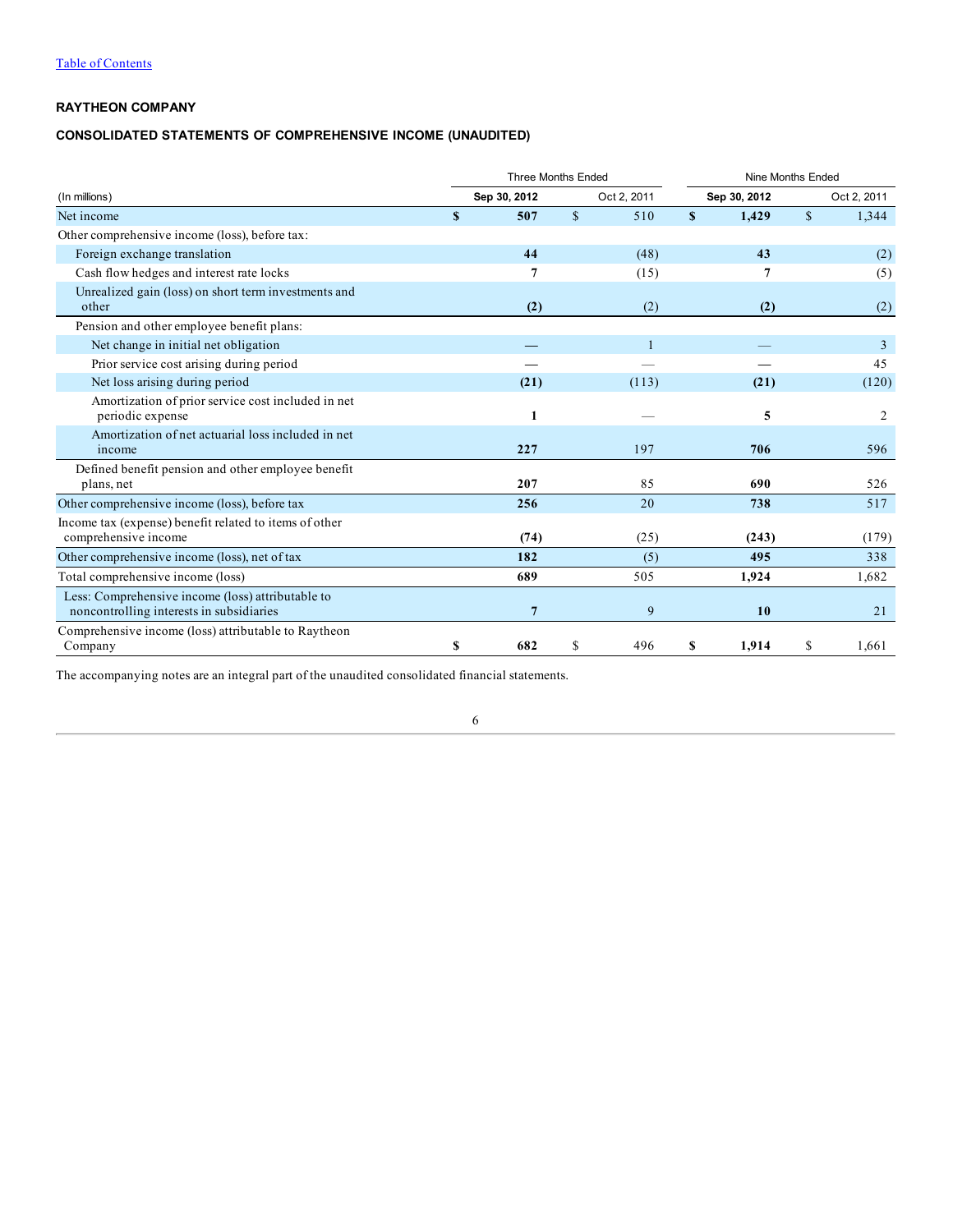# <span id="page-6-0"></span>**RAYTHEON COMPANY**

# **CONSOLIDATED STATEMENTS OF EQUITY (UNAUDITED)**

| Nine months ended September<br>30, 2012 and October 2, 2011<br>(In millions) |               | Common<br>stock |               | Additional<br>paid-in<br>capital |               | Accumulated<br>other<br>comprehensive<br>$(\text{loss})$ |               | Treasury<br>stock |               | Retained<br>earnings |              | Total<br>Raytheon<br>Company<br>stockholders'<br>equity |               | Noncontrolling<br>interests in<br>subsidiaries |              | Total<br>equity |
|------------------------------------------------------------------------------|---------------|-----------------|---------------|----------------------------------|---------------|----------------------------------------------------------|---------------|-------------------|---------------|----------------------|--------------|---------------------------------------------------------|---------------|------------------------------------------------|--------------|-----------------|
| Balance at December 31, 2010                                                 | $\mathcal{S}$ | $\overline{4}$  | <sup>\$</sup> | 11,406                           | $\mathbb{S}$  | (5,146)                                                  | $\mathbb{S}$  | (6,900)           | <sup>\$</sup> | 10,390               | $\mathbf{s}$ | 9,754                                                   | $\mathbf S$   | 136                                            | $\mathbf{s}$ | 9,890           |
| Net income                                                                   |               |                 |               |                                  |               |                                                          |               |                   |               | 1,323                |              | 1,323                                                   |               | 21                                             |              | 1,344           |
| Other comprehensive income<br>$(\text{loss})$                                |               |                 |               |                                  |               | 338                                                      |               |                   |               |                      |              | 338                                                     |               |                                                |              | 338             |
| Dividends declared                                                           |               |                 |               |                                  |               |                                                          |               |                   |               | (455)                |              | (455)                                                   |               |                                                |              | (455)           |
| Distributions and other activity<br>related to noncontrolling<br>interests   |               |                 |               |                                  |               |                                                          |               |                   |               |                      |              |                                                         |               | (5)                                            |              | (5)             |
| Common stock plans activity                                                  |               | (1)             |               | 111                              |               |                                                          |               |                   |               |                      |              | 110                                                     |               |                                                |              | 110             |
| Warrants exercised                                                           |               |                 |               | 123                              |               |                                                          |               |                   |               |                      |              | 123                                                     |               |                                                |              | 123             |
| Treasury stock activity                                                      |               |                 |               |                                  |               |                                                          |               | (938)             |               |                      |              | (938)                                                   |               |                                                |              | (938)           |
| Balance at October 2, 2011                                                   | $\mathbb{S}$  | $\overline{3}$  | <sup>\$</sup> | 11.640                           | $\mathbf S$   | (4,808)                                                  | <sup>\$</sup> | (7,838)           | $\mathbf{s}$  | 11,258               | $\mathbb{S}$ | 10,255                                                  | $\mathbf{s}$  | 152                                            | \$           | 10,407          |
|                                                                              |               |                 |               |                                  |               |                                                          |               |                   |               |                      |              |                                                         |               |                                                |              |                 |
| Balance at December 31, 2011                                                 | $\mathbb{S}$  | $\overline{3}$  | $\mathbf S$   | 11,676                           | $\mathsf{\$}$ | (7,001)                                                  | $\mathbb{S}$  | (8, 153)          | $\mathcal{S}$ | 11,656               | $\mathbf{s}$ | 8,181                                                   | $\mathbf S$   | 159                                            | $\mathbf S$  | 8,340           |
| Net income                                                                   |               |                 |               |                                  |               |                                                          |               |                   |               | 1,419                |              | 1,419                                                   |               | 10                                             |              | 1,429           |
| Other comprehensive income<br>$(\text{loss})$                                |               |                 |               |                                  |               | 495                                                      |               |                   |               |                      |              | 495                                                     |               |                                                |              | 495             |
| <b>Dividends declared</b>                                                    |               |                 |               |                                  |               |                                                          |               |                   |               | (497)                |              | (497)                                                   |               |                                                |              | (497)           |
| Distributions and other activity<br>related to noncontrolling<br>interests   |               |                 |               |                                  |               |                                                          |               |                   |               |                      |              |                                                         |               | (6)                                            |              | (6)             |
| Common stock plans activity                                                  |               |                 |               | 224                              |               |                                                          |               |                   |               |                      |              | 224                                                     |               |                                                |              | 224             |
| <b>Treasury stock activity</b>                                               |               |                 |               |                                  |               |                                                          |               | (760)             |               |                      |              | (760)                                                   |               |                                                |              | (760)           |
| Balance at September 30, 2012                                                | $\mathbf{s}$  | 3               | S             | 11,900                           | \$            | (6,506)                                                  | \$            | (8,913)           | S             | 12,578               | \$           | 9,062                                                   | <sup>\$</sup> | 163                                            | \$           | 9,225           |

The accompanying notes are an integral part of the unaudited consolidated financial statements.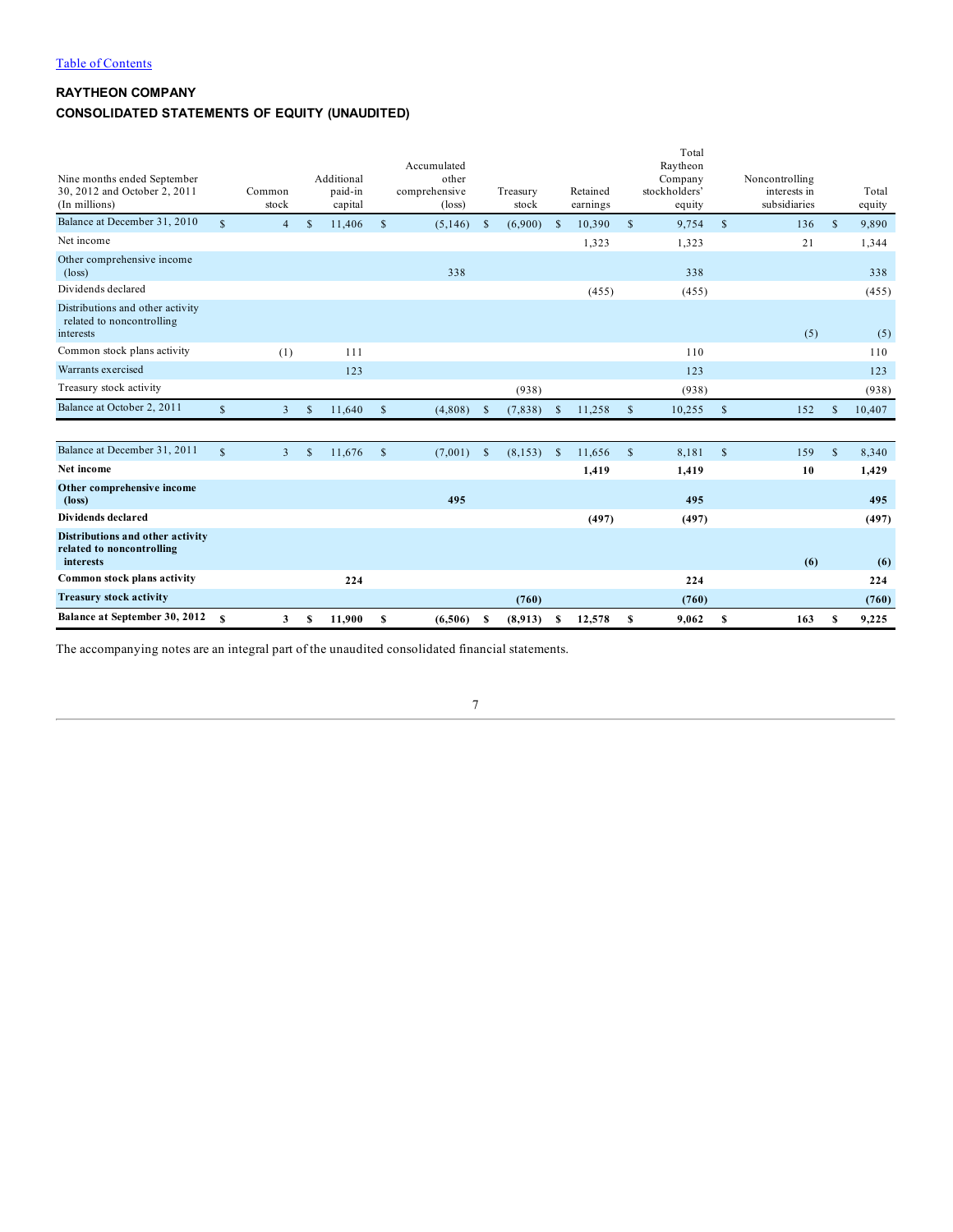# **RAYTHEON COMPANY**

# **CONSOLIDATED STATEMENTS OF CASH FLOWS (UNAUDITED)**

|                                                                                                                                                                   |    |                     | Nine Months Ended |             |
|-------------------------------------------------------------------------------------------------------------------------------------------------------------------|----|---------------------|-------------------|-------------|
| (In millions)                                                                                                                                                     |    | Sep 30, 2012        |                   | Oct 2, 2011 |
| Cash flows from operating activities                                                                                                                              |    |                     |                   |             |
| Net income                                                                                                                                                        | S  | 1,429               | \$                | 1,344       |
| (Income) loss from discontinued operations, net of tax                                                                                                            |    | $\overline{\bf{4}}$ |                   | (14)        |
| Income from continuing operations                                                                                                                                 |    | 1,433               |                   | 1,330       |
| Adjustments to reconcile to net cash provided by (used in) operating activities from<br>continuing operations, net of the effect of acquisitions and divestitures |    |                     |                   |             |
| Depreciation and amortization                                                                                                                                     |    | 341                 |                   | 328         |
| Stock-based compensation                                                                                                                                          |    | 84                  |                   | 72          |
| Deferred income taxes                                                                                                                                             |    | 7                   |                   | 84          |
| Tax benefit from stock-based awards                                                                                                                               |    | (14)                |                   | (14)        |
| Changes in assets and liabilities                                                                                                                                 |    |                     |                   |             |
| Contracts in process, net and advance payments and billings in excess of costs<br>incurred                                                                        |    | (622)               |                   | (667)       |
| Inventories                                                                                                                                                       |    | (145)               |                   | (52)        |
| Prepaid expenses and other current assets                                                                                                                         |    | 37                  |                   | (4)         |
| Accounts payable                                                                                                                                                  |    | (314)               |                   | (198)       |
| Income taxes receivable/payable                                                                                                                                   |    | (90)                |                   | 74          |
| Accrued employee compensation                                                                                                                                     |    | 191                 |                   | 162         |
| Other accrued expenses                                                                                                                                            |    | (22)                |                   | (82)        |
| Other long-term liabilities                                                                                                                                       |    | (38)                |                   | (55)        |
| Pension and other postretirement benefit plans                                                                                                                    |    | 120                 |                   | (260)       |
| Other, net                                                                                                                                                        |    | (5)                 |                   | 98          |
| Net cash provided by (used in) operating activities from continuing operations                                                                                    |    | 963                 |                   | 816         |
| Net cash provided by (used in) operating activities from discontinued operations                                                                                  |    | 6                   |                   | (27)        |
| Net cash provided by (used in) operating activities                                                                                                               |    | 969                 |                   | 789         |
| Cash flows from investing activities                                                                                                                              |    |                     |                   |             |
| Additions to property, plant and equipment                                                                                                                        |    | (204)               |                   | (197)       |
| Proceeds from sales of property, plant and equipment                                                                                                              |    | 46                  |                   | 1           |
| Additions to capitalized internal-use software                                                                                                                    |    | (60)                |                   | (74)        |
| Purchases of short-term investments                                                                                                                               |    | (831)               |                   |             |
| Sales of short-term investments                                                                                                                                   |    | <b>150</b>          |                   |             |
| Maturities of short-term investments                                                                                                                              |    | 75                  |                   |             |
| Payments for purchases of acquired companies, net of cash received                                                                                                |    | (7)                 |                   | (551)       |
| Change in other assets                                                                                                                                            |    | (2)                 |                   |             |
| Net cash provided by (used in) investing activities from continuing operations                                                                                    |    | (833)               |                   | (821)       |
| Net cash provided by (used in) investing activities from discontinued operations                                                                                  |    |                     |                   | $26\,$      |
| Net cash provided by (used in) investing activities                                                                                                               |    | (833)               |                   | (795)       |
| Cash flows from financing activities                                                                                                                              |    |                     |                   |             |
| Dividends paid                                                                                                                                                    |    | (478)               |                   | (440)       |
| Repurchases of common stock                                                                                                                                       |    | (725)               |                   | (937)       |
| Proceeds from warrants exercised                                                                                                                                  |    |                     |                   | 123         |
| Activity under common stock plans                                                                                                                                 |    | 90                  |                   | 20          |
| Tax benefit from stock-based awards                                                                                                                               |    | 14                  |                   | 14          |
| Other                                                                                                                                                             |    | (5)                 |                   | (7)         |
| Net cash provided by (used in) financing activities                                                                                                               |    | (1,104)             |                   | (1,227)     |
| Net increase (decrease) in cash and cash equivalents                                                                                                              |    | (968)               |                   | (1,233)     |
| Cash and cash equivalents at beginning of the year                                                                                                                |    | 4,000               |                   | 3,638       |
| Cash and cash equivalents at end of period                                                                                                                        | \$ | 3,032               | \$                | 2,405       |
|                                                                                                                                                                   |    |                     |                   |             |

The accompanying notes are an integral part of the unaudited consolidated financial statements.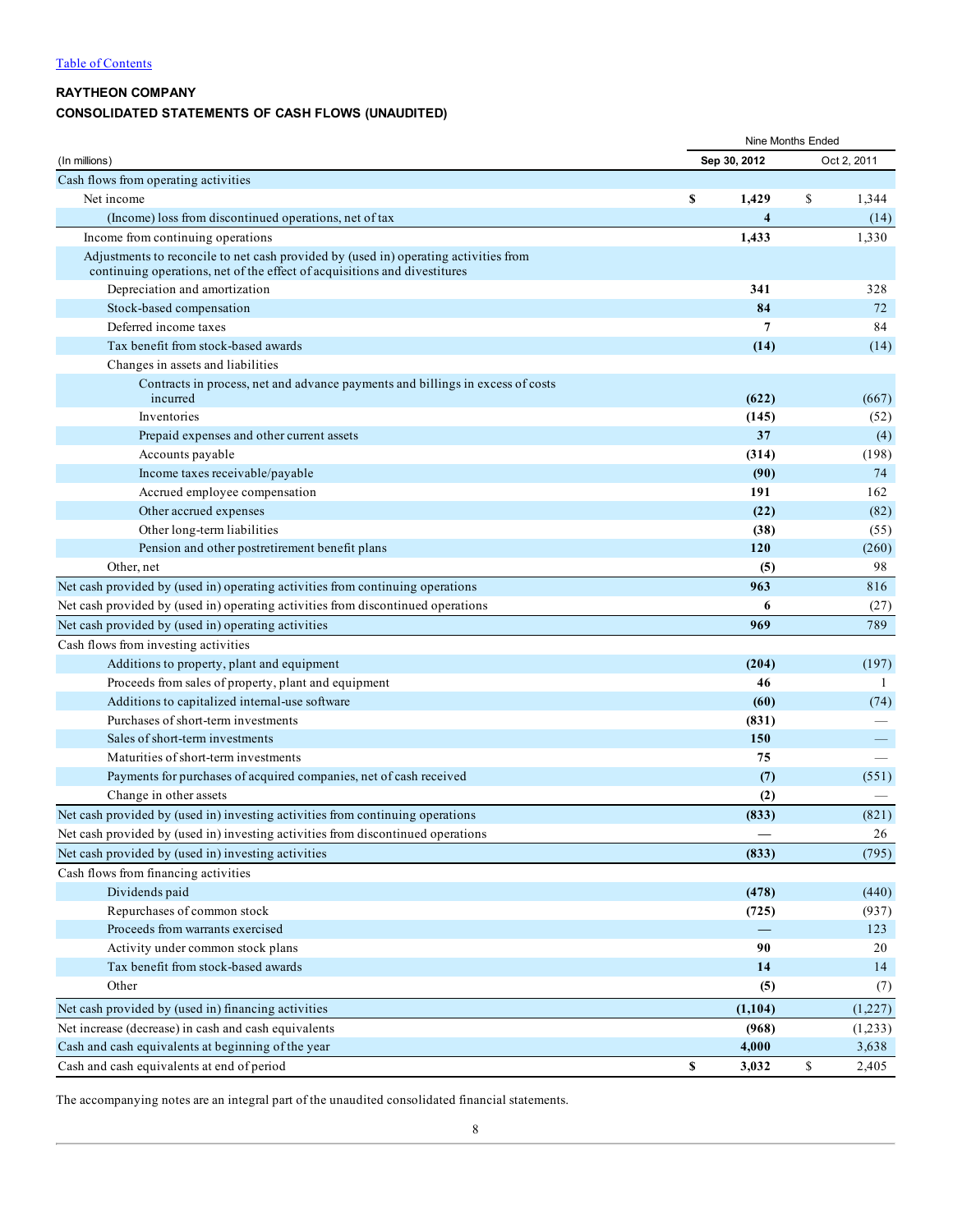# <span id="page-8-0"></span>**RAYTHEON COMPANY NOTES TO CONSOLIDATED FINANCIAL STATEMENTS (UNAUDITED)**

#### **Note 1: Basis of Presentation**

We prepared the accompanying unaudited consolidated financial statements of Raytheon Company and all wholly-owned and majority-owned domestic and otherwise controlled foreign subsidiaries on the same basis as our annual audited financial statements.

In the opinion of management, our financial statements reflect all adjustments, which are of a normal recurring nature, necessary for presentation of financial statements for interim periods in accordance with U.S. Generally Accepted Accounting Principles (GAAP) and with the instructions to Form 10-Q in Article 10 of Securities and Exchange Commission (SEC) Regulation S-X. The preparation of financial statements in conformity with GAAP requires management to make estimates and assumptions about future events that affect the reported amounts of assets and liabilities, the disclosure of contingent assets and liabilities at the date of our financial statements, and the reported amounts of revenue and expenses during the reporting periods. Actual results could differ from those estimates, and any such differences may be material to our financial statements. As discussed in more detail below in Note 6: "Discontinued Operations" and elsewhere in this Quarterly Report on Form 10-Q, during the three months ended April 1, 2012, we completed the disposal or abandonment of the remaining individual assets of our former turbo-prop commuter aircraft portfolio, Raytheon Airline Aviation Services LLC (RAAS), and all operations have ceased. As a result, we reclassified RAAS results as a discontinued operation for all periods presented. As used in this report, the terms "we," "us," "our," "Raytheon" and the "Company" mean Raytheon Company and its subsidiaries, unless the context indicates another meaning.

In the six months ended July 1, 2012, we began investing in marketable securities in accordance with our short-term investment policy and cash management strategy. These marketable securities are classified as available-for-sale and are recorded at fair value as short-term investments in our consolidated balance sheets. Unrealized gains and losses on our available-for-sale securities are recorded in accumulated other comprehensive loss, net of tax. Realized gains and losses on sales of our available-for-sale securities are recorded in other (income) expense on the statement of operations. When determined, other than temporary declines in the value of available-for-sale securities are recorded as a loss in earnings. We make such determinations by considering, among other factors, the length of time the fair value of the investment has been less than the carrying value, future business prospects for the investee, and information regarding market and industry trends for the investee's business, if available. For purposes of computing realized gains and losses on available-for-sale securities, we determine cost on a specific identification basis. There were no securities deemed to have other than temporary declines in value for the nine months ended September 30, 2012. In the nine months ended September 30, 2012, we recorded an unrealized gain on short-term investments of less than \$1 million, net of tax, in accumulated other comprehensive loss. In the nine months ended September 30, 2012, we recorded gains on sales of short-term investments of less than \$1 million in other (income) expense. The amortized cost of these securities closely approximated their fair value as of September 30, 2012.

We condensed or omitted certain information and footnote disclosures normally included in our annual audited financial statements, which we prepared in accordance with GAAP. Our quarterly financial statements should be read in conjunction with our Annual Report on Form 10-K for the year ended December 31, 2011.

We have evaluated subsequent events through the time of filing our Quarterly Report on Form 10-Q with the SEC.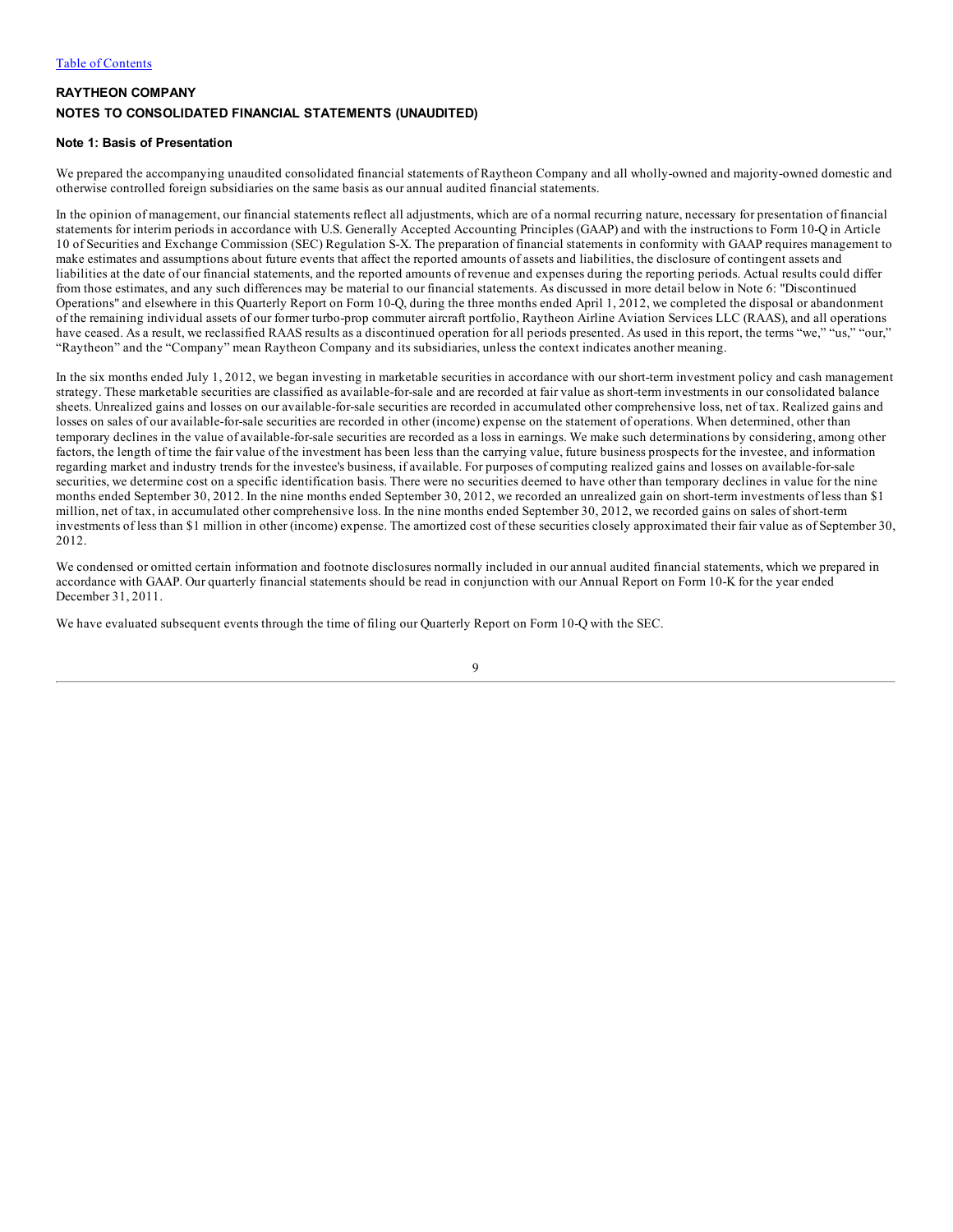#### **Note 2: Changes in Estimates under Percentage of Completion Contract Accounting**

Raytheon has a Company-wide standard and disciplined quarterly Estimate at Completion (EAC) process in which management reviews the progress and performance of our contracts. As part of this process, management reviews information including, but not limited to, any outstanding key contract matters, progress towards completion and the related program schedule, identified risks and opportunities, and the related changes in estimates of revenues and costs. The risks and opportunities include management's judgment about the ability and cost to achieve the schedule (for example, the number and type of milestone events), technical requirements (for example, a newly-developed product versus a mature product), and other contract requirements. Management must make assumptions regarding labor productivity and availability, the complexity of the work to be performed, the availability of materials, the length of time to complete the contract (to estimate increases in wages and prices for materials and related support cost allocations), performance by our subcontractors, the availability and timing of funding from our customer, and overhead cost rates, among other variables. These estimates also include the estimated cost of satisfying our industrial cooperation agreements, sometimes referred to as offset obligations required under certain contracts. Based on this analysis, any adjustments to net sales, costs of sales, and the related impact to operating income are recorded as necessary in the period they become known. These adjustments may result from positive program performance, and may result in an increase in operating profit during the performance of individual contracts, if we determine we will be successful in mitigating risks surrounding the technical, schedule, and cost aspects of those contracts or realizing related opportunities. Likewise, these adjustments may result in a decrease in operating profit if we determine we will not be successful in mitigating these risks or realizing related opportunities. Changes in estimates of net sales, costs of sales, and the related impact to operating income are recognized on a cumulative catch-up basis, which recognizes in the current period the cumulative effect of the changes on current and prior periods based on a contract's percentage of completion. A significant change in one or more of these estimates could affect the profitability of one or more of our contracts. When estimates of total costs to be incurred on a contract exceed total estimates of revenue to be earned, a provision for the entire loss on the contract is recorded in the period the loss is determined.

Our operating income included net EAC adjustments resulting from changes in estimates of \$157 million and \$140 million for the three months ended September 30, 2012 and October 2, 2011, respectively and \$472 million and \$302 million for the nine months ended September 30, 2012 and October 2, 2011, respectively. These adjustments increased our earnings from continuing operations attributable to Raytheon Company common stockholders by \$102 million (\$0.31 per diluted share) and \$89 million (\$0.25 per diluted share) for the three months ended September 30, 2012 and October 2, 2011, respectively, and \$307 million (\$0.92 per diluted share) and \$190 million (\$0.53 per diluted share) for the nine months ended September 30, 2012 and October 2, 2011, respectively.

#### **Note 3: Inventories**

Inventories consisted of the following at:

| (In millions)                 | Sep 30, 2012 | Dec 31, 2011 |     |  |  |
|-------------------------------|--------------|--------------|-----|--|--|
| Materials and purchased parts | 93           |              | 60  |  |  |
| Work in process               | 373          |              | 264 |  |  |
| Finished goods                | 16           |              | 12  |  |  |
| Total                         | 482          |              | 336 |  |  |

We capitalize costs incurred in advance of contract award or funding in inventories if we determine that contract award or funding is probable. To the extent these are precontract costs, start-up costs have been excluded. We included capitalized precontract costs and other deferred costs of \$146 million and \$121 million in inventories as work in process at September 30, 2012 and December 31, 2011, respectively.

#### **Note 4: Accounting Standards**

New accounting pronouncements issued but not effective until after September 30, 2012 are not expected to have a material impact on our financial position, results of operations or liquidity.

#### **Note 5: Acquisitions**

In pursuing our business strategies, we acquire and invest in certain businesses that meet strategic and financial criteria.

In the nine months ended October 2, 2011, we acquired Applied Signal Technology, Inc., subsequently renamed Raytheon Applied Signal Technology, Inc. (RAST), and substantially all the assets of Ktech Corporation (Ktech) for a combined \$551

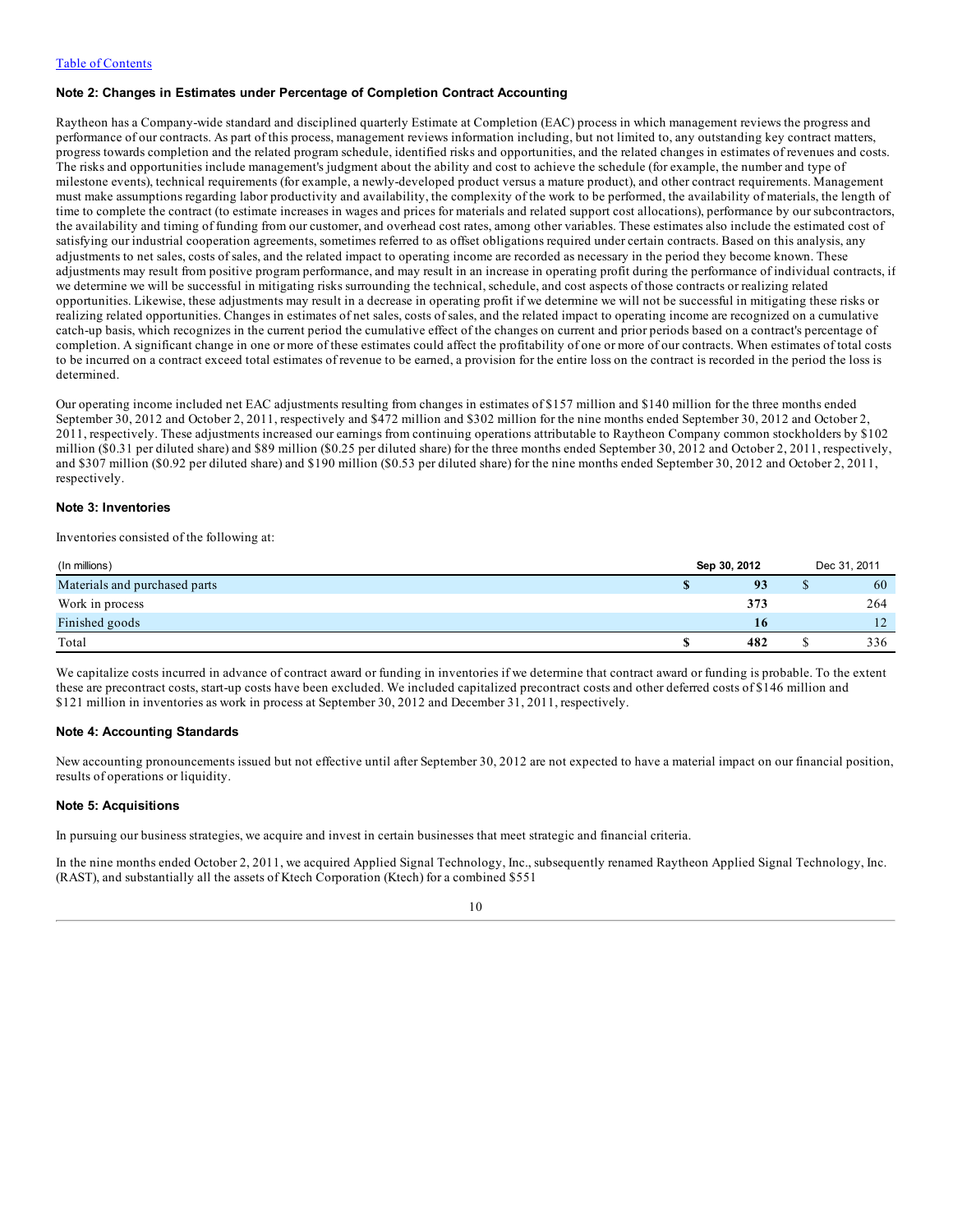million in cash, net of \$25 million of cash and cash equivalents acquired, and exclusive of retention and management incentive payments. The acquisition of RAST is part of our strategy to extend and enhance our Space and Airborne Systems (SAS) offerings related to certain classified and Department of Defense markets, while the acquisition of Ktech is part of our strategy to extend and enhance our Missile Systems (MS) offerings. In connection with these acquisitions, in the nine months ended October 2, 2011, we recorded a combined \$422 million of goodwill related to expected synergies from combining operations and the value of the existing workforce, and a combined \$97 million of intangible assets, primarily related to contractual relationships, license agreements and trade names, with a weighted average life of seven years.

A rollforward of our goodwill by segment is as follows:

| (In millions)                                 | Integrated<br>Defense<br>Systems |   | Intelligence<br>and<br>Information<br>Systems | <b>Missile</b><br>Systems | Network<br>Centric<br>Systems | Space<br>and<br>Airborne<br>Systems | Technical<br>Services | Total  |
|-----------------------------------------------|----------------------------------|---|-----------------------------------------------|---------------------------|-------------------------------|-------------------------------------|-----------------------|--------|
| Balance at December 31, 2011                  | 765                              | D | 1,775                                         | 3.467                     | 2.616                         | 3.050                               | 871                   | 12.544 |
| <b>Acquisitions</b>                           |                                  |   | $\left(1\right)$                              |                           |                               |                                     |                       |        |
| Effect of foreign exchange rates<br>and other |                                  |   |                                               |                           |                               |                                     |                       |        |
| <b>Balance at September 30, 2012</b>          | 767                              | S | 1.774                                         | 3.467                     | 2.616                         | 3.050                               | 872                   | 12.546 |

#### **Note 6: Discontinued Operations**

In pursuing our business strategies, we have divested certain non-core businesses, investments, and assets when appropriate. All residual activity relating to our previously disposed businesses appears in discontinued operations.

During the three months ended April 1, 2012, we completed the disposal or abandonment of the remaining individual assets of our former turbo-prop commuter aircraft portfolio, RAAS, and all operations have ceased. As a result, we have reported the results of RAAS as a discontinued operation for all periods presented. The sale of the remaining operating assets in the nine months ended September 30, 2012, resulted in a gain of less than \$1 million.

Income from discontinued operations included the following results of RAAS:

|               |              | Three Months Ended            | Nine Months Ended |              |                               |  |                          |
|---------------|--------------|-------------------------------|-------------------|--------------|-------------------------------|--|--------------------------|
| (In millions) | Sep 30, 2012 | Oct 2, 2011                   |                   | Sep 30, 2012 | Oct 2, 2011                   |  |                          |
| Pretax        |              | $\overbrace{\phantom{12332}}$ |                   |              | $\overbrace{\phantom{12332}}$ |  | 18                       |
| After-tax     |              |                               |                   |              |                               |  | $\overline{\phantom{0}}$ |

No interest expense relating to RAAS was allocated to discontinued operations for the three or nine months ended September 30, 2012 and October 2, 2011 because there was no debt specifically attributable to discontinued operations.

We retain certain assets and liabilities of our previously disposed businesses. At September 30, 2012 and December 31, 2011, we had \$8 million and \$19 million, respectively, of assets primarily related to our retained interest in general aviation finance receivables from the previously sold Raytheon Aircraft Company (Raytheon Aircraft). At September 30, 2012 and December 31, 2011, we had \$42 million and \$44 million, respectively, of liabilities primarily related to non-income tax obligations, certain environmental and product liabilities, various contract obligations and aircraft lease obligations. We also retained certain pension assets and obligations, which we include in our pension disclosures.

#### **Note 7: Fair Value Measurements**

The estimated fair value of certain financial instruments, including cash and cash equivalents, approximates the carrying value due to their short maturities. The estimated fair value of notes receivable approximates the carrying value based principally on their underlying interest rates and terms, maturities, collateral and credit status of the receivables. The carrying value of long-term debt of \$4,609 million and \$4,605 million at September 30, 2012 and December 31, 2011, respectively, was recorded at amortized cost. The estimated fair value of long-term debt of \$5,460 million and \$5,121 million at September 30, 2012 and December 31, 2011, respectively, was determined based on quoted prices in inactive markets, which falls within Level 2 of the fair value measurement hierarchy.

At September 30, 2012, we had short-term investments of \$614 million consisting of highly rated bank certificates of deposit with a minimum long-term debt rating of A or A2 and a minimum short-term debt rating of A-1 and P-1.

We did not have any significant nonfinancial assets or nonfinancial liabilities that would be recognized or disclosed at fair

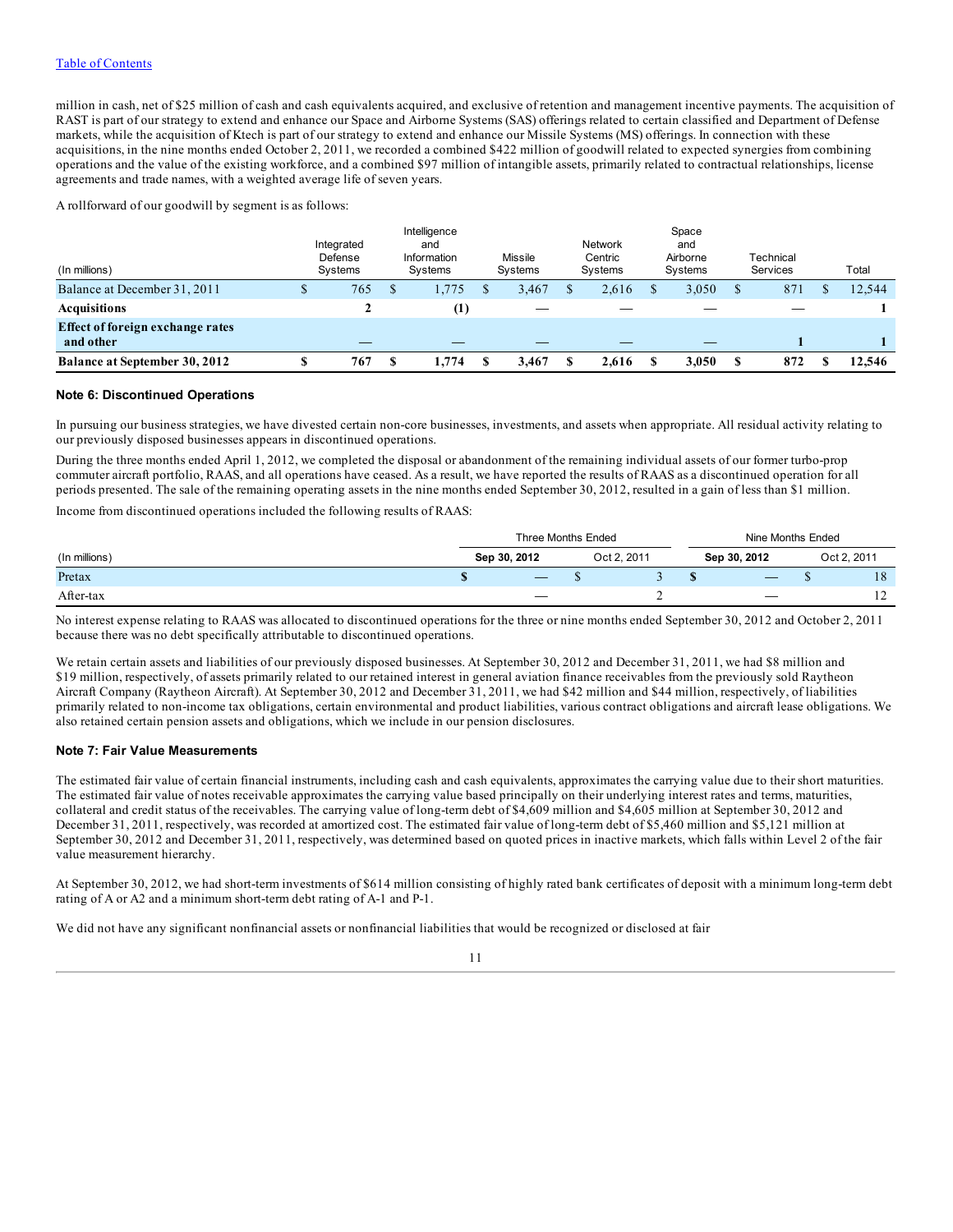value on a recurring basis as of September 30, 2012 and December 31, 2011. We did not have any transfers of assets or liabilities between levels of the fair value hierarchy during the nine months ended September 30, 2012 or the year ended December 31, 2011.

Assets and liabilities measured at fair value on a recurring basis consisted of the following:

| (In millions)                       |    | Level 1 |   | Level $2(A)$ |               | Level 3 |     | <b>Balances at</b><br>September 30, 2012 |
|-------------------------------------|----|---------|---|--------------|---------------|---------|-----|------------------------------------------|
| <b>Assets</b>                       |    |         |   |              |               |         |     |                                          |
| Marketable securities held in trust | S  | 394     | S |              | <sup>\$</sup> |         | S   | 394                                      |
| <b>Short-term investments</b>       |    | _       |   | 614          |               |         |     | 614                                      |
| Foreign currency forward contracts  |    | 17      |   |              |               |         |     | 17                                       |
| <b>Liabilities</b>                  |    |         |   |              |               |         |     |                                          |
| Deferred compensation               |    | 241     |   |              |               |         |     | 241                                      |
| Foreign currency forward contracts  |    | 16      |   |              |               |         |     | 16                                       |
| (In millions)                       |    | Level 1 |   | Level 2      |               | Level 3 |     | Balances at<br>Dec 31, 2011              |
| Assets                              |    |         |   |              |               |         |     |                                          |
| Marketable securities held in trust | S. | 363     | S |              | <b>S</b>      |         | \$. | 363                                      |
| Foreign currency forward contracts  |    | 12      |   |              |               |         |     | 12                                       |
| Liabilities                         |    |         |   |              |               |         |     |                                          |
| Deferred compensation               |    | 223     |   |              |               |         |     | 223                                      |
| Foreign currency forward contracts  |    | 22      |   |              |               |         |     | 22                                       |

(A) Fair value of Level 2 assets are determined by pricing vendors under a market approach using valuation models that utilize observable inputs, including maturity date, issue date, settlement date, current commercial paper rate, current certificate of deposit rate and coupon rates.

#### **Note 8: Derivative Financial Instruments**

Our primary market exposures are to interest rates and foreign exchange rates and we use certain derivative financial instruments to help manage these exposures. We execute these instruments with financial institutions that we judge to be credit-worthy, and the majority of our foreign currency forward contracts are denominated in currencies of major industrial countries. We do not hold or issue derivative financial instruments for trading or speculative purposes.

The fair value amounts of asset derivatives included in other assets, net and liability derivatives included in other accrued expenses in our consolidated balance sheets related to foreign currency forward contracts were as follows:

|                                                   |              | <b>Asset Derivatives</b> | <b>Liability Derivatives</b> |              |  |              |  |
|---------------------------------------------------|--------------|--------------------------|------------------------------|--------------|--|--------------|--|
| (In millions)                                     | Sep 30, 2012 |                          | Dec 31, 2011                 | Sep 30, 2012 |  | Dec 31, 2011 |  |
| Derivatives designated as hedging instruments     |              |                          |                              |              |  |              |  |
| Derivatives not designated as hedging instruments |              |                          |                              |              |  |              |  |
| Total                                             |              |                          |                              |              |  | 22<br>∠∠     |  |

We recognized the following pretax gains (losses) related to foreign currency forward contracts designated as cash flow hedges:

|                                                                          |                             | Three Months Ended | Nine Months Ended |                  |             |     |
|--------------------------------------------------------------------------|-----------------------------|--------------------|-------------------|------------------|-------------|-----|
| (In millions)                                                            | Oct 2, 2011<br>Sep 30, 2012 |                    | Sep 30, 2012      |                  | Oct 2, 2011 |     |
| Effective portion                                                        |                             |                    |                   |                  |             |     |
| Gain (loss) recognized in accumulated other comprehensive<br>loss (AOCL) |                             | 6                  | (12)<br>S         | -S<br>4          |             | (1) |
| Gain (loss) reclassified from AOCL to net sales                          |                             | (1)                |                   |                  |             |     |
| Gain (loss) reclassified from AOCL to cost of sales                      |                             |                    | 4                 | $\left(1\right)$ |             | 10  |
| Amount excluded from effectiveness assessment and ineffective<br>portion |                             |                    |                   |                  |             |     |
| Gain (loss) recognized in cost of sales                                  |                             |                    |                   |                  |             |     |
|                                                                          |                             |                    |                   |                  |             |     |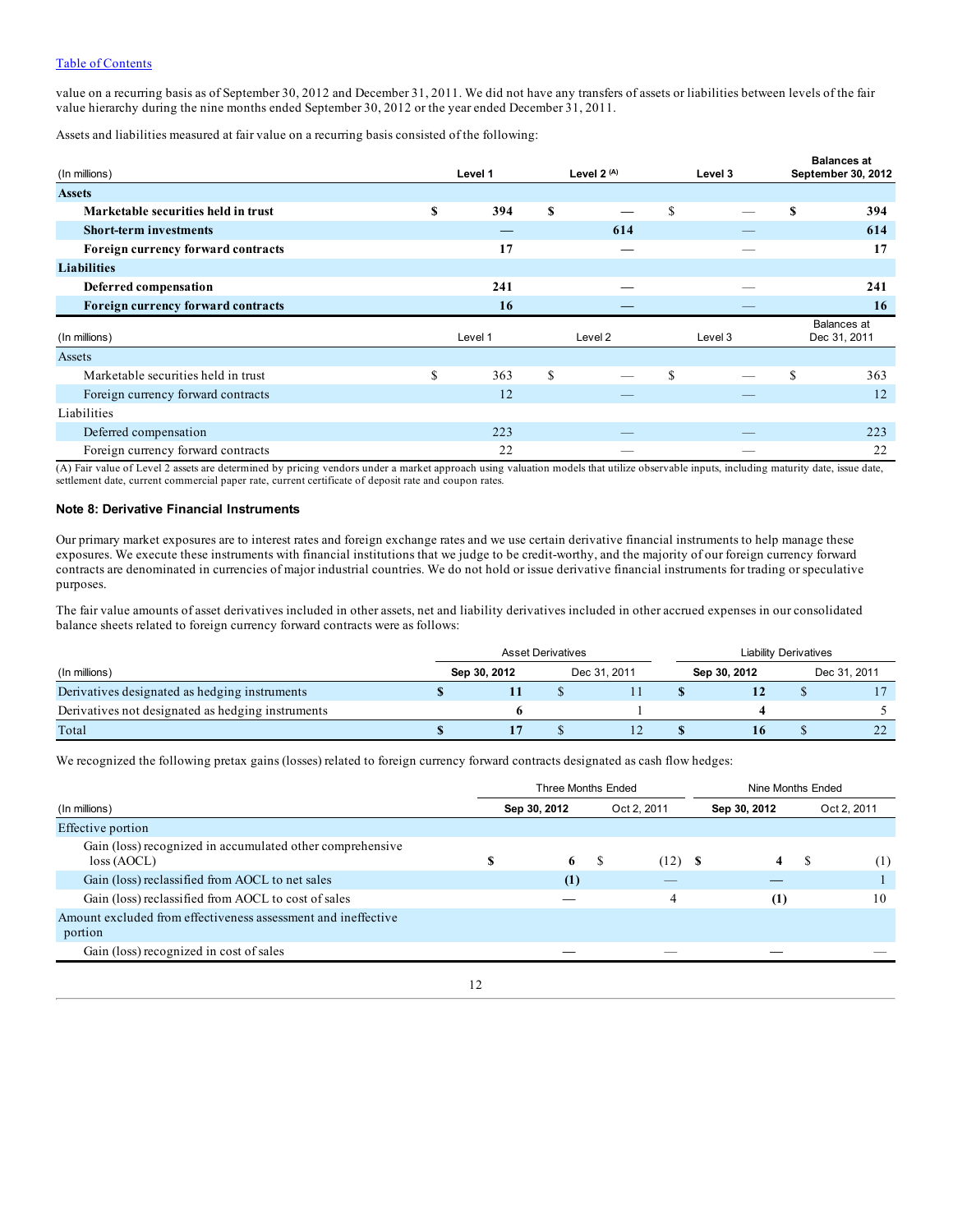We recognized the following pre-tax gains (losses) related to foreign currency forward contracts not designated as cash flow hedges:

|                                         | Three Months Ended |                                |             |    | Nine Months Ended |   |             |     |
|-----------------------------------------|--------------------|--------------------------------|-------------|----|-------------------|---|-------------|-----|
| (In millions)                           | Sep 30, 2012       |                                | Oct 2. 2011 |    | Sep 30, 2012      |   | Oct 2, 2011 |     |
| Gain (loss) recognized in net sales     |                    | $\qquad \qquad \longleftarrow$ |             |    |                   |   |             | $-$ |
| Gain (loss) recognized in cost of sales |                    | (4)                            |             | (4 |                   | _ |             |     |

There were no interest rate swaps outstanding at September 30, 2012 or December 31, 2011.

We use foreign currency forward contracts to fix the functional currency value of specific commitments, payments and receipts. The aggregate notional amount of the outstanding foreign currency forward contracts was \$822 million and \$941 million at September 30, 2012 and December 31, 2011, respectively.

Our foreign currency forward contracts contain off-set or netting provisions to mitigate credit risk in the event of counterparty default, including payment default and cross default. At September 30, 2012 and December 31, 2011, the fair value of our counterparty default exposure was less than \$1 million and spread across numerous highly rated counterparties.

#### **Note 9: Commitments and Contingencies**

*Environmental Matters*—We are involved in various stages of investigation and cleanup related to remediation of various environmental sites. Our estimate of the liability of total environmental remediation costs includes the use of a discount rate and takes into account that a portion of these costs is eligible for future recovery through the pricing of our products and services to the U.S. Government. We consider such recovery probable based on government contracting regulations and our long history of receiving reimbursement for such costs and accordingly have recorded the estimated future recovery of these costs from the U.S. Government within contracts in process. Our estimates regarding remediation costs to be incurred were as follows:

| (In millions, except percentages)    | Sep 30, 2012 |         | Dec 31, 2011 |         |
|--------------------------------------|--------------|---------|--------------|---------|
| Total remediation costs—undiscounted |              | 209     |              | 227     |
| Weighted average risk-free rate      |              | $5.6\%$ |              | $5.6\%$ |
| Total remediation costs—discounted   |              | 140     |              | 152     |
| Recoverable portion                  |              | 94      |              | 105     |

We also lease certain government-owned properties and generally are not liable for remediation of preexisting environmental contamination at these sites; as a result, we generally do not reflect the provision for these costs in our consolidated financial statements.

Due to the complexity of environmental laws and regulations, the varying costs and effectiveness of alternative cleanup methods and technologies, the uncertainty of insurance coverage, and the unresolved extent of our responsibility, it is difficult to determine the ultimate outcome of environmental matters; however, we do not expect any additional liability to have a material adverse effect on our financial position, results of operations or liquidity.

*Financing Arrangements and Other—*We issue guarantees and banks and surety companies issue, on our behalf, letters of credit and surety bonds to meet various bid, performance, warranty, retention and advance payment obligations of us or our affiliates. These instruments expire on various dates through 2023. Additional guarantees of project performance for which there are no stated values also remain outstanding. The stated values outstanding at September 30, 2012 and December 31, 2011 were as follows:

| (In millions)     | Sep 30, 2012 |  | Dec 31, 2011 |  |  |
|-------------------|--------------|--|--------------|--|--|
| Guarantees        | 253          |  | 256          |  |  |
| Letters of credit | 1,255        |  | 1,275        |  |  |
| Surety bonds      | 241          |  | 233          |  |  |

Included in guarantees and letters of credit were \$106 million and \$220 million, respectively, at September 30, 2012, and \$109 million and \$240 million, respectively, at December 31, 2011, related to our joint venture in Thales-Raytheon Systems Co. Ltd. (TRS). We provide these guarantees and letters of credit to TRS and other affiliates to assist these entities in obtaining financing on more favorable terms, making bids on contracts and performing their contractual obligations. Although we expect these entities to satisfy their loans, and meet their project performance and other contractual obligations, their failure to do so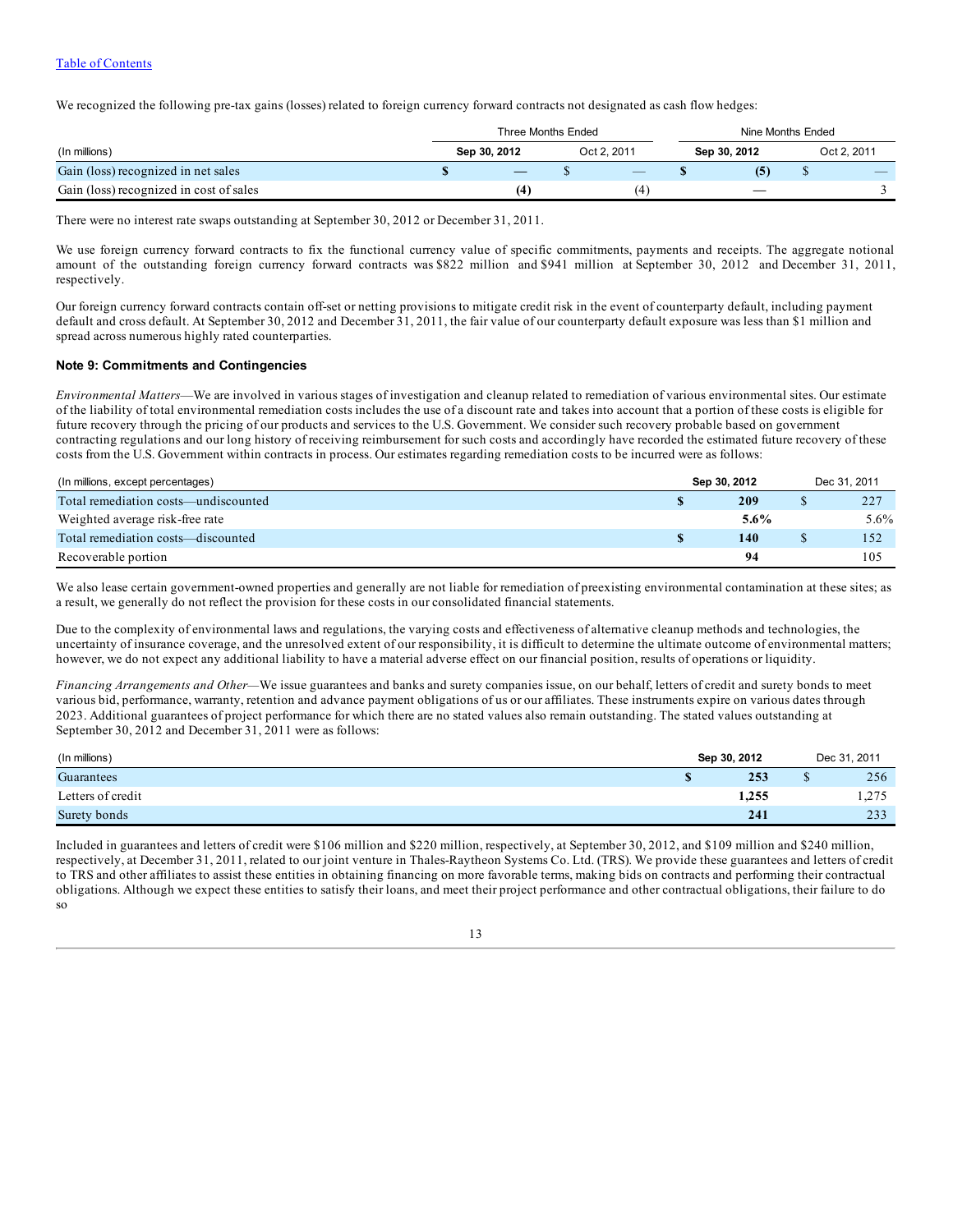may result in a future obligation to us. We periodically evaluate the risk of TRS and other affiliates failing to satisfy their loans, or meet project performance or other contractual obligations described above. At September 30, 2012, we believe the risk that TRS and other affiliates will not be able to perform or meet their obligations is minimal for the foreseeable future based on their current financial condition. All obligations were current at September 30, 2012. At September 30, 2012 and December 31, 2011, we had an estimated liability of \$4 million and \$6 million, respectively, related to guarantees and letters of credit.

In 1997, we provided a first loss guarantee of \$133 million on \$1.3 billion of U.S. Export-Import Bank loans (maturing in 2015) to the Brazilian Government related to Network Centric Systems' System for the Vigilance of the Amazon program. Loan repayments by the Brazilian Government were current at September 30, 2012.

We have entered into industrial cooperation agreements, sometimes referred to as offset agreements, as a condition to obtaining orders for our products and services from certain customers in foreign countries. At September 30, 2012, the aggregate amount of our offset agreements had an outstanding notional value of approximately \$5 billion. These agreements are designed to return economic value to the foreign country by requiring the contractor to engage in activities supporting local defense or commercial industries, promoting a balance of trade, developing in-country technology capabilities, or addressing other local development priorities. Offset agreements may be satisfied through activities that do not require a direct cash payment, including transferring technology, providing manufacturing, training and other consulting support to in-country projects, and the purchase by third parties (e.g., our vendors) of supplies from in-country vendors. These agreements may also be satisfied through our use of cash for activities such as subcontracting with local partners, purchasing supplies from in-country vendors, providing financial support for in-country projects, and making investments in local ventures. Such activities may also vary country-by-country depending upon requirements as dictated by their governments. We typically do not commit to offset agreements until orders for our products or services are definitive. The amounts ultimately applied against our offset agreements are based on negotiations with the customers and typically require cash outlays that represent only a fraction of the notional value in the offset agreements. Offset programs usually extend over several or more years and may provide for penalties in the event we fail to perform in accordance with offset requirements. We have historically not been required to pay any such penalties.

As a government contractor, we are subject to many levels of audit and investigation by the U.S. Government relating to our contract performance and compliance with applicable rules and regulations. Agencies that oversee contract performance include: the Defense Contract Audit Agency, the Defense Contract Management Agency, the Inspector General of the Department of Defense and other departments and agencies, the Government Accountability Office, the Department of Justice and Congressional Committees. From time to time, these and other agencies investigate or conduct audits to determine whether our operations are being conducted in accordance with applicable requirements. Such investigations and audits could result in administrative, civil or criminal liabilities, including repayments, fines or penalties being imposed upon us, the suspension of government export licenses or the suspension or debarment from future U.S. Government contracting. U.S. Government investigations often take years to complete and many result in no adverse action against us. Our final allowable incurred costs for each year are also subject to audit and have from time to time resulted in disputes between us and the U.S. Government with litigation resulting at the Court of Federal Claims (COFC) or the Armed Services Board of Contract Appeals (ASBCA) or their related courts of appeals. In addition, the Department of Justice has, from time to time, convened grand juries to investigate possible irregularities by us. We also provide products and services to customers outside of the U.S. and those sales are subject to local government laws, regulations, and procurement policies and practices. Our compliance with such local government regulations or any applicable U.S. Government regulations (e.g., the Foreign Corrupt Practices Act and the International Traffic in Arms Regulations) may also be investigated or audited. Other than as specifically disclosed herein, we do not expect these audits, investigations or disputes to have a material effect on our financial position, results of operations or liquidity, either individually or in the aggregate. After the close of the quarter, the Company learned of allegations claiming the Company may have violated certain government procurement regulations and related statutes. We are reviewing the allegations, but at this time are unable reasonably to determine whether the allegations have any merit. However, we currently do not believe that this matter will have a material impact, and we are confident that we have appropriate processes, procedures and controls in place to comply with the government procurement regulations and related statutes.

We have completed a self-initiated internal review of certain of our international operations, focusing on compliance with the Foreign Corrupt Practices Act. In the course of the review, we identified possible areas of concern involving certain practices related to operations in a foreign jurisdiction where we do business. We voluntarily disclosed and shared the results of our review with the SEC and the Department of Justice. Based on the information available to date, we do not believe that the results of this review will have a material adverse effect on our financial condition, results of operations or liquidity.

On July 22, 2010, Raytheon Systems Limited (RSL) was notified by the UK Border Agency (UKBA) that it had been terminated for cause on a program. The termination notice included allegations that RSL had failed to perform on certain key milestones and other matters in addition to claiming entitlement to recovery of certain losses incurred and previous payments made to RSL. We believe that RSL performed well and delivered substantial capabilities to the UKBA under the program,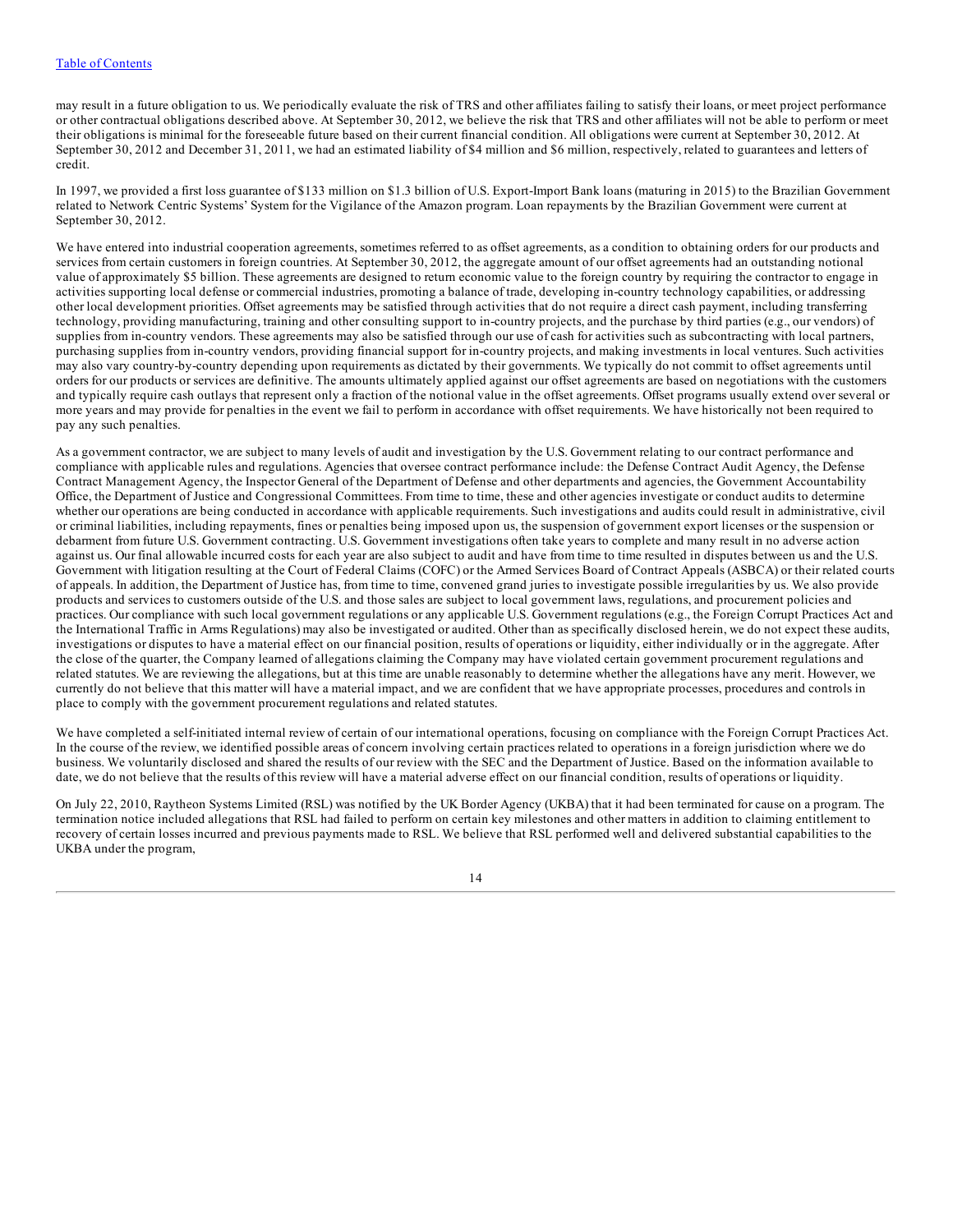which began live operations in May 2009 and had been operating successfully and providing actionable information through at least April 2011 when RSL's exit obligations ended. On July 29, 2010, RSL filed a dispute notice on the grounds that the termination by the UKBA was not valid. On August 18, 2010, the UKBA initiated arbitration proceedings on this issue. On March 22, 2011, the UKBA gave notice that it had presented a demand to draw on the approximately \$80 million of letters of credit provided by RSL upon the signing of the contract with the UKBA in 2007. On March 23, 2011, the UKBA submitted a detailed claim in the arbitration of approximately £350 million (approximately \$565 million based on foreign exchange rates as of September 30, 2012) for damages and clawback of previous payments, plus interest and arbitration costs, excluding any credit for capability delivered or draw on the letters of credit. The UKBA also asserted that additional amounts may be detailed in the claim in the future if estimates of its damages change, and for continuing post-termination losses and any re-procurement costs, which have not been quantified. At RSL's request, on March 29, 2011, the Arbitration Tribunal issued an interim order restraining the UKBA from drawing down on the letters of credit pending a hearing on the issue. Following the hearing, the Tribunal lifted the restraint on the basis that, at this early stage of the proceedings, the Tribunal had not heard the evidence needed to decide the merits of whether the contractual conditions for a drawdown had been established. The Tribunal also concluded that any decision on the UKBA's right to call on the letters of credit is inextricably intertwined with the ultimate decision on the merits in the arbitration. The Tribunal also preserved RSL's right to claim damages should RSL later establish that the drawdown was not valid. As a result, on April 6, 2011, the UKBA drew the \$80 million on the letters of credit.

As a result of the Tribunal's decision that the letters of credit are inextricably intertwined with the ultimate decision on the merits in the arbitration, we were no longer able to evaluate, independently from the overall claim, the probability of recovery of any amounts drawn on the letters of credit. We therefore recorded \$80 million of costs related to the UKBA drawdown (UKBA LOC Adjustment), which was included in the operating expenses of our Intelligence and Information Systems segment in the nine months ended October 2, 2011.

In June 2011, RSL submitted in the arbitration its defenses to the UKBA claim as well as substantial counterclaims in the amount of approximately £500 million (approximately \$807 million based on foreign exchange rates as of September 30, 2012) against the UKBA for the collection of receivables and damages. On October 3, 2011, the UKBA filed its reply to RSL's counterclaims, and increased its claim amount by approximately £32 million, to include additional civil service and post termination costs, and approximately £33 million for interest, raising the total gross amount of the UKBA claim for damages and clawback of previous payments to approximately £415 million (approximately \$670 million based on foreign exchange rates as of September 30, 2012). On January 6, 2012, RSL filed its response to the UKBA's reply. RSL is pursuing vigorously the collection of all receivables for the program and damages in connection with the wrongful termination and is mounting a strong defense to the UKBA's alleged claims for losses and previous payments. RSL has also settled all subcontractor claims, novated all key subcontracts to the UKBA and agreed with the UKBA that RSL's exit obligations to operate the previously delivered capability ended in April 2011. Effective April 15, 2011, the UKBA took over responsibility for operating the previously delivered capability.

The receivables and other assets remaining under the program for technology and services delivered were approximately \$40 million at September 30, 2012 and December 31, 2011. We believe the remaining receivables and other assets are probable of recovery in litigation or arbitration. We currently believe it is not probable that RSL is liable for losses, previous payments (which includes the \$80 million related to the drawdown on the letters of credit), clawback or other claims asserted by the UKBA either in its March 2011 arbitration filing or its October 2011 reply. Due to the inherent uncertainties in litigation and arbitration and the complexity and technical nature of actual and potential claims and counterclaims, it is reasonably possible that the ultimate amount of any resolution of the termination could be less or greater than the amounts we have recorded. For the same reasons, at this time, we are unable to estimate a range of the possible loss or recovery, if any, beyond the claim and counterclaim amounts. If we are required to make payments against claims or other losses asserted by the UKBA in excess of the amounts we have recorded, it could have a material adverse effect on our financial position, results of operations or liquidity. Arbitration hearings are scheduled to commence in the fourth quarter of 2012 and we expect to have a decision in 2013.

On June 29, 2012 and July 13, 2012, we received a contracting officer's final decision (COFD) for 2005 and 2004 incurred costs at our Space and Airborne Systems (SAS) business. The COFDs demand a total payment of \$241 million for costs, interest and penalties associated with several issues, the largest of which relates to specific research and development and capital projects undertaken by SAS between 2000 and 2005. To date, no COFDs have been provided for 2000 to 2003 periods at SAS on these issues. The Government alleges that the costs incurred on the projects should have been charged directly to U.S. Government contracts rather than through indirect rates and that these costs should not be recoverable. We strongly disagree with the Government's position. We have requested a deferment of the payment and intend to litigate the issues. Due to the inherent uncertainties of litigation, we cannot estimate a range of potential loss. We believe that we appropriately charged the disputed costs based on government accounting standards and applicable precedent and properly disclosed our approach to the Government. We also believe that in many cases, the statute of limitations has run on the issues. Based upon the foregoing,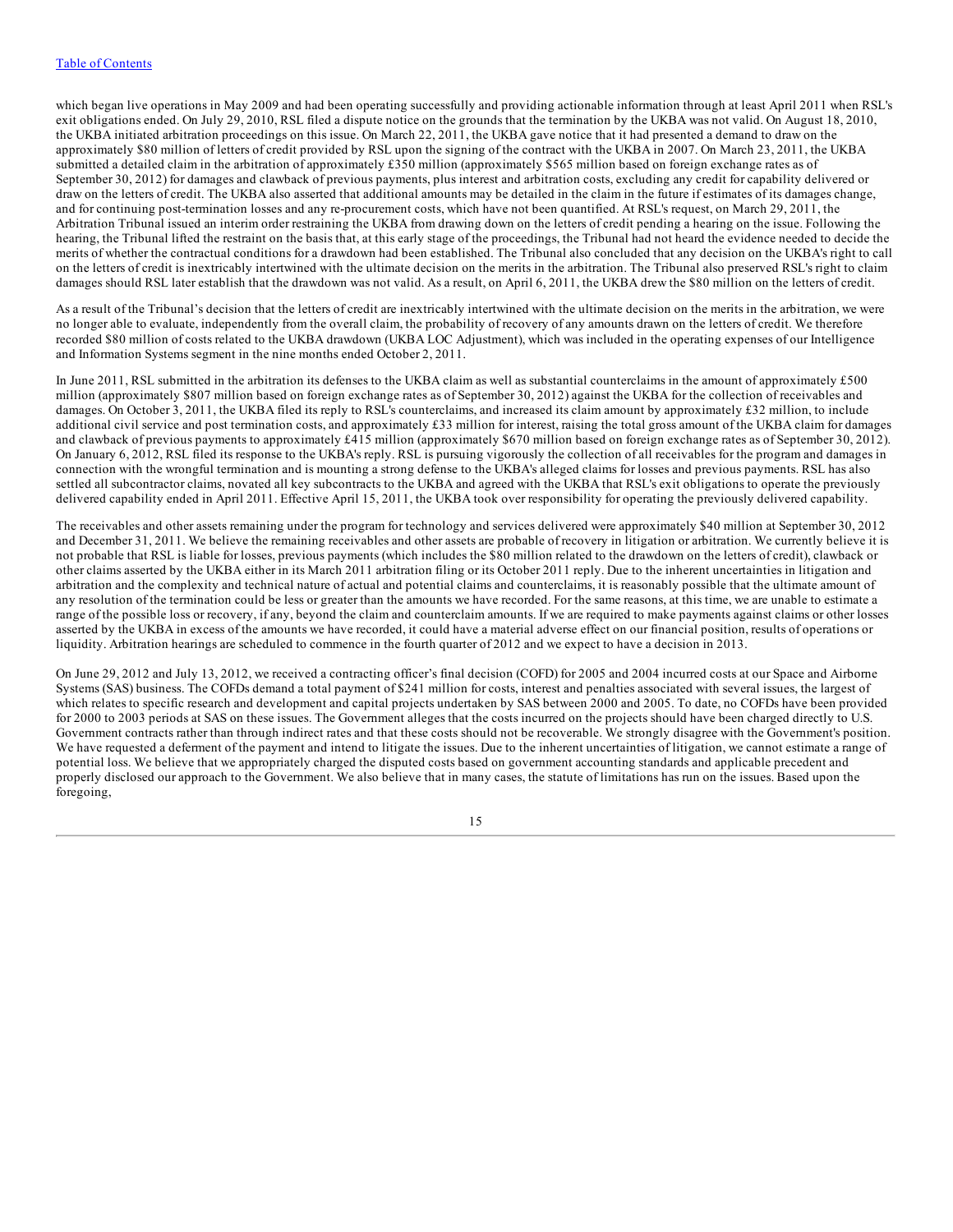we do not expect the results of the COFDs to have a material impact on our financial position, results of operations or liquidity.

In addition, various other claims and legal proceedings generally incidental to the normal course of business are pending or threatened against us. We do not expect any additional liability from these proceedings to have a material adverse effect on our financial position, results of operations or liquidity.

*Product Warranty—*We provide product warranties in conjunction with certain product sales for which we recognize revenue upon delivery.

Activity related to our product warranty accruals was as follows:

|                                | Three Months Ended |     |             |     |              | Nine Months Ended |             |     |  |
|--------------------------------|--------------------|-----|-------------|-----|--------------|-------------------|-------------|-----|--|
| (In millions)                  | Sep 30, 2012       |     | Oct 2, 2011 |     | Sep 30, 2012 |                   | Oct 2, 2011 |     |  |
| Balance at beginning of period |                    | 36  |             | 43  |              | 38                |             | 43  |  |
| Provisions for warranties      |                    |     |             |     |              |                   |             |     |  |
| Warranty services provided     |                    | (2) |             | (3) |              | (8)               |             | (8) |  |
| Balance at end of period       |                    | 35  |             |     |              |                   |             |     |  |

We account for warranty provision costs incurred under our long-term contracts using the cost-to-cost measure of progress as contracts costs, as the estimation of these costs is integral in determining the price of the related long-term contracts. The table above excludes these costs.

#### **Note 10: Stockholders' Equity**

Repurchases of our common stock under our share repurchase programs were as follows:

|                             |  | Nine Months Ended |  |      |  |  |  |             |  |
|-----------------------------|--|-------------------|--|------|--|--|--|-------------|--|
| (In millions)               |  | Sep 30, 2012      |  |      |  |  |  | Oct 2, 2011 |  |
| Amount of stock repurchased |  | 725               |  | 937  |  |  |  |             |  |
| Shares of stock repurchased |  | 14.1              |  | 20.1 |  |  |  |             |  |

In September 2011, our Board of Directors authorized the repurchase of up to \$2.0 billion of our outstanding common stock. At September 30, 2012, we had approximately \$1.4 billion available under this repurchase program. All previous programs have been completed as of September 30, 2012. Share repurchases will take place from time to time at management's discretion depending on market conditions.

In March 2012, our Board of Directors authorized a 16% increase to our annual dividend payout rate from \$1.72 to \$2.00 per share. Our Board of Directors also declared dividends of \$1.50 per share during the nine months ended September 30, 2012, compared to dividends of \$1.29 per share during the nine months ended October 2, 2011. Dividends are subject to quarterly approval by our Board of Directors.

The changes in shares of our common stock outstanding for the nine months ended September 30, 2012 were as follows:

|                                      | Number of |
|--------------------------------------|-----------|
| (In millions)                        | Shares    |
| Balance at December 31, 2011         | 338.9     |
| <b>Stock plan activity</b>           | 5.0       |
| <b>Treasury stock repurchases</b>    | (14.1)    |
| <b>Balance at September 30, 2012</b> | 329.8     |

On October 4, 2012, our Board of Directors authorized the retirement of all outstanding treasury shares directly held by the Company. As a result, all outstanding treasury shares directly held by the Company will be retired in the fourth quarter of 2012, with an offsetting reduction in common stock for the par value and the remaining amount offset in additional paid-in-capital. In addition, our Board of Directors authorized all future share repurchases to be retired immediately upon repurchase.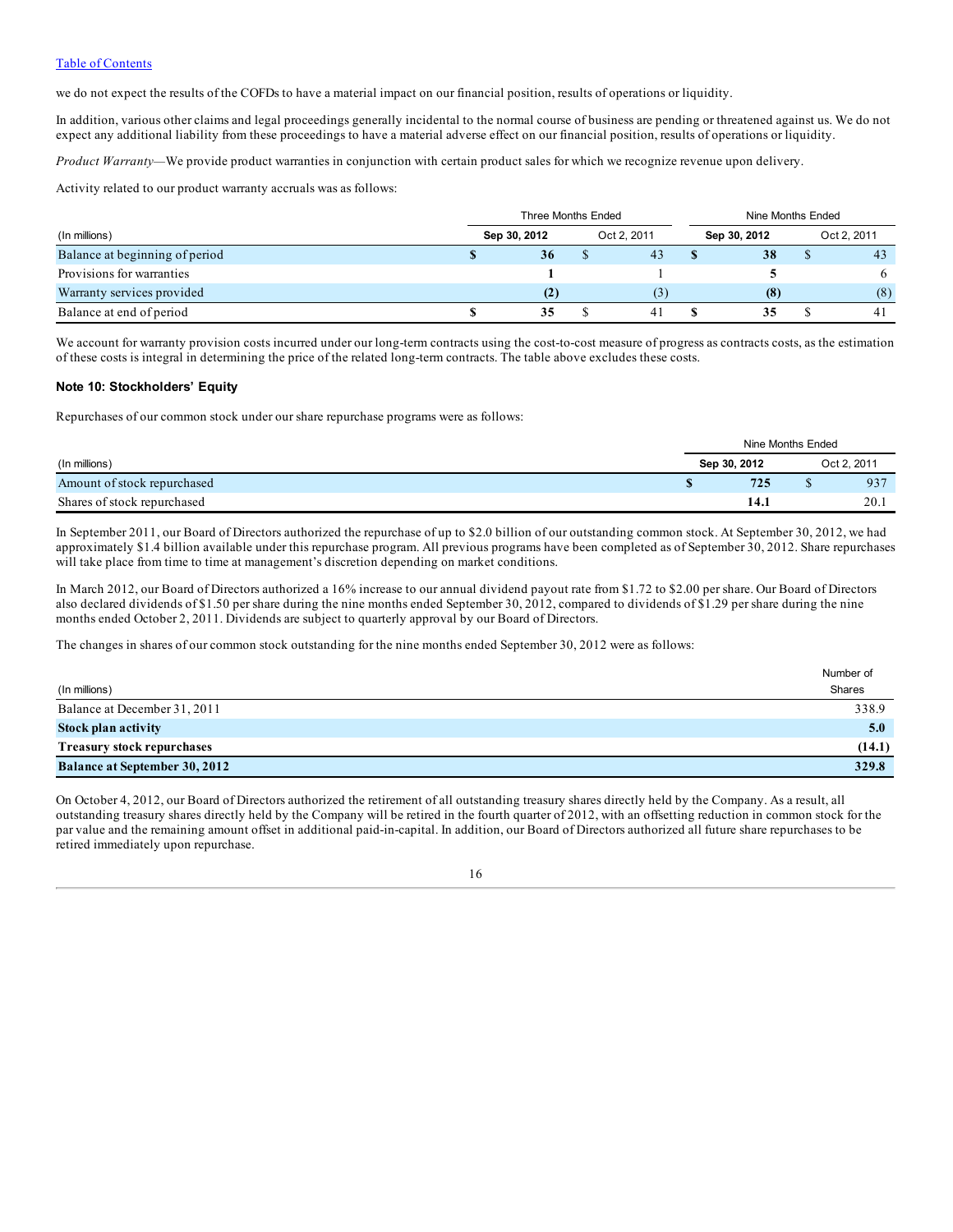#### **Earnings Per Share (EPS)**

We compute basic and diluted EPS using actual income from continuing operations attributable to Raytheon Company common stockholders, income (loss) from discontinued operations attributable to Raytheon Company common stockholders, net income attributable to Raytheon Company, and our actual weighted-average shares and participating securities outstanding rather than the numbers presented within our consolidated financial statements, which are rounded to the nearest million. As a result, it may not be possible to recalculate EPS as presented in our unaudited consolidated financial statements. Furthermore, it may not be possible to recalculate EPS attributable to Raytheon Company common stockholders by adjusting EPS from continuing operations by EPS from discontinued operations.

EPS from continuing operations attributable to Raytheon Company common stockholders and unvested share-based payment awards was as follows:

|                                                                      | <b>Three Months Ended</b> |              |    |             | Nine Months Ended |              |    |             |  |
|----------------------------------------------------------------------|---------------------------|--------------|----|-------------|-------------------|--------------|----|-------------|--|
|                                                                      |                           | Sep 30, 2012 |    | Oct 2, 2011 |                   | Sep 30, 2012 |    | Oct 2, 2011 |  |
| Basic EPS attributable to Raytheon Company common<br>stockholders:   |                           |              |    |             |                   |              |    |             |  |
| Distributed earnings                                                 | S                         | 0.50         | \$ | 0.42        | S                 | 1.49         | \$ | 1.28        |  |
| Undistributed earnings                                               |                           | 1.01         |    | 1.00        |                   | 2.77         |    | 2.42        |  |
| Total                                                                | S                         | 1.51         | S  | 1.42        | S                 | 4.26         |    | 3.70        |  |
| Diluted EPS attributable to Raytheon Company common<br>stockholders: |                           |              |    |             |                   |              |    |             |  |
| Distributed earnings                                                 | S                         | 0.50         | \$ | 0.42        | S                 | 1.48         | S  | 1.28        |  |
| Undistributed earnings                                               |                           | 1.01         |    | 1.00        |                   | 2.76         |    | 2.40        |  |
| Total                                                                | S                         | 1.51         | S  | 1.42        | S                 | 4.24         |    | 3.68        |  |

Basic EPS from discontinued operations attributable to Raytheon Company common stockholders and unvested share-based payment awards was a loss of less than \$0.01 and income of \$0.01 for the three months ended September 30, 2012 and October 2, 2011, respectively and a loss of \$0.01 and income of \$0.04 for the nine months ended September 30, 2012 and October 2, 2011, respectively. Diluted EPS from discontinued operations attributable to Raytheon Company common stockholders and unvested share-based payment awards was a loss of less than \$0.01 and income of \$0.01 for the three months ended September 30, 2012 and October 2, 2011, respectively and a loss of \$0.01 and income of \$0.04 for the nine months ended September 30, 2012 and October 2, 2011, respectively.

The amount of income from continuing operations attributable to participating securities was \$10 million and \$8 million for the three months ended September 30, 2012 and October 2, 2011, respectively and \$27 million and \$21 million for the nine months ended September 30, 2012 and October 2, 2011, respectively. The amount of income (loss) from discontinued operations attributable to participating securities was a loss of less than \$1 million and income of less than \$1 million for the three months ended September 30, 2012 and October 2, 2011, respectively. The amount of income (loss) from discontinued operations attributable to participating securities was a loss of less than \$1 million and income of less than \$1 million for the nine months ended September 30, 2012 and October 2, 2011, respectively. The amount of net income attributable to participating securities was \$10 million and \$8 million for the three months ended September 30, 2012 and October 2, 2011, respectively and was \$27 million and \$22 million for the nine months ended September 30, 2012 and October 2, 2011, respectively.

The weighted-average shares outstanding for basic and diluted EPS were as follows:

| Three Months Ended                                                                                                                                                                                                                                                 |              |             | Nine Months Ended |             |  |  |
|--------------------------------------------------------------------------------------------------------------------------------------------------------------------------------------------------------------------------------------------------------------------|--------------|-------------|-------------------|-------------|--|--|
| (In millions)                                                                                                                                                                                                                                                      | Sep 30, 2012 | Oct 2, 2011 | Sep 30, 2012      | Oct 2, 2011 |  |  |
| Shares for basic EPS (including 6.4 and 5.9 participating<br>securities for the three months ended September 30, 2012<br>and October 2, 2011, respectively, and 6.2 and 5.8 for the<br>nine months ended September 30, 2012 and October 2,<br>2011, respectively.) | 332.0        | 350.5       | 334.3             | 354.3       |  |  |
| Dilutive effect of stock options and Long-Term Performance<br>Plan                                                                                                                                                                                                 | 1.0          | 0.9         | 1.1               | 1.4         |  |  |
| Dilutive effect of warrants                                                                                                                                                                                                                                        |              |             |                   | 0.7         |  |  |
| Shares for diluted EPS                                                                                                                                                                                                                                             | 333.0        | 351.4       | 335.4             | 356.4       |  |  |

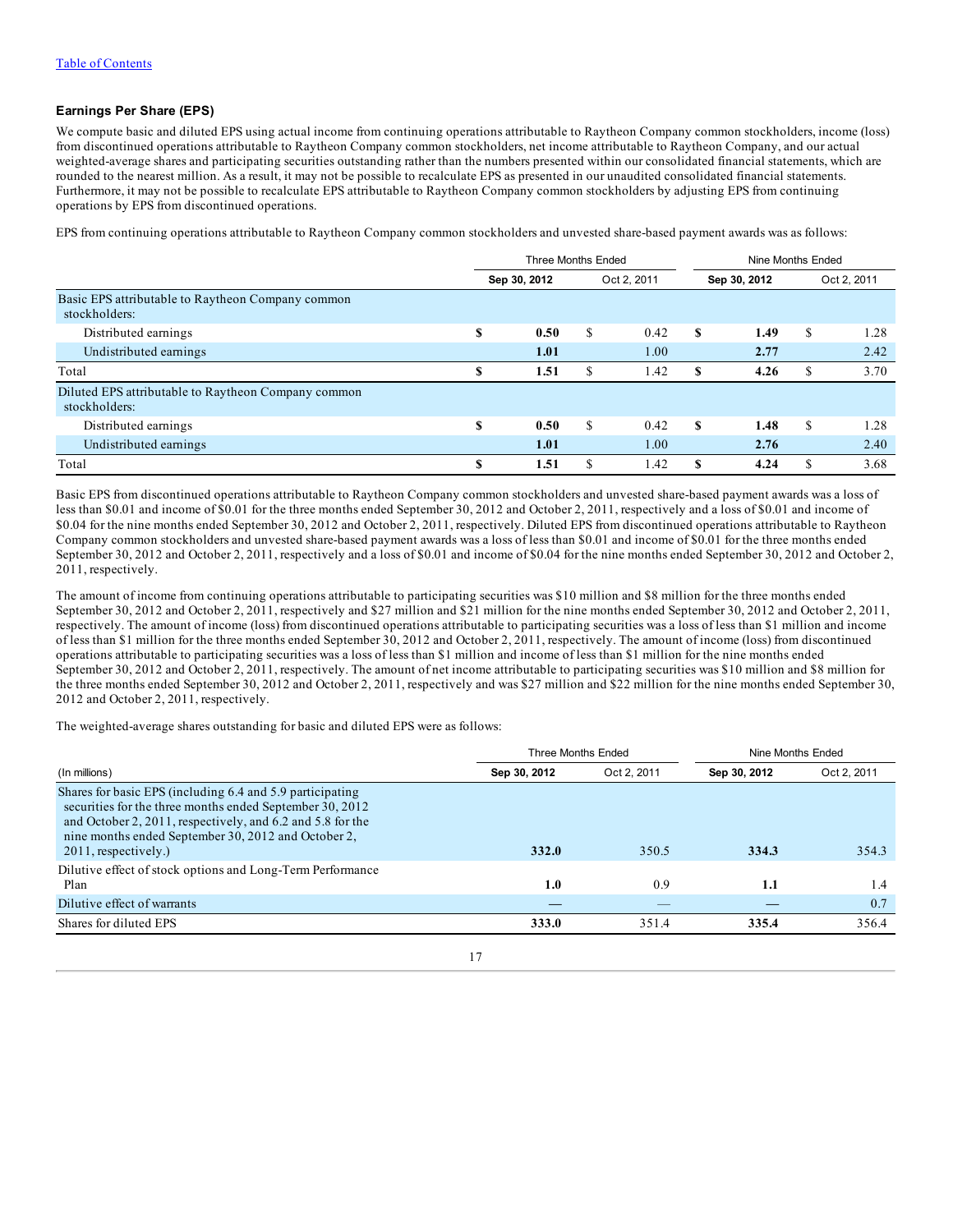Stock options with exercise prices less than the average market price included in our calculations of EPS and stock options with exercise prices greater than the average market price excluded from our calculation of EPS, as the effect of including them would be anti-dilutive, were as follows:

|                                               |              | Three Months Ended | Nine Months Ended |             |  |
|-----------------------------------------------|--------------|--------------------|-------------------|-------------|--|
| (In millions)                                 | Sep 30, 2012 | Oct 2, 2011        | Sep 30, 2012      | Oct 2. 2011 |  |
| Stock options included in calculations of EPS | п.           | 2.0                |                   | 4.5         |  |
| Stock options excluded in calculations of EPS |              |                    | _                 |             |  |

Warrants to purchase shares of our common stock with an exercise price of \$37.50 per share were included in our calculation of diluted EPS for the nine months ended October 2, 2011. These warrants expired in June 2011.

#### **Stock-based Compensation Plans**

Restricted stock activity for the nine months ended September 30, 2012 was as follows:

|                                            | Number of |
|--------------------------------------------|-----------|
| (In millions)                              | Shares    |
| Outstanding unvested at December 31, 2011  | 5.5       |
| Granted                                    | 2.4       |
| <b>Vested</b>                              | (1.6)     |
| Forfeited                                  | (0.3)     |
| Outstanding unvested at September 30, 2012 | 6.0       |

During each of the nine months ended September 30, 2012 and October 2, 2011, we issued 0.5 million shares of our common stock in connection with the vesting of our 2009–2011 and 2008–2010 Long-Term Performance Plan (LTPP) awards. During the same periods, we also granted our 2012–2014 and 2011– 2013 LTPP awards with an aggregate target award of 0.5 million shares for each period.

The performance goals for the 2012–2014 LTPP award are independent of each other and based on three metrics, as defined in the award agreements: return on invested capital, weighted at 50%; total shareholder return relative to a peer group, weighted at 25%; and cumulative free cash flow, weighted at 25%. The ultimate award, which is determined at the end of the three-year cycle, can range from zero to 200% of the target award and includes dividend equivalents, which are not included in the aggregate target award numbers.

#### **Other Comprehensive Income**

Other comprehensive income (loss) includes foreign currency translation adjustments, gains and losses on derivative instruments qualified as cash flow hedges, unrealized gains (losses) on equity investments, unrealized gains (losses) on short-term investments and gains and losses associated with pension and other postretirement benefits. The computation of other comprehensive income (loss) and its components are presented in the consolidated statements of comprehensive income. The related gross, tax and net amounts for each component were as follows:

|                                                                     |   |            | Tax          |                  |
|---------------------------------------------------------------------|---|------------|--------------|------------------|
|                                                                     |   | Before-Tax | (Expense) or | Net-of-Tax       |
| Nine Months Ending September 30, 2012 (In millions)                 |   | Amount     | Benefit      | Amount           |
| Foreign exchange translation                                        | S | 43         |              | 43               |
| Cash flow hedges and interest rate locks                            |   |            | (2)          |                  |
| Unrealized gain (loss) on short term investments and other          |   | (2)        |              | $\left(1\right)$ |
| Pension and other employee benefit plans:                           |   |            |              |                  |
| Net loss arising during period                                      |   | (21)       |              | (14)             |
| Amortization of prior service cost included in net periodic expense |   |            | (2)          |                  |
| Amortization of net actuarial loss included in net income           |   | 706        | (247)        | 459              |
| Defined benefit pension and other employee benefit plans, net       |   | 690        | (242)        | 448              |
| Other comprehensive income (loss)                                   |   | 738        | (243)        | 495              |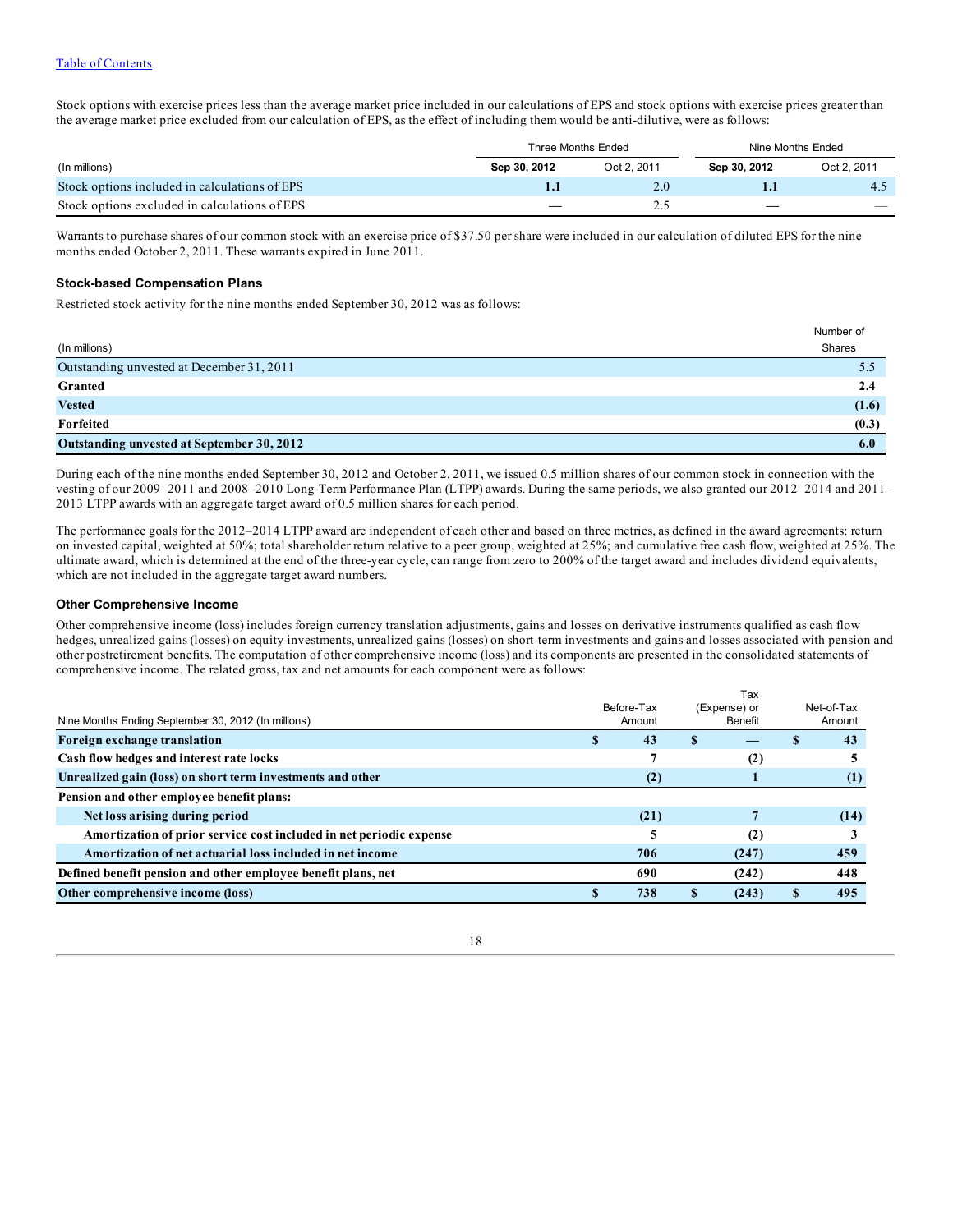|                                                                     |   |            |   | Tax          |            |
|---------------------------------------------------------------------|---|------------|---|--------------|------------|
|                                                                     |   | Before-Tax |   | (Expense) or | Net-of-Tax |
| Nine Months Ending October 2, 2011 (In millions)                    |   | Amount     |   | Benefit      | Amount     |
| Foreign exchange translation                                        | ъ | (2)        | Ф |              | (2)        |
| Cash flow hedges and interest rate locks                            |   | (5)        |   |              | (3)        |
| Unrealized gains on investments and other                           |   | (2)        |   | 4            |            |
| Pension and other employee benefit plans:                           |   |            |   |              |            |
| Net change in initial net obligation                                |   | 3          |   | (1)          |            |
| Prior service cost arising during period                            |   | 45         |   | (16)         | 29         |
| Net loss arising during period                                      |   | (120)      |   | 42           | (78)       |
| Amortization of prior service cost included in net periodic expense |   | ◠          |   | (1)          |            |
| Amortization of net actuarial loss included in net income           |   | 596        |   | (209)        | 387        |
| Defined benefit pension and other employee benefit plans, net       |   | 526        |   | (185)        | 341        |
| Other comprehensive income (loss)                                   |   | 517        |   | (179)        | \$<br>338  |

#### **Note 11: Pension and Other Employee Benefits**

We have pension plans covering the majority of our employees, including certain employees in foreign countries. We also provide various health care and life insurance benefits to certain retired employees through other postretirement benefit plans.

The components of net periodic pension expense were as follows:

|                                                                                | <b>Three Months Ended</b> |       |   |                |              | Nine Months Ended |    |             |  |
|--------------------------------------------------------------------------------|---------------------------|-------|---|----------------|--------------|-------------------|----|-------------|--|
| (In millions)                                                                  | Sep 30, 2012              |       |   | Oct 2, 2011    | Sep 30, 2012 |                   |    | Oct 2, 2011 |  |
| Service cost                                                                   | n.                        | 116   | S | 107            | \$           | 386               | ۰D | 353         |  |
| Interest cost                                                                  |                           | 261   |   | 270            |              | 785               |    | 801         |  |
| Expected return on plan assets                                                 |                           | (352) |   | (315)          |              | (1,066)           |    | (953)       |  |
| Amortization of prior service cost included in net periodic<br>pension expense |                           |       |   | $\mathfrak{D}$ |              |                   |    | 9           |  |
| Amortization of net actuarial loss included in net income                      |                           | 227   |   | 196            |              | 704               |    | 594         |  |
| Loss due to curtailments/settlements                                           |                           |       |   |                |              |                   |    |             |  |
| Net periodic pension expense                                                   |                           | 256   |   | 260            | S            | 818               |    | 804         |  |

Our net periodic pension expense included expense from foreign benefit plans of \$2 million in the three months ended September 30, 2012 and October 2, 2011, and \$4 million and \$9 million in the nine months ended September 30, 2012 and October 2, 2011, respectively.

The components of net periodic expense (income) related to our other postretirement benefit plans were as follows:

|                                                                                | <b>Three Months Ended</b> |  | Nine Months Ended |              |  |             |
|--------------------------------------------------------------------------------|---------------------------|--|-------------------|--------------|--|-------------|
| (In millions)                                                                  | Sep 30, 2012              |  | Oct 2, 2011       | Sep 30, 2012 |  | Oct 2, 2011 |
| Service cost                                                                   |                           |  |                   | $\mathbf b$  |  | $\sigma$    |
| Interest cost                                                                  | 9                         |  | 10                | 29           |  | 31          |
| Expected return on plan assets                                                 | (7)                       |  | (9)               | (22)         |  | (26)        |
| Net change in initial net obligation                                           |                           |  |                   |              |  |             |
| Amortization of prior service cost included in net periodic<br>pension expense | $\left(1\right)$          |  | (2)               | (2)          |  | (7)         |
| Amortization of net actuarial loss included in net income                      |                           |  |                   |              |  |             |
| Net periodic postretirement expense                                            |                           |  |                   | 13           |  |             |

Long-term pension and other postretirement benefit plan liabilities were \$5,461 million and \$381 million, respectively, at September 30, 2012, and \$6,012 million and \$400 million, respectively, at December 31, 2011.

On a periodic basis, generally planned annually in the third quarter, we update our actuarial estimate of the unfunded projected benefit obligation with final census and investment valuation data for the end of the prior year. As a result of this update, in the three months ended September 30, 2012, we recorded a \$40 million increase and a \$19 million decrease to the unfunded projected benefit obligation for our pension and other postretirement benefit plans, respectively, with a corresponding net after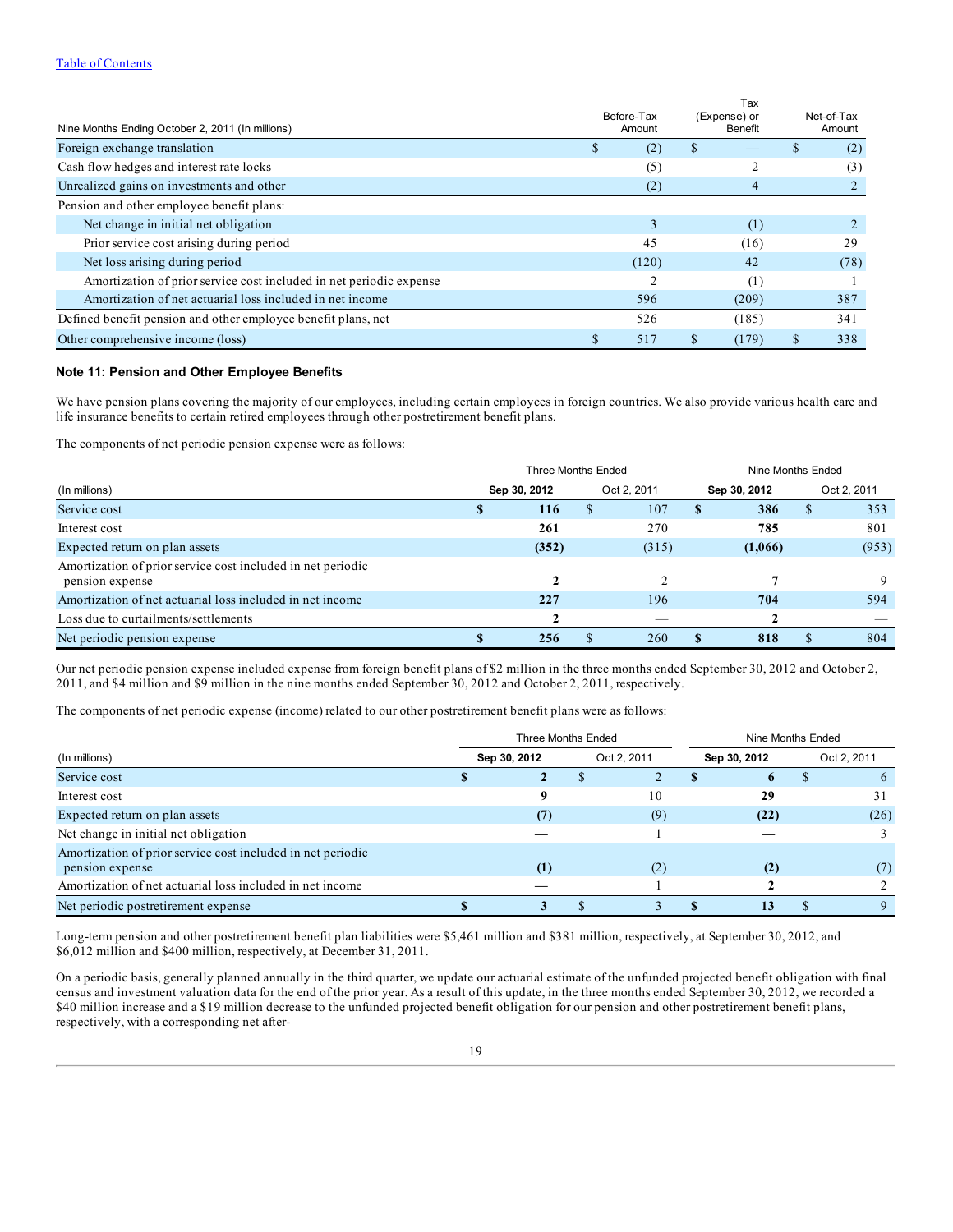tax increase of \$14 million to AOCL. As a result of this update, our annual expected FAS/CAS Adjustment (as described in Note 13) changed by \$32 million of reduced expense, \$23 million of which was recorded in the three and nine months ended September 30, 2012.

We may make both required and discretionary contributions to our pension plans. Required contributions are primarily determined in accordance with the Pension Protection Act (PPA), which amended the Employee Retirement Income Security Act of 1974 (ERISA) rules and are affected by the actual return on plan assets and plan funded status. Under the PPA, we are required to fully fund our pension plans over a rolling seven-year period as determined annually based upon the funded status at the beginning of the year. In July 2012, the Surface Transportation Extension Act, which is also referred to as the Moving Ahead for Progress in the 21st Century Act (STE Act), was passed by Congress and signed by the President. The STE Act includes a provision for temporary pension funding relief due to the low interest rate environment. The provision reduced our cash funding requirements in 2012. We now expect to make total required contributions of approximately \$750 million to our pension and other postretirement benefit plans in 2012. We made required contributions of \$711 million and \$1,073 million during the nine months ended September 30, 2012 and October 2, 2011, respectively, to our pension and other postretirement benefit plans. We did not make any discretionary contributions to our pension plans during the nine months ended September 30, 2012 and October 2, 2011. However, we periodically evaluate whether to make discretionary contributions.

#### **Note 12: Income Taxes**

We are subject to income taxes in the U.S. and numerous foreign jurisdictions. The IRS has completed their examination of our tax returns through 2008. Reports by the IRS Appeals Division resolving issues related to the 2006-2008 tax years involving the federal research tax credit and certain transfer pricing matters are being reviewed by the Joint Committee on Taxation. In addition, we are currently under IRS examination for the 2009 through 2012 tax years, with tax years 2011 and 2012 being examined under the Compliance Assurance Process (CAP) program. It is expected that this program will shorten and narrow the scope of the post-filing examinations. We are also under audit by multiple state and foreign tax authorities.

During the third quarter of 2011, we received final approval from the IRS and the U.S. Congressional Joint Committee on Taxation of a Minimum Tax Refund claim for the 2006-2008 IRS examination cycle (2011 Tax Settlement). As a result, our unrecognized tax benefits decreased by approximately \$60 million, inclusive of \$14 million of interest, all of which increased our earnings.

We believe that our income tax reserves are adequate; however, amounts asserted by taxing authorities could be greater or less than amounts accrued and reflected in our consolidated balance sheets. Accordingly, we could record adjustments to the amounts for federal, foreign and state tax-related liabilities in the future as we revise estimates or as we settle or otherwise resolve the underlying matters.

The balance of our unrecognized tax benefits, exclusive of interest, was \$150 million and \$167 million at September 30, 2012 and December 31, 2011, respectively, and \$152 million and \$188 million at October 2, 2011 and December 31, 2010, respectively. If recognized, the majority of our unrecognized tax benefits would affect our earnings. The \$17 million net decrease in the balance of our unrecognized tax benefits during the nine months ended September 30, 2012 was a result of the substantial completion of audits of certain years in certain jurisdictions. During the nine months ended October 2, 2011, the \$36 million net decrease in the balance of our unrecognized tax benefits is primarily a result of the 2011 Tax Settlement.

We accrue interest and penalties related to unrecognized tax benefits in tax expense. At September 30, 2012 and December 31, 2011, we had \$20 million and \$17 million, respectively, of interest and penalties accrued related to unrecognized tax benefits, which, net of the federal tax benefit, was approximately \$13 million and \$11 million, respectively.

In the ordinary course of business, we may take new positions that could increase or decrease our unrecognized tax benefits in future periods. It is reasonably possible that within the next 12 months our unrecognized tax benefits, exclusive of interest, may decrease by up to \$60 million as a result of resolving issues protested to the IRS Appeals Division for the 2006–2008 tax years. We expect that the majority of the decrease would not impact earnings because the resolution of the issues is anticipated to be consistent with the benefit previously recognized.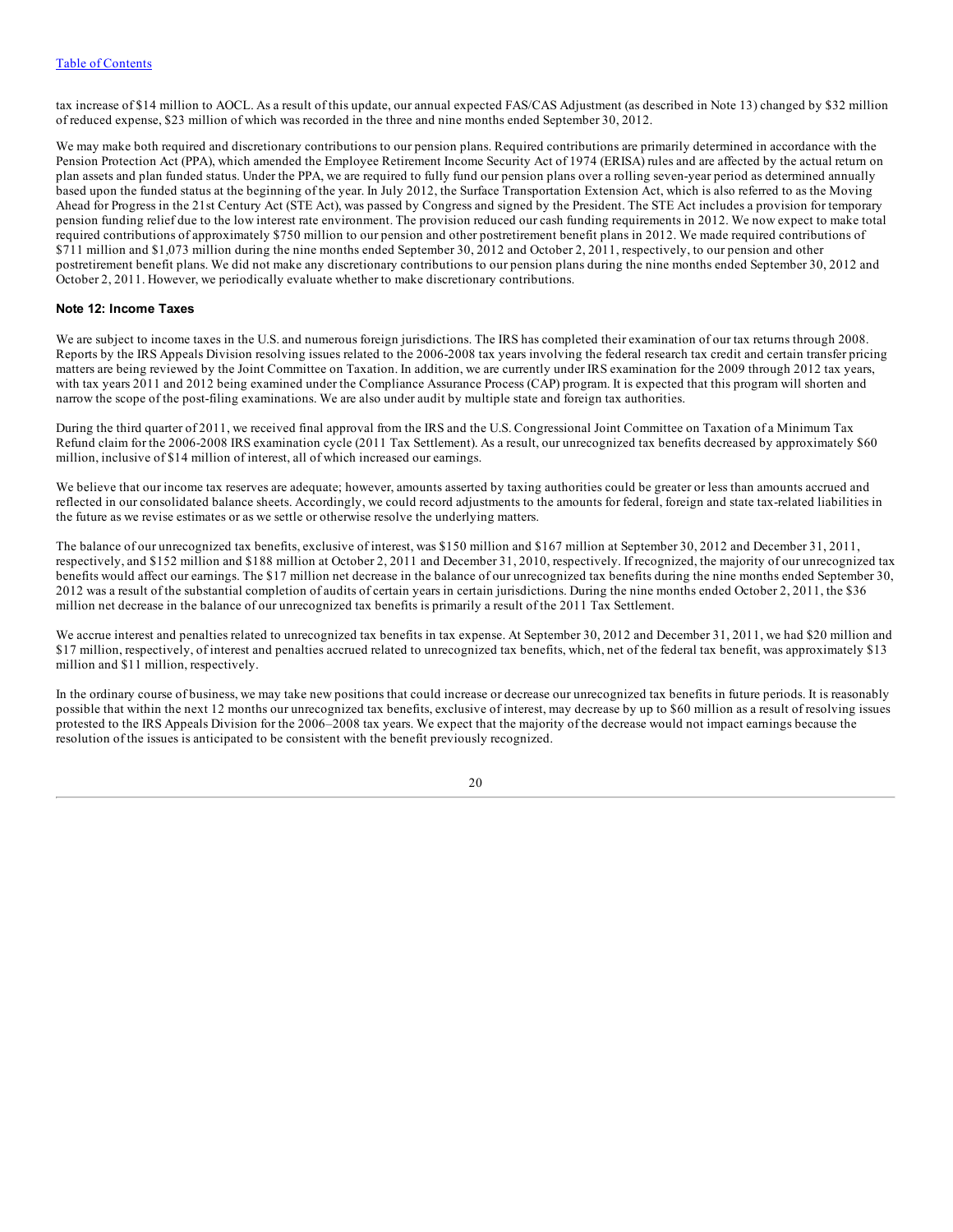#### **Note 13: Business Segment Reporting**

Our reportable segments, organized based on capabilities and technologies, are: Integrated Defense Systems, Intelligence and Information Systems, Missile Systems, Network Centric Systems, Space and Airborne Systems and Technical Services. Segment net sales and operating income generally include intersegment sales and profit recorded at cost plus a specified fee, which may differ from what the selling entity would be able to obtain on sales to external customers. Corporate and Eliminations includes corporate expenses and intersegment sales and profit eliminations. Corporate expenses represent unallocated costs and certain other corporate costs not considered part of management's evaluation of reportable segment operating performance.

During the three months ended April 1, 2012 we completed the disposal or abandonment of the remaining individual assets of our former turbo-prop commuter aircraft portfolio, RAAS, and all operations have ceased. As a result, we have reported the results of RAAS, which were formerly included in Corporate and Eliminations, as a discontinued operation for all periods presented. The sale of the remaining operating assets in the nine months ended September 30, 2012 resulted in a gain of less than \$1 million.

Revised segment sales for the fiscal quarters and year ended 2011 were as follows:

|                                      | Three Months Ended |    |             |    |             |          |              |   | Year Ended   |
|--------------------------------------|--------------------|----|-------------|----|-------------|----------|--------------|---|--------------|
| (In millions)                        | Apr 3, 2011        |    | Jul 3, 2011 |    | Oct 2, 2011 |          | Dec 31, 2011 |   | Dec 31, 2011 |
| <b>Integrated Defense Systems</b>    | 1,219              | \$ | .272        | \$ | 1,176       | <b>S</b> | 1,291        | Ф | 4,958        |
| Intelligence and Information Systems | 750                |    | 752         |    | 760         |          | 753          |   | 3,015        |
| Missile Systems                      | 1,329              |    | 1,366       |    | 1,413       |          | 1,482        |   | 5,590        |
| Network Centric Systems              | 1.121              |    | 1,135       |    | 1.104       |          | 1,137        |   | 4,497        |
| Space and Airborne Systems           | 1.265              |    | 1,344       |    | 1,305       |          | 1,341        |   | 5,255        |
| <b>Technical Services</b>            | 799                |    | 851         |    | 817         |          | 886          |   | 3,353        |
| Corporate and Eliminations           | (431)              |    | (519)       |    | (459)       |          | (468)        |   | (1,877)      |
| Total                                | 6.052              | S  | 6.201       | \$ | 6.116       |          | 6,422        |   | 24,791       |

Revised segment operating income for the fiscal quarters and year ended 2011 were as follows:

|                                      | Three Months Ended |             |     |             |    |             |    |              | Year Ended |              |
|--------------------------------------|--------------------|-------------|-----|-------------|----|-------------|----|--------------|------------|--------------|
| (In millions)                        |                    | Apr 3, 2011 |     | Jul 3, 2011 |    | Oct 2, 2011 |    | Dec 31, 2011 |            | Dec 31, 2011 |
| <b>Integrated Defense Systems</b>    |                    | 193         | JD. | 203         | \$ | 204         | \$ | 236          | ъ          | 836          |
| Intelligence and Information Systems |                    | (28)        |     | 55          |    | 58          |    | 74           |            | 159          |
| Missile Systems                      |                    | 155         |     | 151         |    | 178         |    | 209          |            | 693          |
| Network Centric Systems              |                    | 160         |     | 170         |    | 162         |    | 175          |            | 667          |
| Space and Airborne Systems           |                    | 156         |     | 176         |    | 171         |    | 214          |            | 717          |
| <b>Technical Services</b>            |                    | 81          |     | 72          |    | 75          |    | 84           |            | 312          |
| FAS/CAS Adjustment                   |                    | (89)        |     | (90)        |    | (75)        |    | (83)         |            | (337)        |
| Corporate and Eliminations           |                    | (39)        |     | (67)        |    | (51)        |    | (60)         |            | (217)        |
| Total                                |                    | 589         |     | 670         |    | 722         |    | 849          |            | 2,830        |

Revised components of operating income related to Corporate and Eliminations for the fiscal quarters and year ended 2011 were as follows:

| Three Months Ended |             |  |             |  |      |             |      | Year Ended   |       |  |              |
|--------------------|-------------|--|-------------|--|------|-------------|------|--------------|-------|--|--------------|
|                    | Apr 3, 2011 |  | Jul 3, 2011 |  |      | Oct 2, 2011 |      | Dec 31, 2011 |       |  | Dec 31, 2011 |
|                    | (38)        |  | (53)        |  | (45) | \$          | (41) |              | (177) |  |              |
|                    |             |  | (14)        |  | (6)  |             | (19) |              | (40)  |  |              |
|                    | (39)        |  | (67)        |  | (51) | Ф           | (60) |              | (217) |  |              |
|                    |             |  |             |  |      |             |      |              |       |  |              |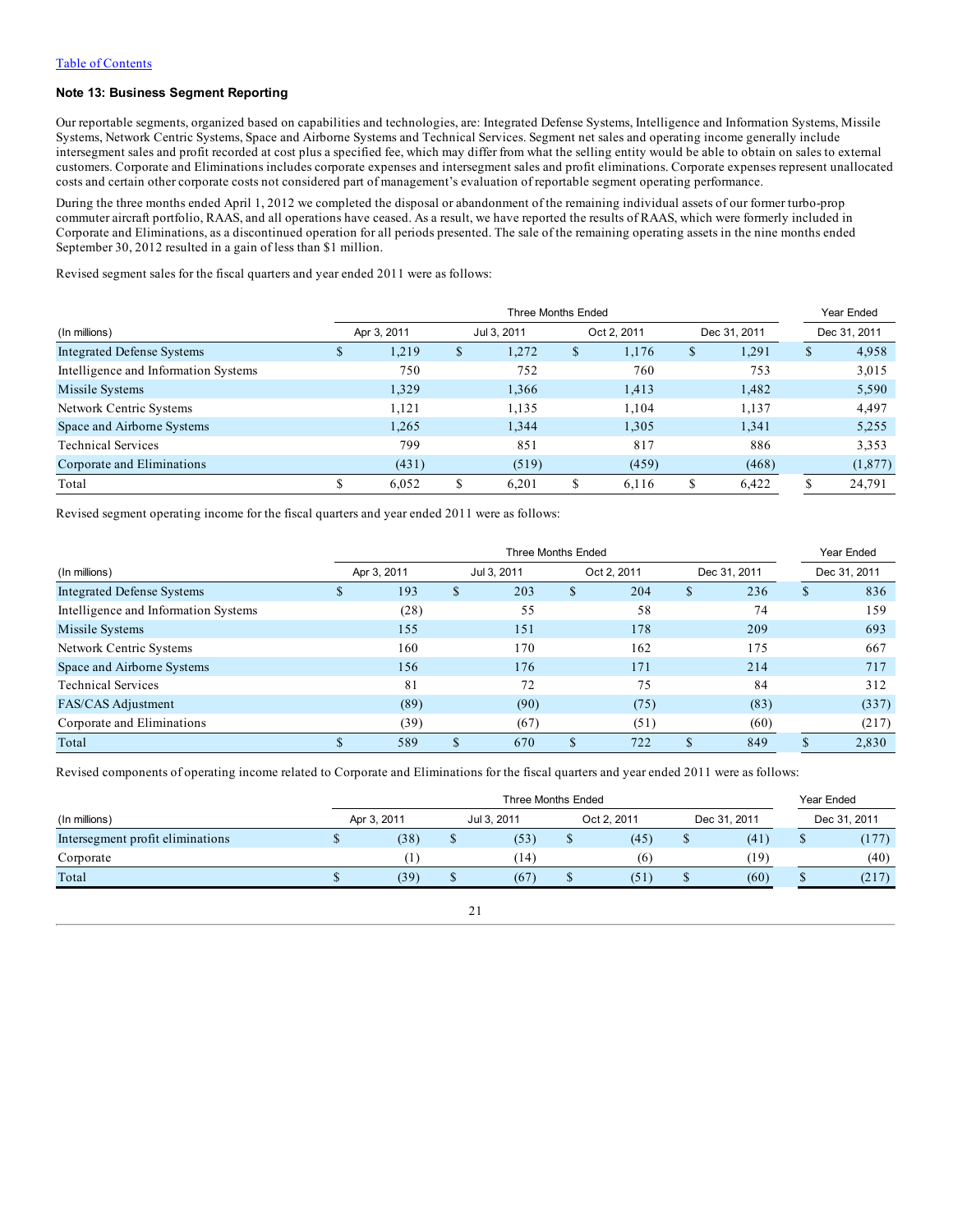Segment financial results were as follows:

|                                      | <b>Three Months Ended</b> |       |             |       |              | Nine Months Ended |             |         |  |
|--------------------------------------|---------------------------|-------|-------------|-------|--------------|-------------------|-------------|---------|--|
| Total Net Sales (In millions)        | Sep 30, 2012              |       | Oct 2, 2011 |       | Sep 30, 2012 |                   | Oct 2, 2011 |         |  |
| <b>Integrated Defense Systems</b>    | D                         | 1,275 | \$          | 1,176 | \$           | 3,716             | Ф           | 3,667   |  |
| Intelligence and Information Systems |                           | 742   |             | 760   |              | 2,257             |             | 2,262   |  |
| Missile Systems                      |                           | 1,443 |             | 1,413 |              | 4,149             |             | 4,108   |  |
| Network Centric Systems              |                           | 963   |             | 1.104 |              | 2,925             |             | 3,360   |  |
| Space and Airborne Systems           |                           | 1.322 |             | 1,305 |              | 3,956             |             | 3.914   |  |
| <b>Technical Services</b>            |                           | 785   |             | 817   |              | 2.408             |             | 2,467   |  |
| Corporate and Eliminations           |                           | (485) |             | (459) |              | (1, 436)          |             | (1,409) |  |
| Total                                |                           | 6.045 | \$          | 6.116 | S            | 17.975            |             | 18,369  |  |

|                                         | <b>Three Months Ended</b> |             |     |              |       | Nine Months Ended |                  |  |  |  |
|-----------------------------------------|---------------------------|-------------|-----|--------------|-------|-------------------|------------------|--|--|--|
| <b>Intersegment Sales (In millions)</b> | Sep 30, 2012              | Oct 2, 2011 |     | Sep 30, 2012 |       | Oct 2, 2011       |                  |  |  |  |
| <b>Integrated Defense Systems</b>       | 18                        | \$          | 18  |              | 60    |                   | 53               |  |  |  |
| Intelligence and Information Systems    |                           |             |     |              |       |                   | 9                |  |  |  |
| Missile Systems                         |                           |             | 12  |              |       |                   | 50               |  |  |  |
| Network Centric Systems                 | 101                       |             | 113 |              | 313   |                   | 360              |  |  |  |
| Space and Airborne Systems              | 148                       |             | 125 |              | 441   |                   | 377              |  |  |  |
| <b>Technical Services</b>               | 210                       |             | 188 |              | 596   |                   | 560              |  |  |  |
| Total                                   | 485                       | \$          | 459 |              | 1.436 |                   | L <sub>409</sub> |  |  |  |

|                                       |   | <b>Three Months Ended</b> |    |             |   |              | Nine Months Ended |             |  |  |
|---------------------------------------|---|---------------------------|----|-------------|---|--------------|-------------------|-------------|--|--|
| <b>Operating Income (In millions)</b> |   | Sep 30, 2012              |    | Oct 2, 2011 |   | Sep 30, 2012 |                   | Oct 2, 2011 |  |  |
| <b>Integrated Defense Systems</b>     | S | 240                       | \$ | 204         | S | 692          | ۰D                | 600         |  |  |
| Intelligence and Information Systems  |   | 60                        |    | 58          |   | 183          |                   | 85          |  |  |
| Missile Systems                       |   | 189                       |    | 178         |   | 538          |                   | 484         |  |  |
| Network Centric Systems               |   | 131                       |    | 162         |   | 370          |                   | 492         |  |  |
| Space and Airborne Systems            |   | 190                       |    | 171         |   | 567          |                   | 503         |  |  |
| <b>Technical Services</b>             |   | 64                        |    | 75          |   | 210          |                   | 228         |  |  |
| FAS/CAS Adjustment                    |   | (47)                      |    | (75)        |   | (188)        |                   | (254)       |  |  |
| Corporate and Eliminations            |   | (41)                      |    | (51)        |   | (138)        |                   | (157)       |  |  |
| Total                                 |   | 786                       | \$ | 722         | S | 2.234        |                   | 1.981       |  |  |

We must calculate our pension and other postretirement benefit (PRB) costs under both Financial Accounting Standards (FAS) requirements under GAAP and U.S. Government cost accounting standards (CAS). GAAP outlines the methodology used to determine pension expense or income for financial reporting purposes, which is not indicative of the funding requirements for pension and postretirement plans that we determine by other factors. CAS prescribes the allocation to and recovery of pension and other postretirement costs on U.S. Government contracts. The results of each segment only include pension and postretirement expense as determined under CAS. The CAS requirements for pension costs and its calculation methodology differ from the FAS requirements and calculation methodology. As a result, while both FAS and CAS use long-term assumptions in their calculation methodologies, each method results in different calculated amounts of pension and postretirement cost. The FAS/CAS Adjustment, which is reported as a separate line in our segment results above, represents the difference between our pension and PRB expense or income under FAS in accordance with GAAP and our pension and PRB expense under CAS.

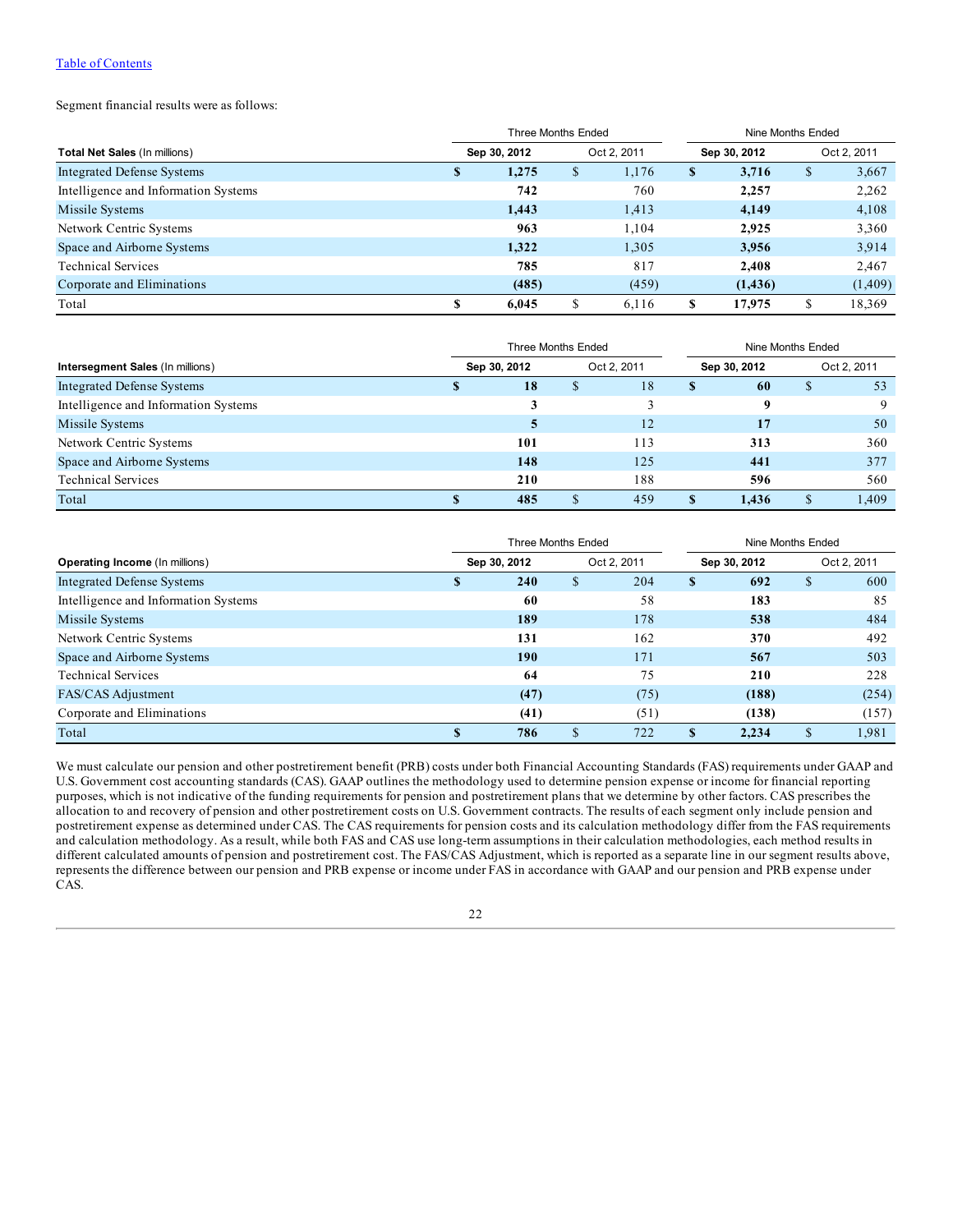The components of our FAS/CAS Adjustment were as follows:

|                                   | Three Months Ended |      |             |            |              | Nine Months Ended |             |       |  |
|-----------------------------------|--------------------|------|-------------|------------|--------------|-------------------|-------------|-------|--|
| (In millions)                     | Sep 30, 2012       |      | Oct 2, 2011 |            | Sep 30, 2012 |                   | Oct 2, 2011 |       |  |
| <b>FAS/CAS Pension Adjustment</b> |                    | (49) |             | (76)       |              | (189)             |             | (255) |  |
| FAS/CAS PRB Adjustment            |                    |      |             |            |              |                   |             |       |  |
| FAS/CAS Adjustment                |                    | (47) |             | $75^\circ$ |              | (188)             |             | (254) |  |

The components of operating income related to Corporate and Eliminations were as follows:

|                                  | Three Months Ended |      |   |             |  | Nine Months Ended |  |             |  |
|----------------------------------|--------------------|------|---|-------------|--|-------------------|--|-------------|--|
| (In millions)                    | Sep 30, 2012       |      |   | Oct 2, 2011 |  | Sep 30, 2012      |  | Oct 2, 2011 |  |
| Intersegment profit eliminations |                    | (41) |   | (45)        |  | (132)             |  | (136)       |  |
| Corporate                        |                    | _    |   | (6)         |  | (6)               |  | (21)        |  |
| Total                            |                    | (41) | Φ | (51         |  | (138)             |  | (157)       |  |

|                                             | Three Months Ended |    |             |    |              | Nine Months Ended |             |     |  |
|---------------------------------------------|--------------------|----|-------------|----|--------------|-------------------|-------------|-----|--|
| Intersegment Operating Income (In millions) | Sep 30, 2012       |    | Oct 2, 2011 |    | Sep 30, 2012 |                   | Oct 2, 2011 |     |  |
| <b>Integrated Defense Systems</b>           |                    |    |             |    |              |                   |             |     |  |
| Intelligence and Information Systems        |                    |    |             |    |              |                   |             |     |  |
| Missile Systems                             |                    |    |             | 4  |              |                   |             | 8   |  |
| Network Centric Systems                     |                    | Q  |             |    |              | 29                |             | 37  |  |
| Space and Airborne Systems                  |                    | 12 |             | 10 |              | 40                |             | 33  |  |
| <b>Technical Services</b>                   |                    | 19 |             | 17 |              | 55                |             | 53  |  |
| Total                                       |                    | 41 |             | 45 |              | 132               |             | 136 |  |

| <b>Identifiable Assets (In millions)</b> |    | Sep 30, 2012 |              | Dec 31, 2011 |  |
|------------------------------------------|----|--------------|--------------|--------------|--|
| <b>Integrated Defense Systems</b>        | S  | 2,009        | $\mathbf{D}$ | 1,909        |  |
| Intelligence and Information Systems     |    | 2,442        |              | 2,442        |  |
| Missile Systems                          |    | 5,350        |              | 5,214        |  |
| Network Centric Systems                  |    | 4,251        |              | 4,242        |  |
| Space and Airborne Systems               |    | 4,806        |              | 4,700        |  |
| <b>Technical Services</b>                |    | 1,371        |              | 1,399        |  |
| Corporate                                |    | 5,468        |              | 5,948        |  |
| Total                                    | S. | 25,697       |              | 25,854       |  |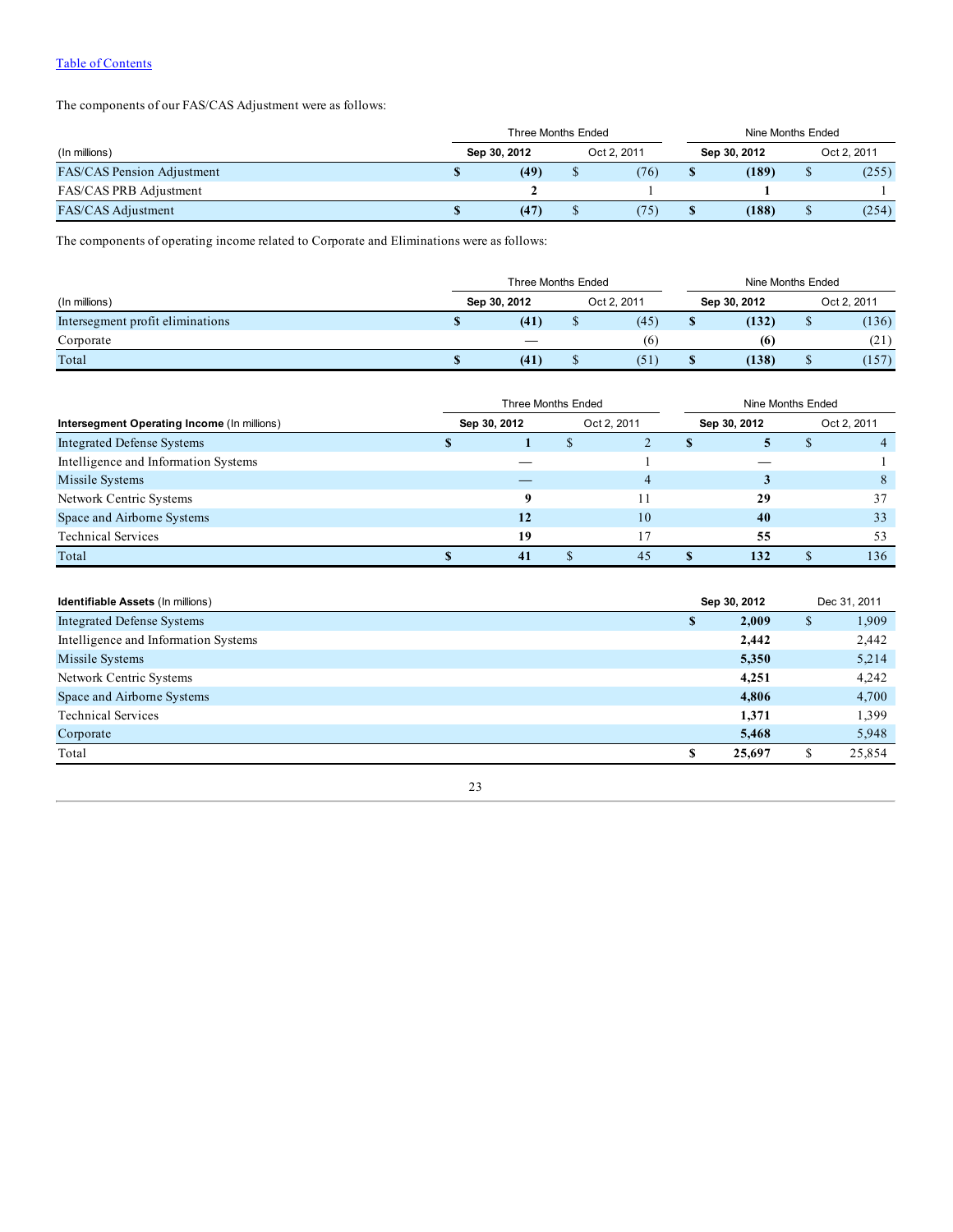<span id="page-23-0"></span>With respect to the unaudited consolidated financial information of Raytheon Company for the three and nine months ended September 30, 2012 and October 2, 2011, PricewaterhouseCoopers LLP (PricewaterhouseCoopers) reported that it has applied limited procedures in accordance with professional standards for a review of such information. Its report dated October 25, 2012, appearing below, states that the firm did not audit and does not express an opinion on that unaudited consolidated financial information. Accordingly, the degree of reliance on its report on such information should be restricted in light of the limited nature of the review procedures applied. PricewaterhouseCoopers is not subject to the liability provisions of Section 11 of the Securities Act of 1933 (Securities Act) for its report on the unaudited consolidated financial information because that report is not a "report" or a "part" of a registration statement prepared or certified by PricewaterhouseCoopers within the meaning of Sections 7 and 11 of the Securities Act.

#### **Report of Independent Registered Public Accounting Firm**

To the Board of Directors and Shareholders of Raytheon Company:

We have reviewed the accompanying consolidated balance sheet of Raytheon Company and its subsidiaries as of September 30, 2012, and the related consolidated statements of operations and comprehensive income for the three-month and nine-month periods ended September 30, 2012 and October 2, 2011, and the consolidated statements of equity and cash flows for the nine-month periods ended September 30, 2012 and October 2, 2011. This interim financial information is the responsibility of the Company's management.

We conducted our review in accordance with the standards of the Public Company Accounting Oversight Board (United States). A review of interim financial information consists principally of applying analytical procedures and making inquiries of persons responsible for financial and accounting matters. It is substantially less in scope than an audit conducted in accordance with the standards of the Public Company Accounting Oversight Board (United States), the objective of which is the expression of an opinion regarding the financial statements taken as a whole. Accordingly, we do not express such an opinion.

Based on our review, we are not aware of any material modifications that should be made to the accompanying consolidated interim financial information for it to be in conformity with accounting principles generally accepted in the United States of America.

We previously audited, in accordance with the standards of the Public Company Accounting Oversight Board (United States), the consolidated balance sheet as of December 31, 2011, and the related consolidated statements of operations, comprehensive income, equity, and of cash flows for the year then ended (not presented herein), and in our report dated February 22, 2012, we expressed an unqualified opinion on those consolidated financial statements. In our opinion, the information set forth in the accompanying consolidated balance sheet information as of December 31, 2011, is fairly stated in all material respects in relation to the consolidated balance sheet from which it has been derived.

/s/ PricewaterhouseCoopers LLP

PricewaterhouseCoopers LLP Boston, Massachusetts October 25, 2012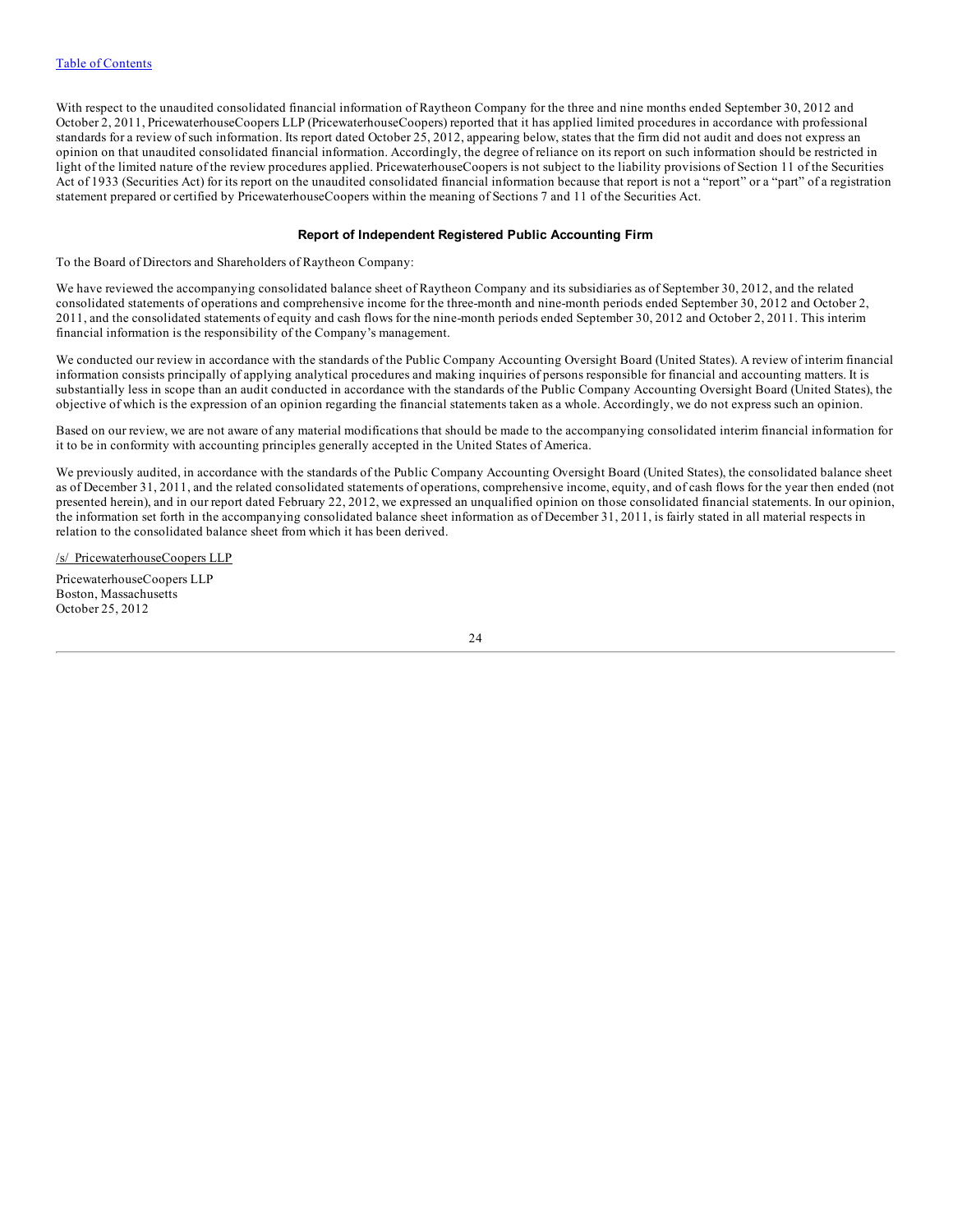# **ITEM 2. MANAGEMENT'S DISCUSSION AND ANALYSIS OF FINANCIAL CONDITION AND RESULTS OF OPERATIONS**

#### **Overview**

We develop technologically advanced, integrated products, services and solutions in four core defense markets: sensing; effects; command, control, communications and intelligence (C3I); and mission support; as well as in the cybersecurity and homeland security markets. We serve both domestic and international customers, as both a prime and subcontractor on a broad portfolio of defense and related programs for primarily government customers.

We operate in six segments: Integrated Defense Systems (IDS), Intelligence and Information Systems (IIS), Missile Systems (MS), Network Centric Systems (NCS), Space and Airborne Systems (SAS), and Technical Services (TS). For a more detailed description of our segments, see "Business Segments" within Item 1 of our Annual Report on Form 10-K for the year ended December 31, 2011.

The Budget Control Act of 2011 (BCA) provides for sequestration, scheduled to commence on January 2, 2013 if an agreement on deficit reduction is not reached, that would result in a total of \$1.2 trillion in reduced U.S. Government spending over the fiscal year (FY) 2013–FY 2021 period. The BCA sequestration mandates that the budget security account would bear 50% of the cuts excluding reduced interest payments, which by some estimates would further reduce Department of Defense (DoD) spending by approximately \$470 billion over the FY 2013–FY 2021 period relative to its previous long-term plans.

It remains uncertain whether the contemplated BCA sequestration will take effect on January 2, 2013 or whether it will be delayed, averted or modified through actions of the Congress and the Administration prior to January 2, 2013. In addition, there are numerous variables in how sequestration could be implemented that will determine the impacts that may result. As a result, the specific impact of sequestration, if any, as well as any other potential actions on U.S. Government spending and future DoD budgets and our programs are unknown at this time and we are unable to predict the effect any of the foregoing would have on our future financial performance and outlook. However, in the event funding reductions are made at the levels provided for in the BCA sequestration, such reductions and related cancellations or delays affecting our existing contracts or programs could have a significant impact on the operating results of our business.

The following discussion should be read in conjunction with our Annual Report on Form 10-K for the year ended December 31, 2011 and our unaudited consolidated financial statements included in this Quarterly Report on Form 10-Q.

#### **CONSOLIDATED RESULTS OF OPERATIONS**

As described in our Cautionary Note Regarding Forward-Looking Statements on page 3 of this Form 10-Q, our interim period results of operations and period-to-period comparisons of such results, particularly at a segment level, may not be indicative of our future operating results. Additionally, we use a fiscal calendar, which may cause the number of work days in the current and comparable prior interim period to differ and could affect period-to-period comparisons. The following discussions of comparative results among periods, including the discussion of segment results, should be viewed in this context.

As described in Note 1: "Basis of Presentation" within Item 1 of this Form 10-Q, we prepared the accompanying unaudited consolidated financial statements of Raytheon Company on the same basis as our annual audited consolidated financial statements. As discussed in more detail in Note 6: "Discontinued Operations" and elsewhere in this Quarterly Report on Form 10-Q, during the first quarter of 2012, we completed the disposal or abandonment of the remaining individual assets of our former turbo-prop commuter aircraft portfolio, and all operations have ceased. As a result, we have reported the results of Raytheon Airline Aviation Services LLC (RAAS) as a discontinued operation for all periods presented.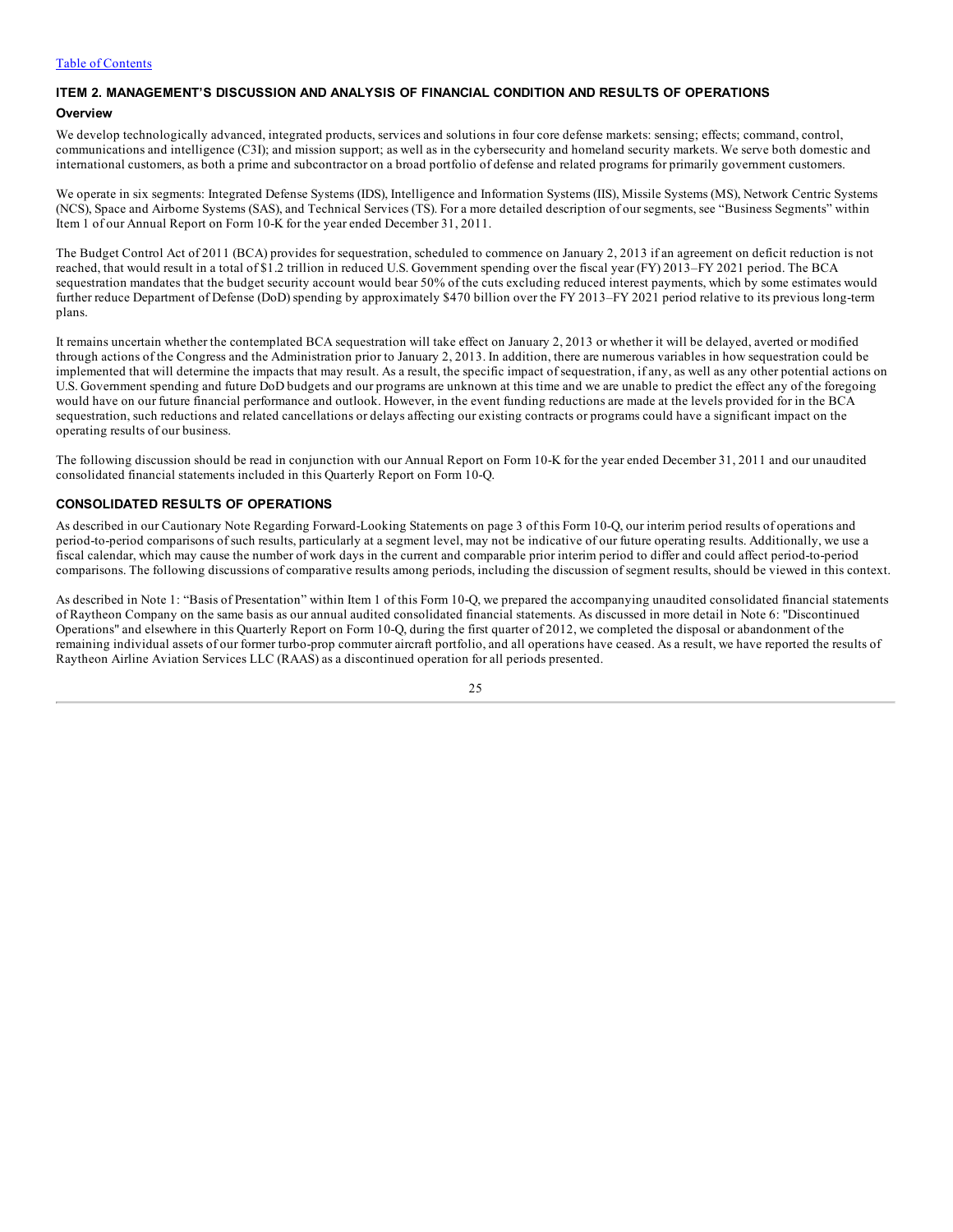Selected consolidated results were as follows:

|                                                                                                  |              |                |                           |              | % of Total Net Sales      |        |  |  |
|--------------------------------------------------------------------------------------------------|--------------|----------------|---------------------------|--------------|---------------------------|--------|--|--|
|                                                                                                  |              |                | <b>Three Months Ended</b> |              | <b>Three Months Ended</b> |        |  |  |
| Sep 30, 2012<br>(In millions, except percentages and per share data)                             |              |                | Oct 2, 2011               | Sep 30, 2012 | Oct 2, 2011               |        |  |  |
| Net sales                                                                                        |              |                |                           |              |                           |        |  |  |
| Products                                                                                         | S            | 5,065          | \$                        | 5,115        | 83.8%                     | 83.6%  |  |  |
| Services                                                                                         |              | 980            |                           | 1,001        | 16.2%                     | 16.4%  |  |  |
| Total net sales                                                                                  |              | 6,045          |                           | 6,116        | 100.0%                    | 100.0% |  |  |
| Operating expenses                                                                               |              |                |                           |              |                           |        |  |  |
| Cost of sales                                                                                    |              |                |                           |              |                           |        |  |  |
| Products                                                                                         |              | 3,848          |                           | 3,971        | 63.7%                     | 64.9%  |  |  |
| Services                                                                                         |              | 841            |                           | 844          | 13.9%                     | 13.8%  |  |  |
| Total cost of sales                                                                              |              | 4,689          |                           | 4,815        | 77.6%                     | 78.7%  |  |  |
| Administrative and selling expenses                                                              |              | 389            |                           | 426          | 6.4%                      | 7.0%   |  |  |
| Research and development expenses                                                                |              | 181            |                           | 153          | 3.0%                      | 2.5%   |  |  |
| Total operating expenses                                                                         |              | 5,259          |                           | 5,394        | 87.0%                     | 88.2%  |  |  |
| Operating income                                                                                 |              | 786            |                           | 722          | 13.0%                     | 11.8%  |  |  |
| Non-operating (income) expense                                                                   |              |                |                           |              |                           |        |  |  |
| Interest expense                                                                                 |              | 49             |                           | 41           |                           |        |  |  |
| Interest income                                                                                  |              | (3)            |                           | (5)          |                           |        |  |  |
| Other (income) expense                                                                           |              | (5)            |                           | 14           |                           |        |  |  |
| Non-operating (income) expense, net                                                              |              | 41             |                           | 50           |                           |        |  |  |
| Federal and foreign income taxes                                                                 |              | 237            |                           | 165          |                           |        |  |  |
| Income from continuing operations                                                                |              | 508            |                           | 507          |                           |        |  |  |
| Income (loss) from discontinued operations, net of tax                                           |              | (1)            |                           | 3            |                           |        |  |  |
| Net income                                                                                       |              | 507            |                           | 510          |                           |        |  |  |
| Less: Net income (loss) attributable to noncontrolling                                           |              |                |                           |              |                           |        |  |  |
| interests in subsidiaries                                                                        |              | $\overline{7}$ |                           | 9            |                           |        |  |  |
| Net income attributable to Raytheon Company                                                      | \$           | 500            | \$                        | 501          |                           |        |  |  |
| Diluted earnings per share from continuing operations<br>attributable to Raytheon Company common |              |                |                           |              |                           |        |  |  |
| stockholders                                                                                     | $\mathbf{s}$ | 1.51           | \$                        | 1.42         |                           |        |  |  |
| Diluted earnings per share attributable to Raytheon<br>Company common stockholders               |              | 1.50           |                           | 1.43         |                           |        |  |  |

|                                                      |              |        |                   |             | % of Total Net Sales |             |  |  |
|------------------------------------------------------|--------------|--------|-------------------|-------------|----------------------|-------------|--|--|
|                                                      |              |        | Nine Months Ended |             | Nine Months Ended    |             |  |  |
| (In millions, except percentages and per share data) | Sep 30, 2012 |        |                   | Oct 2, 2011 | Sep 30, 2012         | Oct 2, 2011 |  |  |
| Net sales                                            |              |        |                   |             |                      |             |  |  |
| Products                                             | \$           | 14,937 | S                 | 15,399      | 83.1%                | 83.8%       |  |  |
| Services                                             |              | 3,038  |                   | 2,970       | $16.9\%$             | 16.2%       |  |  |
| Total net sales                                      |              | 17,975 |                   | 18,369      | 100.0%               | 100.0%      |  |  |
| Operating expenses                                   |              |        |                   |             |                      |             |  |  |
| Cost of sales                                        |              |        |                   |             |                      |             |  |  |
| Products                                             |              | 11,438 |                   | 12,163      | 63.6%                | 66.2%       |  |  |
| Services                                             |              | 2,562  |                   | 2,483       | $14.3\%$             | 13.5%       |  |  |
| Total cost of sales                                  |              | 14,000 |                   | 14,646      | 77.9%                | 79.7%       |  |  |
| Administrative and selling expenses                  |              | 1,198  |                   | 1,288       | $6.7\%$              | $7.0\%$     |  |  |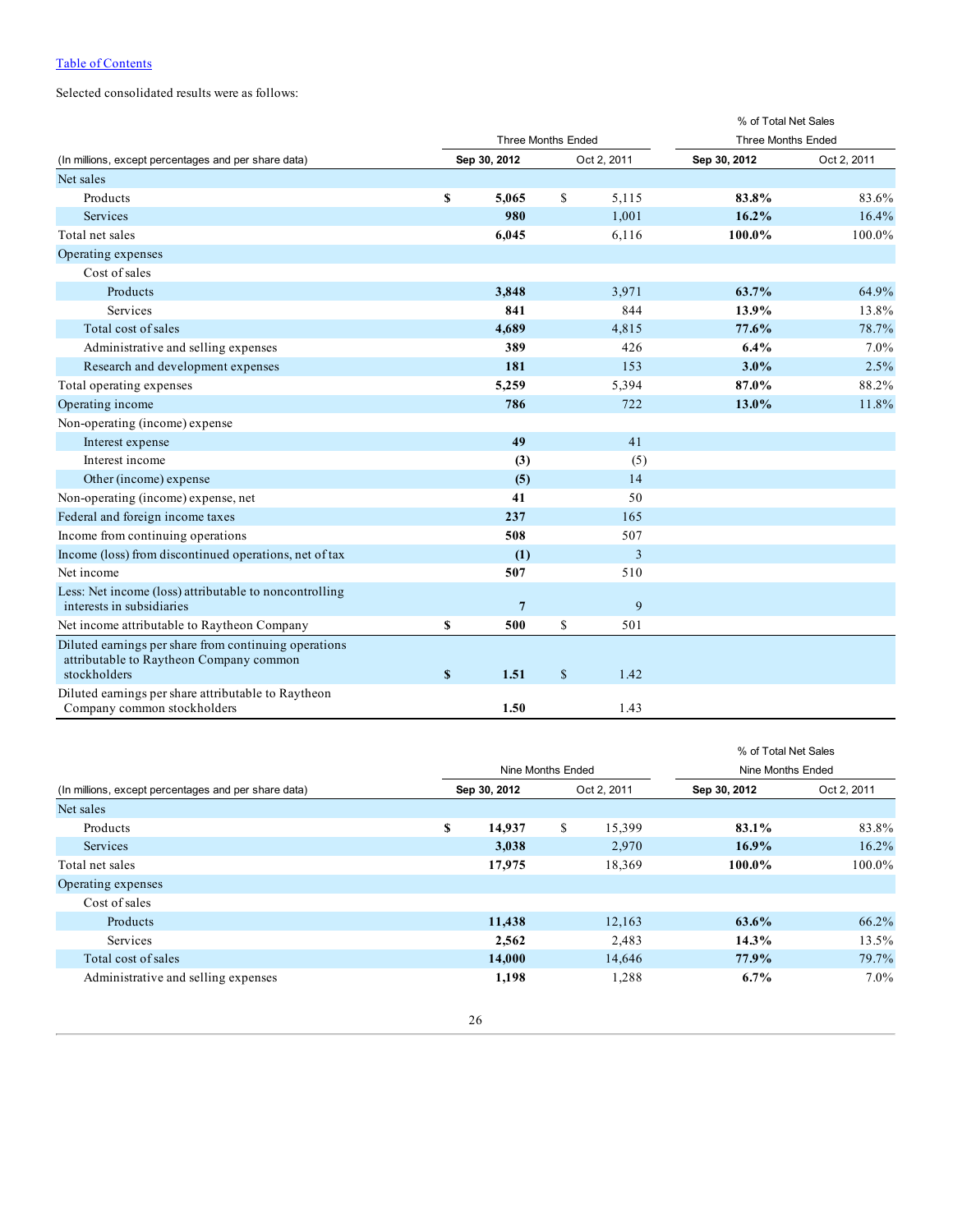| Research and development expenses                                                                                |    | 543       |              | 454    | $3.0\%$ | 2.5%     |
|------------------------------------------------------------------------------------------------------------------|----|-----------|--------------|--------|---------|----------|
| Total operating expenses                                                                                         |    | 15,741    |              | 16,388 | 87.6%   | 89.2%    |
|                                                                                                                  |    |           |              |        |         |          |
| Operating income                                                                                                 |    | 2,234     |              | 1,981  | 12.4%   | $10.8\%$ |
| Non-operating (income) expense                                                                                   |    |           |              |        |         |          |
| Interest expense                                                                                                 |    | 149       |              | 127    |         |          |
| Interest income                                                                                                  |    | (6)       |              | (12)   |         |          |
| Other (income) expense                                                                                           |    | (10)      |              | 15     |         |          |
| Non-operating (income) expense, net                                                                              |    | 133       |              | 130    |         |          |
| Federal and foreign income taxes                                                                                 |    | 668       |              | 521    |         |          |
| Income from continuing operations                                                                                |    | 1,433     |              | 1,330  |         |          |
| Income (loss) from discontinued operations, net of tax                                                           |    | (4)       |              | 14     |         |          |
| Net income                                                                                                       |    | 1,429     |              | 1,344  |         |          |
| Less: Net income (loss) attributable to noncontrolling<br>interests in subsidiaries                              |    | <b>10</b> |              | 21     |         |          |
| Net income attributable to Raytheon Company                                                                      | \$ | 1,419     | \$           | 1,323  |         |          |
| Diluted earnings per share from continuing operations<br>attributable to Raytheon Company common<br>stockholders | S  | 4.24      | $\mathbb{S}$ | 3.68   |         |          |
| Diluted earnings per share attributable to Raytheon<br>Company common stockholders                               |    | 4.23      |              | 3.71   |         |          |

#### **Total Net Sales**

The composition of external net sales by products and services for each segment for the third quarter and first nine months of 2012 remained relatively consistent with the year ended December 31, 2011 which was approximately the following:

**External Net Sales by Products and Services** (% of segment total net external sales)

|          | IDS | <b>IIS</b> | MS    | <b>NCS</b> | <b>SAS</b> | $\sim$ $\sim$<br>. . |
|----------|-----|------------|-------|------------|------------|----------------------|
| Products | 95% | 80%        | 100%  | 90%        | 90%        | 15%                  |
| Services | 5%  | 20%        | - / 0 | 10%        | 10%        | 85%                  |

Total Net Sales - Third Quarter of 2012 vs. Third Quarter of 2011—The decrease in total net sales of \$71 million in the third quarter of 2012 compared to the third quarter of 2011 was primarily due to lower external net sales of \$129 million at NCS and \$54 million at TS, partially offset by higher external net sales of \$99 million at IDS. The decrease in external net sales at NCS was primarily due to lower net sales on combat and sensing systems programs, driven principally by a planned decline in production on U.S. Army sensor programs, lower net sales on integrated communications systems programs, driven principally by reduced customer program requirements on certain radio and communications programs, lower net sales on security and transportation solutions programs, spread across various programs as a result of program schedule requirements and lower net sales of acoustic sensor systems due to higher 2011 deliveries based on customer demand. The decrease in external net sales at TS was primarily due to lower net sales on the National Science Foundation (NSF) Polar contract, which was completed in the first quarter of 2012. The increase in external net sales at IDS was driven principally by higher net sales due to scheduled program production requirements on an international Patriot program awarded in the second quarter of 2011, a missile defense radar program for an international customer and various Patriot programs for an international customer.

Products and Services Net Sales - Third Quarter of 2012 vs. Third Quarter of 2011—The decrease in product net sales of \$50 million in the third quarter of 2012 compared to the third quarter of 2011 was primarily due to lower external product net sales of \$115 million at NCS, partially offset by higher external product net sales of \$95 million at IDS, both primarily for the reasons described above. The decrease in service net sales of \$21 million in the third quarter of 2012 compared to the third quarter of 2011 was primarily due to lower external service net sales of \$39 million at TS for the reason described above.

Total Net Sales - First Nine Months of 2012 vs. First Nine Months of 2011—The decrease in total net sales of \$394 million in the first nine months of 2012 compared to the first nine months of 2011 was primarily due to lower external net sales of \$388 million at NCS. The decrease in external net sales at NCS was primarily due to lower net sales on combat and sensing systems programs, driven principally by a planned decline in production on U.S. Army sensor programs partially offset by higher net

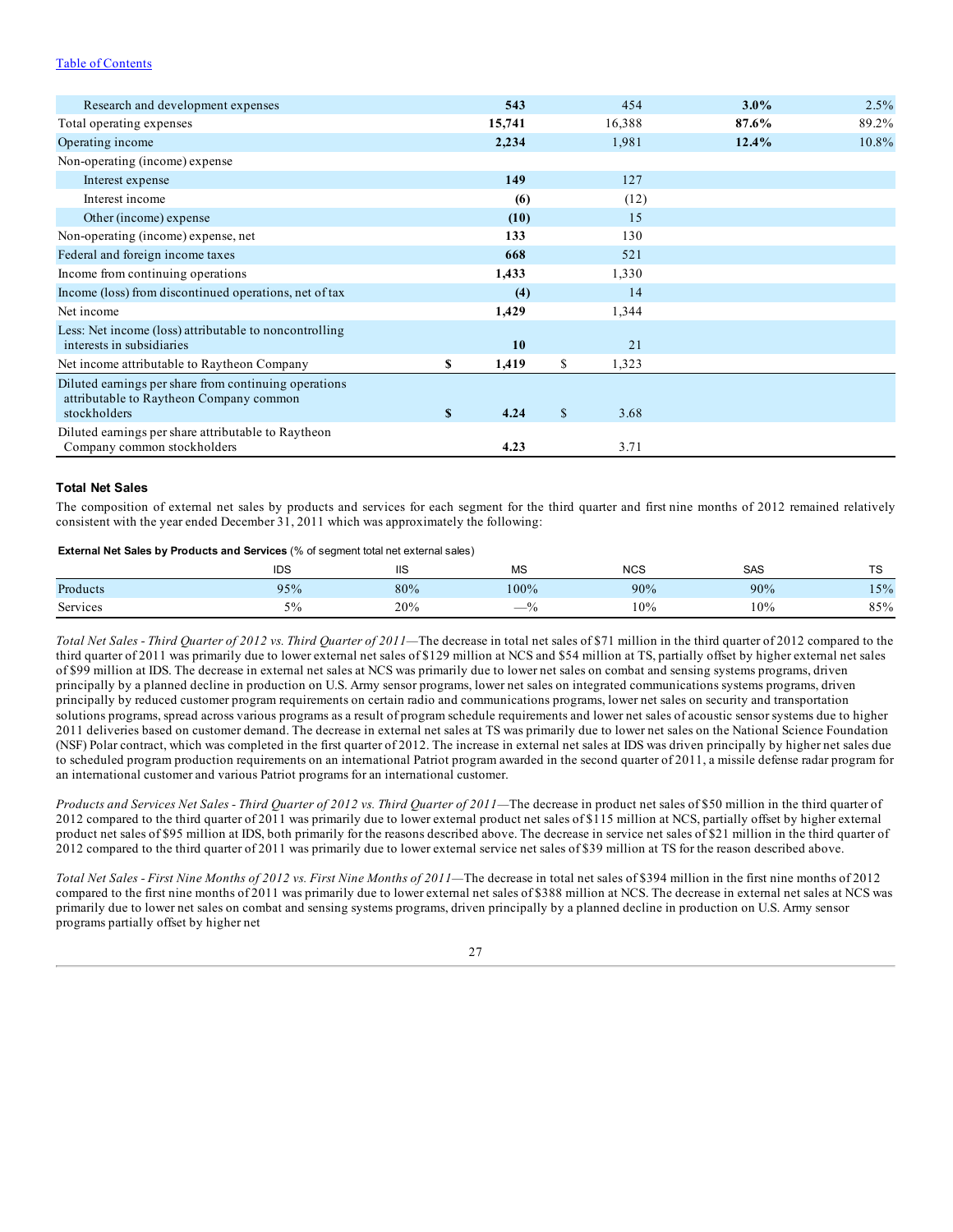sales on a close combat tactical radar program due to planned increases in production, lower net sales on integrated communications systems programs, driven principally by reduced customer program requirements on certain radio and communications programs, lower net sales of acoustic sensor systems due to higher 2011 deliveries based on customer demand, lower net sales on command, control, communications, computers and intelligence programs, driven principally by planned declines in production or program schedule requirements on certain international and combat sensor programs, and lower net sales on security and transportation solutions programs, spread across various programs as a result of program schedule requirements.

Products and Services Net Sales - First Nine Months of 2012 vs. First Nine Months of 2011-The decrease in product net sales of \$462 million in the first nine months of 2012 compared to the first nine months of 2011 was primarily due to lower external product net sales of \$354 million at NCS. The decrease in external product net sales at NCS was primarily due to the activity on the programs described above. The increase in service net sales of \$68 million in the first nine months of 2012 compared to the first nine months of 2011 was primarily due to higher external service net sales of \$104 million at IIS, principally due to higher service net sales on classified programs and higher service net sales of cybersecurity solutions driven by recent acquisitions and increased customer orders.

Sales to Major Customers - Third Quarter of 2012 vs. Third Quarter of 2011—Sales to the U.S. Department of Defense (DoD) were 83% and 82% of total net sales in the third quarters of 2012 and 2011, respectively. Sales to the U.S. Government were 86% of total net sales in the third quarters of 2012 and 2011. Included in both DoD and U.S. Government sales were foreign military sales through the U.S. Government of \$720 million and \$704 million in the third quarters of 2012 and 2011, respectively. Total international sales, including foreign military sales, were \$1.5 billion or 24.4% of total net sales in the third quarter of 2012 compared to \$1.5 billion or 23.8% in the third quarter of 2011.

Sales to Major Customers - First Nine Months of 2012 vs. First Nine Months of 2011—Sales to the DoD were 82% and 83% of total net sales in the first nine months of 2012 and 2011, respectively. Sales to the U.S. Government were 87% of total net sales in the first nine months of 2012 and 2011. Included in both DoD and U.S. Government sales were foreign military sales through the U.S. Government of \$2,335 million and \$2,283 million in the first nine months of 2012 and 2011, respectively. Total international sales, including foreign military sales, were \$4.5 billion or 25.1% of total net sales in the first nine months of 2012 compared to \$4.5 billion or 24.7% in the first nine months of 2011.

#### **Total Cost of Sales**

Cost of sales, for both products and services, consists of material, labor, and subcontract costs, as well as related allocated costs. For each of our contracts, we manage the nature and amount of direct costs at the contract level, and manage indirect costs through cost pools as required by government accounting regulations. The estimate of the actual amount of direct costs and indirect costs forms the basis for estimating our total costs at completion of the contract.

Total Cost of Sales - Third Quarter of 2012 vs. Third Quarter of 2011—The decrease in total cost of sales of \$126 million in the third quarter of 2012 compared to the third quarter of 2011 was primarily due to decreased external cost of sales of \$87 million at NCS and \$28 million of lower expense in the third quarter of 2012 compared to the third quarter of 2011 related to the FAS/CAS Adjustment described below in Segment Results. The decrease in external costs at NCS was primarily due to the activity on the programs described above in Total Net Sales.

Products and Services Cost of Sales - Third Quarter of 2012 vs. Third Quarter of 2011—The decrease in product cost of sales of \$123 million in the third quarter of 2012 compared to the third quarter of 2011 was primarily due to lower external product cost of sales of \$77 million at NCS, primarily due to the activity on the programs described above in Total Net Sales. Service cost of sales in the third quarter of 2012 were relatively consistent with the third quarter of 2011. Included in service cost of sales in the third quarter of 2012 was lower external service cost of sales of \$37 million at TS and higher external service cost of sales of \$27 million at SAS and \$23 million at IIS. The decrease in external service cost of sales at TS was primarily due to the activity on the programs described above in Total Net Sales. The increase in external service cost of sales at IIS was primarily due to higher service net sales on classified programs and additional sales from businesses acquired in the fourth quarter of 2011. The increase in external service cost of sales at SAS was primarily due to activity on various classified programs.

Total Cost of Sales - First Nine Months of 2012 vs. First Nine Months of 2011—The decrease in total cost of sales of \$646 million in the first nine months of 2012 compared to the first nine months of 2011 was primarily due to decreased external cost of sales of \$239 million at NCS and \$104 million at IIS, as well as \$66 million of lower expense in the first nine months of 2012 compared to the first nine months of 2011 related to the FAS/CAS Adjustment described below in Segment Results. The decrease in external costs at NCS was primarily due to the activity on the programs described above in Total Net Sales. The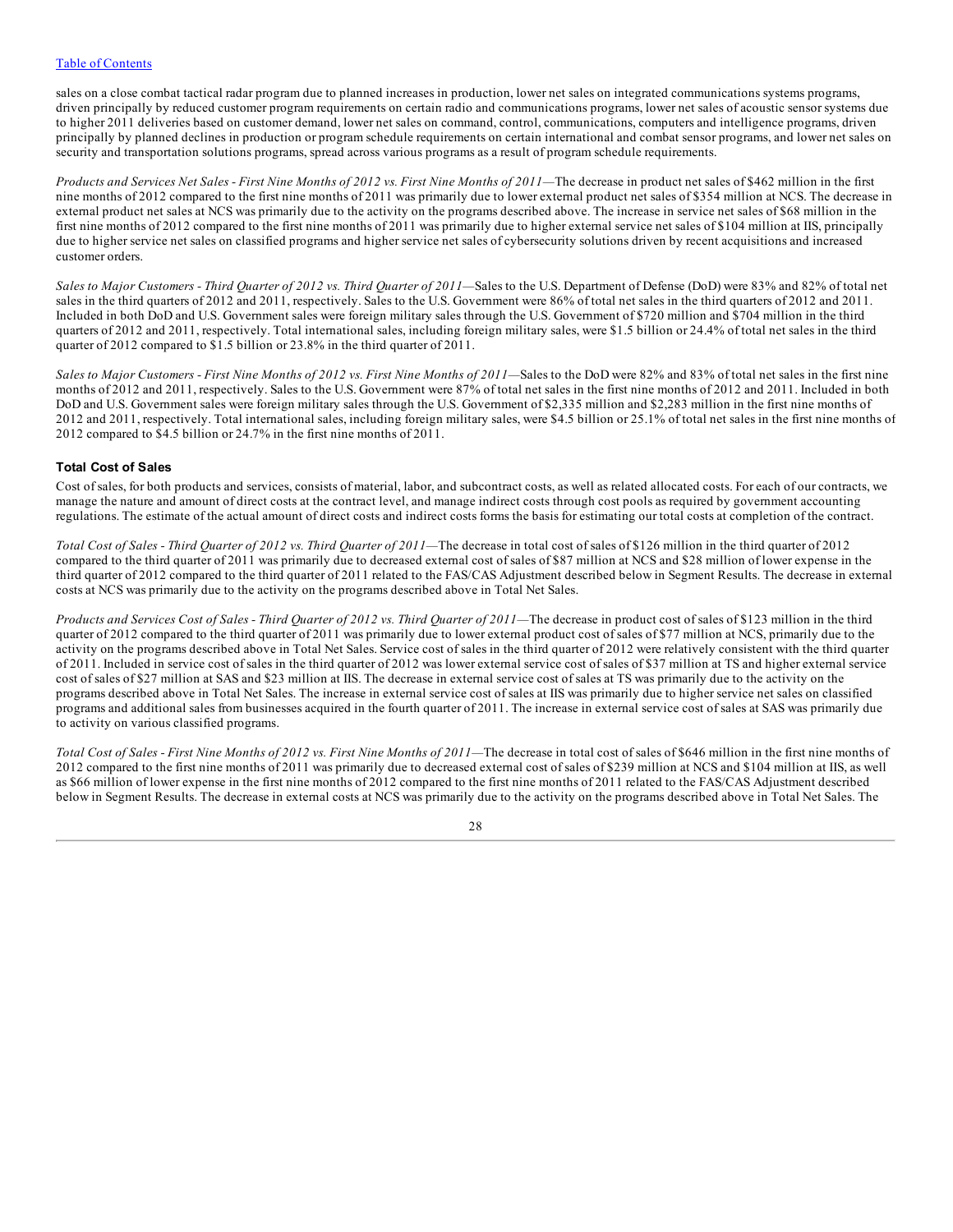decrease in external costs at IIS was primarily due to the UKBA LOC Adjustment in the first quarter of 2011, as described in Commitments and Contingencies beginning on page 52, which had an impact of \$80 million.

Products and Services Cost of Sales - First Nine Months of 2012 vs. First Nine Months of 2011-The decrease in product cost of sales of \$725 million in the first nine months of 2012 compared to the first nine months of 2011 was primarily due to lower external product cost of sales of \$207 million at NCS, \$204 million at IIS and \$146 million at SAS. The decrease in external product cost of sales at NCS was primarily due to the activity on the programs described above in Total Net Sales. The decrease in external product cost of sales at IIS was primarily driven by activity on the UKBA Program, including \$80 million related to the UKBA LOC Adjustment in the first nine months of 2011 described above. The decrease in external product cost of sales at SAS was primarily due to activity on various advanced radar programs nearing completion and various classified programs. The increase in service cost of sales of \$79 million in the first nine months of 2012 compared to the first nine months of 2011 was primarily due to higher external service cost of sales of \$100 million at IIS, driven primarily by the activity described above in Total Net Sales.

#### **Administrative and Selling Expenses**

The decrease in administrative and selling expenses of \$37 million in the third quarter of 2012 compared to the third quarter of 2011 was primarily due to decreases in marketing and selling costs and lower other administrative costs related to businesses acquired in 2011. Administrative and selling expenses in the third quarter of 2012 remained relatively consistent as a percentage of total net sales compared to the third quarter of 2011.

The decrease in administrative and selling expenses of \$90 million in the first nine months of 2012 compared to the first nine months of 2011 was primarily due to lower acquisition-related costs for Raytheon Applied Signal Technology, Inc. (RAST), decreases in marketing and selling expenses, and insurance recovery for legal expenses incurred at IIS, partially offset by increased period expenses in connection with the UKBA program dispute and arbitration. Administrative and selling expenses in the first nine months of 2012 remained relatively consistent as a percentage of total net sales compared to the first nine months of 2011.

#### **Research and Development Expenses**

The increase in research and development expenses of \$28 million in the third quarter of 2012 compared to the third quarter of 2011 was related to increased bid and proposal expenses due to the timing of various radar, classified, electronic warfare and communications programs.

The increase in research and development expenses of \$89 million in the first nine months of 2012 compared to the first nine months of 2011 was related to increased bid and proposal expenses due to the timing of various radar, classified, electronic warfare and communications programs.

#### **Total Operating Expenses**

The decrease in total operating expenses of \$135 million in the third quarter of 2012 compared to the third quarter of 2011 was primarily due to the decrease in cost of sales of \$126 million, the primary drivers of which are described above in Total Cost of Sales.

The decrease in total operating expenses of \$647 million in the first nine months of 2012 compared to the first nine months of 2011 was primarily due to the decrease in cost of sales of \$646 million, the primary drivers of which are described above in Total Cost of Sales.

#### **Operating Income**

The increase in operating income of \$64 million in the third quarter of 2012 compared to the third quarter of 2011 was primarily due to the decrease in operating expenses of \$135 million, the primary drivers of which are described above in Total Operating Expenses, partially offset by the decrease in total net sales of \$71 million, the primary drivers of which are described above in Total Net Sales.

The increase in operating income of \$253 million in the first nine months of 2012 compared to the first nine months of 2011 was primarily due to the decrease in operating expenses of \$647 million, the primary drivers of which are described above in Total Operating Expenses, partially offset by the decrease in total net sales of \$394 million, the primary drivers of which are described above in Total Net Sales. Included in the change in operating income were the remaining net EAC adjustments described in Segment Results beginning on page 32.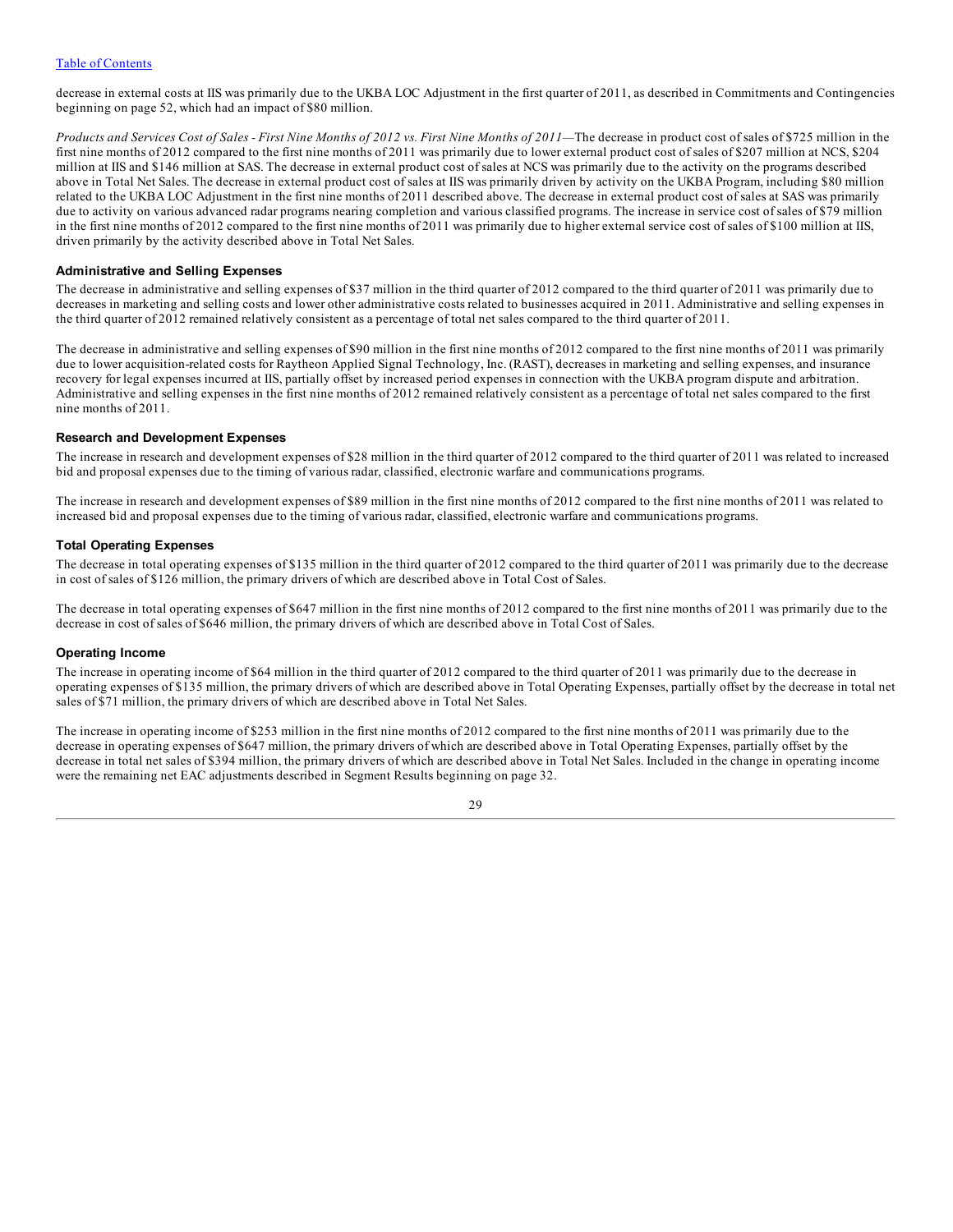#### **Non-operating (Income) Expense, Net**

The decrease in non-operating (income) expense, net of \$9 million in the third quarter of 2012 compared to the third quarter of 2011 was primarily due to a \$17 million change in the fair value of investments held in rabbi trusts associated with certain of our non-qualified deferred compensation plans, due to net gains of \$5 million in the third quarter of 2012 compared to net losses of \$12 million in the third quarter of 2011, partially offset by \$8 million of higher interest expense, principally due to the issuance of \$1.0 billion of fixed rate long-term debt in the fourth quarter of 2011.

The increase in non-operating (income) expense, net of \$3 million in the first nine months of 2012 compared to the first nine months of 2011 was primarily due to \$22 million of higher interest expense, principally due to the issuance of \$1.0 billion of fixed rate long-term debt in the fourth quarter of 2011, partially offset by a \$20 million change in the fair value of investments held in rabbi trusts associated with certain of our non-qualified deferred compensation plans, due to net gains of \$12 million in the first nine months of 2012 compared to net losses of \$8 million in the first nine months of 2011.

#### **Federal and Foreign Income Taxes**

Our effective tax rate in the third quarter of 2012 was 31.8% compared to 24.6% in the third quarter of 2011. The increase in the rate of 7.2% is primarily due to the fact that during the third quarter of 2011, we received final approval from the Internal Revenue Service (IRS) and the U.S. Congressional Joint Committee on Taxation of our minimum Tax Refund claim for the 2006-2008 IRS examination cycle (2011 Tax Settlement), which decreased the effective tax rate in the third quarter of 2011 by approximately 8.8% compared to a decrease of approximately 0.4% in the third quarter of 2012 for other tax settlements and refunds. In addition, the rate increased by 0.9% due to the expiration of the U.S. research and development tax credit as of December 31, 2011, partially offset by the additional domestic manufacturing deduction benefit, which decreased the rate by approximately 0.3%. The remaining decrease of 1.8% is composed of various unrelated items which individually or collectively are not significant. Our effective tax rate in the third quarter of 2012 was lower than the statutory federal tax rate primarily due to the domestic manufacturing deduction, which decreased the rate by approximately 2.2%. The remaining decrease of 1.0% is composed of various unrelated items which individually or collectively are not significant. Our effective tax rate in the third quarter of 2011 differed from the statutory federal rate primarily due to the 2011 Tax Settlement described above, the domestic manufacturing deduction, which decreased the rate by approximately 1.8%, and the U.S. research and development tax credit, which decreased the rate by approximately 0.9%. The decrease was partially offset by an increase of 0.9% which is composed of various unrelated items which individually or collectively are not significant.

Our effective tax rate in the first nine months of 2012 was 31.8% compared to 28.1% in the first nine months of 2011. The increase of 3.7% was primarily due to the 2011 Tax Settlement, which decreased the effective tax rate in the first nine months of 2011 by approximately 3.2% compared to a decrease of 0.1% in the first nine months of 2012 for other tax settlements and refunds. In addition, the rate increased by approximately 1.0% due to the expiration of the U.S. research and development tax credit as of December 31, 2011. The remaining decrease of 0.3% is composed of various unrelated items which individually or collectively are not significant. Our effective tax rate in the first nine months of 2012 was lower than the statutory federal tax rate primarily due to the domestic manufacturing deduction, which decreased the rate by approximately 2.0% and the foreign income tax rate differential, which decreased the rate by approximately 0.4%. The remaining decrease of 0.8% is composed of various unrelated items which individually or collectively are not significant. Our effective tax rate in the first nine months of 2011 differed from the statutory federal rate primarily due to the 2011 Tax Settlement described above, the domestic manufacturing deduction, which decreased the rate by approximately 2.2%, and the U.S. research and development tax credit, which decreased the rate by approximately 1.0%. The remaining decrease of 0.5% is composed of various unrelated items which individually or collectively are not significant.

#### **Income from Continuing Operations**

Income from continuing operations in the third quarter of 2012 was relatively consistent with the third quarter of 2011.

The increase in income from continuing operations of \$103 million in the first nine months of 2012 compared to the first nine months of 2011 was primarily due to the \$253 million increase in operating income, the primary drivers of which are described above in Operating Income, partially offset by a \$147 million increase in federal and foreign income taxes, related primarily to the higher levels of income and the change in the effective tax rate described above in Federal and Foreign Income Taxes.

#### **Net Income**

Net income in the third quarter of 2012 was relatively consistent with the third quarter of 2011.

The increase in net income of \$85 million in the first nine months of 2012 compared to the first nine months of 2011 was primarily due to the increase of \$103 million in income from continuing operations, the primary drivers of which are described

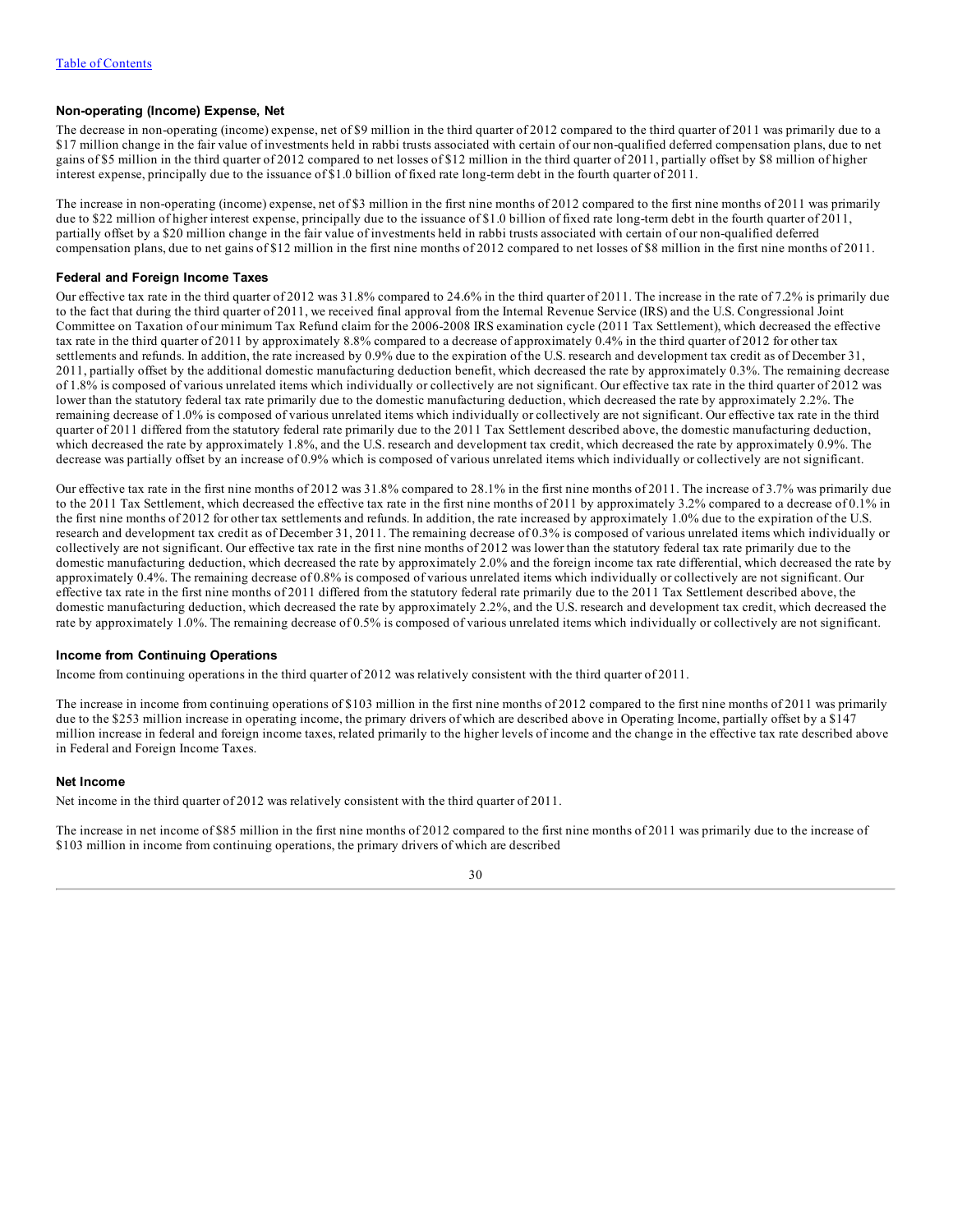above in Income from Continuing Operations.

#### **Diluted Earnings per Share (EPS) from Continuing Operations Attributable to Raytheon Company Common Stockholders**

Diluted EPS from continuing operations attributable to Raytheon Company common stockholders for the third quarters of 2012 and 2011 was as follows:

|                                                                         | Three Months Ended |              |  |             |
|-------------------------------------------------------------------------|--------------------|--------------|--|-------------|
| (In millions, except per share amounts)                                 |                    | Sep 30, 2012 |  | Oct 2, 2011 |
| Income from continuing operations attributable to Raytheon Company      |                    | 501          |  | 498         |
| Diluted weighted average shares outstanding                             |                    | 333.0        |  | 351.4       |
| Diluted EPS from continuing operations attributable to Raytheon Company |                    | 1.51         |  |             |

The increase in diluted EPS from continuing operations attributable to Raytheon Company common stockholders of \$0.09 in the third quarter of 2012 compared to the third quarter of 2011 was primarily due to the decrease in weighted average shares outstanding. Raytheon Company common stock share activity for the third quarters of 2012 and 2011 was as follows:

|                                                                |              | Three Months Ended |
|----------------------------------------------------------------|--------------|--------------------|
| <b>Shares of Common Stock Outstanding (Shares in millions)</b> | Sep 30, 2012 | Oct 2, 2011        |
| Beginning balance                                              | 332.1        | 353.4              |
| Stock plan activity                                            | (0.1)        | 0.1                |
| Treasury stock repurchases                                     | (2.2)        | (7.6)              |
| Ending balance                                                 | 329.8        | 345.9              |

Diluted EPS from continuing operations attributable to Raytheon Company common stockholders for the first nine months of 2012 and 2011 was as follows:

|                                                                         | Nine Months Ended |              |  |             |
|-------------------------------------------------------------------------|-------------------|--------------|--|-------------|
| (In millions, except per share amounts)                                 |                   | Sep 30, 2012 |  | Oct 2, 2011 |
| Income from continuing operations attributable to Raytheon Company      |                   | 1.423        |  | 1,309       |
| Diluted weighted average shares outstanding                             |                   | 335.4        |  | 356.4       |
| Diluted EPS from continuing operations attributable to Raytheon Company |                   | 4.24         |  | 3.68        |

The increase in diluted EPS from continuing operations attributable to Raytheon Company common stockholders of \$0.56 in the first nine months of 2012 compared to the first nine months of 2011 was primarily due to the increase in income from continuing operations described above. In addition, diluted EPS from continuing operations attributable to Raytheon Company common stockholders was also affected by common stock share activity, including the activity for the periods shown in the table below.

|                                                         | Nine Months Ended |             |  |  |  |
|---------------------------------------------------------|-------------------|-------------|--|--|--|
| Shares of Common Stock Outstanding (Shares in millions) | Sep 30, 2012      | Oct 2, 2011 |  |  |  |
| Beginning balance                                       | 338.9             | 359.4       |  |  |  |
| Warrants exercised                                      |                   | 3.3         |  |  |  |
| Stock plan activity                                     | 5.0               | 3.3         |  |  |  |
| Treasury stock repurchases                              | (14.1)            | (20.1)      |  |  |  |
| Ending balance                                          | 329.8             | 345.9       |  |  |  |

Warrants to purchase shares of our common stock with an exercise price of \$37.50 per share were included in our calculation of diluted EPS for the first nine months of 2011. These warrants expired in June 2011.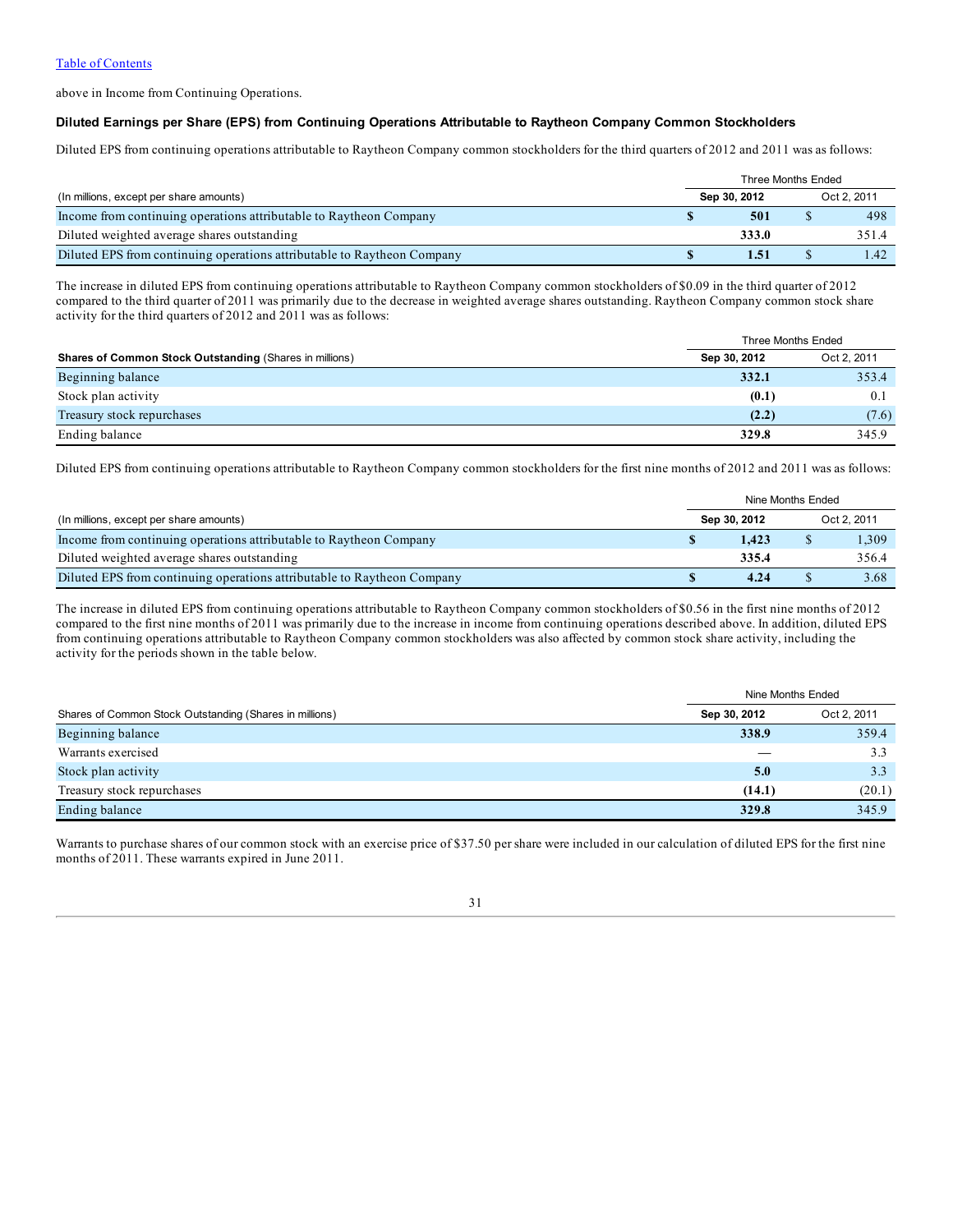#### **Diluted EPS Attributable to Raytheon Company Common Stockholders**

The increase in diluted EPS attributable to Raytheon Company common stockholders of \$0.07 in the third quarter of 2012 compared to the third quarter of 2011 was primarily due to the \$0.09 increase in diluted EPS from continuing operations attributable to Raytheon Company common stockholders described above.

The increase in diluted EPS attributable to Raytheon Company common stockholders of \$0.52 in the first nine months of 2012 compared to the first nine months of 2011 was primarily due to the \$0.56 increase in diluted EPS from continuing operations attributable to Raytheon Company common stockholders described above.

#### **Adjusted EPS**

Adjusted EPS is diluted EPS from continuing operations attributable to Raytheon Company common stockholders excluding the earnings per share impact of the FAS/CAS Adjustment, tax effected at the federal statutory rate of 35% and, from time to time, certain other items. In addition to the FAS/CAS Adjustment, third quarter and first nine months of 2011 Adjusted EPS also excludes the earnings per share impact of the 2011 Tax Settlement. The first nine months of 2011Adjusted EPS also excludes the earnings per share impact of the UKBA LOC Adjustment, as described in Commitments and Contingencies beginning on page 52, tax effected at the blended global tax rate of approximately 26.7%. We are providing Adjusted EPS because management uses it for the purpose of evaluating and forecasting the Company's financial performance and believes that it provides additional insight into the Company's underlying business performance. We believe it allows investors to benefit from being able to assess our operating performance in the context of how our principal customer, the U.S. Government, allows us to recover pension and other postretirement costs and to better compare our operating performance to others in the industry on that same basis. Adjusted EPS is not a measure of financial performance under GAAP and should be considered supplemental to and not a substitute for financial performance in accordance with GAAP. Adjusted EPS may not be defined and calculated by other companies in the same manner and the amounts presented may not recalculate directly due to rounding. Adjusted EPS was as follows:

|                                                                                                | Three Months Ended |              |   |             | Nine Months Ended |              |  |             |
|------------------------------------------------------------------------------------------------|--------------------|--------------|---|-------------|-------------------|--------------|--|-------------|
|                                                                                                |                    | Sep 30, 2012 |   | Oct 2, 2011 |                   | Sep 30, 2012 |  | Oct 2, 2011 |
| Diluted EPS from continuing operations attributable to<br>Raytheon Company common stockholders |                    | 1.51         | S | 1.42        | S                 | 4.24         |  | 3.68        |
| Earnings per share impact of FAS/CAS Adjustment                                                |                    | 0.09         |   | 0.14        |                   | 0.36         |  | 0.46        |
| Earnings per share impact of UKBA LOC Adjustment                                               |                    |              |   |             |                   |              |  | 0.17        |
| Earnings per share impact of the Tax Settlement                                                |                    |              |   | (0.17)      |                   |              |  | (0.17)      |
| <b>Adjusted EPS</b>                                                                            |                    | 1.60         | S | 1.39        |                   | 4.61         |  | 4.13        |

#### **SEGMENT RESULTS**

We report our results in the following segments: Integrated Defense Systems (IDS), Intelligence and Information Systems (IIS), Missile Systems (MS), Network Centric Systems (NCS), Space and Airborne Systems (SAS) and Technical Services (TS). The following provides some context for viewing our segment performance through the eyes of management.

Given the nature of our business, bookings, net sales, and operating income (including operating margin percentage), which we disclose and discuss at the segment level, are most relevant to an understanding of management's view of our segment performance, and often these measures have significant interrelated effects, as described below. In addition, we disclose and discuss backlog, which represents future sales that we expect to recognize over the remaining contract period, which is generally several years. We also disclose cost of sales and the components of costs of sales within our segment disclosures.

*Bookings*—We disclose the amount of bookings and notable contract awards for each segment. Bookings generally represent the dollar value of new contracts awarded to us during the reporting period and include firm orders for which funding has not been appropriated. We believe bookings are an important measure of future performance and are an indicator of potential future changes in net sales, because we cannot record revenues under a new contract without first having a booking in the current or a preceding period (i.e., a contract award).

*Total Net Sales*—We generally express changes in net sales in terms of volume. Volume generally refers to increases or decreases in revenues related to varying amounts of total operating expenses, which are comprised of cost of sales, administrative and selling expenses, and research and development expenses, incurred on individual contracts (i.e., from performance against contractual commitments on our bookings related to engineering, production or service activity). Therefore, we discuss volume changes attributable principally to individual programs unless there is a discrete event (e.g., a

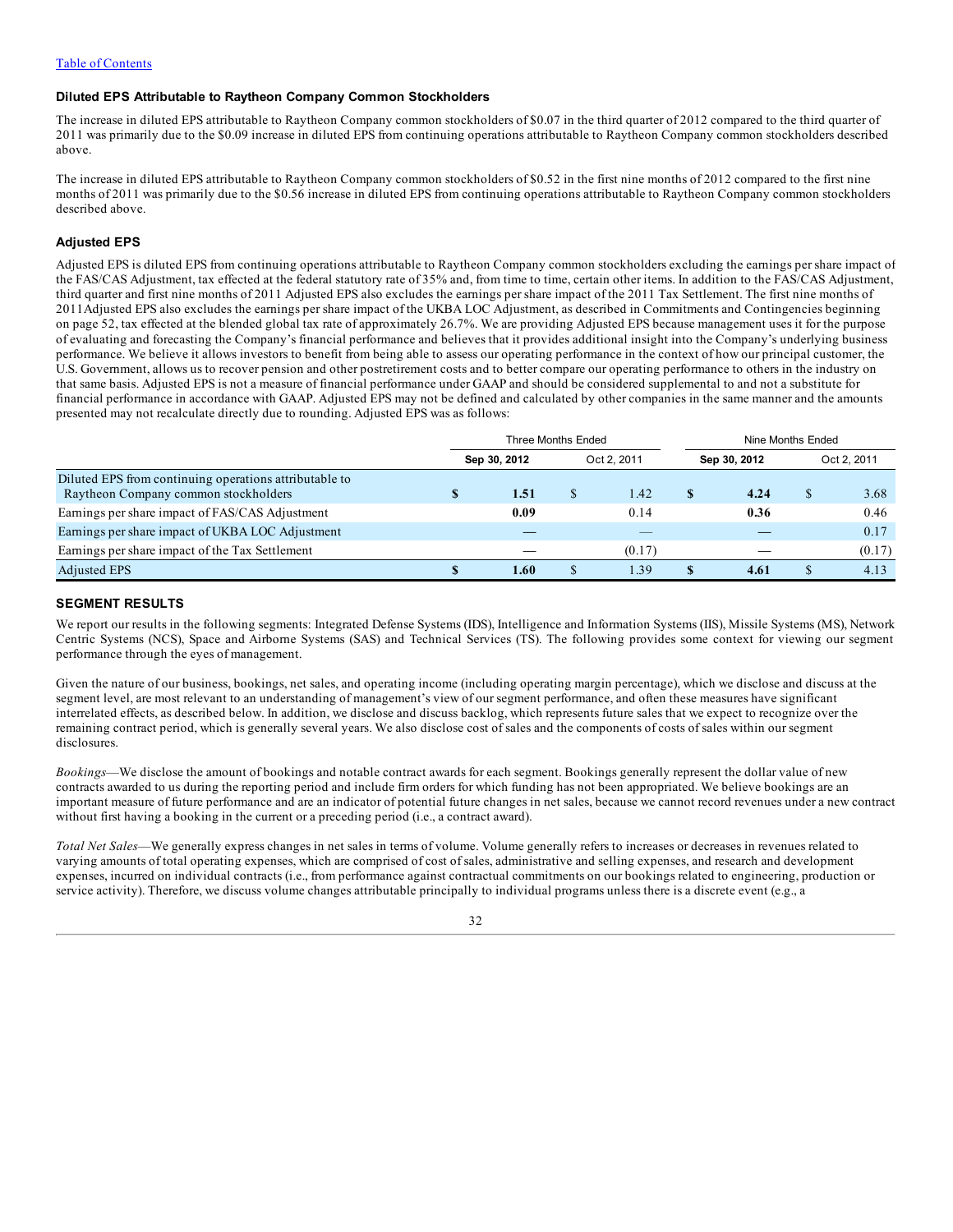major contract termination, natural disaster or major labor strike), or some other unusual item that has a material effect on changes in a segment's volume for a reported period. Due to the nature of our contracts, the amount of costs incurred and related revenues will naturally fluctuate over the lives of the contracts. As a result, in any reporting period, the changes in volume on numerous contracts are likely to be due to normal fluctuations in our engineering, production or service activities.

*Total Operating Expenses*—We generally disclose operating expenses for each segment in terms of the following: 1) cost of sales—labor; 2) cost of sales materials and subcontractors; and 3) other costs of sales and other operating expenses. Included in cost of sales—labor is the incurred direct labor associated with the performance of contracts in the current period and any applicable overhead and fringe costs. Included in cost of sales—materials and subcontractors is the incurred direct materials, subcontractor costs (which include effort performed by other Raytheon segments), and applicable overhead allocations in the current period. Included in other cost of sales and other operating expenses is other direct costs not captured in labor or material and subcontractor costs, such as precontract costs previously deferred, costs previously deferred into inventory on contracts using commercial or units of delivery accounting, applicable overhead allocations, general and administrative costs, research and development costs (including bid and proposal costs), other direct costs (such as ancillary services and travel expenses) and adjustments for loss contracts.

*Operating Income (and the related operating margin percentage)*—We generally express changes in segment operating income in terms of volume, net changes in Estimate at Completion (EAC) adjustments or changes in contract mix and other program performance.

The impact of changes in volume on operating income excludes the impact of net EAC adjustments and the impact of changes in contract mix and other program performance and is calculated based on changes in costs on individual programs at an overall margin for the segment.

Changes in net EAC adjustments typically relate to the current period impact of revisions to total estimated revenues and costs at completion. These changes reflect improved or deteriorated operating performance or award fee rates. Raytheon has a Company-wide standard and disciplined quarterly EAC process in which management reviews the progress and performance of our contracts. As part of this process, management reviews information including, but not limited to, any outstanding key contract matters, progress towards completion and the related program schedule, identified risks and opportunities, and the related changes in estimates of revenues and costs. The risks and opportunities include management's judgment about the ability and cost to achieve the schedule (for example, the number and type of milestone events), technical requirements (for example, a newly-developed product versus a mature product), and other contract requirements. Management must make assumptions regarding labor productivity and availability, the complexity of the work to be performed, the availability of materials, the length of time to complete the contract (to estimate increases in wages and prices for materials and related support cost allocations), performance by our subcontractors, the availability and timing of funding from our customer, and overhead cost rates, among other variables. These estimates also include the estimated cost of satisfying our industrial cooperation agreements, sometimes referred to as offset obligations required under certain contracts. Based on this analysis, any adjustments to net sales, costs of sales, and the related impact to operating income are recorded as necessary in the period they become known. These adjustments may result from positive program performance, and may result in an increase in operating profit during the performance of individual contracts, if we determine we will be successful in mitigating risks surrounding the technical, schedule, and cost aspects of those contracts or realizing related opportunities. Likewise, these adjustments may result in a decrease in operating profit if we determine we will not be successful in mitigating these risks or realizing related opportunities. Changes in estimates of net sales, costs of sales, and the related impact to operating income are recognized on a cumulative catch-up basis, which recognizes in the current period the cumulative effect of the changes on current and prior periods based on a contract's percentage of completion. A significant change in one or more of these estimates could affect the profitability of one or more of our contracts. Given that we have over 15,000 individual contracts and the types and complexity of the assumptions and estimates we must make on an on-going basis, as discussed above, we have both favorable and unfavorable EAC adjustments. We had the following aggregate EAC adjustments for the periods presented:

|                                      | Three Months Ended |              |  |             |  | Nine Months Ended |  |             |
|--------------------------------------|--------------------|--------------|--|-------------|--|-------------------|--|-------------|
| <b>EAC Adjustments (In millions)</b> |                    | Sep 30, 2012 |  | Oct 2, 2011 |  | Sep 30, 2012      |  | Oct 2, 2011 |
| Gross favorable                      |                    | 234          |  | 255         |  | 733               |  | 707         |
| Gross unfavorable                    |                    | (77)         |  | (115)       |  | (261)             |  | (405)       |
| Total net EAC adjustments            |                    | 157          |  | 140         |  | 472               |  | 302         |

There were no significant individual EAC adjustments in the third quarters of 2012 and 2011. There were no significant individual EAC adjustments in the first nine months of 2012. In the first nine months of 2011, we had the UKBA LOC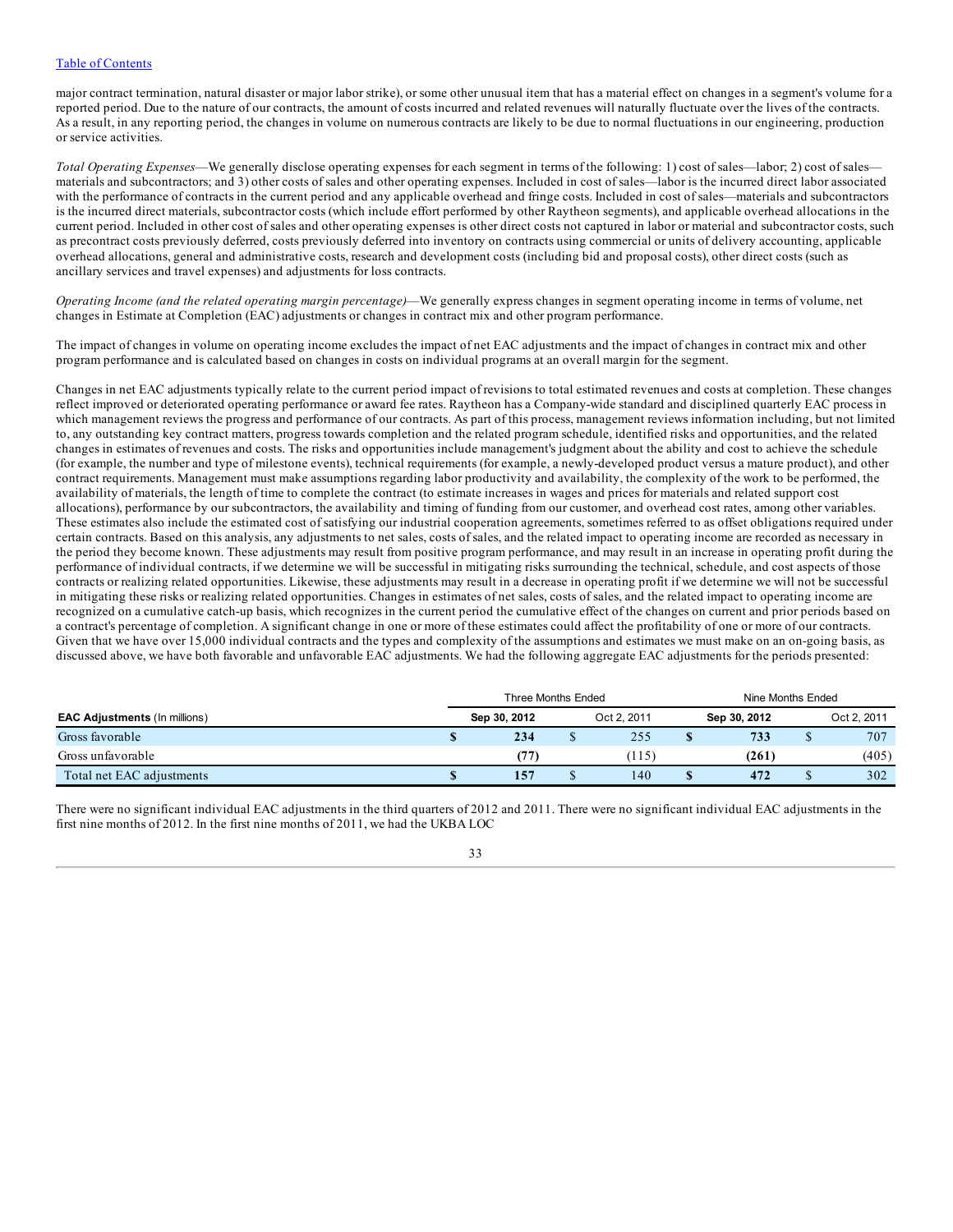Adjustment of \$80 million, which is described in Commitments and Contingencies beginning on page 52.

The \$17 million increase in net EAC adjustments in the third quarter of 2012 compared to the third quarter of 2011 was primarily driven by \$23 million at NCS and \$7 million at MS, partially offset by \$13 million at TS, as more fully described below in the operating income discussions for each respective segment. The \$170 million increase in net EAC adjustments in the first nine months of 2012 compared to the first nine months of 2011 was primarily due to \$78 million at IIS and \$62 million at SAS, as more fully described below in the operating income discussions for each respective segment.

Changes in contract mix and other program performance refer to changes in operating margin due to a change in the relative volume of contracts with higher or lower fee rates such that the overall average margin rate for the segment changes and other drivers of program performance, including margin rate increases or decreases due to EAC adjustments in prior periods. A higher or lower expected fee rate at the initial award of a contract typically correlates to the contract's risk profile, which is often specifically driven by the type of customer and related procurement regulations, the type of contract (for example, fixed price vs. cost plus), the maturity of the product or service, and the scope of work.

Because each segment has thousands of contracts in any reporting period, changes in operating income and margin are likely to be due to normal changes in volume, net EAC adjustments, and contract mix and other performance on many contracts with no single change, or series of related changes, materially driving a segment's change in operating income or operating margin percentage.

*Backlog*—We disclose period-ending backlog for each segment. Backlog represents the dollar value of contracts awarded for which work has not been performed. Backlog generally increases with bookings and generally converts into sales as we incur costs under the related contractual commitments. Therefore, we discuss changes in backlog, including any significant cancellations, for each of our segments, as we believe such discussion provides an understanding of the awarded but not executed portions of our contracts.

Segment financial results were as follows:

|                                                                           |   | Three Months Ended |             |       |              |          | Nine Months Ended |         |  |  |
|---------------------------------------------------------------------------|---|--------------------|-------------|-------|--------------|----------|-------------------|---------|--|--|
| <b>Total Net Sales (In millions)</b><br><b>Integrated Defense Systems</b> |   | Sep 30, 2012       | Oct 2, 2011 |       | Sep 30, 2012 |          | Oct 2, 2011       |         |  |  |
|                                                                           | ъ | 1,275              | ъ           | 1,176 | S            | 3,716    | D.                | 3,667   |  |  |
| Intelligence and Information Systems                                      |   | 742                |             | 760   |              | 2,257    |                   | 2,262   |  |  |
| Missile Systems                                                           |   | 1,443              |             | 1,413 |              | 4.149    |                   | 4,108   |  |  |
| Network Centric Systems                                                   |   | 963                |             | 1.104 |              | 2.925    |                   | 3,360   |  |  |
| Space and Airborne Systems                                                |   | 1,322              |             | 1,305 |              | 3,956    |                   | 3.914   |  |  |
| <b>Technical Services</b>                                                 |   | 785                |             | 817   |              | 2.408    |                   | 2,467   |  |  |
| Corporate and Eliminations                                                |   | (485)              |             | (459) |              | (1, 436) |                   | (1,409) |  |  |
| Total                                                                     |   | 6.045              |             | 6.116 |              | 17.975   |                   | 18.369  |  |  |

|                                       | <b>Three Months Ended</b> | Nine Months Ended |              |       |   |             |
|---------------------------------------|---------------------------|-------------------|--------------|-------|---|-------------|
| <b>Operating Income (In millions)</b> | Sep 30, 2012              | Oct 2, 2011       | Sep 30, 2012 |       |   | Oct 2, 2011 |
| <b>Integrated Defense Systems</b>     | \$<br>240                 | \$<br>204         | S            | 692   | S | 600         |
| Intelligence and Information Systems  | 60                        | 58                |              | 183   |   | 85          |
| Missile Systems                       | 189                       | 178               |              | 538   |   | 484         |
| Network Centric Systems               | 131                       | 162               |              | 370   |   | 492         |
| Space and Airborne Systems            | 190                       | 171               |              | 567   |   | 503         |
| <b>Technical Services</b>             | 64                        | 75                |              | 210   |   | 228         |
| FAS/CAS Adjustment                    | (47)                      | (75)              |              | (188) |   | (254)       |
| Corporate and Eliminations            | (41)                      | (51)              |              | (138) |   | (157)       |
| Total                                 | 786                       | \$<br>722         | S            | 2,234 |   | 1,981       |

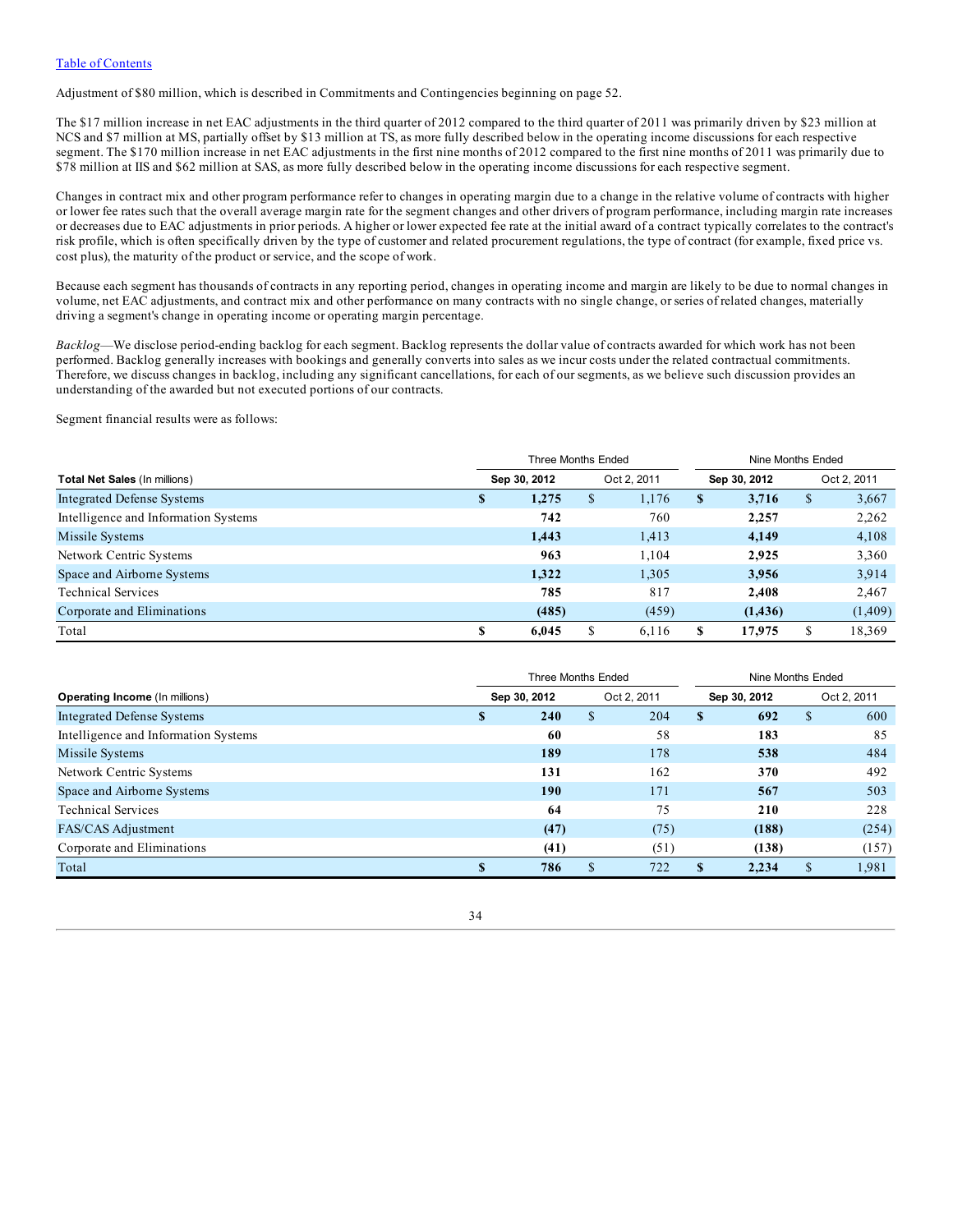|                                      |   | Three Months Ended | Nine Months Ended |             |              |        |   |             |
|--------------------------------------|---|--------------------|-------------------|-------------|--------------|--------|---|-------------|
| <b>Bookings</b> (In millions)        |   | Sep 30, 2012       |                   | Oct 2, 2011 | Sep 30, 2012 |        |   | Oct 2, 2011 |
| <b>Integrated Defense Systems</b>    | D | 913                | D                 | 679         |              | 2,325  | D | 3,621       |
| Intelligence and Information Systems |   | 910                |                   | 938         |              | 2,002  |   | 2,523       |
| Missile Systems                      |   | 2,273              |                   | 2,264       |              | 5,355  |   | 4,473       |
| Network Centric Systems              |   | 1,011              |                   | 1,161       |              | 2,616  |   | 2,917       |
| Space and Airborne Systems           |   | 1.244              |                   | 1,135       |              | 4.137  |   | 3,524       |
| <b>Technical Services</b>            |   | 942                |                   | 707         |              | 2.177  |   | 2,350       |
| Total                                |   | 7.293              |                   | 6.884       |              | 18.612 |   | 19.408      |

Included in bookings were international bookings of \$850 million and \$1,268 million in the third quarters of 2012 and 2011, respectively, and \$2,794 million and \$5,356 million in the first nine months of 2012 and 2011, respectively which included foreign military bookings through the U.S. Government. International bookings amounted to 12% and 18% of total bookings in the third quarters of 2012 and 2011, respectively and 15% and 28% in the first nine months of 2012 and 2011, respectively.

We record bookings for not-to-exceed contract awards based on reasonable estimates of expected contract definitization, which will generally not be less than 75% of the award. We subsequently adjust bookings to reflect the actual amounts definitized, or, when prior to definitization, when facts and circumstances indicate that our previously estimated amounts are no longer reasonable. The timing of awards that may cover multiple fiscal years influences the size of bookings in each year. Bookings exclude unexercised contract options and potential orders under ordering-type contracts (e.g., indefinite delivery/indefinite quantity (IDIQ) type contracts), and are reduced for contract cancellations and terminations of bookings recognized in the current year. We reflect contract cancellations and terminations from prior year bookings, as well as the impact of changes in foreign exchange rates, directly as an adjustment to backlog in the period in which the cancellation or termination occurs and the impact is determinable.

|                                      |   |              | Funded Backlog | Total Backlog |              |        |              |        |
|--------------------------------------|---|--------------|----------------|---------------|--------------|--------|--------------|--------|
| <b>Backlog</b> (In millions)         |   | Sep 30, 2012 |                | Dec 31, 2011  | Sep 30, 2012 |        | Dec 31, 2011 |        |
| <b>Integrated Defense Systems</b>    | S | 6,757        | \$             | 7,100         | S            | 8,404  | Ф            | 9,766  |
| Intelligence and Information Systems |   | 1,051        |                | 829           |              | 4,002  |              | 4,366  |
| Missile Systems                      |   | 6,436        |                | 6,205         |              | 9,784  |              | 8,570  |
| Network Centric Systems              |   | 3,159        |                | 3.267         |              | 3,941  |              | 4,160  |
| Space and Airborne Systems           |   | 3,553        |                | 3,104         |              | 6,091  |              | 5,864  |
| <b>Technical Services</b>            |   | 1.930        |                | 1,957         |              | 2,793  |              | 2,586  |
| Total                                | S | 22,886       | \$             | 22.462        | S            | 35,015 |              | 35,312 |

Total backlog includes both funded backlog (unfilled orders for which funding is authorized, appropriated and contractually obligated by the customer) and unfunded backlog (firm orders for which funding has not been appropriated and/or contractually obligated by the customer). Revenue is generally not recognized on backlog until funded. Backlog excludes unexercised contract options and potential orders under ordering-type contracts (e.g., IDIQ). Both funded and unfunded backlog are affected by changes in foreign exchange rates.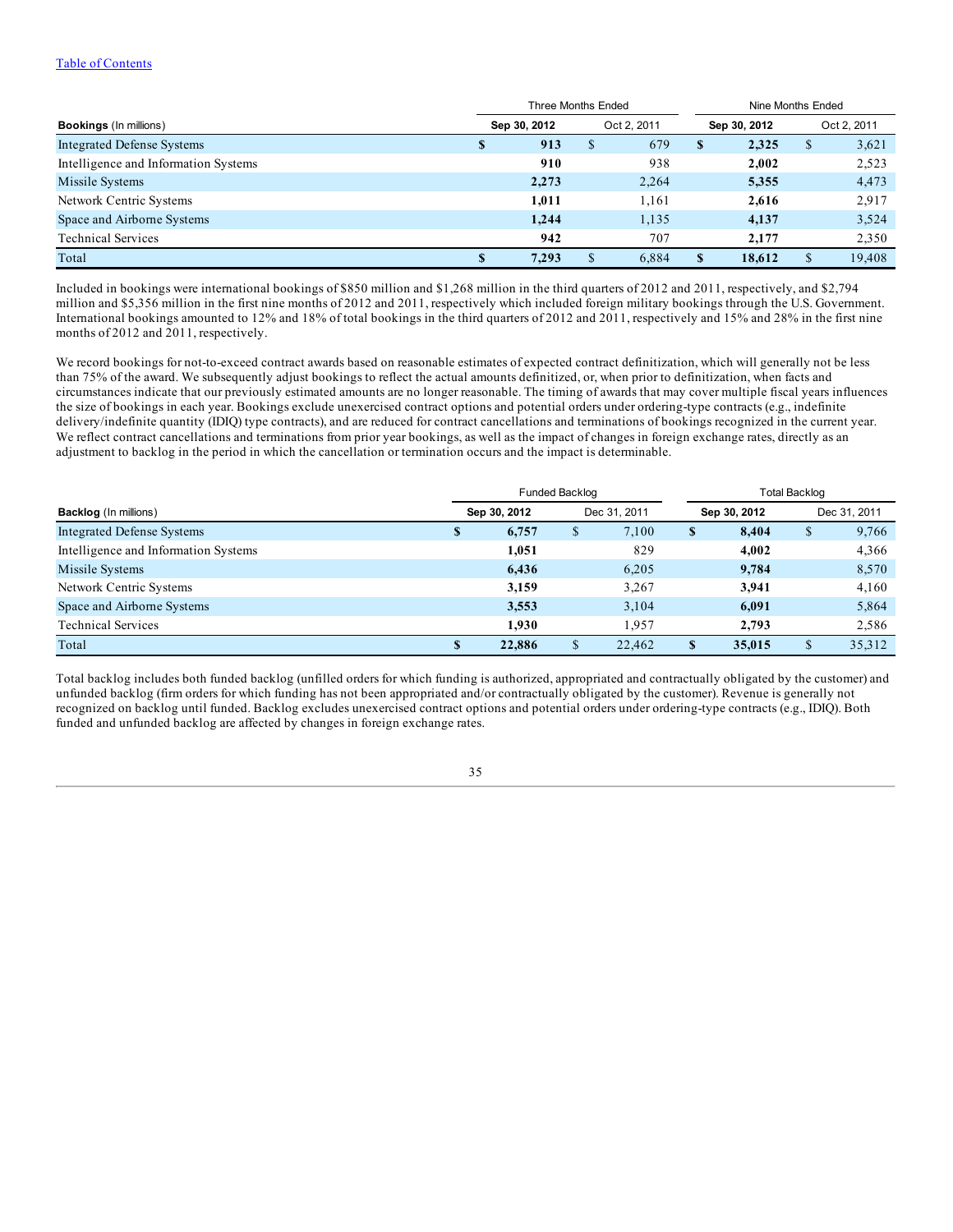#### **Integrated Defense Systems**

|                                                     | <b>Three Months Ended</b> |              |             |          |          | Nine Months Ended |              |             |           |  |  |
|-----------------------------------------------------|---------------------------|--------------|-------------|----------|----------|-------------------|--------------|-------------|-----------|--|--|
| (In millions, except percentages)                   | Sep 30, 2012              |              | Oct 2, 2011 | % Change |          | Sep 30, 2012      |              | Oct 2, 2011 | % Change  |  |  |
| <b>Total Net Sales</b>                              | \$<br>1,275               | \$           | 1,176       | $8.4\%$  | S        | 3,716             | S            | 3,667       | $1.3\%$   |  |  |
| <b>Operating Expenses</b>                           |                           |              |             |          |          |                   |              |             |           |  |  |
| Cost of sales—labor                                 | 432                       |              | 426         | 1.4%     |          | 1,336             |              | 1,403       | $(4.8)\%$ |  |  |
| Cost of sales—materials and<br>subcontractors       | 431                       |              | 383         | 12.5%    |          | 1.211             |              | 1,183       | $2.4\%$   |  |  |
| Other cost of sales and other<br>operating expenses | 172                       |              | 163         | $5.5\%$  |          | 477               |              | 481         | $(0.8)\%$ |  |  |
| <b>Total Operating Expenses</b>                     | 1.035                     |              | 972         | $6.5\%$  |          | 3.024             |              | 3,067       | $(1.4)\%$ |  |  |
| Operating Income                                    | 240                       | $\mathbb{S}$ | 204         | $17.6\%$ | <b>S</b> | 692               | $\mathbb{S}$ | 600         | 15.3 %    |  |  |
| <b>Operating Margin</b>                             | 18.8%                     |              | 17.3%       |          |          | 18.6%             |              | 16.4%       |           |  |  |

| Change in Operating Income (In millions) | Three Months Ended Sep 30, 2012 Versus Three Months | Ended Oct 2, 2011  |          |              | Nine Months Ended Sep 30, 2012 Versus Nine Months<br>Ended Oct 2, 2011 |     |          |  |
|------------------------------------------|-----------------------------------------------------|--------------------|----------|--------------|------------------------------------------------------------------------|-----|----------|--|
| Volume                                   |                                                     | 11                 |          |              |                                                                        | (6) |          |  |
| Net change in EAC adjustments            |                                                     |                    |          |              |                                                                        | 21  |          |  |
| Mix and other performance                |                                                     | 23                 |          |              |                                                                        | 77  |          |  |
| Total change in operating income         |                                                     | 36                 |          |              |                                                                        | 92  |          |  |
|                                          |                                                     |                    |          |              |                                                                        |     |          |  |
|                                          |                                                     | Three Months Ended |          |              | Nine Months Ended                                                      |     |          |  |
| (In millions, except percentages)        | Sep 30, 2012                                        | Oct 2, 2011        | % Change | Sep 30, 2012 | Oct 2, 2011                                                            |     | % Change |  |

| <b>Bookings</b>                                                                                                                                                | 913 | 679 | $34.5\%$ \$ | 2.325 | 3.621 | $(35.8)\%$ |
|----------------------------------------------------------------------------------------------------------------------------------------------------------------|-----|-----|-------------|-------|-------|------------|
|                                                                                                                                                                |     |     |             |       |       |            |
| Total Net Sales—The increase in total net sales of \$99 million in the third quarter of 2012 compared to the third quarter of 2011 was primarily due to higher |     |     |             |       |       |            |
| net sales of \$86 million on an international Patriot program awarded in the second quarter of 2011, as the program transitioned into full production, \$67    |     |     |             |       |       |            |
| million on a missile defense radar program for an international customer as the program transitioned into full production, and \$66 million on various Patriot |     |     |             |       |       |            |
| programs for an international customer, driven principally by scheduled program production requirements. The increase was partially offset by \$53 million of  |     |     |             |       |       |            |
| lower net sales from the scheduled completion of certain design and production phases on an international Patriot program awarded in the first quarter of      |     |     |             |       |       |            |

2008, and \$32 million from the scheduled completion of certain design and production phases on a U.S. Navy combat systems program. The remaining change in total net sales was spread across numerous programs with no individual or common significant driver.

Total net sales in the first nine months of 2012 were relatively consistent with the first nine months of 2011. Included in total net sales in the first nine months of 2012 was higher net sales of \$257 million on an international Patriot program awarded in the second quarter of 2011 as the program transitioned into full production, \$122 million on a missile defense radar program for an international customer as the program transitioned into full production, and \$115 million on various Patriot programs for an international customer, driven principally by scheduled program production requirements. The increase was partially offset by \$145 million of lower net sales from the scheduled completion of certain design and production phases on an international Patriot program awarded in the first quarter of 2008, and \$134 million from the scheduled completion of certain design and production phases on a U.S. Navy combat systems program. The remaining change in total net sales was spread across numerous programs with no individual or common significant driver.

*Total Operating Expenses—*The increase in total operating expenses of \$63 million in the third quarter of 2012 compared to the third quarter of 2011 was primarily due to the activity on the programs and for the reasons described above in Total Net Sales. The increase in materials and subcontractors costs of \$48 million was driven primarily by the net change in volume on a missile defense radar program for an international customer, various Patriot programs for an international customer and an international Patriot program awarded in the second quarter of 2011, partially offset by volume on a U.S. Navy combat systems program and the types of costs incurred in the respective periods based on program requirements and schedules. The increase in other costs of sales and other operating expenses of \$9 million was primarily due to higher other direct costs on an international Patriot program awarded in the second quarter of 2011.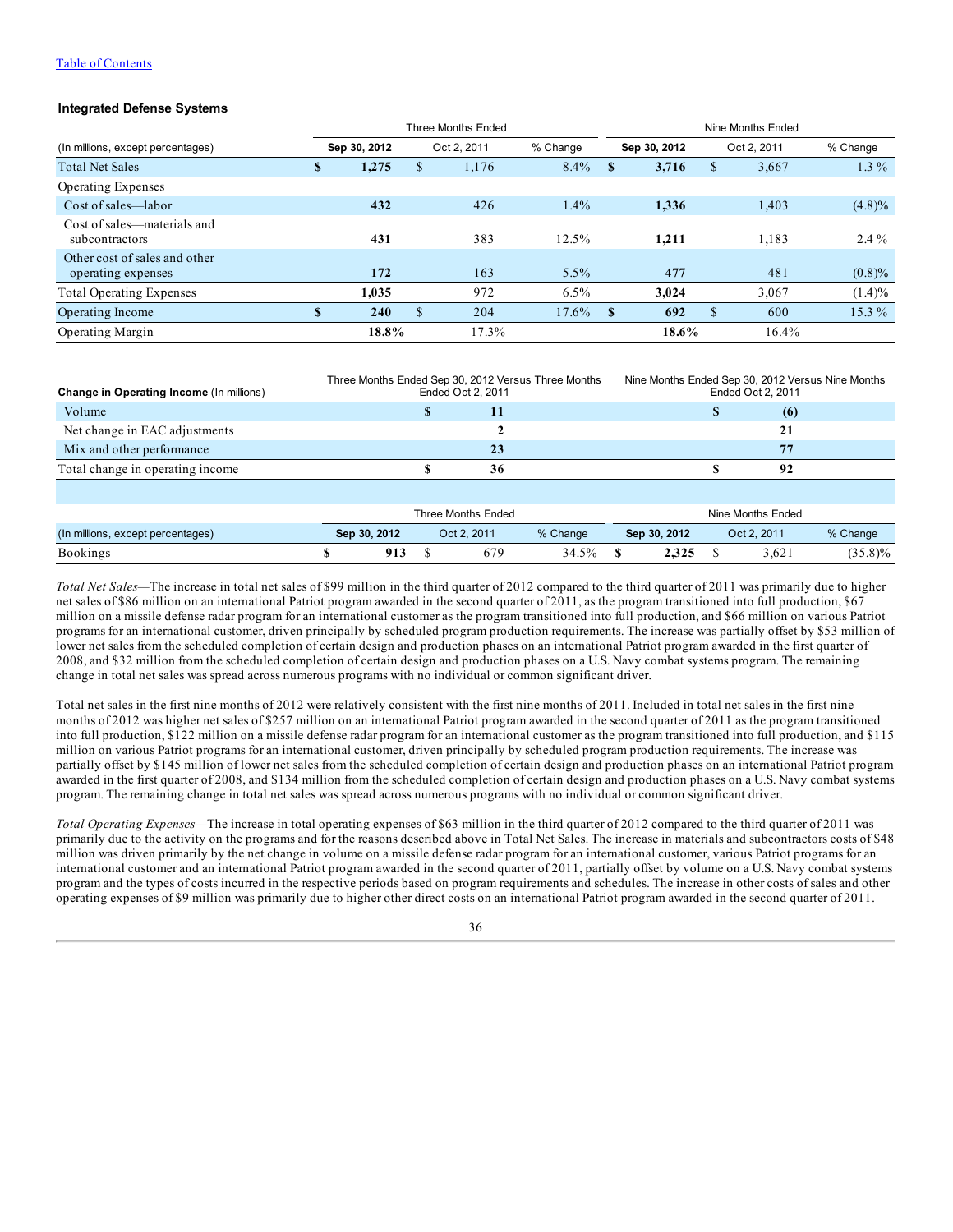Total operating expenses in the first nine months of 2012 were relatively consistent with the first nine months of 2011. The decrease in labor costs of \$67 million was driven primarily by the decreased volume on an international Patriot program awarded in the fourth quarter of 2008 and various missile defense radar programs, partially offset by increased volume on an international Patriot program awarded in the second quarter of 2011 and the types of costs incurred in the respective periods based on the program requirements and program schedules. The increase in materials and subcontractors costs of \$28 million was driven by the net change in volume on an international Patriot program awarded in the second quarter of 2011 and a missile defense radar program for an international customer, partially offset by decreased volume on a U.S. Navy combat systems program and the types of costs incurred in the respective periods based on the program requirements and schedules.

*Operating Income and Margin—*The increase in operating income of \$36 million in the third quarter of 2012 compared to the third quarter of 2011 was primarily due to a change in mix and other performance of \$23 million, principally driven by increased activity on certain international Patriot programs and increased volume of \$11 million, principally driven by the programs described above in Total Net Sales. The increase in operating margin in the third quarter of 2012 compared to the third quarter of 2011 was primarily due to the change in mix and other performance.

The increase in operating income of \$92 million in the first nine months of 2012 compared to the first nine months of 2011 was primarily due to a change in mix and other performance of \$77 million, principally driven by increased activity on certain international Patriot programs and a net change in EAC adjustments of \$21 million, principally driven by the amount of EAC adjustments on a number of international programs due to labor and material efficiencies. The increase in operating margin in the first nine months of 2012 compared to the first nine months of 2011 was primarily due to the change in mix and other performance.

*Backlog and Bookings—*Backlog was \$8,404 million at September 30, 2012 compared to \$9,766 million at December 31, 2011. The decrease in backlog of \$1,362 million or 14% at September 30, 2012 compared to December 31, 2011 was primarily due to sales in excess of bookings in the third quarter of 2012, principally across our Integrated Air & Missile Defense and Global Integrated Sensors product lines. Bookings increased by \$234 million in the third quarter of 2012 compared to the third quarter of 2011. In the third quarter of 2012, IDS booked \$123 million for the Upgraded Early Warning Radar (UEWR) system for the Missile Defense Agency and the U.S. Air Force. IDS also booked \$84 million to provide air and missile defense capability for the U.S. Army. In the third quarter of 2011, IDS booked \$142 million for the production of Airborne Low Frequency Sonar (ALFS) systems and spares for the U.S. Navy. IDS also booked \$93 million to provide advanced Patriot air and missile defense capability for an international customer.

Bookings decreased \$1,296 million in the first nine months of 2012 compared to the first nine months of 2011, primarily due to the large 2011 Patriot air and missile defense system booking for the Kingdom of Saudi Arabia described below. In addition to the bookings noted above, in the first nine months of 2012, IDS booked \$182 million to provide Patriot engineering services support for U.S. and international customers, \$134 million to provide advanced Patriot air and missile defense capability for an international customer and \$90 million to provide engineering services, production and support for the Aegis weapon system for the U.S. Navy. In addition to the bookings noted above, in the first nine months of 2011, IDS booked \$1,698 million for a Patriot air and missile defense system for the Kingdom of Saudi Arabia, \$131 million to provide engineering services support for a Patriot air and missile defense program for U.S. and international customers and \$107 million for development on the competitively awarded Space Fence program for the U.S. Air Force.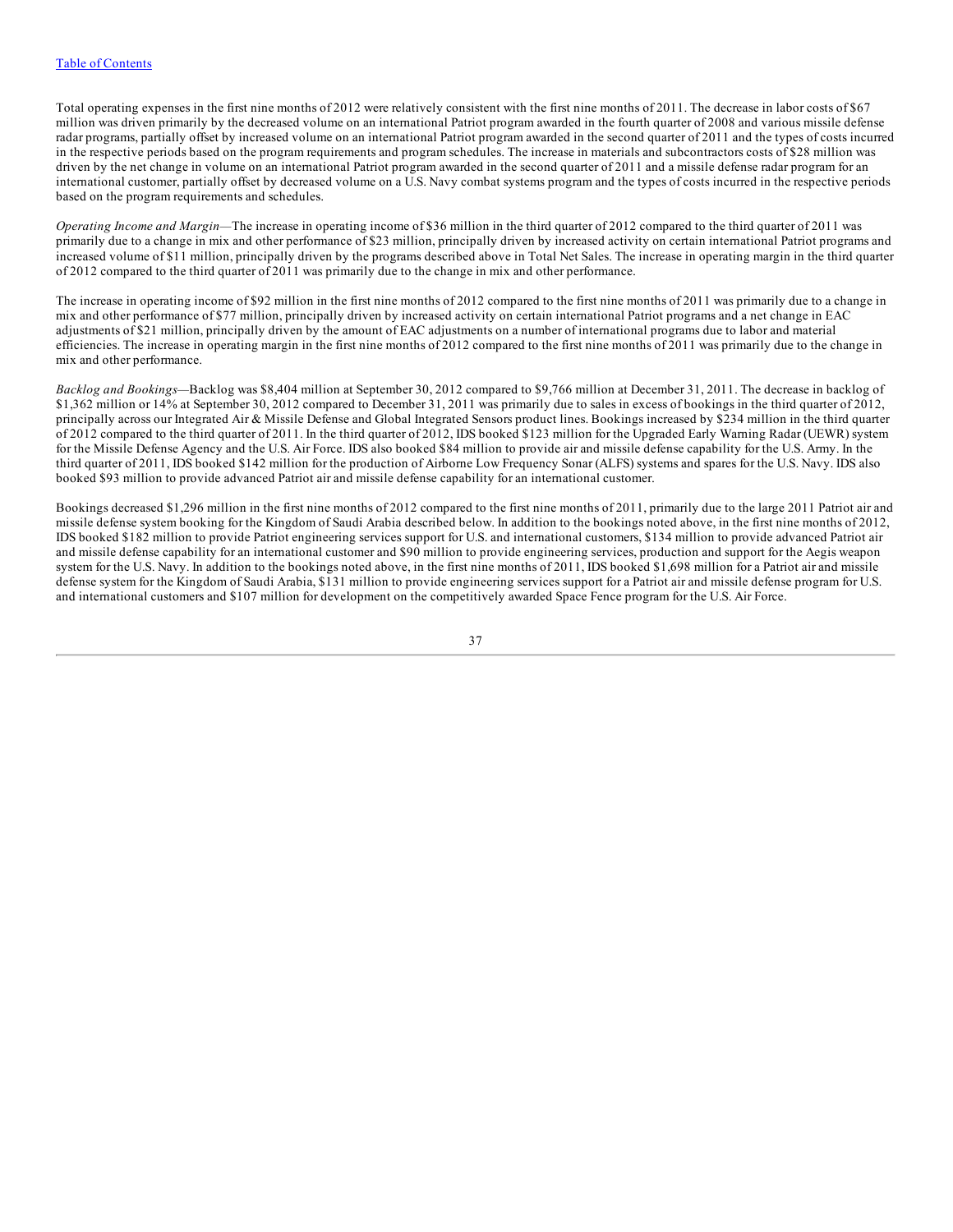#### **Intelligence and Information Systems**

|                                                     |   | <b>Three Months Ended</b> |              |             |                |          |              | Nine Months Ended |             |            |  |  |  |  |
|-----------------------------------------------------|---|---------------------------|--------------|-------------|----------------|----------|--------------|-------------------|-------------|------------|--|--|--|--|
| (In millions, except percentages)                   |   | Sep 30, 2012              |              | Oct 2, 2011 | % Change       |          | Sep 30, 2012 |                   | Oct 2, 2011 | % Change   |  |  |  |  |
| <b>Total Net Sales</b>                              | a | 742                       | \$           | 760         | $(2.4)\%$      | S        | 2,257        | S                 | 2,262       | $(0.2)\%$  |  |  |  |  |
| <b>Total Operating Expenses</b>                     |   |                           |              |             |                |          |              |                   |             |            |  |  |  |  |
| Cost of sales—labor                                 |   | 323                       |              | 308         | 4.9 $%$        |          | 964          |                   | 938         | $2.8\%$    |  |  |  |  |
| Cost of sales—materials and<br>subcontractors       |   | 261                       |              | 296         | $(11.8)\%$     |          | 790          |                   | 853         | $(7.4)\%$  |  |  |  |  |
| Other cost of sales and other<br>operating expenses |   | 98                        |              | 98          | $-\frac{9}{6}$ |          | <b>320</b>   |                   | 386         | $(17.1)\%$ |  |  |  |  |
| <b>Total Operating Expenses</b>                     |   | 682                       |              | 702         | $(2.8)\%$      |          | 2,074        |                   | 2,177       | (4.7)%     |  |  |  |  |
| Operating Income                                    |   | 60                        | $\mathbb{S}$ | 58          | $3.4\%$        | <b>S</b> | 183          | -S                | 85          | $*NM$      |  |  |  |  |
| <b>Operating Margin</b>                             |   | $8.1\%$                   |              | 7.6%        |                |          | $8.1\%$      |                   | 3.8%        |            |  |  |  |  |

\*NM- not meaningful

| <b>Change in Operating Income (In millions)</b> | Three Months Ended Sep 30, 2012 Versus Three Months<br>Ended Oct 2, 2011 | Nine Months Ended Sep 30, 2012 Versus Nine Months<br>Ended Oct 2, 2011 |    |  |  |  |
|-------------------------------------------------|--------------------------------------------------------------------------|------------------------------------------------------------------------|----|--|--|--|
| Volume                                          |                                                                          |                                                                        |    |  |  |  |
| Net change in EAC adjustments                   |                                                                          |                                                                        | 78 |  |  |  |
| Mix and other performance                       |                                                                          |                                                                        |    |  |  |  |
| Total change in operating income                |                                                                          |                                                                        | 98 |  |  |  |

|                                   |              | Three Months Ended<br>Nine Months Ended |  |             |           |  |              |  |             |            |
|-----------------------------------|--------------|-----------------------------------------|--|-------------|-----------|--|--------------|--|-------------|------------|
| (In millions, except percentages) | Sep 30, 2012 |                                         |  | Oct 2, 2011 | % Change  |  | Sep 30, 2012 |  | Oct 2, 2011 | % Change   |
| <b>Bookings</b>                   |              | 910                                     |  | 938         | $(3.0)\%$ |  | 2.002        |  | 2.523       | $(20.7)\%$ |

*Total Net Sales—*The decrease in total net sales of \$18 million in the third quarter of 2012 compared to the third quarter of 2011 was driven primarily by \$27 million of lower net sales on various classified programs, partially offset by \$23 million of higher net sales of cybersecurity solutions driven by recent acquisitions and increased customer orders. The remaining change in total net sales was spread across numerous programs with no individual or common significant driver.

Total net sales in the first nine months of 2012 were relatively consistent with the first nine months of 2011. Included in total net sales in the first nine months of 2012 was \$49 million of lower net sales on the UKBA Program as a result of the program termination and \$30 million of lower net sales on various classified programs, partially offset by \$62 million of higher net sales of cybersecurity solutions driven by recent acquisitions and increased customer orders.

*Total Operating Expenses—*Total operating expenses in the third quarter of 2012 were relatively consistent with the third quarter of 2011. The increase in labor costs of \$15 million was driven primarily by increased labor related to the cybersecurity solutions for the reasons described above in Total Net Sales. The decrease in materials and subcontractors costs of \$35 million was driven primarily by the activity on the classified programs described above in Total Net Sales.

The decrease in total operating expenses of \$103 million in the first nine months of 2012 compared to the first nine months of 2011 was primarily due to the UKBA LOC Adjustment in the first quarter of 2011, as described in Commitments and Contingencies beginning on page 52, which had an impact of \$80 million and primarily drove the change in other cost of sales and other operating expenses. The decrease in materials and subcontractors costs of \$63 million was primarily due to the activity on the UKBA Program for the reasons described above in Total Net Sales.

*Operating Income and Margin—*Operating income and operating margin in the third quarter of 2012 remained relatively consistent with the third quarter of 2011. Mix and other performance in the third quarter of 2012 included \$7 million of legal and other period expenses in connection with the UKBA program dispute and arbitration, compared to \$3 million in the third quarter of 2011. Mix and other performance in the third quarter of 2012 also included an insurance recovery for legal expenses of \$7 million, compared to none in the third quarter of 2011. Operating income in the third quarters of 2012 and 2011 was reduced by approximately \$5 million and \$4 million, respectively, of certain cybersecurity-related acquisition costs and investments.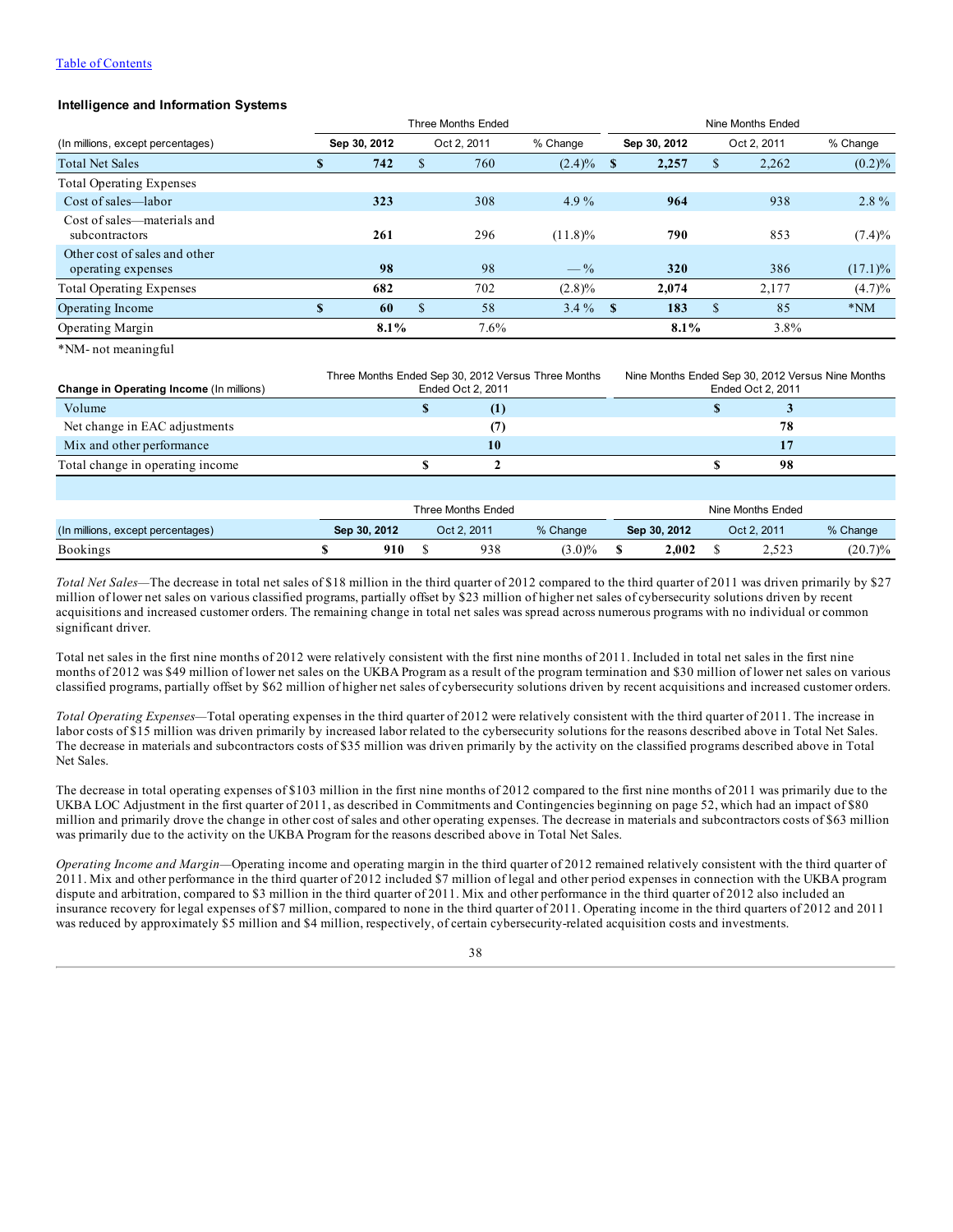The increase in operating income of \$98 million and the related increase in operating margin in the first nine months of 2012 compared to the first nine months of 2011 was primarily due to a net change in EAC adjustments of \$78 million, driven principally by the UKBA LOC Adjustment in the first quarter of 2011, which had an impact of \$80 million. Mix and other performance in the first nine months of 2012 included \$21 million of legal and other period expenses in connection with the UKBA program dispute and arbitration, compared to \$14 million in the first nine months of 2011. Mix and other performance in the first nine months of 2012 also included an insurance recovery for legal expenses of \$24 million, compared to none in the first nine months of 2011. Operating income in the first nine months of 2012 and 2011 was reduced by approximately \$14 million and \$11 million, respectively, of certain cybersecurity-related acquisition costs and investments.

*Backlog and Bookings—*Backlog was \$4,002 million at September 30, 2012 compared to \$4,366 million at December 31, 2011. The decrease in backlog of \$364 million or 8% at September 30, 2012 compared to December 31, 2011 was primarily due to sales in excess of bookings in the third quarter of 2012, primarily for Global Positioning System Advanced Control Segment (GPS-OCX) and Joint Polar Satellite System (JPSS). Bookings decreased by \$28 million in the third quarter of 2012 compared to the third quarter of 2011. In the third quarter of 2012, IIS booked \$170 million on a contract to provide intelligence, surveillance and reconnaissance (ISR) support to the U.S. Air Force. IIS also booked \$559 million on a number of classified contracts. In the third quarter of 2011, IIS booked \$180 million on a contract to provide ISR support to the U.S. Air Force and \$163 million booking on the JPSS program for the National Aeronautics and Space Administration (NASA). In the third quarter of 2011, IIS also booked \$313 million on a number of classified contracts.

Bookings decreased by \$521 million in the first nine months of 2012 compared to the first nine months of 2011. In addition to the bookings noted above, in the first nine months of 2012, IIS booked \$742 million on a number of classified contracts. In addition to the bookings noted above, in the first nine months of 2011, IIS booked \$349 million on the JPSS program for the NASA, \$807 million on a number of classified contracts, as well as \$93 million for development on the GPS-OCX program for the U.S. Air Force.

#### **Missile Systems**

|                                                     |   |              | <b>Three Months Ended</b> |             | Nine Months Ended |  |              |               |             |            |
|-----------------------------------------------------|---|--------------|---------------------------|-------------|-------------------|--|--------------|---------------|-------------|------------|
| (In millions, except percentages)                   |   | Sep 30, 2012 |                           | Oct 2, 2011 | % Change          |  | Sep 30, 2012 |               | Oct 2, 2011 | % Change   |
| <b>Total Net Sales</b>                              |   | 1,443        | \$                        | 1,413       | $2.1\%$           |  | 4,149        | D             | 4,108       | $1.0\%$    |
| <b>Total Operating Expenses</b>                     |   |              |                           |             |                   |  |              |               |             |            |
| Cost of sales—labor                                 |   | 445          |                           | 419         | $6.2\%$           |  | 1,325        |               | 1,267       | $4.6\%$    |
| Cost of sales—materials and<br>subcontractors       |   | 630          |                           | 558         | 12.9%             |  | 1.790        |               | 1.746       | $2.5\%$    |
| Other cost of sales and other<br>operating expenses |   | 179          |                           | 258         | $(30.6)\%$        |  | 496          |               | 611         | $(18.8)\%$ |
| <b>Total Operating Expenses</b>                     |   | 1.254        |                           | 1,235       | $1.5\%$           |  | 3,611        |               | 3,624       | $(0.4)\%$  |
| Operating Income                                    | S | 189          | \$                        | 178         | $6.2\%$           |  | 538          | <sup>\$</sup> | 484         | $11.2\%$   |
| <b>Operating Margin</b>                             |   | 13.1%        |                           | $12.6\%$    |                   |  | 13.0%        |               | 11.8%       |            |

| <b>Change in Operating Income (In millions)</b> | Three Months Ended Sep 30, 2012 Versus Three Months | Ended Oct 2, 2011 | Nine Months Ended Sep 30, 2012 Versus Nine Months<br>Ended Oct 2, 2011 |                   |  |
|-------------------------------------------------|-----------------------------------------------------|-------------------|------------------------------------------------------------------------|-------------------|--|
| Volume                                          |                                                     |                   |                                                                        | $\left( 1\right)$ |  |
| Net change in EAC adjustments                   |                                                     |                   |                                                                        | 38                |  |
| Mix and other performance                       |                                                     |                   |                                                                        |                   |  |
| Total change in operating income                |                                                     |                   |                                                                        | 54                |  |

|                                   |                                         | Three Months Ended |       | Nine Months Ended |  |              |  |             |          |
|-----------------------------------|-----------------------------------------|--------------------|-------|-------------------|--|--------------|--|-------------|----------|
| (In millions, except percentages) | Sep 30, 2012<br>Oct 2, 2011<br>% Change |                    |       |                   |  | Sep 30, 2012 |  | Oct 2, 2011 | % Change |
| Bookings                          | 2.273                                   |                    | 2.264 | $0.4\%$           |  | 5.355        |  | 4.473       | 19.7%    |

*Total Net Sales—*The increase in total net sales of \$30 million in the third quarter of 2012 compared to the third quarter of 2011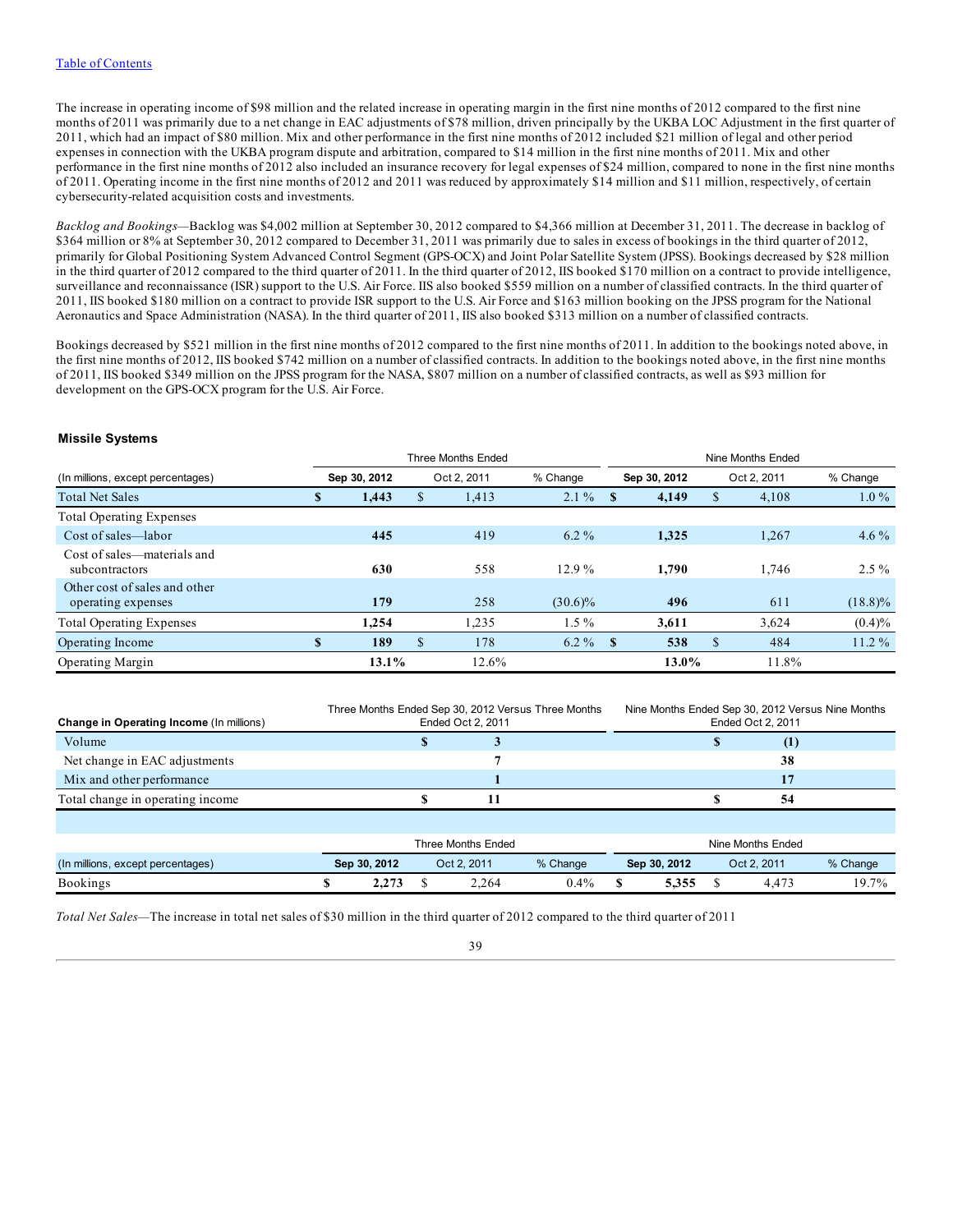was primarily due to \$95 million of higher net sales on the Standard Missile 3 (SM-3) program due to higher volume driven by scheduled increases in production and development efforts and \$44 million of higher net sales on the Tube-launched, Optically-tracked, Wireless-guided (TOW) missile programs due to scheduled increased production efforts, partially offset by \$42 million of lower net sales on the Tomahawk program, \$34 million of lower net sales on the Standard Missile 2 (SM-2) program and \$34 million of lower net sales on the Phalanx program, all primarily due to lower volume driven by scheduled lower production rates.

Total net sales in the first nine months of 2012 were relatively consistent with the first nine months of 2011. Included in total net sales in the first nine months of 2012 was \$123 million of higher net sales on the SM-3 program due to higher volume driven by scheduled increases in production and development efforts, \$91 million of higher net sales on the Advanced Medium-Range Air-to-Air Missiles (AMRAAM) program principally from higher volume resulting from scheduled increases in production efforts, \$124 million of lower net sales on the Tomahawk program and \$100 million of lower net sales on the Phalanx program, both primarily due to lower volume driven by scheduled lower production rates.

*Total Operating Expenses—*Total operating expenses in the third quarter of 2012 were relatively consistent with the third quarter of 2011. The increase in labor costs of \$26 million was primarily due to labor volume on the SM-3 program as a result of higher scheduled production rates. The increase in material costs of \$72 million was primarily due to scheduled production and development efforts on the SM-3 and TOW missile program. The decrease in other cost of sales and other operating expenses of \$79 million was driven primarily by a change in the amount of previously deferred precontract costs based on contract awards or funding, which had an impact of \$44 million, and decreased outside service costs primarily driven by lower refurbishment costs due to scheduled lower production rates on the Phalanx program.

Total operating expenses in the first nine months of 2012 were relatively consistent with the first nine months of 2011. The decrease in other cost of sales and other operating expenses of \$115 million was primarily driven by a change in the amount of previously deferred precontract costs based on contract awards or funding, which had an impact of \$68 million, and decreased outside service costs primarily driven by lower refurbishment costs due to scheduled lower production rates on the Phalanx program.

*Operating Income and Margin—*Total operating income and margin in the third quarter of 2012 were relatively consistent with the third quarter of 2011.

The increase in total operating income of \$54 million in the first nine months of 2012 compared to the first nine months of 2011 was primarily due to a net change in EAC adjustments of \$38 million, principally on a land combat program, driven by schedule and production efforts and a change in mix and other performance of \$17 million driven by a \$15 million charge related to a contract settlement in the first nine months of 2011. The increase in operating margin in the first nine months of 2012 compared to the first nine months of 2011 was primarily due to the net change in EAC adjustments and the change in mix and other performance.

*Backlog and Bookings—*Backlog was \$9,784 million at September 30, 2012 compared to \$8,570 million at December 31, 2011. The increase in backlog of \$1,214 million or 14% at September 30, 2012 compared to December 31, 2011 was primarily due to the 2012 bookings described below. Bookings in the third quarter of 2012 remained relatively consistent with the third quarter of 2011. In the third quarter of 2012, MS booked \$1,242 million for the production and development of SM-3 for the Missile Defense Agency (MDA). MS also booked \$350 million for the production of TOW missiles for the U.S. Army and Marines, \$101 million for the production of Phalanx Weapons System for the U.S. Navy and an international customer. and \$87 million on Miniature Air-Launch Decoy (MALD®) for the U.S. Air Force. In the third quarter of 2011, MS booked \$584 million for the production of AMRAAM for the U.S. Air Force and international customers, \$329 million for the development of SM-3 for the MDA, \$221 million for production of Evolved Sea Sparrow Missile (ESSM) program for the U.S. Navy and international customers, \$200 million for a major classified program, \$195 million for Phalanx weapon systems for the U.S. Navy and international customers, \$179 million for the production of SM-2 for the U.S. Navy and international customers, \$104 million for the production of Paveway for the U.S. Air Force and international customers, and \$91 million for the production of the Joint Stand-off Weapon (JSOW) for the U.S. Navy and international customers.

Bookings increased by \$882 million in the first nine months of 2012 compared to the first nine months of 2011. In addition to the bookings noted above, in the first nine months of 2012, MS booked \$705 million for the production of Exoatmospheric Kill Vehicle (EKV) for the MDA, \$497 million for an AMRAAM contract for the U.S. Air Force and international customers, \$348 million for the production of Tomahawk for the U.S. Navy and International customers, \$304 million for the production of Standard Missile 6 (SM-6) for the U.S. Navy, \$185 million for AIM-9X Sidewinder short range air-to-air missiles for the U.S. Navy and international customers, \$173 million for the development of SM-3 for the MDA and \$79 million for the development on the Accelerated Improved Intercept Initiative (AI3) program for the U.S. Army. In addition to the bookings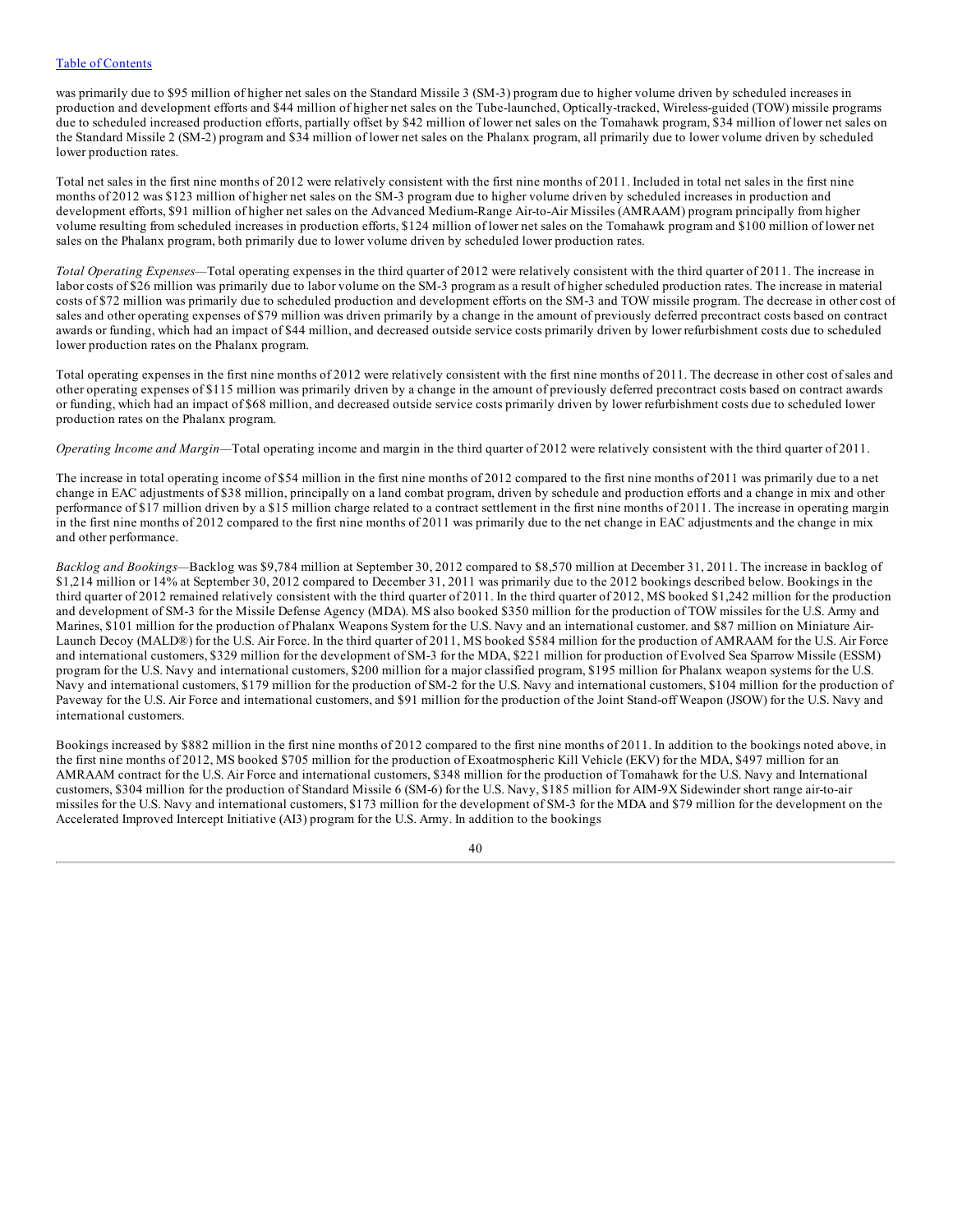noted above, in the first nine months of 2011, MS booked \$690 million for the development and production of SM-3 for the MDA, \$200 million for production of SM-6 for the U.S. Navy, \$177 million for the production of Excalibur for the U.S. Army and an international customer, \$91 million for production of MALD® for the U.S. Air Force and \$81 million for the production of TOW missiles for the U.S. Army.

#### **Network Centric Systems**

|                                                     | <b>Three Months Ended</b> |       |              |                                                                          |            |   | Nine Months Ended |   |                                                                        |            |  |  |
|-----------------------------------------------------|---------------------------|-------|--------------|--------------------------------------------------------------------------|------------|---|-------------------|---|------------------------------------------------------------------------|------------|--|--|
| (In millions, except percentages)                   | Sep 30, 2012              |       |              | Oct 2, 2011                                                              | % Change   |   | Sep 30, 2012      |   | Oct 2, 2011                                                            | % Change   |  |  |
| <b>Total Net Sales</b>                              | <b>D</b>                  | 963   | \$           | 1,104                                                                    | $(12.8)\%$ | S | 2,925             | S | 3,360                                                                  | $(12.9)\%$ |  |  |
| <b>Total Operating Expenses</b>                     |                           |       |              |                                                                          |            |   |                   |   |                                                                        |            |  |  |
| Cost of sales—labor                                 |                           | 350   |              | 378                                                                      | $(7.4)\%$  |   | 1,083             |   | 1,151                                                                  | $(5.9)\%$  |  |  |
| Cost of sales—materials and<br>subcontractors       |                           | 360   |              | 396                                                                      | $(9.1)\%$  |   | 1.092             |   | 1,269                                                                  | $(13.9)\%$ |  |  |
| Other cost of sales and other<br>operating expenses |                           | 122   |              | 168                                                                      | $(27.4)\%$ |   | 380               |   | 448                                                                    | $(15.2)\%$ |  |  |
| <b>Total Operating Expenses</b>                     |                           | 832   |              | 942                                                                      | $(11.7)\%$ |   | 2,555             |   | 2,868                                                                  | $(10.9)\%$ |  |  |
| Operating Income                                    | S                         | 131   | $\mathbb{S}$ | 162                                                                      | $(19.1)\%$ | S | 370               | S | 492                                                                    | $(24.8)\%$ |  |  |
| <b>Operating Margin</b>                             |                           | 13.6% |              | 14.7%                                                                    |            |   | $12.6\%$          |   | 14.6%                                                                  |            |  |  |
| <b>Change in Operating Income (In millions)</b>     |                           |       |              | Three Months Ended Sep 30, 2012 Versus Three Months<br>Ended Oct 2, 2011 |            |   |                   |   | Nine Months Ended Sep 30, 2012 Versus Nine Months<br>Ended Oct 2, 2011 |            |  |  |

| Change in Operating moonic (in millions) | $L1u0u0u0u1$ |  | $L1u0u0u0u1u0$ |  |
|------------------------------------------|--------------|--|----------------|--|
| Volume                                   | (21)         |  | (47)           |  |
| Net change in EAC adjustments            |              |  |                |  |
| Mix and other performance                | (33)         |  | (70)           |  |
| Total change in operating income         | (31)         |  | (122)          |  |

|                                   |                             | Three Months Ended |          | Nine Months Ended |  |             |  |          |            |
|-----------------------------------|-----------------------------|--------------------|----------|-------------------|--|-------------|--|----------|------------|
| (In millions, except percentages) | Sep 30, 2012<br>Oct 2, 2011 |                    | % Change | Sep 30, 2012      |  | Oct 2, 2011 |  | % Change |            |
| <b>Bookings</b>                   | l.011                       |                    | .161     | $(12.9)\%$        |  | 2.616       |  | 2.917    | $(10.3)\%$ |

*Total Net Sales—*The decrease in total net sales of \$141 million in the third quarter of 2012 compared to the third quarter of 2011 was primarily due to \$64 million of lower net sales on combat and sensing systems programs, driven principally by a planned decline in production on U.S. Army sensor programs, \$53 million of lower net sales on integrated communications systems programs, driven principally by reduced customer program requirements on certain radio and communications programs, \$46 million of lower net sales on security and transportation solutions programs, spread across various programs as a result of program schedule requirements, and \$21 million of lower net sales of acoustic sensor systems due to higher 2011 deliveries based on customer demand. The remaining change in net sales was spread across numerous programs with no individual or common significant driver.

The decrease in total net sales of \$435 million in the first nine months of 2012 compared to the first nine months of 2011 was primarily due to \$153 million of lower net sales on combat and sensing systems programs, driven principally by a planned decline in production on U.S. Army sensor programs, partially offset by higher net sales on a close combat tactical radar program due to planned increases in production, \$140 million of lower net sales on integrated communications systems programs, driven principally by reduced customer program requirements on certain radio and communications programs, \$70 million of lower net sales of acoustic sensor systems due to higher 2011 deliveries based on customer demand, \$55 million of lower net sales on command, control, communications, computers and intelligence programs, driven principally by planned declines in production or program schedule requirements on certain international and combat sensor programs and \$54 million of lower net sales on security and transportation solutions programs, spread across various programs as a result of program schedule requirements. The remaining change in net sales was spread across numerous programs with no individual or common significant driver.

*Total Operating Expenses—*The decrease in total operating expenses of \$110 million in the third quarter of 2012 compared to the third quarter of 2011 was driven primarily by the activity on the programs, and for the reasons described above in Total Net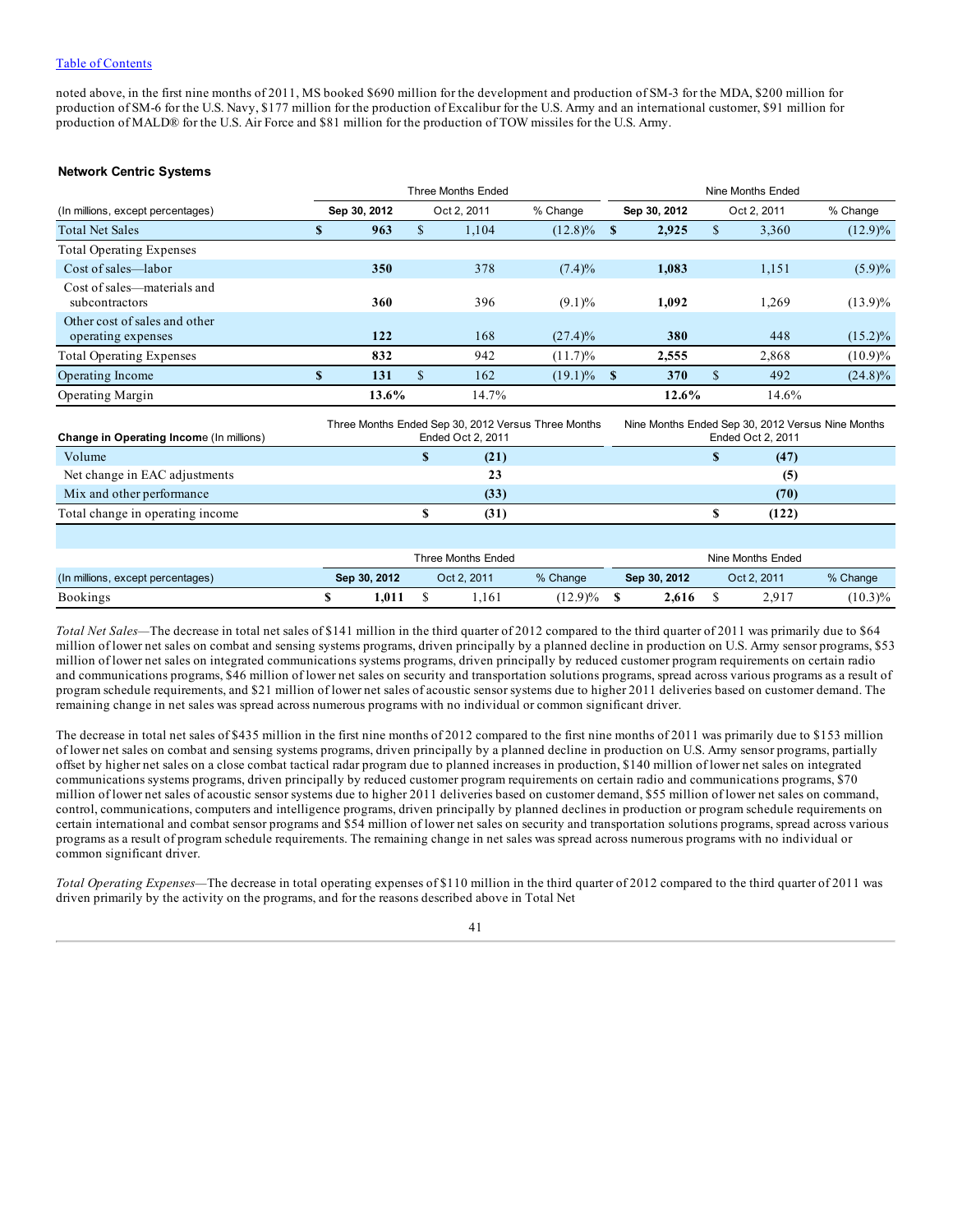Sales. The decrease in labor costs of \$28 million was spread across numerous programs driven by the various reduced program requirements. The decrease in materials and subcontractors costs of \$36 million was driven primarily by the net decreased costs on the programs described above in Total Net Sales principally due to planned declines in production. The decrease in other costs of sales and other operating expenses of \$46 million was driven primarily by lower costs of \$39 million on contracts using the units of delivery method, principally driven by higher 2011 deliveries based on customer demand.

The decrease in total operating expenses of \$313 million in the first nine months of 2012 compared to the first nine months of 2011 was driven primarily by the activity on the programs, and for the reasons described above in Total Net Sales. The decrease in labor costs of \$68 million was spread across numerous programs driven by the various reduced program requirements. The decrease in materials and subcontractors costs of \$177 million was driven primarily by the net decreased costs on the programs described above in Total Net Sales principally due to planned declines in production. The decrease in other costs of sales and other operating expenses of \$68 million was driven primarily by lower costs of \$41 million on contracts using the units of delivery method, principally driven by higher 2011 deliveries based on customer demand, and \$34 million of lower general and administrative expenses driven by cost reduction efforts.

*Operating Income and Margin—*The decrease in operating income of \$31 million in the third quarter of 2012 compared to the third quarter of 2011 was due to a change in mix and other performance of \$33 million, driven primarily by reduced deliveries of acoustic sensor systems, lower sales on U.S. Army sensor programs and lower sales on various production programs for the reasons described above in Total Net Sales, and decreased volume of \$21 million, principally driven by the programs described above in Total Net Sales. The decrease in operating income was partially offset by a net change in EAC adjustments of \$23 million, primarily on certain radio and communications programs and certain combat and sensing systems programs as a result of material and labor efficiencies across various production programs. The decrease in operating margin in the third quarter of 2012 compared to the third quarter of 2011 was primarily due to the change in mix and other performance, partially offset by the net change in EAC adjustments.

The decrease in operating income of \$122 million in the first nine months of 2012 compared to the first nine months of 2011 was primarily due to a change in mix and other performance of \$70 million, driven primarily by reduced deliveries of acoustic sensor systems and lower volume on U.S. Army sensor programs, and decreased volume of \$47 million, principally driven by the programs described above in Total Net Sales. The decrease in operating margin in the first nine months of 2012 compared to the first nine months of 2011 was primarily due to the change in mix and other performance.

*Backlog and Bookings—*Backlog was \$3,941 million at September 30, 2012 compared to \$4,160 million at December 31, 2011. Bookings decreased by \$150 million in the third quarter of 2012 compared to the third quarter of 2011. In the third quarter of 2011, NCS booked \$187 million for the production of Sentinel radars, spares and services for the U.S. Army and international customers.

Bookings decreased by \$301 million in the first nine months of 2012 compared to the first nine months of 2011. In the first nine months of 2012, NCS booked \$104 million for the Navy Multiband Terminal (NMT) program for the U.S. Navy, \$90 million on the Standard Terminal Automation Replacement System (STARS) program for the Federal Aviation Administration (FAA), and \$82 million on the Advanced Field Artillery Tactical Data System (AFATDS) program for the U.S. Army. In addition to the bookings noted above, in the first nine months of 2011, NCS booked \$129 million for the Long Range Advanced Scout Surveillance Systems (LRAS3) program for the U.S. Army.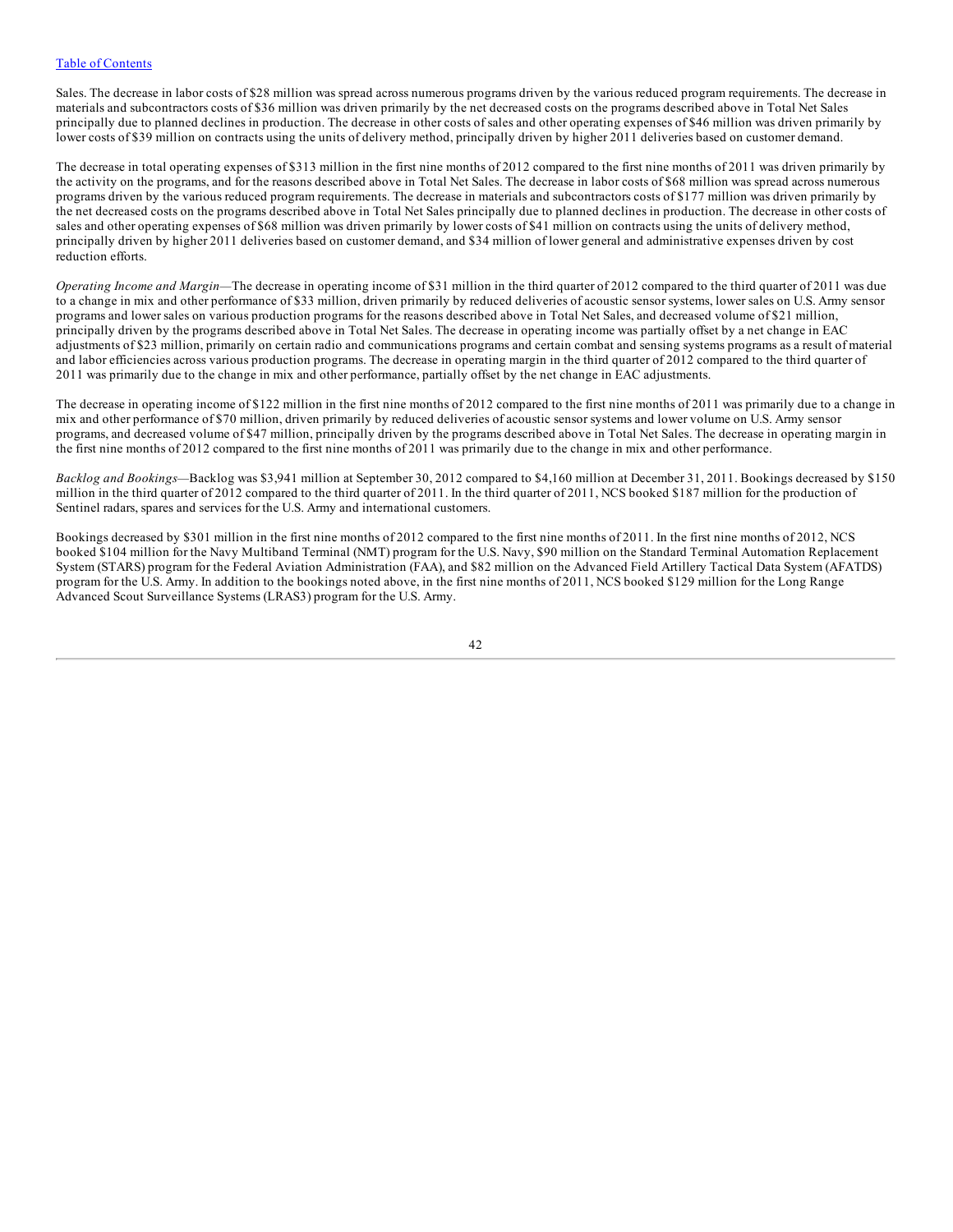#### **Space and Airborne Systems**

|                                                     |   | Three Months Ended |    |             |           |   | Nine Months Ended |              |             |           |  |  |
|-----------------------------------------------------|---|--------------------|----|-------------|-----------|---|-------------------|--------------|-------------|-----------|--|--|
| (In millions, except percentages)                   |   | Sep 30, 2012       |    | Oct 2, 2011 | % Change  |   | Sep 30, 2012      |              | Oct 2, 2011 | % Change  |  |  |
| <b>Total Net Sales</b>                              | S | 1,322              | \$ | 1,305       | $1.3\%$   | S | 3,956             | S            | 3,914       | $1.1\%$   |  |  |
| <b>Total Operating Expenses</b>                     |   |                    |    |             |           |   |                   |              |             |           |  |  |
| Cost of sales—labor                                 |   | 502                |    | 533         | $(5.8)\%$ |   | 1,571             |              | 1,594       | $(1.4)\%$ |  |  |
| Cost of sales—materials and<br>subcontractors       |   | 449                |    | 441         | 1.8%      |   | 1.315             |              | 1,342       | $(2.0)\%$ |  |  |
| Other cost of sales and other<br>operating expenses |   | 181                |    | 160         | 13.1%     |   | 503               |              | 475         | 5.9%      |  |  |
| <b>Total Operating Expenses</b>                     |   | 1.132              |    | 1,134       | $(0.2)\%$ |   | 3,389             |              | 3,411       | $(0.6)\%$ |  |  |
| Operating Income                                    |   | 190                | \$ | 171         | 11.1%     | S | 567               | $\mathbb{S}$ | 503         | 12.7%     |  |  |
| <b>Operating Margin</b>                             |   | 14.4%              |    | 13.1%       |           |   | 14.3%             |              | 12.9%       |           |  |  |

| Change in Operating Income (In millions) | Three Months Ended Sep 30, 2012 Versus Three Months<br>Ended Oct 2, 2011 |       |             |                           |          | Nine Months Ended Sep 30, 2012 Versus Nine Months<br>Ended Oct 2, 2011 |              |    |             |          |
|------------------------------------------|--------------------------------------------------------------------------|-------|-------------|---------------------------|----------|------------------------------------------------------------------------|--------------|----|-------------|----------|
| Volume                                   |                                                                          |       |             |                           |          |                                                                        |              |    | (1)         |          |
| Net change in EAC adjustments            |                                                                          |       |             |                           |          |                                                                        |              | 62 |             |          |
| Mix and other performance                | 14                                                                       |       |             |                           |          |                                                                        |              |    |             |          |
| Total change in operating income         |                                                                          |       |             | 19                        |          |                                                                        |              |    | 64          |          |
|                                          |                                                                          |       |             |                           |          |                                                                        |              |    |             |          |
|                                          |                                                                          |       |             | <b>Three Months Ended</b> |          | Nine Months Ended                                                      |              |    |             |          |
| (In millions, except percentages)        | Sep 30, 2012                                                             |       | Oct 2, 2011 |                           | % Change |                                                                        | Sep 30, 2012 |    | Oct 2, 2011 | % Change |
| <b>Bookings</b>                          |                                                                          | 1.244 |             | 1.135                     | 9.6%     |                                                                        | 4.137        |    | 3.524       | 17.4%    |

*Total Net Sales—*Total net sales in the third quarter and first nine months of 2012 remained relatively consistent with the third quarter and first nine months of 2011.

*Total Operating Expenses—*Total operating expenses in the third quarter of 2012 were relatively consistent with the third quarter of 2011. The decrease in labor costs of \$31 million was spread across numerous programs with no individual or common significant driver. The increase in other cost of sales and other operating expenses of \$21 million was primarily due to the timing and amount of adjustments for loss contracts.

Total operating expenses in the first nine months of 2012 were relatively consistent with the first nine months of 2011. The increase in other cost of sales and other operating expenses of \$28 million was primarily due to the timing and amount of adjustments for loss contracts in the second and third quarters of 2012.

*Operating Income and Margin—*The increase in operating income of \$19 million in the third quarter of 2012 compared to the third quarter of 2011 was primarily due to a change in mix and other performance of \$14 million driven principally by the impact of prior period EAC adjustments from various cost efficiencies. Included in mix and other performance in the third quarters of 2012 and 2011 was \$5 million and \$8 million, respectively, of acquisition-related costs for Raytheon Applied Signal Technology, Inc. (RAST). The increase in operating margin in the third quarter of 2012 compared to the third quarter of 2011 was primarily due to the change in mix and other performance.

The increase in operating income of \$64 million in the first nine months of 2012 compared to the first nine months of 2011 was primarily due to a net change in EAC adjustments of \$62 million principally as a result of material and support efficiencies and contract modifications on an international tactical airborne radar program and certain classified programs. Included in mix and other performance in the first nine months of 2012 and 2011 was \$18 million and \$30 million, respectively, of acquisition-related costs for RAST. The increase in operating margin in the first nine months of 2012 compared to the first nine months of 2011 was primarily due to the net change in EAC adjustments.

*Backlog and Bookings—*Backlog was \$6,091 million at September 30, 2012 compared to \$5,864 million at December 31, 2011. The increase in backlog of \$227 million or 4% at September 30, 2012 compared to December 31, 2011 was primarily due to bookings in excess of sales in the third quarter of 2012 principally within the Intelligence, Surveillance and Reconnaissance

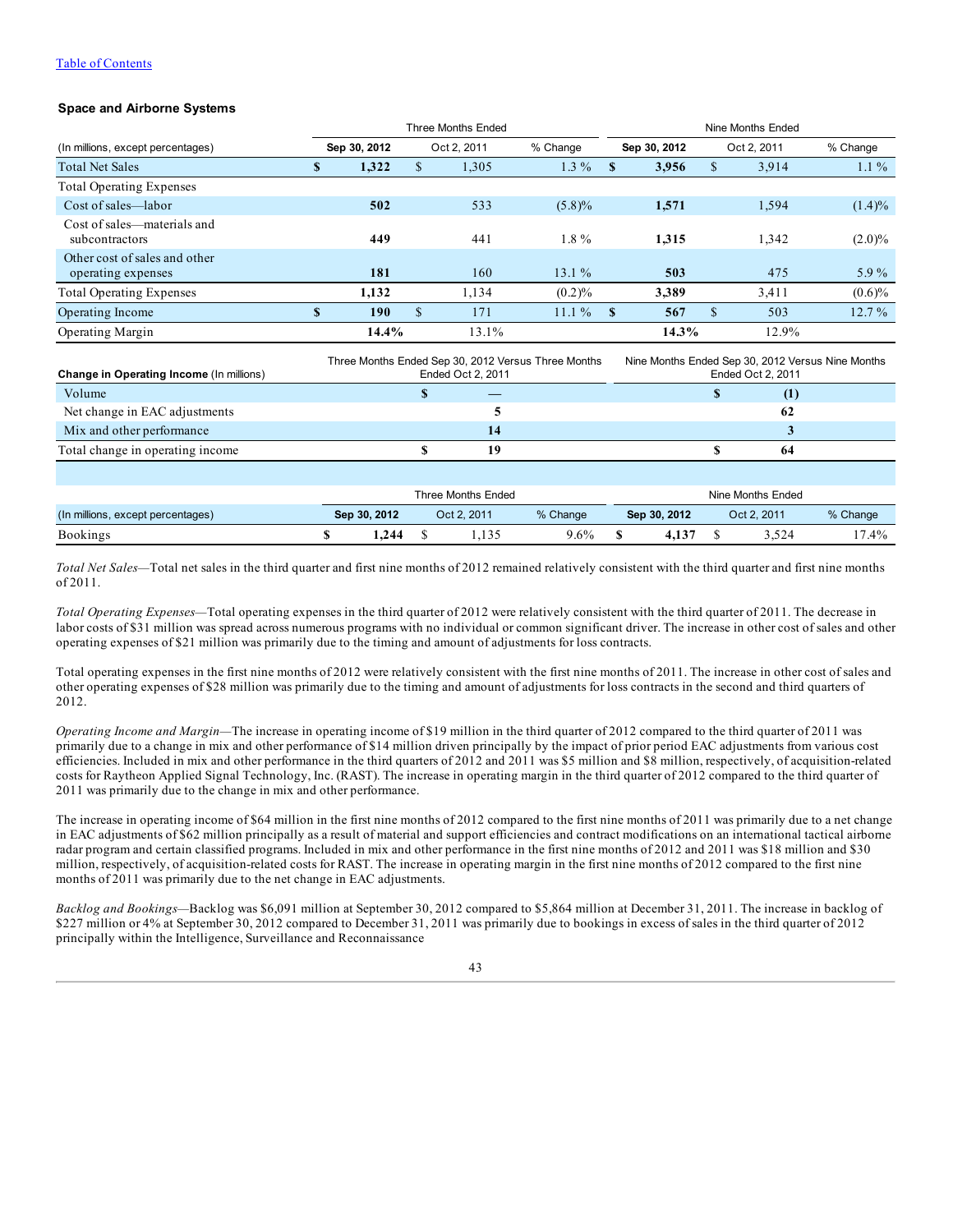Systems product line. Bookings increased by \$109 million in the third quarter of 2012 compared to the third quarter of 2011. In the third quarter of 2012, SAS booked \$105 million for an international sensor program and \$382 million on a number of classified contracts. In the third quarter of 2011, SAS booked \$78 million on radar contracts for an international customer and \$468 million on a number of classified contracts.

Bookings increased by \$613 million in the first nine months of 2012 compared to the first nine months of 2011. In addition to the bookings noted above, in the first nine months of 2012, SAS booked \$205 million to provide multi-spectral targeting systems (MTS) for Unmanned Aerial Vehicles to the U.S. Air Force, \$159 million to supply radar spare parts on the APG–63 for an international customer, \$99 million on a radar performance-based logistics (PBL) contract for international customers, and \$77 million for the production of radar warning receivers for the U.S. Navy. Also in addition to the bookings noted above, SAS booked \$1,387 million on a number of classified contracts. In addition to the bookings noted above, in the first nine months of 2011, SAS booked \$891 million on two international programs, \$310 million on a number of classified programs and \$79 million for the production of Active Electronically Scanned Array (AESA) radars for the U.S. Air Force and Air National Guard.

#### **Technical Services**

|                                                     |   | <b>Three Months Ended</b> |   |             |               |              | Nine Months Ended |              |         |           |  |  |
|-----------------------------------------------------|---|---------------------------|---|-------------|---------------|--------------|-------------------|--------------|---------|-----------|--|--|
| (In millions, except percentages)                   |   | Sep 30, 2012              |   | Oct 2, 2011 | % Change      | Sep 30, 2012 |                   | Oct 2, 2011  |         | % Change  |  |  |
| <b>Total Net Sales</b>                              | D | 785                       | S | 817         | $(3.9)\%$     | S            | 2,408             | \$           | 2,467   | $(2.4)\%$ |  |  |
| <b>Total Operating Expenses</b>                     |   |                           |   |             |               |              |                   |              |         |           |  |  |
| Cost of sales—labor                                 |   | 262                       |   | 273         | $(4.0)\%$     |              | 823               |              | 818     | $0.6\%$   |  |  |
| Cost of sales—materials and<br>subcontractors       |   | 393                       |   | 406         | $(3.2)\%$     |              | 1,171             |              | .224    | $(4.3)\%$ |  |  |
| Other cost of sales and other<br>operating expenses |   | 66                        |   | 63          | 4.8 $%$       |              | 204               |              | 197     | $3.6\%$   |  |  |
| <b>Total Operating Expenses</b>                     |   | 721                       |   | 742         | $(2.8)\%$     |              | 2,198             |              | 2.239   | $(1.8)\%$ |  |  |
| Operating Income                                    | æ | 64                        | S | 75          | $(14.7)\%$ \$ |              | 210               | $\mathbb{S}$ | 228     | $(7.9)\%$ |  |  |
| Operating Margin                                    |   | $8.2\%$                   |   | $9.2\%$     |               |              | $8.7\%$           |              | $9.2\%$ |           |  |  |

| <b>Change in Operating Income (In millions)</b> | Three Months Ended Sep 30, 2012 Versus Three Months<br>Ended Oct 2, 2011 | Nine Months Ended Sep 30, 2012 Versus Nine Months<br>Ended Oct 2, 2011 |
|-------------------------------------------------|--------------------------------------------------------------------------|------------------------------------------------------------------------|
| Volume                                          |                                                                          |                                                                        |
| Net change in EAC adjustments                   | (13)                                                                     | (24)                                                                   |
| Mix and other performance                       |                                                                          |                                                                        |
| Total change in operating income                | (11)                                                                     | (18)                                                                   |
|                                                 |                                                                          |                                                                        |

|                                   | Three Months Ended |     |             |     |          |              | Nine Months Ended |             |       |           |  |
|-----------------------------------|--------------------|-----|-------------|-----|----------|--------------|-------------------|-------------|-------|-----------|--|
| (In millions, except percentages) | Sep 30, 2012       |     | Oct 2, 2011 |     | % Change | Sep 30, 2012 |                   | Oct 2, 2011 |       | % Change  |  |
| Bookings                          |                    | 942 |             | 707 | 33.2%    |              |                   |             | 2.350 | $(7.4)\%$ |  |

*Total Net Sales—*The decrease in total net sales of \$32 million in the third quarter of 2012 compared to the third quarter of 2011 was primarily due to lower net sales of \$38 million on the National Science Foundation (NSF) Polar contract, which was completed in the first quarter of 2012.

The decrease in total net sales of \$59 million in the first nine months of 2012 compared to the first nine months of 2011 was primarily due to lower net sales of \$61 million on the NSF Polar contract described above.

*Total Operating Expenses—*The decrease in total operating expenses of \$21 million in the third quarter of 2012 compared to the third quarter of 2011 was primarily due to the activity on the NSF Polar contract, as described above in Total Net Sales.

Total operating expenses in the first nine months of 2012 were relatively consistent with the first nine months of 2011.

*Operating Income and Margin—*The decrease in operating income of \$11 million in the third quarter of 2012 compared to the third quarter of 2011 was primarily due to a net change in EAC adjustments of \$13 million driven principally by operational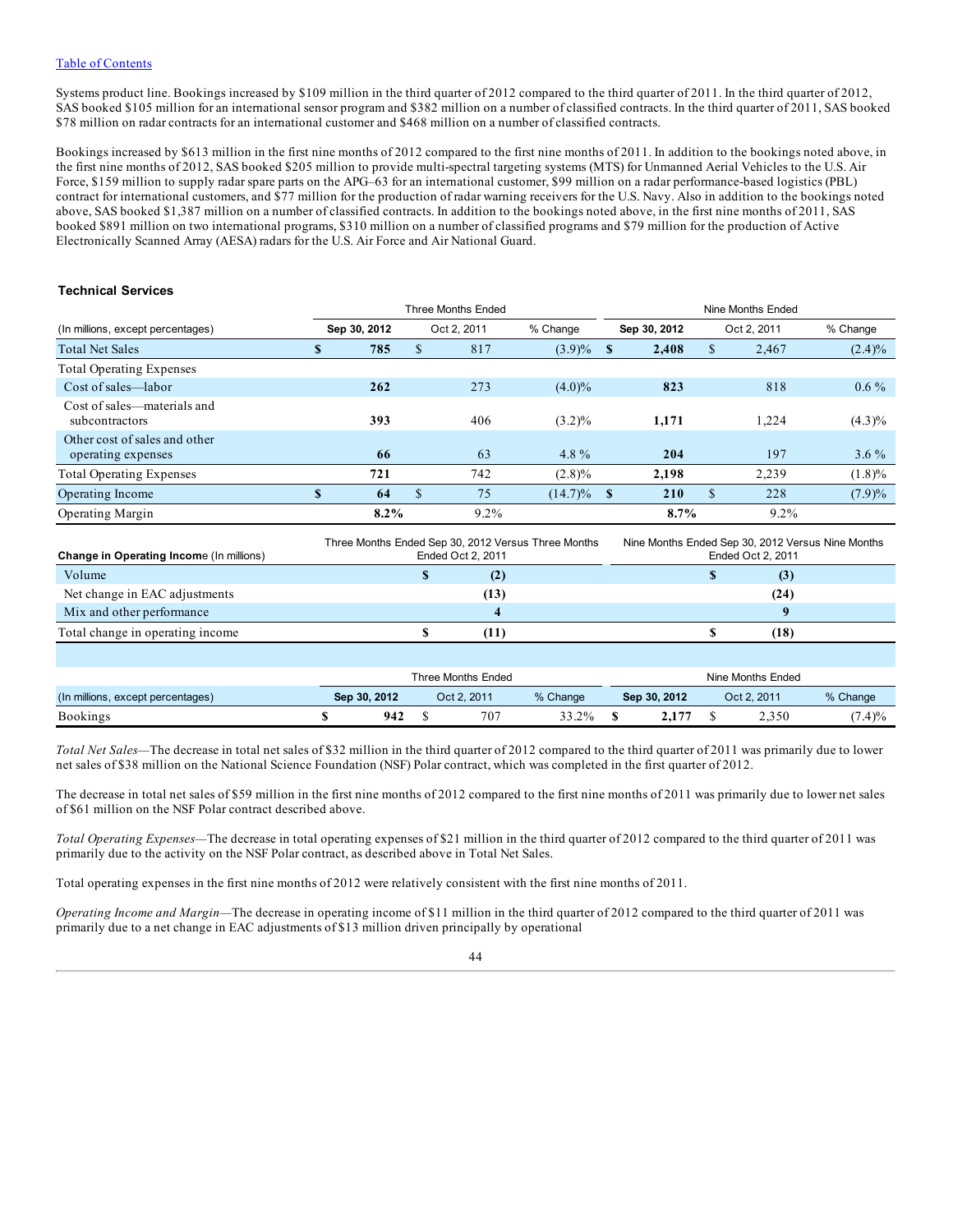efficiencies in 2011 on various customized engineering and depot support programs. The decrease in operating margin in the third quarter of 2012 was primarily due to the net change in EAC adjustments.

The decrease in operating income of \$18 million in the first nine months of 2012 compared to the first nine months of 2011 was primarily due to a net change in EAC adjustments of \$24 million driven principally by operational efficiencies in 2011 on various customized engineering and depot support programs. The decrease in operating margin in the first nine months of 2012 was primarily due to the net change in EAC adjustments.

*Backlog and Bookings—*Backlog was \$2,793 million at September 30, 2012 compared to \$2,586 million at December 31, 2011. The increase in backlog of \$207 million or 8% at September 30, 2012 compared to December 31, 2011 was primarily due to bookings in excess of sales in the first nine months of 2012 principally within Warfighter FOCUS and Air Traffic Control Optimum Training Solution (ATCOTS) programs. Bookings increased by \$235 million in the third quarter of 2012 compared to the third quarter of 2011. In the third quarter of 2012, TS booked \$252 million on domestic training programs and \$137 million on foreign training programs in support of Warfighter FOCUS activities. In addition, TS booked \$246 million for work on the ATCOTS contract to maintain and improve air traffic controller (ATC) training and support of the Federal Aviation Administration in meeting current and future ATC demands. In the third quarter of 2011, TS booked \$256 million on domestic training programs and \$67 million on foreign training programs in support of the Warfighter FOCUS activities and \$120 million to design, develop and deliver technical training to a commercial customer.

Bookings decreased by \$173 million in the first nine months of 2012 compared to the first nine months of 2011. In addition to the bookings noted above, in the first nine months of 2012, TS booked \$636 million on domestic training programs and \$209 million on foreign training programs in support of Warfighter FOCUS activities. In addition to the bookings noted above, in the first nine months of 2011, TS booked \$699 million on domestic training programs and \$182 million on foreign training programs in support of the Warfighter FOCUS activities, \$150 million to provide operational and logistics support to the NSF Office of Polar Programs, and \$100 million with Australia for base operations, maintenance and support services at the Harold E. Holt Naval Communications station.

#### **FAS/CAS Adjustment**

The FAS/CAS Adjustment represents the difference between our pension and postretirement benefit (PRB) expense or income under Financial Accounting Standards (FAS) requirements under GAAP and our pension and PRB expense under U.S. Government cost accounting (CAS). The results of each segment only include pension and PRB expense under CAS that we generally recover through the pricing of our products and services to the U.S. Government.

The components of the FAS/CAS Adjustment were as follows:

| (In millions)              | Three Months Ended | Nine Months Ended |    |              |  |             |
|----------------------------|--------------------|-------------------|----|--------------|--|-------------|
|                            | Sep 30, 2012       | Oct 2, 2011       |    | Sep 30, 2012 |  | Oct 2, 2011 |
| FAS/CAS Pension Adjustment | (49)               | (76)              |    | (189)        |  | (255)       |
| FAS/CAS PRB Adjustment     |                    |                   |    |              |  |             |
| FAS/CAS Adjustment         | (47)               | (75)              | ۰D | (188)        |  | (254)       |

The components of the FAS/CAS Pension Adjustment were as follows:

| (In millions)<br>FAS expense      | Three Months Ended | Nine Months Ended |       |              |       |             |       |
|-----------------------------------|--------------------|-------------------|-------|--------------|-------|-------------|-------|
|                                   | Sep 30, 2012       | Oct 2, 2011       |       | Sep 30, 2012 |       | Oct 2, 2011 |       |
|                                   | (256)              | ъ                 | (260) |              | (818) |             | (804) |
| CAS expense                       | 207                |                   | 184   |              | 629   |             | 549   |
| <b>FAS/CAS Pension Adjustment</b> | (49)               |                   | (76)  |              | (189) |             | (255) |

In accordance with GAAP, pension and other postretirement benefit assets and liabilities are valued annually at the end of the year for purposes of determining funded status and future pension expense. The pension discount rate is determined by using a theoretical bond portfolio model consisting of bonds AA rated or better by Moody's for which the timing and amount of cash flows approximate the estimated benefit payments of our pension plans. Our long-term return on assets and discount rate assumptions are key variables in making such determinations and are discussed in more detail under "Critical Accounting Estimates" within Item 7 of our Form 10-K for the year ended December 31, 2011. We estimate that at September 30, 2012 the pension discount rate would be 10–20% below our discount rate assumption of 5.0% at December 31, 2011. If the pension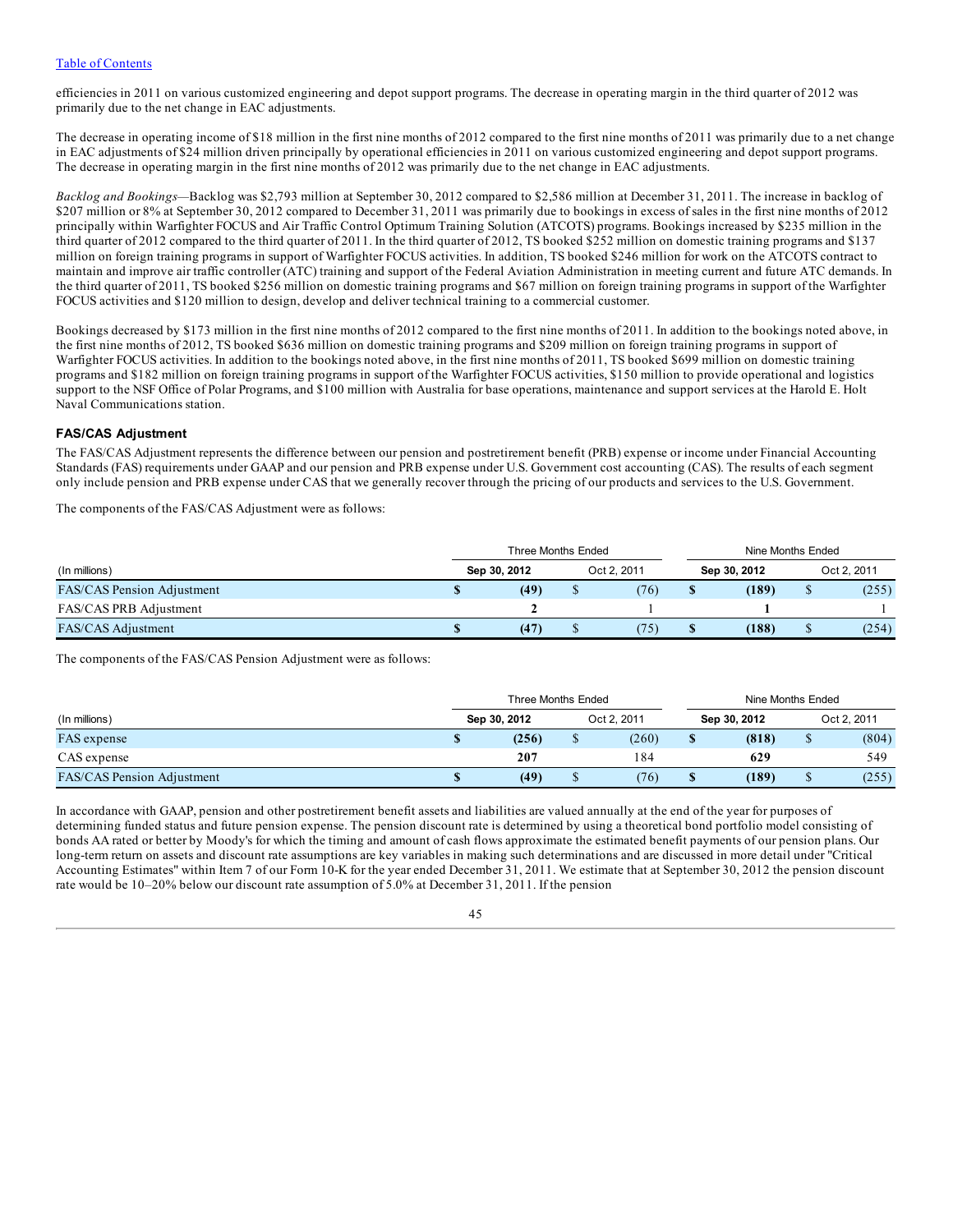discount rate on December 31, 2012 were to be lower than our discount rate assumption at December 31, 2011, it would negatively impact our funded status under FAS at year-end as well as increase our following year FAS expense. If the pension discount rate on December 31, 2012 were to be higher than our discount rate assumption at December 31, 2011, it would positively impact our funded status at year-end. The pro-rated return on assets through September 30, 2012 was slightly above our annual return assumption of 8.75% at December 31, 2011. If the actual rate of return on plan assets were to be above our assumed rate of return through December 31, 2012, it would positively impact our funded status at year-end and decrease pension expense in future years. If the actual rate of return on plan assets were to be below our assumed 8.75% rate of return through December 31, 2012, it would negatively impact our funded status at year-end and increase pension expense in future years. The ultimate impact on our future pension expense and funded status will be based upon market conditions in effect when we perform our annual valuation for the December 31, 2012 financial statements.

On December 27, 2011, the CAS Pension Harmonization Rule (CAS Harmonization) was published in the Federal Register. The rule will impact pension costs on contracts beginning in 2013 and is effective for forward pricing purposes for contracts negotiated on or after February 27, 2012. The rule is intended to improve the alignment of the pension cost recovered through contract pricing under CAS and the pension funding requirements under the PPA. The rule shortens the CAS amortization period for gains and losses from 15 to 10 years and requires the use of a discount rate based on high quality corporate bonds to measure liabilities in determining the CAS pension expense. While the change in amortization period is applicable in 2013, there is a transition period for the impact of the change in liability measurement method of 0% in 2013, 25% in 2014, 50% in 2015, 75% in 2016 and 100% in 2017. CAS Harmonization is currently expected to increase pension costs under CAS, primarily in 2014 and beyond due to the liability measurement transition period included in the rule.

A key driver of the difference between FAS and CAS expense (and consequently, the FAS/CAS Pension Adjustment) is the pattern of earnings and expense recognition for gains and losses that arise when our asset and liability experience differ from our assumptions under each set of requirements. Generally, such gains or losses are amortized under FAS over the average future working lifetime of the eligible employee population of approximately 10 years at December 31, 2011, and are currently amortized under CAS over a 15-year period. In addition to changing the liability measurement method, CAS Harmonization reduces this amortization period from 15 to 10 years beginning in 2013. In accordance with both FAS and CAS, a "market-related value" of our plan assets is used to calculate the amount of deferred asset gains or losses to be amortized. The market-related value of assets is determined using actual asset gains or losses over a certain prior period (three years for FAS and five years for CAS, subject to certain limitations under CAS on the difference between the marketrelated value and actual market value of assets). Because of this difference in the number of years over which actual asset gains or losses are recognized and subsequently amortized, FAS expense generally tends to reflect recent gains or losses faster than CAS. Another driver of CAS expense (but not FAS expense) is the funded status of our pension plans under CAS. CAS expense is only recognized for plans that are not fully funded; consequently, if plans become or cease to be fully funded under CAS due to our asset or liability experience, our CAS expense will change accordingly.

The decrease in our FAS/CAS Pension Adjustment of \$27 million in the third quarter of 2012 compared to the third quarter of 2011 was driven primarily by a \$23 million increase in our CAS expense. The decrease in our FAS/CAS Pension Adjustment of \$66 million in the first nine months of 2012 compared to the first nine months of 2011 was driven primarily by a \$80 million increase in our CAS expense. The increase in the CAS expense in the third quarter and first nine months of 2012 is primarily due to the continued recognition of the 2008 negative asset returns.

Our FAS/CAS PRB Adjustment was \$2 million of income in the third quarter of 2012 compared to \$1 million of income in the third quarter of 2011 and income of \$1 million in the first nine months of 2012 and first nine months of 2011.

On an annual basis, at December 31, we update our estimate of future FAS and CAS pension and other postretirement benefit expense based on actual asset returns and other actuarial factors. Other variables that can impact the pension plans' funded status and FAS and CAS expense include demographic experience such as the expected rates of salary increase, retirement age, turnover and mortality. In addition, certain pension plans provide a lump sum benefit that varies based on externally determined interest rates. Assumptions for these variables are set at the beginning of the year, and are based on actual and projected plan experience. In addition, on a periodic basis, generally planned annually in the third quarter, we update our actuarial estimate of the unfunded projected benefit obligation for both FAS and CAS with final census data from the end of the prior year. As a result of this update, our annual expected FAS/CAS Adjustment changed by \$32 million of reduced expense, \$23 million of which was recorded in the three and nine months ended September 30, 2012.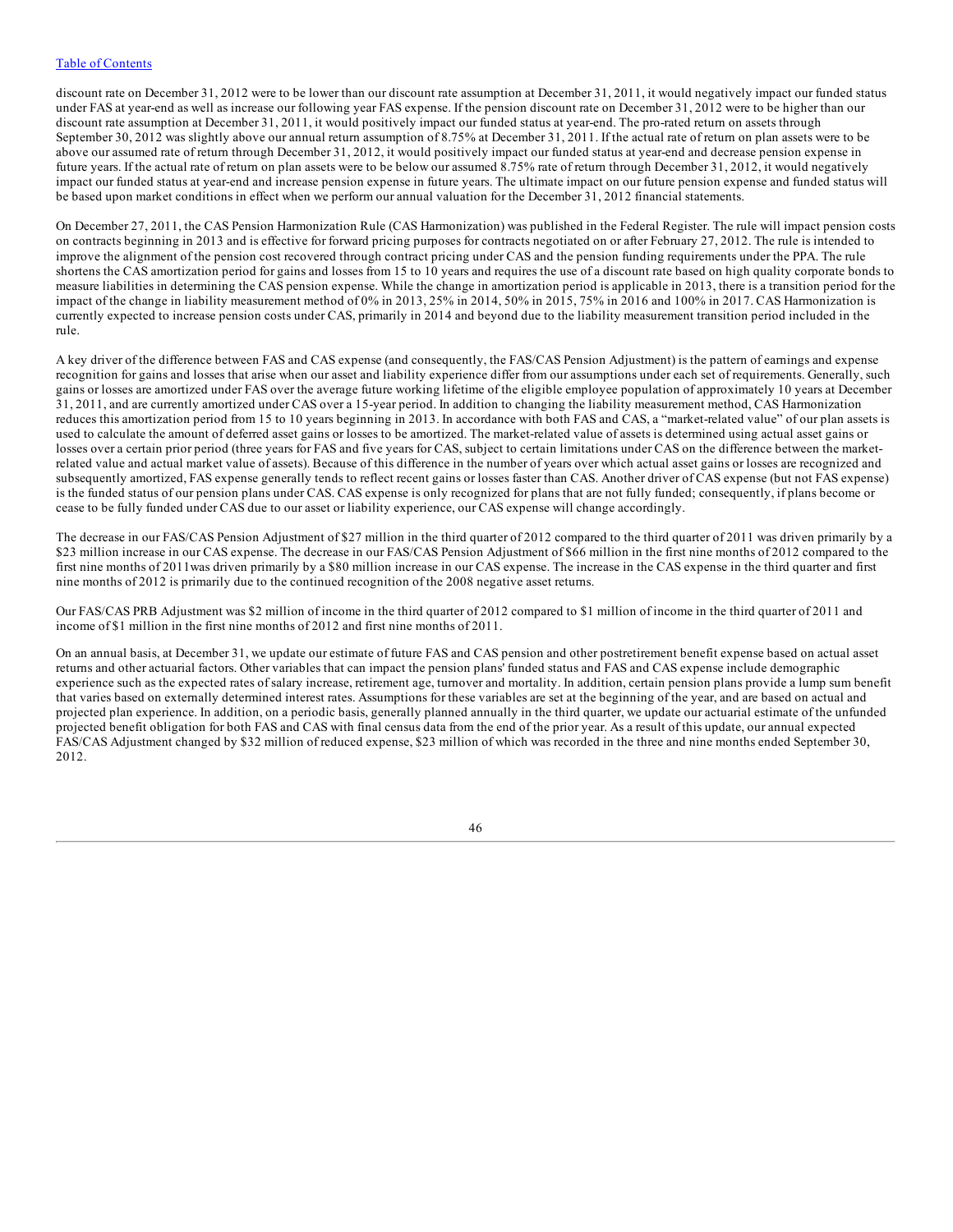#### **Corporate and Eliminations**

Corporate and Eliminations includes corporate expenses and intersegment sales and profit eliminations. Corporate expenses represent unallocated costs and certain other corporate costs not considered part of management's evaluation of reportable segment operating performance.

The components of net sales related to Corporate and Eliminations were as follows:

|                                 |              | Three Months Ended       | Nine Months Ended |                          |  |                          |             |         |
|---------------------------------|--------------|--------------------------|-------------------|--------------------------|--|--------------------------|-------------|---------|
| (In millions)                   | Sep 30, 2012 |                          |                   | Oct 2, 2011              |  | Sep 30, 2012             | Oct 2, 2011 |         |
| Intersegment sales eliminations |              | (485)                    |                   | (459)                    |  | (1, 436)                 |             | (1,409) |
| Corporate                       |              | $\overline{\phantom{a}}$ |                   | $\overline{\phantom{a}}$ |  | $\overline{\phantom{a}}$ |             | $-$     |
| Total                           |              | (485)                    | P                 | (459)                    |  | (1, 436)                 |             | (1,409) |

The components of operating income related to Corporate and Eliminations were as follows:

|                                                   | Three Months Ended | Nine Months Ended |    |              |             |       |
|---------------------------------------------------|--------------------|-------------------|----|--------------|-------------|-------|
| (In millions)<br>Intersegment profit eliminations | Sep 30, 2012       | Oct 2, 2011       |    | Sep 30, 2012 | Oct 2, 2011 |       |
|                                                   | (41)               | (45)              | Φ  | (132)        |             | (136) |
| Corporate                                         |                    | (6)               |    | (6)          |             | (21)  |
| Total                                             | (41)               | (51)              | ۰D | (138)        |             | (157) |

#### **Discontinued Operations**

In pursuing our business strategies, we have divested certain non-core businesses, investments, and assets when appropriate. All residual activity relating to our previously disposed businesses appears in discontinued operations.

During the first three months of 2012, we completed the disposal or abandonment of the remaining individual assets of our former turbo-prop commuter aircraft portfolio, RAAS, and all operations have ceased. As a result, we have reported the results of RAAS as a discontinued operation for all periods presented. The sale of the remaining operating assets in the first nine months of 2012 resulted in a gain of less than \$1 million.

Income from discontinued operations included the following results of RAAS:

|               | Three Months Ended |                          |             |  | Nine Months Ended |                               |             |                  |
|---------------|--------------------|--------------------------|-------------|--|-------------------|-------------------------------|-------------|------------------|
| (In millions) |                    | Sep 30, 2012             | Oct 2, 2011 |  | Sep 30, 2012      |                               | Oct 2, 2011 |                  |
| Pretax        |                    |                          |             |  |                   |                               |             | 18               |
| After-tax     |                    | $\overline{\phantom{a}}$ |             |  |                   | $\overbrace{\phantom{12332}}$ |             | $1^{\circ}$<br>∸ |

No interest expense relating to RAAS was allocated to discontinued operations for the third quarters or first nine months of September 30, 2012 and October 2, 2011 because there was no debt specifically attributable to discontinued operations.

We retain certain assets and liabilities of our previously disposed businesses. At September 30, 2012 and December 31, 2011, we had \$8 million and \$19 million, respectively, of assets primarily related to our retained interest in general aviation finance receivables from the previously sold Raytheon Aircraft Company (Raytheon Aircraft). At September 30, 2012 and December 31, 2011, we had \$42 million and \$44 million, respectively, of liabilities primarily related to non-income tax obligations, certain environmental and product liabilities, various contract obligations and aircraft lease obligations. We also retained certain pension assets and obligations, which we include in our pension disclosures.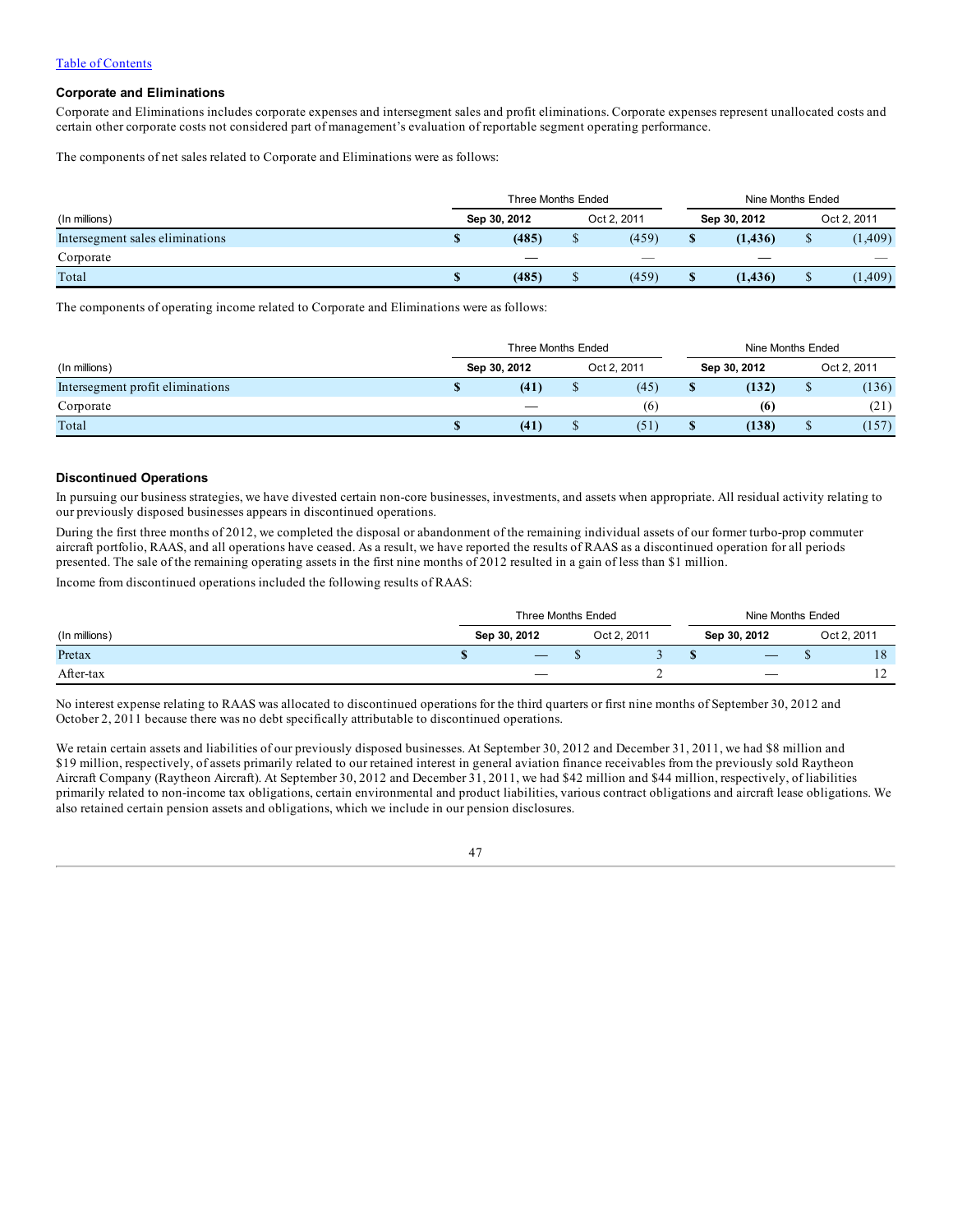#### **FINANCIAL CONDITION AND LIQUIDITY**

#### **Overview**

We pursue a capital deployment strategy that balances funding for growing our business, including working capital, capital expenditures, acquisitions and research and development; prudently managing our balance sheet, including debt repayments and pension contributions; and returning cash to our stockholders, including dividend payments and share repurchases, as outlined below. Our need for, cost of and access to funds are dependent on future operating results, as well as other external conditions. We currently expect that cash and cash equivalents, available-for-sale securities, cash flow from operations and other available financing resources will be sufficient to meet anticipated operating, capital expenditure, investment, debt service and other financing requirements during the next twelve months and for the foreseeable future.

In addition, the following table highlights selected measures of our liquidity and capital resources at September 30, 2012 and December 31, 2011:

| (In millions)                            | Sep 30, 2012 |       | Dec 31, 2011 |       |  |
|------------------------------------------|--------------|-------|--------------|-------|--|
| Cash and cash equivalents                |              | 3.032 |              | 4.000 |  |
| Working capital                          |              | 3.592 |              | 3,179 |  |
| Amount available under credit facilities |              | 1,398 |              | 1,397 |  |

The decrease of \$968 million in cash and cash equivalents at September 30, 2012 compared to December 31, 2011 was primarily due to repurchases of our common stock, investments in marketable securities, and dividends paid during the year, as described below.

#### **Operating Activities**

|                                                                                | Nine Months Ended |     |             |     |
|--------------------------------------------------------------------------------|-------------------|-----|-------------|-----|
| (In millions)                                                                  | Sep 30, 2012      |     | Oct 2, 2011 |     |
| Net cash provided by (used in) operating activities from continuing operations |                   | 963 |             | 816 |
| Net cash provided by (used in) operating activities                            |                   | 969 |             | 789 |

The \$147 million net increase in cash from operating activities from continuing operations in the first nine months of 2012 compared to the first nine months of 2011 was primarily due to lower required pension contributions, offset by the related tax impact.

*Tax Payments—*In the first nine months of 2012, we made \$672 million in federal and net foreign tax payments and \$75 million in net state tax payments. In the first nine months of 2011, we received federal tax refunds totaling \$104 million, including the refund relating to the 2011 Tax Settlement, and made \$485 million in federal and net foreign tax payments and \$43 million in net state tax payments. With the passage of the Surface Transportation Extension Act, which is also referred to as the Moving Ahead for Progress in the 21st Century Act (STE Act), described below, we now expect full year net federal and foreign tax payments to be approximately \$950 million in 2012 compared to approximately \$425 million in 2011.

*Pension Plan Contributions—*We may make both required and discretionary contributions to our pension plans. Required contributions are primarily determined in accordance with the Pension Protection Act (PPA), which amended the Employee Retirement Income Security Act of 1974 (ERISA) rules and are affected by the actual return on plan assets and plan funded status. In July 2012, the STE Act was passed by Congress and signed by the President. The STE Act includes a provision for temporary pension funding relief due to the low interest rate environment. The provision adjusts interest rates used to determine pension funding under the PPA so that they are within a floor and cap, or "corridor," based on the 25-year average of corporate bond rates. Beginning in 2012, interest rates must be between 90% and 110% of the 25-year rate, with a 5% increase in this corridor for each year from 2013–2016, resulting in a gradual phase-out of the provision. The provision reduced our cash funding requirements in 2012 by approximately \$450 million before an estimated tax impact of \$275 million (\$175 million after tax). Funding requirements for future periods will be based on actual asset performance and future interest rates. Pension assets and liabilities are valued annually at December 31 for purposes of determining funded status and future year for FAS expense, CAS expense and cash funding requirements.

The STE Act does not change the calculation of our FAS or CAS expense. However, reductions in our required contributions could increase our FAS expense in future years by the amount of expected return that would have applied to the contributions.

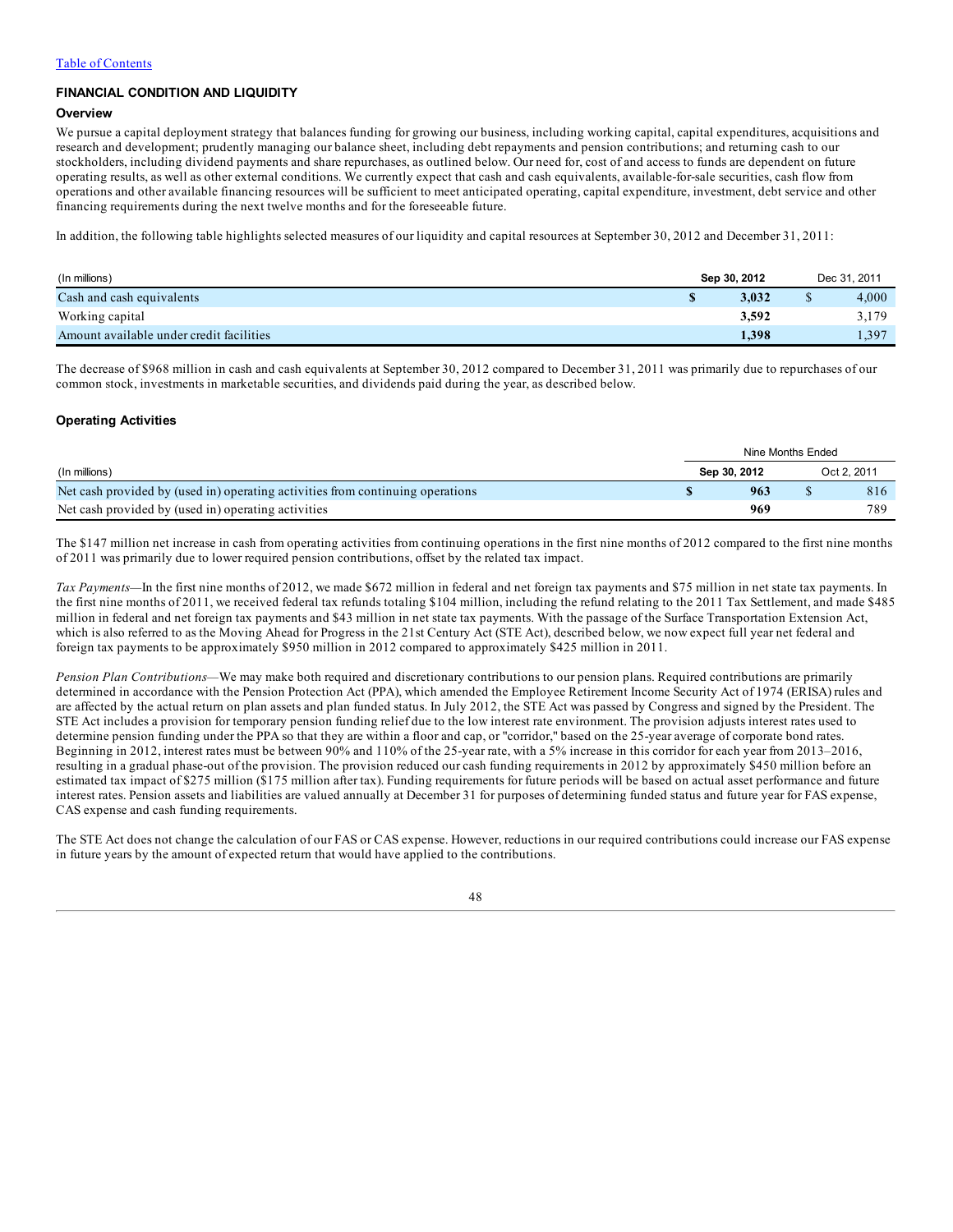In addition, based upon current interest rate projections, the STE Act could have a modest impact on our CAS expense in 2014, when CAS Harmonization incorporates the PPA interest rate into CAS calculations.

The STE Act also increases the insurance premiums that we are required to pay to the Pension Benefit Guarantee Corporation (PBGC). However, we do not expect the increases to have a material effect on our financial position, results of operations or liquidity.

We made the following required contributions to our pension plans during the first nine months of 2012 and 2011:

|                        | Nine Months Ended |              |             |       |
|------------------------|-------------------|--------------|-------------|-------|
| (In millions)          |                   | Sep 30, 2012 | Oct 2, 2011 |       |
| Required contributions |                   | 698          |             | 1,060 |

With the passage of the STE Act, discussed above, we now expect to make required contributions to our pension and other postretirement benefit plans of \$750 million in 2012. Although we did not make any discretionary contributions to our pension plans during the first nine months of 2012 and 2011, we may periodically evaluate whether to make discretionary contributions. Effective January 1, 2011, we are subject to the funding requirements under the PPA, which requires us to fully fund our pension plans over a rolling seven-year period as determined annually based upon the funded status at the beginning of the year. Due to the differences in requirements and calculation methodologies, our FAS pension expense or income is not indicative of the funding requirement or amount of government recovery. Additionally, the recognition of pension costs for government contractors under the CAS rules is required to be harmonized with the PPA.

Other postretirement benefit plan payments were \$13 million in the first nine months of 2012 and the first nine months of 2011.

We made interest payments on our outstanding debt of \$166 million and \$150 million in first nine months of 2012 and first nine months of 2011, respectively.

#### **Investing Activities**

|                                                                                | Nine Months Ended |              |  |       |  |  |  |
|--------------------------------------------------------------------------------|-------------------|--------------|--|-------|--|--|--|
| (In millions)                                                                  |                   | Sep 30, 2012 |  |       |  |  |  |
| Net cash provided by (used in) investing activities from continuing operations |                   | (833)        |  | (821) |  |  |  |
| Net cash provided by (used in) investing activities                            |                   | (833)        |  | (795) |  |  |  |

The net cash used in investing activities in the first nine months of 2012 remained relatively consistent compared to the first nine months of 2011.

*Additions to property, plant and equipment and capitalized internal-use software—*Additions to property, plant and equipment and capitalized internal-use software were as follows:

|                                                | Nine Months Ended |     |             |     |  |  |
|------------------------------------------------|-------------------|-----|-------------|-----|--|--|
| (In millions)                                  | Sep 30, 2012      |     | Oct 2, 2011 |     |  |  |
| Additions to property, plant and equipment     |                   | 204 |             | 197 |  |  |
| Additions to capitalized internal-use software |                   | -60 |             |     |  |  |

We expect our property, plant and equipment and internal-use software expenditures to be approximately \$342 million and \$98 million, respectively, in 2012, consistent with the anticipated requirements of our business and for specific investments including program capital assets and facility improvements.

*Short-term investments activity—*Activity related to short-term investments was as follows:

|                                      |              | Nine Months Ended |  |             |
|--------------------------------------|--------------|-------------------|--|-------------|
| (In millions)                        | Sep 30, 2012 |                   |  | Oct 2, 2011 |
| Purchases of short-term investments  |              | 831               |  |             |
| Sales of short-term investments      |              | 150               |  |             |
| Maturities of short-term investments |              | 75                |  |             |

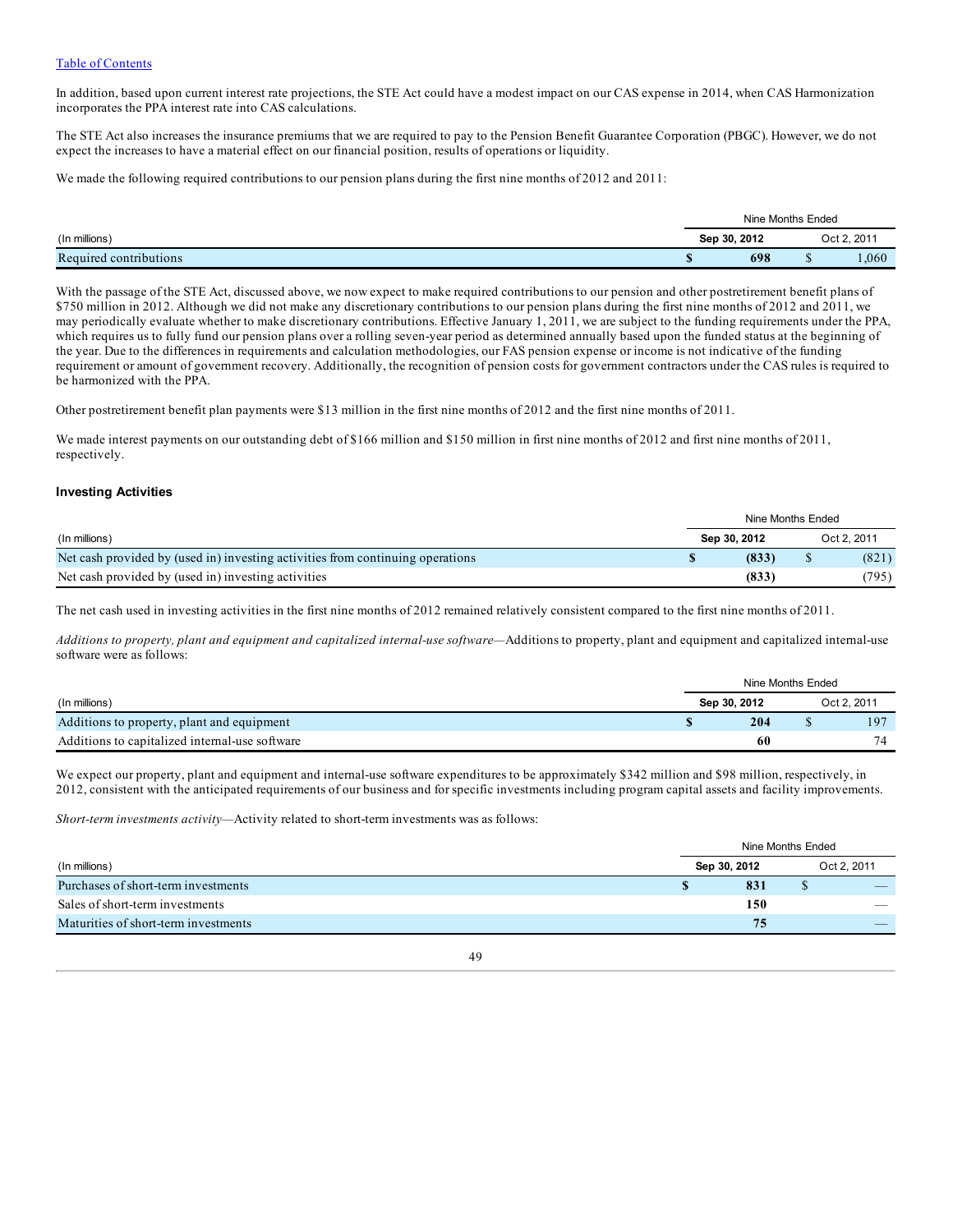We invest in marketable securities in accordance with our short-term investment policy. These marketable securities are classified as available-for-sale and are recorded at fair value as short-term investments in our consolidated balance sheets. During the first nine months of 2012, we made purchases of short-term investments, comprised of highly rated bank certificates of deposit, of \$831 million, while sales of short-term investments amounted to \$150 million and maturities of short-term investments amounted to \$75 million. As of September 30, 2012, our short-term investments had an average maturity of approximately six months.

*Acquisitions—*In pursuing our business strategies, we acquire and invest in certain businesses that meet strategic and financial criteria, and divest of certain non-core businesses, investments and assets when appropriate. Payments for purchases of acquired companies, net of cash acquired were as follows:

|                                                                    | Nine Months Ended |  |  |             |  |
|--------------------------------------------------------------------|-------------------|--|--|-------------|--|
| (In millions)                                                      | Sep 30, 2012      |  |  | Oct 2. 2011 |  |
| Payments for purchases of acquired companies, net of cash received |                   |  |  |             |  |

In the first nine months of 2011, we acquired Applied Signal Technology, Inc., subsequently renamed Raytheon Applied Signal Technology, Inc. (RAST), and substantially all the assets of Ktech Corporation (Ktech) for a combined \$551 million in cash, net of \$25 million of cash and cash equivalents acquired, and exclusive of retention and management incentive payments. The acquisition of RAST is part of our strategy to extend and enhance our SAS offerings related to certain classified and Department of Defense markets, while the acquisition of Ktech is part of our strategy to extend and enhance our MS offerings. In connection with these acquisitions, in the first nine months of 2011, we recorded a combined \$422 million of goodwill related to expected synergies from combining operations and the value of the existing workforce, and a combined \$97 million of intangible assets, primarily related to contractual relationships, license agreements and trade names with a weighted average life of seven years.

#### **Financing Activities**

|                                                     | Nine Months Ended |              |             |         |
|-----------------------------------------------------|-------------------|--------------|-------------|---------|
| (In millions)                                       |                   | Sep 30, 2012 | Oct 2, 2011 |         |
| Net cash (used in) provided by financing activities |                   | (1, 104)     |             | (1,227) |

We have used cash provided by operating activities as our primary source for the payment of dividends and the repurchase of our common stock. The change in net cash used in financing activities of \$123 million in the first nine months of 2012 compared to the first nine months of 2011 was primarily due to the change in the amount of stock repurchased described below.

*Stock Repurchases—*Information on repurchases of our common stock under our share repurchase programs was as follows:

|                             | Nine Months Ended |              |  |             |  |
|-----------------------------|-------------------|--------------|--|-------------|--|
| (In millions)               |                   | Sep 30, 2012 |  | Oct 2, 2011 |  |
| Amount of stock repurchased |                   | 725          |  | 937         |  |
| Shares of stock repurchased |                   | 14.1         |  | 20.1        |  |

In September 2011, our Board of Directors authorized the repurchase of up to \$2.0 billion of our outstanding common stock. At September 30, 2012, we had approximately \$1.4 billion available under this repurchase program. All previous programs have been completed as of September 30, 2012. Share repurchases will take place from time to time at management's discretion depending on market conditions.

*Cash Dividends—*Our Board of Directors authorized the following cash dividends:

|                                         | Nine Months Ended |      |             |               |  |  |
|-----------------------------------------|-------------------|------|-------------|---------------|--|--|
| (In millions, except per share amounts) | Sep 30, 2012      |      | Oct 2, 2011 |               |  |  |
| Cash dividends per share                |                   | 1.50 |             | 29<br>$\cdot$ |  |  |
| Total dividends paid                    |                   | 478  |             | 440           |  |  |

In March 2012, our Board of Directors authorized a 16% increase to our annual dividend payout rate from \$1.72 to \$2.00 per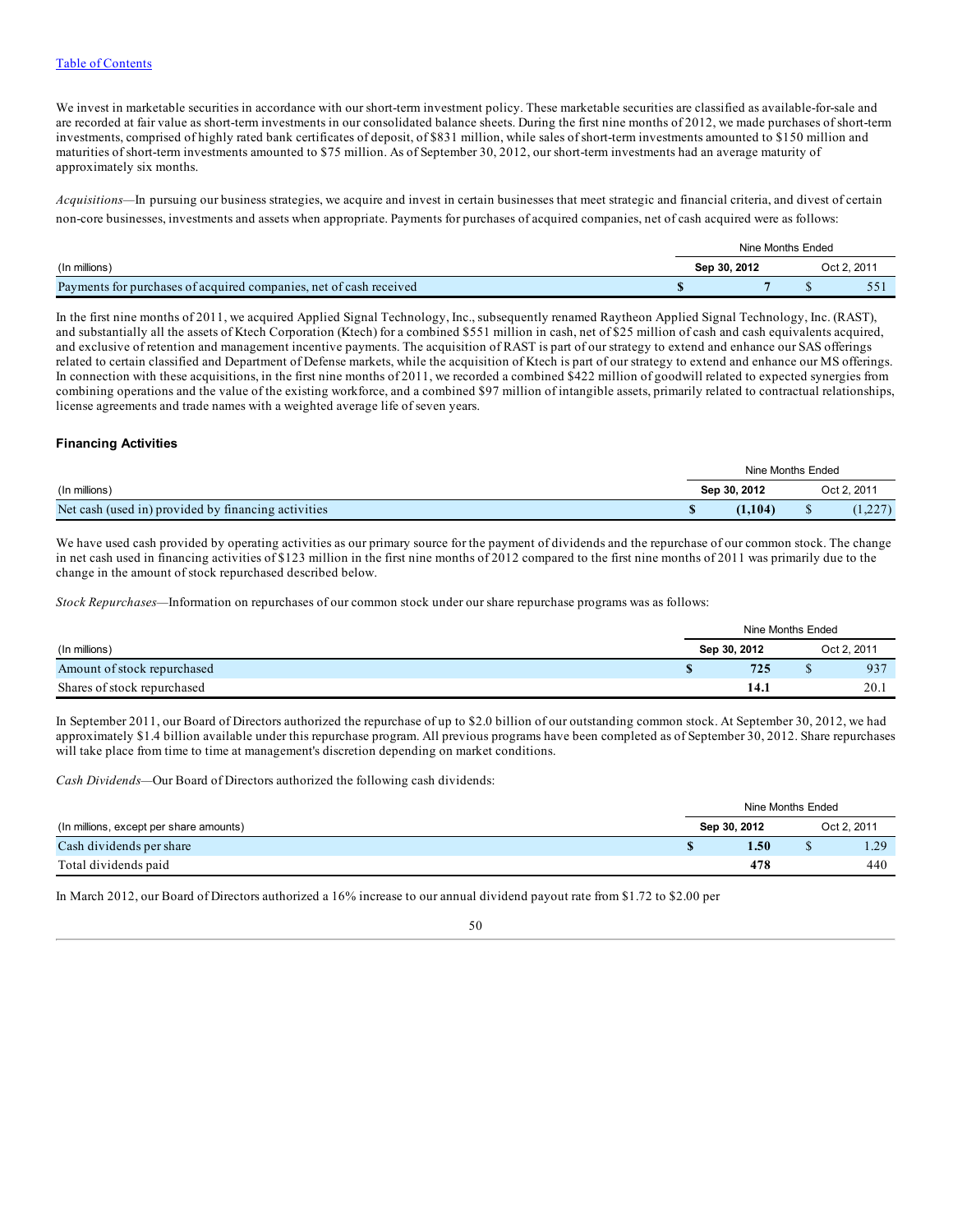share. Dividends are subject to quarterly approval by our Board of Directors.

#### **CAPITAL RESOURCES**

Total debt was \$4.6 billion at September 30, 2012 and December 31, 2011. Our outstanding debt bears contractual interest at fixed interest rates ranging from 1.4% to 7.2% and matures at various dates from 2014 through 2041.

*Cash and Cash Equivalents and Short-Term Investments—*Cash and cash equivalents and short-term investments were \$3.6 billion and \$4.0 billion at September 30, 2012 and December 31, 2011, respectively. We may invest in U.S. Treasuries; AAA/Aaa rated money market funds; certificates of deposit, time deposits and commercial paper of banks with a minimum long-term debt rating of A or A2 and minimum short-term debt rating of A-1 and P-1, and commercial paper of corporations with a minimum long-term debt rating of A+ or A1 and minimum short-term debt rating of A-1 and P-1. Cash and cash equivalents and short-term investments balances held at our foreign subsidiaries were approximately \$560 million and \$450 million at September 30, 2012 and December 31, 2011, respectively. Earnings from our foreign subsidiaries are currently deemed to be indefinitely reinvested. We do not expect such reinvestment to affect our liquidity and capital resources, and we continuously evaluate our liquidity needs and ability to meet global cash requirements as a part of our overall capital deployment strategy. Factors that affect our global capital deployment strategy include anticipated cash flows, the ability to repatriate cash in a tax efficient manner, funding requirements for operations and investment activities, acquisitions and divestitures, and capital market conditions.

*Credit Facilities—*In December 2011, we entered into a \$1.4 billion revolving credit facility maturing in 2016, replacing the previous \$500 million and \$1 billion credit facilities, both scheduled to mature in November 2012.

Under the \$1.4 billion credit facility, we can borrow, issue letters of credit, and backstop commercial paper. Borrowings under this facility bear interest at various rate options, including LIBOR plus a margin based on our credit ratings. Based on our credit ratings at September 30, 2012, borrowings would generally bear interest at LIBOR plus 90 basis points. The credit facility is comprised of commitments from approximately 25 separate highly-rated lenders, each committing no more than 10% of the facility. As of September 30, 2012 and December 31, 2011, there were no borrowings outstanding under this credit facility. However, we had \$2 million and \$3 million of outstanding letters of credit at September 30, 2012 and December 31, 2011, respectively, which effectively reduced our borrowing capacity under this credit facility by those same amounts.

Under the \$1.4 billion credit facility we must comply with certain covenants, including a ratio of total debt to total capitalization of no more than 60%. We were in compliance with the credit facility covenants during the nine months ended September 30, 2012 and full year 2011. Our ratio of total debt to total capitalization, as those terms are defined in the credit facility was 33.3% and 35.6% at September 30, 2012 and December 31, 2011, respectively. We are providing this ratio, which is a financial covenant under our credit facility, as this metric is used by our lenders to monitor the Company's leverage and is also a threshold that limits our ability to utilize this facility.

Certain of our foreign subsidiaries maintain revolving bank lines of credit to provide them with a limited amount of short-term liquidity. Other uncommitted bank lines totaled approximately \$2 million at September 30, 2012 and December 31, 2011. There were no amounts outstanding under these lines of credit at September 30, 2012 and December 31, 2011. Compensating balance arrangements are not material.

*Credit Ratings—*Three major corporate debt rating organizations, Fitch Ratings (Fitch), Moody's Investors Service (Moody's) and Standard & Poor's (S&P), assign ratings to our short-term and long-term debt. The following chart reflects the current ratings assigned by each of these agencies as of September 30, 2012 to our short and long-term senior unsecured debt:

|               | Short-Term     | Long-Term Senior Debt |         |                     |
|---------------|----------------|-----------------------|---------|---------------------|
| Rating Agency | Debt           | Rating                | Outlook | Date of Last Action |
| Fitch         | F <sub>2</sub> | $A -$                 | Stable  | September 2008      |
| Moody's       | $P-2$          | A3                    | Stable  | October 2011        |
| $S\&P$        | $A-2$          | $A -$                 | Stable  | September 2008      |

*Shelf Registrations—*We have an effective shelf registration statement, filed in October 2010, that covers the registration of debt securities, common stock, preferred stock, and warrants.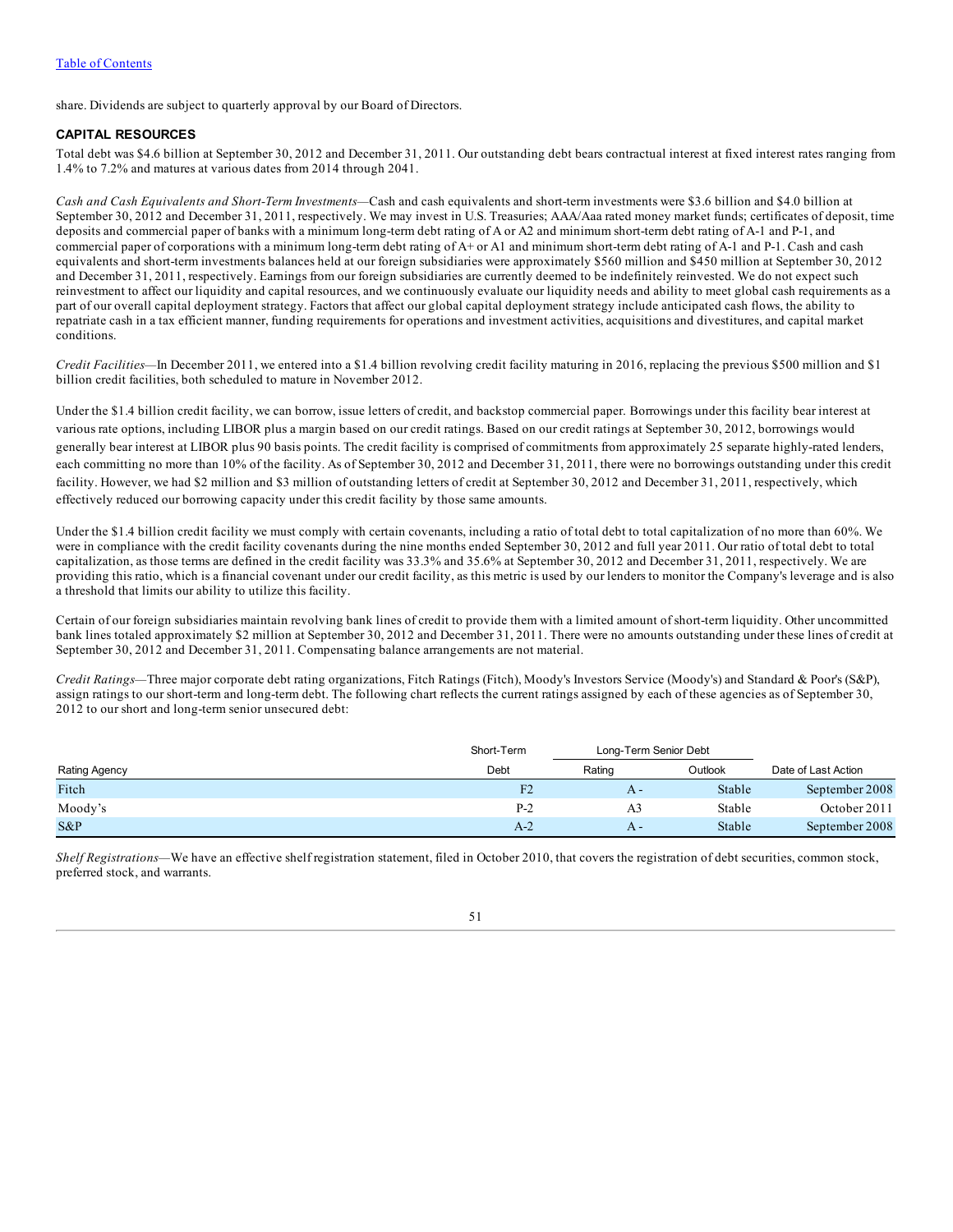#### **COMMITMENTS AND CONTINGENCIES**

*Environmental Matters*—We are involved in various stages of investigation and cleanup related to remediation of various environmental sites. Our estimate of the liability of total environmental remediation costs includes the use of a discount rate and takes into account that a portion of these costs is eligible for future recovery through the pricing of our products and services to the U.S. Government. We consider such recovery probable based on government contracting regulations and our long history of receiving reimbursement for such costs and accordingly have recorded the estimated future recovery of these costs from the U.S. Government within contracts in process. Our estimates regarding remediation costs to be incurred were as follows:

| (In millions, except percentages)    | Sep 30, 2012 | Dec 31, 2011 |         |  |
|--------------------------------------|--------------|--------------|---------|--|
| Total remediation costs—undiscounted | 209          |              | 227     |  |
| Weighted average risk-free rate      | $5.6\%$      |              | $5.6\%$ |  |
| Total remediation costs—discounted   | 140          |              | 152     |  |
| Recoverable portion                  | 94           |              | 105     |  |

We also lease certain government-owned properties and generally are not liable for remediation of preexisting environmental contamination at these sites; as a result, we generally do not reflect the provision for these costs in our consolidated financial statements.

Due to the complexity of environmental laws and regulations, the varying costs and effectiveness of alternative cleanup methods and technologies, the uncertainty of insurance coverage, and the unresolved extent of our responsibility, it is difficult to determine the ultimate outcome of environmental matters; however, we do not expect any additional liability to have a material adverse effect on our financial position, results of operations or liquidity.

*Financing Arrangements and Other—*We issue guarantees and banks and surety companies issue, on our behalf, letters of credit and surety bonds to meet various bid, performance, warranty, retention and advance payment obligations of us or our affiliates. These instruments expire on various dates through 2023. Additional guarantees of project performance for which there are no stated values also remain outstanding. The stated values outstanding at September 30, 2012 and December 31, 2011 were as follows:

| (In millions)     | Sep 30, 2012 | Dec 31, 2011 |  |       |
|-------------------|--------------|--------------|--|-------|
| Guarantees        |              | 253          |  | 256   |
| Letters of credit |              | 1,255        |  | 1,275 |
| Surety bonds      |              | 241          |  | 233   |

Included in guarantees and letters of credit were \$106 million and \$220 million, respectively, at September 30, 2012, and \$109 million and \$240 million, respectively, at December 31, 2011, related to our joint venture in Thales-Raytheon Systems Co. Ltd. (TRS). We provide these guarantees and letters of credit to TRS and other affiliates to assist these entities in obtaining financing on more favorable terms, making bids on contracts and performing their contractual obligations. Although we expect these entities to satisfy their loans, and meet their project performance and other contractual obligations, their failure to do so may result in a future obligation to us. We periodically evaluate the risk of TRS and other affiliates failing to satisfy their loans, or meet project performance or other contractual obligations described above. At September 30, 2012, we believe the risk that TRS and other affiliates will not be able to perform or meet their obligations is minimal for the foreseeable future based on their current financial condition. All obligations were current at September 30, 2012. At September 30, 2012 and December 31, 2011, we had an estimated liability of \$4 million and \$6 million, respectively, related to guarantees and letters of credit.

In 1997, we provided a first loss guarantee of \$133 million on \$1.3 billion of U.S. Export-Import Bank loans (maturing in 2015) to the Brazilian Government related to Network Centric Systems' System for the Vigilance of the Amazon program. Loan repayments by the Brazilian Government were current at September 30, 2012.

We have entered into industrial cooperation agreements, sometimes referred to as offset agreements, as a condition to obtaining orders for our products and services from certain customers in foreign countries. At September 30, 2012, the aggregate amount of our offset agreements had an outstanding notional value of approximately \$5 billion. These agreements are designed to return economic value to the foreign country by requiring the contractor to engage in activities supporting local defense or commercial industries, promoting a balance of trade, developing in-country technology capabilities, or addressing other local development priorities. Offset agreements may be satisfied through activities that do not require a direct cash payment,

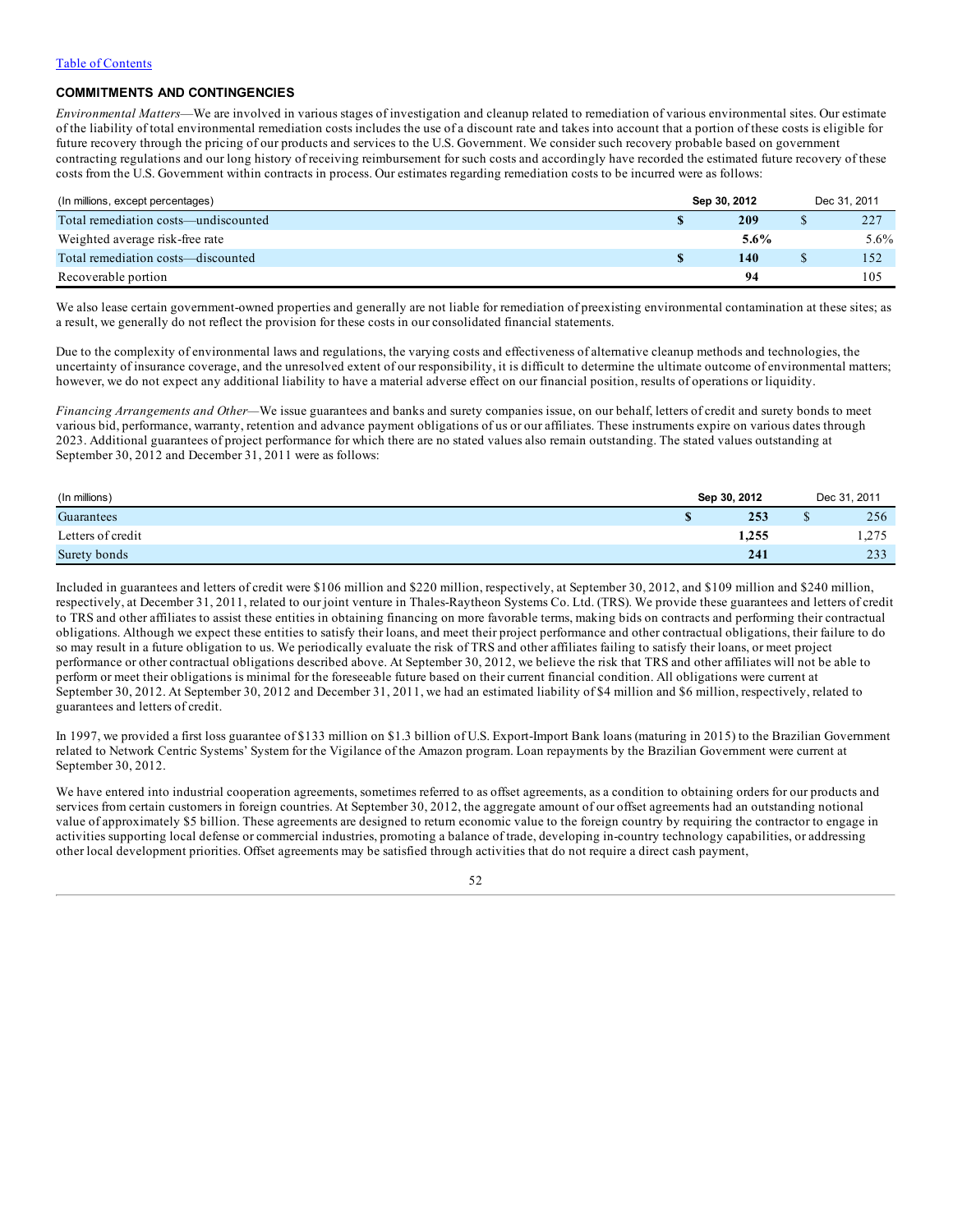including transferring technology, providing manufacturing, training and other consulting support to in-country projects, and the purchase by third parties (e.g., our vendors) of supplies from in-country vendors. These agreements may also be satisfied through our use of cash for activities such as subcontracting with local partners, purchasing supplies from in-country vendors, providing financial support for in-country projects, and making investments in local ventures. Such activities may also vary country-by-country depending upon requirements as dictated by their governments. We typically do not commit to offset agreements until orders for our products or services are definitive. The amounts ultimately applied against our offset agreements are based on negotiations with the customers and typically require cash outlays that represent only a fraction of the notional value in the offset agreements. Offset programs usually extend over several or more years and may provide for penalties in the event we fail to perform in accordance with offset requirements. We have historically not been required to pay any such penalties.

As a government contractor, we are subject to many levels of audit and investigation by the U.S. Government relating to our contract performance and compliance with applicable rules and regulations. Agencies that oversee contract performance include: the Defense Contract Audit Agency, the Defense Contract Management Agency, the Inspector General of the Department of Defense and other departments and agencies, the Government Accountability Office, the Department of Justice and Congressional Committees. From time to time, these and other agencies investigate or conduct audits to determine whether our operations are being conducted in accordance with applicable requirements. Such investigations and audits could result in administrative, civil or criminal liabilities, including repayments, fines or penalties being imposed upon us, the suspension of government export licenses or the suspension or debarment from future U.S. Government contracting. U.S. Government investigations often take years to complete and many result in no adverse action against us. Our final allowable incurred costs for each year are also subject to audit and have from time to time resulted in disputes between us and the U.S. Government with litigation resulting at the Court of Federal Claims (COFC) or the Armed Services Board of Contract Appeals (ASBCA) or their related courts of appeals. In addition, the Department of Justice has, from time to time, convened grand juries to investigate possible irregularities by us. We also provide products and services to customers outside of the U.S. and those sales are subject to local government laws, regulations, and procurement policies and practices. Our compliance with such local government regulations or any applicable U.S. Government regulations (e.g., the Foreign Corrupt Practices Act and the International Traffic in Arms Regulations) may also be investigated or audited. Other than as specifically disclosed herein, we do not expect these audits, investigations or disputes to have a material effect on our financial position, results of operations or liquidity, either individually or in the aggregate. After the close of the quarter, the Company learned of allegations claiming the Company may have violated certain government procurement regulations and related statutes. We are reviewing the allegations, but at this time are unable reasonably to determine whether the allegations have any merit. However, we currently do not believe that this matter will have a material impact, and we are confident that we have appropriate processes, procedures and controls in place to comply with the government procurement regulations and related statutes.

We have completed a self-initiated internal review of certain of our international operations, focusing on compliance with the Foreign Corrupt Practices Act. In the course of the review, we identified possible areas of concern involving certain practices related to operations in a foreign jurisdiction where we do business. We voluntarily disclosed and shared the results of our review with the SEC and the Department of Justice. Based on the information available to date, we do not believe that the results of this review will have a material adverse effect on our financial condition, results of operations or liquidity.

On July 22, 2010, Raytheon Systems Limited (RSL) was notified by the UK Border Agency (UKBA) that it had been terminated for cause on a program. The termination notice included allegations that RSL had failed to perform on certain key milestones and other matters in addition to claiming entitlement to recovery of certain losses incurred and previous payments made to RSL. We believe that RSL performed well and delivered substantial capabilities to the UKBA under the program, which began live operations in May 2009 and had been operating successfully and providing actionable information through at least April 2011 when RSL's exit obligations ended. On July 29, 2010, RSL filed a dispute notice on the grounds that the termination by the UKBA was not valid. On August 18, 2010, the UKBA initiated arbitration proceedings on this issue. On March 22, 2011, the UKBA gave notice that it had presented a demand to draw on the approximately \$80 million of letters of credit provided by RSL upon the signing of the contract with the UKBA in 2007. On March 23, 2011, the UKBA submitted a detailed claim in the arbitration of approximately £350 million (approximately \$565 million based on foreign exchange rates as of September 30, 2012) for damages and clawback of previous payments, plus interest and arbitration costs, excluding any credit for capability delivered or draw on the letters of credit. The UKBA also asserted that additional amounts may be detailed in the claim in the future if estimates of its damages change, and for continuing post-termination losses and any re-procurement costs, which have not been quantified. At RSL's request, on March 29, 2011, the Arbitration Tribunal issued an interim order restraining the UKBA from drawing down on the letters of credit pending a hearing on the issue. Following the hearing, the Tribunal lifted the restraint on the basis that, at this early stage of the proceedings, the Tribunal had not heard the evidence needed to decide the merits of whether the contractual conditions for a drawdown had been established. The Tribunal also concluded that any decision on the UKBA's right to call on the letters of credit is inextricably intertwined with the ultimate decision on the merits in the arbitration. The Tribunal also preserved RSL's right to claim damages should RSL later establish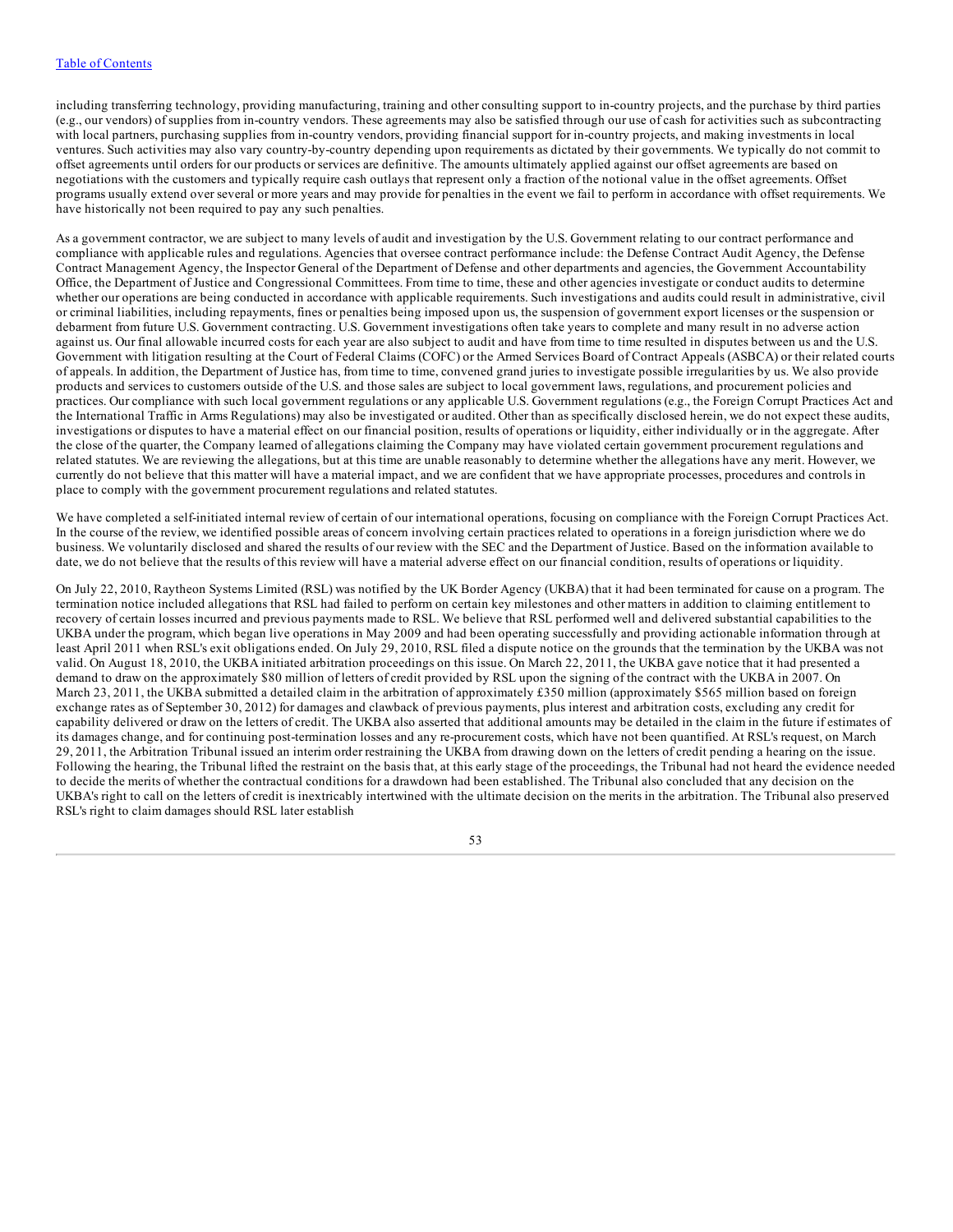<span id="page-53-0"></span>that the drawdown was not valid. As a result, on April 6, 2011, the UKBA drew the \$80 million on the letters of credit.

As a result of the Tribunal's decision that the letters of credit are inextricably intertwined with the ultimate decision on the merits in the arbitration, we were no longer able to evaluate, independently from the overall claim, the probability of recovery of any amounts drawn on the letters of credit. We therefore recorded \$80 million of costs related to the UKBA drawdown (UKBA LOC Adjustment), which was included in the operating expenses of our Intelligence and Information Systems segment in the first quarter of 2011.

In June 2011, RSL submitted in the arbitration its defenses to the UKBA claim as well as substantial counterclaims in the amount of approximately £500 million (approximately \$807 million based on foreign exchange rates as of September 30, 2012) against the UKBA for the collection of receivables and damages. On October 3, 2011, the UKBA filed its reply to RSL's counterclaims, and increased its claim amount by approximately £32 million, to include additional civil service and post termination costs, and approximately £33 million for interest, raising the total gross amount of the UKBA claim for damages and clawback of previous payments to approximately £415 million (approximately \$670 million based on foreign exchange rates as of September 30, 2012). On January 6, 2012, RSL filed its response to the UKBA's reply. RSL is pursuing vigorously the collection of all receivables for the program and damages in connection with the wrongful termination and is mounting a strong defense to the UKBA's alleged claims for losses and previous payments. RSL has also settled all subcontractor claims, novated all key subcontracts to the UKBA and agreed with the UKBA that RSL's exit obligations to operate the previously delivered capability ended in April 2011. Effective April 15, 2011, the UKBA took over responsibility for operating the previously delivered capability.

The receivables and other assets remaining under the program for technology and services delivered were approximately \$40 million at September 30, 2012 and December 31, 2011. We believe the remaining receivables and other assets are probable of recovery in litigation or arbitration. We currently believe it is not probable that RSL is liable for losses, previous payments (which includes the \$80 million related to the drawdown on the letters of credit), clawback or other claims asserted by the UKBA either in its March 2011 arbitration filing or its October 2011 reply. Due to the inherent uncertainties in litigation and arbitration and the complexity and technical nature of actual and potential claims and counterclaims, it is reasonably possible that the ultimate amount of any resolution of the termination could be less or greater than the amounts we have recorded. For the same reasons, at this time, we are unable to estimate a range of the possible loss or recovery, if any, beyond the claim and counterclaim amounts. If we are required to make payments against claims or other losses asserted by the UKBA in excess of the amounts we have recorded, it could have a material adverse effect on our financial position, results of operations or liquidity. Arbitration hearings are scheduled to commence in the fourth quarter of 2012 and we expect to have a decision in 2013.

On June 29, 2012 and July 13, 2012, we received a contracting officer's final decision (COFD) for 2005 and 2004 incurred costs at our Space and Airborne Systems (SAS) business. The COFDs demand a total payment of \$241 million for costs, interest and penalties associated with several issues, the largest of which relates to specific research and development and capital projects undertaken by SAS between 2000 and 2005. To date, no COFDs have been provided for 2000 to 2003 periods at SAS on these issues. The Government alleges that the costs incurred on the projects should have been charged directly to U.S. Government contracts rather than through indirect rates and that these costs should not be recoverable. We strongly disagree with the Government's position. We have requested a deferment of the payment and intend to litigate the issues. Due to the inherent uncertainties of litigation, we cannot estimate a range of potential loss. We believe that we appropriately charged the disputed costs based on government accounting standards and applicable precedent and properly disclosed our approach to the Government. We also believe that in many cases, the statute of limitations has run on the issues. Based upon the foregoing, we do not expect the results of the COFDs to have a material impact on our financial position, results of operations or liquidity.

In addition, various other claims and legal proceedings generally incidental to the normal course of business are pending or threatened against us. We do not expect any additional liability from these proceedings to have a material adverse effect on our financial position, results of operations or liquidity.

#### **Accounting Standards**

New pronouncements issued but not effective until after September 30, 2012 are not expected to have a material impact on our financial position, results of operations or liquidity.

#### **ITEM 3. QUANTITATIVE AND QUALITATIVE DISCLOSURES ABOUT MARKET RISK**

Our primary market exposures are to interest rates and foreign exchange rates.

We generally supplement our working capital requirements with a combination of variable-rate short-term and fixed-rate long-

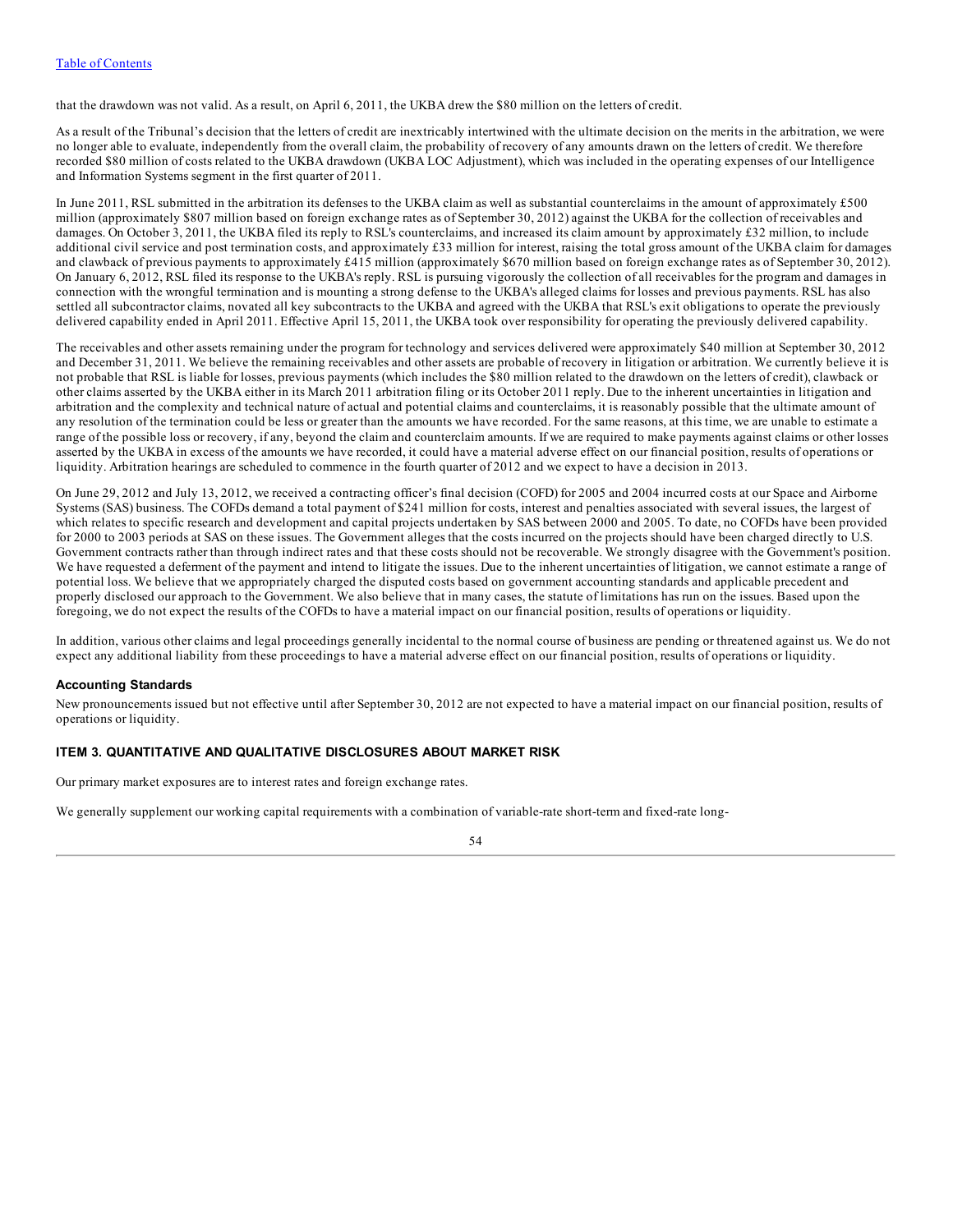<span id="page-54-0"></span>term financing. We enter into foreign currency forward contracts with commercial banks to fix the foreign currency exchange rates on specific commitments and payments to vendors and customer receipts. We may enter into interest rate swap agreements with commercial and investment banks to manage interest rates associated with our financing arrangements. The market-risk sensitive instruments we use for hedging are entered into with commercial and investment banks and are directly related to a particular asset, liability or transaction for which a firm commitment is in place.

The following tables provide information at September 30, 2012 and December 31, 2011 about our market risk exposure associated with changing interest and exchange rates. For long-term debt obligations, the table presents principal cash flows by maturity date and average interest rates related to outstanding obligations. There were no interest rate swaps outstanding at September 30, 2012 and December 31, 2011.

#### **As of September 30, 2012 Principal Payments and Interest Rate Detail by Contractual Maturity Dates (In millions, except percentages)**

| Long-Term Debt         | 2012   | 2013          | 2014  | 2015     | 2016  | Thereafter | $\tau$ otal | <b>Fair Value</b> |
|------------------------|--------|---------------|-------|----------|-------|------------|-------------|-------------------|
| <b>Fixed-rate debt</b> |        |               | 575   | 400      | $-$   | 3.683      | 4.658       | 5.460             |
| Average interest rate  | $-7$ 0 | $\frac{9}{6}$ | .400% | $.625\%$ | $-$ % | 1.932%     | 4.212%      |                   |

| As of December 31, 2011<br>Principal Payments and Interest Rate Detail by Contractual Maturity Dates<br>(In millions, except percentages) |  |       |  |       |  |          |       |       |            |        |            |
|-------------------------------------------------------------------------------------------------------------------------------------------|--|-------|--|-------|--|----------|-------|-------|------------|--------|------------|
| Long-Term Debt                                                                                                                            |  | 2012  |  | 2013  |  | 2014     | 2015  | 2016  | Thereafter | Total  | Fair Value |
| Fixed-rate debt                                                                                                                           |  |       |  |       |  | 575      | 400   |       | 3.683      | 4.658  | 5,121      |
| Average interest rate                                                                                                                     |  | $-$ % |  | $-$ % |  | $.400\%$ | .625% | $-$ % | 4.932%     | 4.212% |            |

In addition, the aggregate notional amount of the outstanding foreign currency forward contracts was \$822 million and \$941 million at September 30, 2012 and December 31, 2011, respectively.

For foreign currency forward contracts designated and qualifying for hedge accounting, we record the effective portion of the gain or loss on the derivative in accumulated other comprehensive loss, net of tax, and reclassify it into earnings in the same period or periods during which the hedged revenue or cost of sales transaction affects earnings. Unrealized gains of \$17 million and \$12 million were included in other assets, net, and unrealized losses of \$16 million and \$22 million were included in other accrued expenses at September 30, 2012 and December 31, 2011, respectively.

Realized gains and losses resulting from these cash flow hedges offset the foreign currency exchange gains and losses on the underlying assets or liabilities being hedged. We believe our exposure due to changes in foreign currency rates is not material due to our hedging policy.

At September 30, 2012, we had short-term investments with a fair value of \$614 million, which are classified as available-for-sale and consist of highly rated bank certificates of deposit with a minimum long-term debt rating of A or A2 and a minimum short-term debt rating of A-1 and P-1. Our exposure due to changes in interest rates is de minimis due to the nature and amount of our short-term investments (i.e., high quality certificates of deposit).

#### **ITEM 4. CONTROLS AND PROCEDURES**

#### **Evaluation of Disclosure Controls and Procedures**

Management conducted an evaluation, under the supervision and with the participation of our Chief Executive Officer and Chief Financial Officer, of the effectiveness of the design and operation of our disclosure controls and procedures (as defined in Rules 13a–15(e) and 15d–15(e) of the Securities Exchange Act of 1934) as of September 30, 2012.

**Conclusion of Evaluation**—Based on this evaluation, our Chief Executive Officer and Chief Financial Officer concluded that our disclosure controls and procedures as of September 30, 2012 were effective.

**Inherent Limitations on Effectiveness of Controls and Procedures**—In designing and evaluating our disclosure controls and procedures, management recognizes that any controls, no matter how well designed and operated, can provide only reasonable, not absolute, assurance of achieving the desired control objectives. Due to the inherent limitations in all control systems, no evaluation of controls can provide absolute assurance that misstatements due to error or fraud will not occur or that all control issues and instances of fraud, if any, within the Company have been detected.

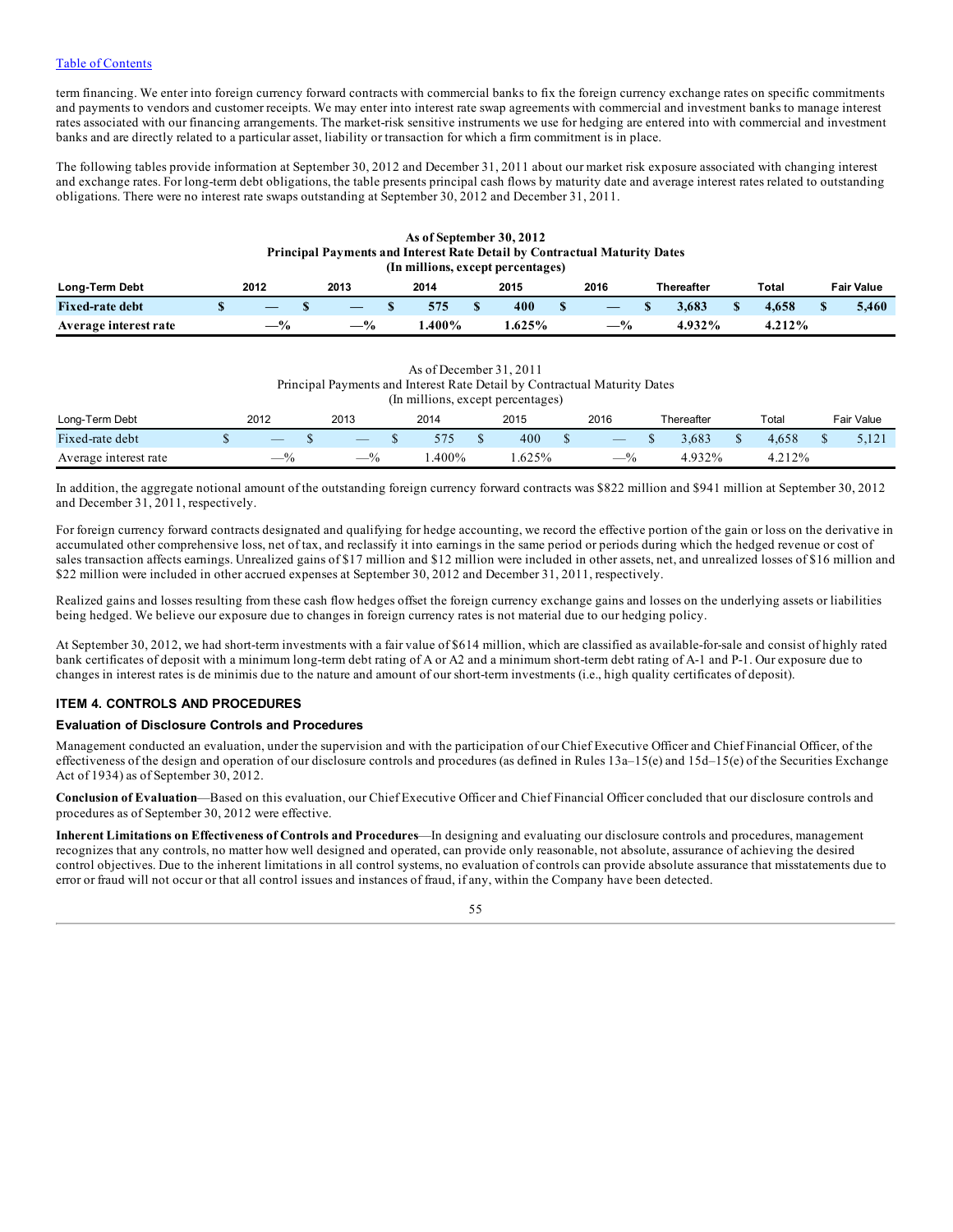<span id="page-55-0"></span>**Changes in Internal Control Over Financial Reporting**—During the third quarter of 2012, our Integrated Defense Systems segment implemented our global manufacturing planning and control software.

There were no other changes in our internal control over financial reporting during the third quarter of 2012 that have materially affected or are reasonably likely to materially affect our internal control over financial reporting.

#### **PART II. OTHER INFORMATION**

#### **ITEM 1. LEGAL PROCEEDINGS**

We primarily engage in providing products and services under contracts with the U.S. Government and, to a lesser degree, under direct foreign sales contracts, some of which the U.S. Government funds. As a government contractor, we are subject to many levels of audit and investigation by the U.S. Government relating to our contract performance and compliance with applicable rules and regulations. Agencies that oversee contract performance include: the Defense Contract Audit Agency, the Defense Contract Management Agency, the Inspector General of the Department of Defense and other departments and agencies, the Government Accountability Office, the Department of Justice and Congressional Committees. From time to time, these and other agencies investigate or conduct audits to determine whether our operations are being conducted in accordance with applicable requirements. Such investigations and audits could result in administrative, civil or criminal liabilities, including repayments, fines or penalties being imposed upon us, the suspension of government export licenses or the suspension or debarment from future U.S. Government contracting. U.S. Government investigations often take years to complete and many result in no adverse action against us. Our final allowable incurred costs for each year are also subject to audit and have from time to time resulted in disputes between us and the U.S. Government with litigation resulting at the Court of Federal Claims (COFC) or the Armed Services Board of Contract Appeals (ASBCA) or their related courts of appeals. In addition, the Department of Justice has, from time to time, convened grand juries to investigate possible irregularities by us. We also provide products and services to customers outside of the U.S. and those sales are subject to local government laws, regulations, and procurement policies and practices. Our compliance with such local government regulations or any applicable U.S. Government regulations (e.g., the Foreign Corrupt Practices Act and the International Traffic in Arms Regulations) may also be investigated or audited. Other than as specifically disclosed in this Form 10-Q, we do not expect these audits, investigations or disputes to have a material effect on our financial position, results of operations or liquidity, either individually or in the aggregate.

We are involved in various stages of investigation and cleanup related to remediation of various environmental sites. We accrued all appropriate costs we expect to incur in connection therewith. Due to the complexity of environmental laws and regulations, the varying costs and effectiveness of alternative cleanup methods and technologies, the uncertainty of insurance coverage and the unresolved extent of our responsibility, it is difficult to determine the ultimate outcome of these matters. However, in the opinion of management, we do not expect any additional liability to have a material effect on our financial position, results of operations or liquidity. Additional information regarding the effect of compliance with environmental protection requirements and the resolution of environmental claims against us and our operations can be found in Item 1. "Business", in "Environmental Regulation", Item 1A. "Risk Factors", Item 7. "Management's Discussion and Analysis of Financial Condition and Results of Operations", in "Commitments and Contingencies" and Item 8. "Financial Statements and Supplementary Data", in Note 11: "Commitments and Contingencies" of our Form 10-K for the fiscal year ended December 31, 2011.

We have completed a self-initiated internal review of certain of our international operations, focusing on compliance with the Foreign Corrupt Practices Act. In the course of the review, we identified possible areas of concern involving certain practices related to operations in a foreign jurisdiction where we do business. We voluntarily disclosed and shared the results of our review with the Securities and Exchange Commission and the Department of Justice. Based on the information available to date, we do not believe that the results of this review will have a material adverse effect on our financial condition, results of operations or liquidity.

On August 18, 2010, the U.K. Border Agency (UKBA) initiated arbitration proceedings in the London Court of International Arbitration against Raytheon Systems Limited (RSL) in connection with the parties' dispute with respect to the UKBA's termination of RSL for cause on a program. The UKBA claimed that RSL had failed to perform on certain key milestones and other matters and that the UKBA was entitled to recovery of certain losses incurred and previous payments made to RSL. In March 2011, the UKBA gave notice that it had presented a demand to draw on the approximately \$80 million of letters of credit provided by RSL upon the signing of the contract with the UKBA in 2007. At RSL's request, the Arbitration Tribunal initially issued an interim order restraining the drawdown but, following a hearing on the issue, lifted the restraint and concluded that any decision on the UKBA's right to call on the letters of credit is inextricably intertwined with the ultimate decision on the merits in the arbitration. The Tribunal also preserved RSL's right to claim damages should RSL later establish that the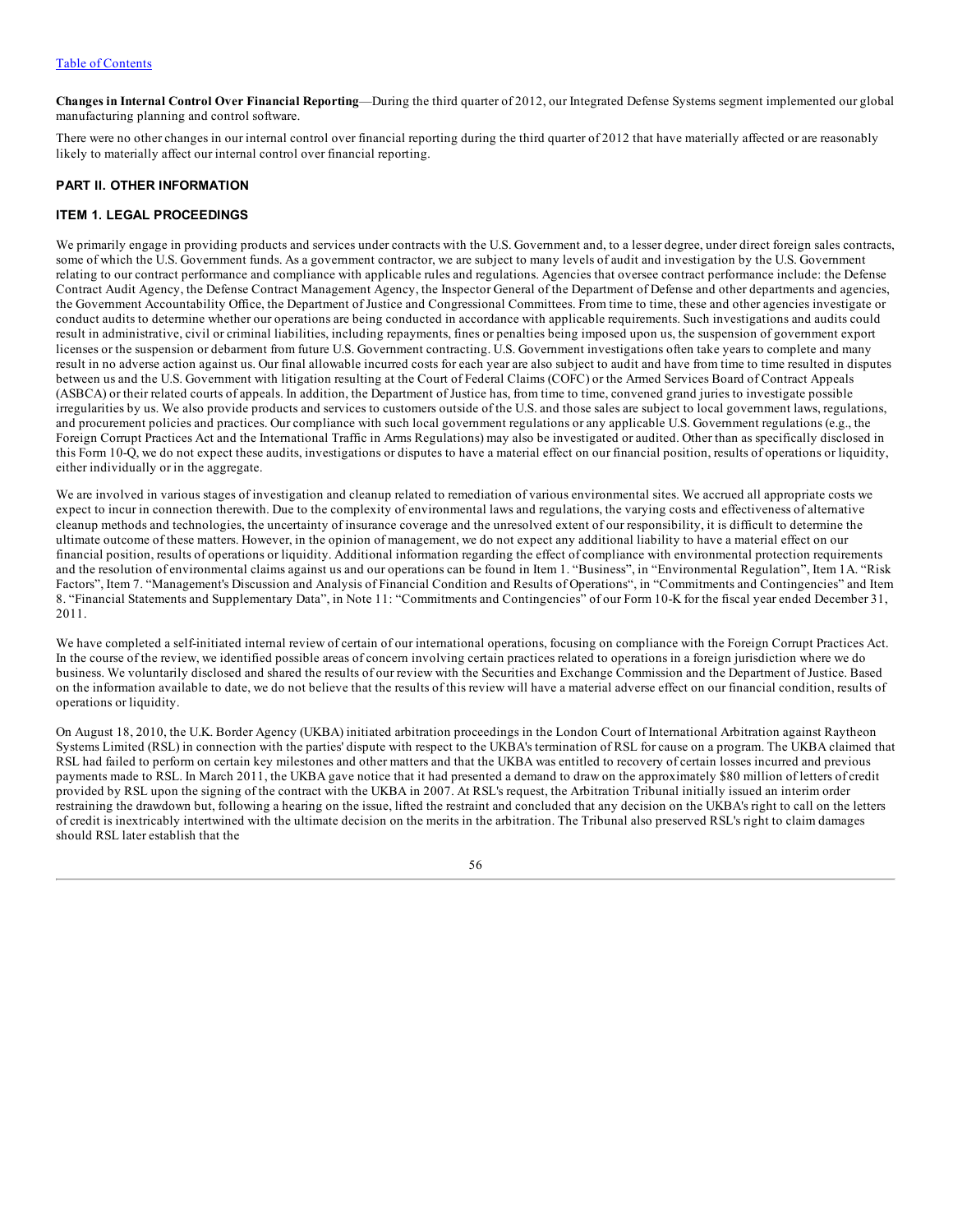<span id="page-56-0"></span>drawdown was not valid. To date, the UKBA has submitted claims in the arbitration for damages and clawback of previous payments of approximately £415 million (approximately \$670 million based on foreign exchange rates as of September 30, 2012) excluding any credit for capability delivered or draw on the letters of credit. RSL has submitted in the arbitration its defenses to the UKBA claim as well as substantial counterclaims in the amount of approximately £500 million (approximately \$807 million based on foreign exchange rates as of September 30, 2012) against the UKBA for the collection of receivables and damages.

RSL is pursuing vigorously the collection of all receivables for the program and damages in connection with the wrongful termination and mounting a strong defense to the UKBA's alleged claims for losses and previous payments. We believe the remaining receivables and other assets are probable of recovery in litigation or arbitration. We currently do not believe it is probable that RSL is liable for losses, previous payments (which includes the \$80 million related to the drawdown on the letters of credit), clawback or other claims asserted by the UKBA. If we fail to collect the receivable balances or are required to make payments against claims or other losses asserted by the UKBA in excess of the amounts we have recorded, it could have a material adverse effect on our financial position, results of operations or liquidity. Arbitration hearings are scheduled to commence in late 2012 and we expect to have a decision in 2013.

Additional information regarding arbitration with the UKBA is contained in "Commitments and Contingencies" within Part I, Item 2 and Note 9: "Commitments and Contingencies" within Part I, Item 1 of this Form 10-Q.

In addition, various other claims and legal proceedings generally incidental to the normal course of business are pending or threatened against us. We do not expect any additional liability from these proceedings to have a material adverse effect on our financial position, results of operations or liquidity.

#### **ITEM 1A. RISK FACTORS**

You should carefully review and consider the information regarding certain factors which could materially affect our business, financial condition or future results set forth under Item 1A. "Risk Factors" in our Annual Report on Form 10-K for the year ended December 31, 2011. There have been no material changes from the factors disclosed in our Annual Report on Form 10-K for the year ended December 31, 2011, although we may disclose changes to such factors or disclose additional factors from time to time in our future filings with the Securities and Exchange Commission.

#### **ITEM 2. UNREGISTERED SALES OF EQUITY SECURITIES AND USE OF PROCEEDS**

#### **Issuer Purchases of Equity Securities**

| Period                                        | Total Number of<br><b>Shares</b><br>Purchased <sup>(1)</sup> |   | Average<br>Price Paid<br>per Share | Total Number of<br>Shares Purchased<br>as Part of Publicly<br>Announced Plan | Approximate Dollar<br>Value of Shares that<br>May Yet Be Purchased<br>Under the $Plan^{(2)}$ |
|-----------------------------------------------|--------------------------------------------------------------|---|------------------------------------|------------------------------------------------------------------------------|----------------------------------------------------------------------------------------------|
| July (July 2 - July 29, 2012)                 | 174,703                                                      | ъ | 50.29                              |                                                                              | \$1.6 billion                                                                                |
| August (July 30 - August 26, 2012)            | 796.558                                                      |   | 55.69                              | 791.200                                                                      | \$1.5 billion                                                                                |
| September (August 27 - September 30,<br>2012) | 1.429.283                                                    |   | 56.92                              | 1.422.423                                                                    | \$1.4 billion                                                                                |
| Total                                         | 2,400,544                                                    |   | 56.03                              | 2,213,623                                                                    |                                                                                              |

(1) Includes shares purchased related to treasury activity under our stock plans. Such activity during the third quarter of 2012 includes the surrender by employees of 186,921 shares to satisfy income tax withholding obligations in connection with the vesting of restricted stock previously issued to employees.

(2) In September 2011, our Board of Directors authorized the repurchase of up to \$2 billion of our outstanding common stock. All previous programs have been completed as of September 30, 2012. Share repurchases will take place from time to time at management's discretion depending on market conditions.

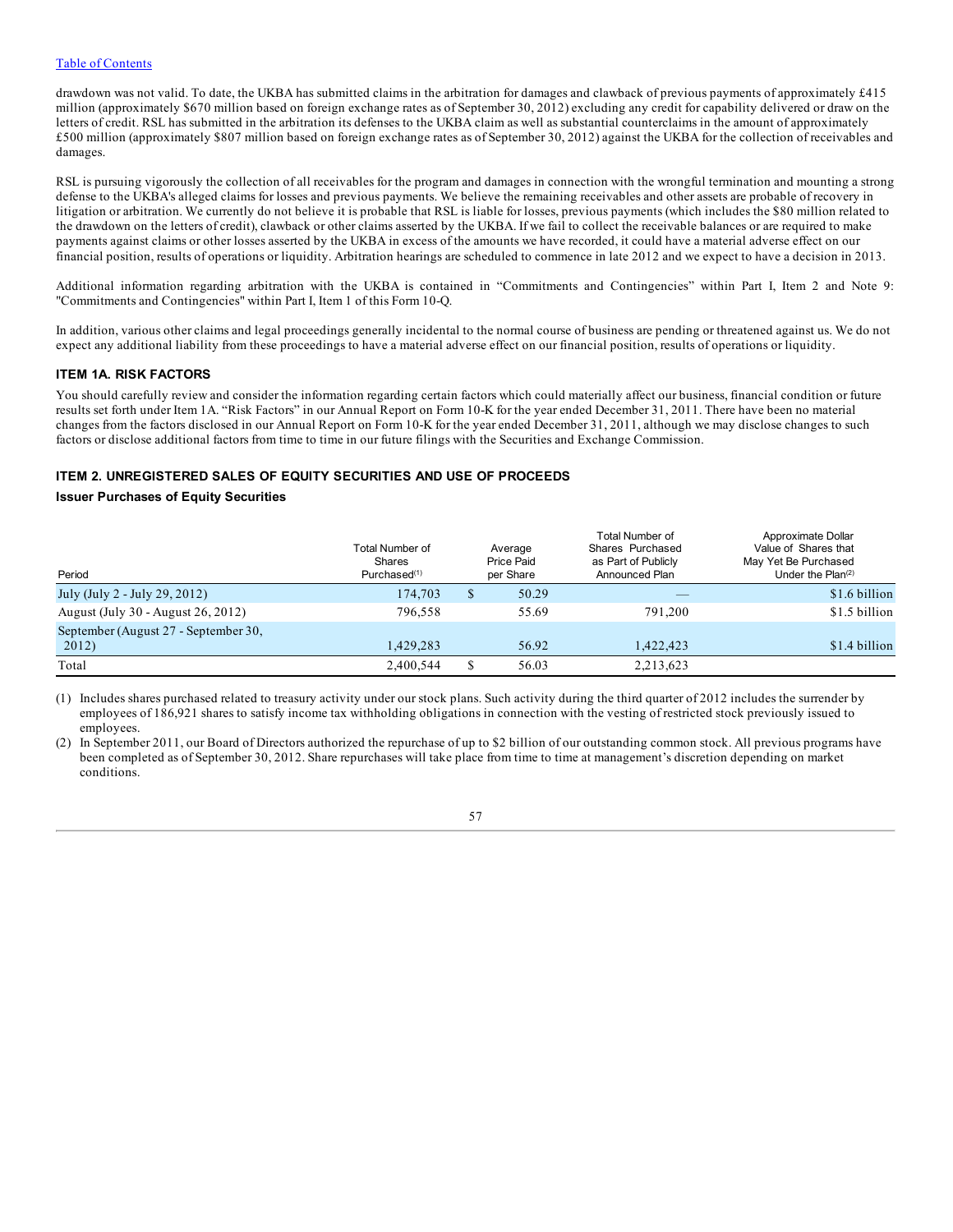# **ITEM 6. EXHIBITS**

The following list of exhibits includes exhibits submitted with this Form 10-Q as filed with the Securities and Exchange Commission and those incorporated by reference to other filings.

| 15   | PricewaterhouseCoopers LLP Awareness Letter.*                                                                                                                                                                                                                                                                                                                                                                                                                              |
|------|----------------------------------------------------------------------------------------------------------------------------------------------------------------------------------------------------------------------------------------------------------------------------------------------------------------------------------------------------------------------------------------------------------------------------------------------------------------------------|
| 31.1 | Certification of William H. Swanson pursuant to Section 302 of the Sarbanes-Oxley Act of 2002.*                                                                                                                                                                                                                                                                                                                                                                            |
| 31.2 | Certification of David C. Wajsgras pursuant to Section 302 of the Sarbanes-Oxley Act of 2002.*                                                                                                                                                                                                                                                                                                                                                                             |
| 32.1 | Certification of William H. Swanson pursuant to 18 U.S.C. Section 1350, as Adopted Pursuant to Section 906 of the Sarbanes-<br>Oxley Act of 2002.**                                                                                                                                                                                                                                                                                                                        |
| 32.2 | Certification of David C. Wajsgras pursuant to 18 U.S.C. Section 1350, as Adopted Pursuant to Section 906 of the Sarbanes-Oxley<br>Act of 2002.**                                                                                                                                                                                                                                                                                                                          |
| 101  | The following materials from Raytheon Company's Quarterly Report on Form 10-Q for the quarter ended September 30, 2012,<br>formatted in XBRL (Extensible Business Reporting Language): (i) Consolidated Balance Sheets, (ii) Consolidated Statements of<br>Operations, (iii) Consolidated Statements of Comprehensive Income, (iv) Consolidated Statements of Equity, (v) Consolidated<br>Statements of Cash Flows, and (vi) Notes to Consolidated Financial Statements.** |

\* filed electronically herewith

\*\* furnished and not filed herewith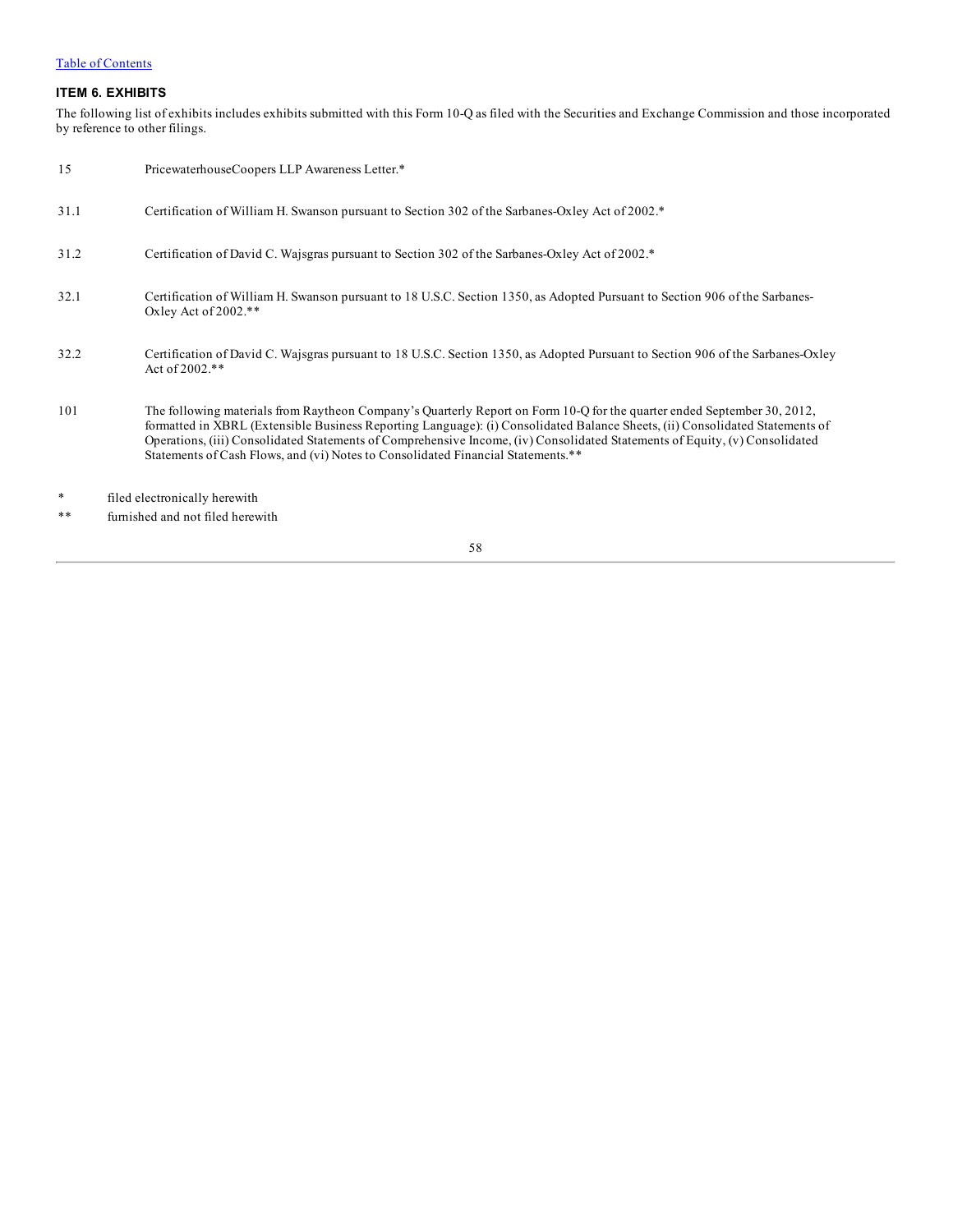#### <span id="page-58-0"></span>**SIGNATURES**

Pursuant to the requirements of the Securities Exchange Act of 1934, the registrant has duly caused this report to be signed on its behalf by the undersigned thereunto duly authorized.

# **RAYTHEON COMPANY**

By: /s/ Michael J. Wood

Michael J. Wood Vice President, Controller and Chief Accounting Officer *Principal Accounting Of icer*

October 25, 2012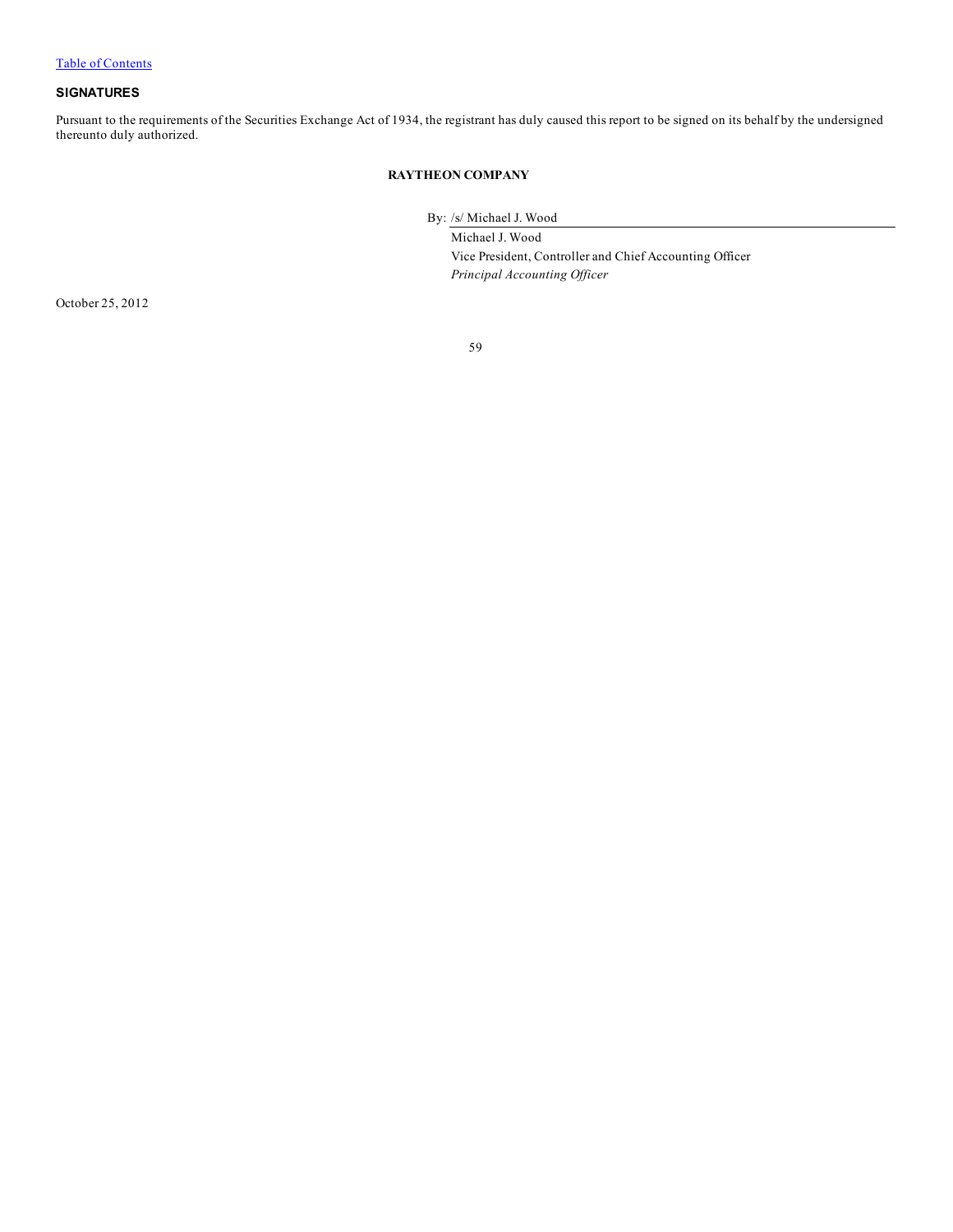Securities and Exchange Commission 100 F Street, N.E. Washington, DC 20549

#### Commissioners:

We are aware that our report dated October 25, 2012 on our review of interim financial information of Raytheon Company and its subsidiaries (the "Company") for the three-month and nine-month periods ended September 30, 2012 and October 2, 2011 and included in the Company's Quarterly Report on Form 10-Q for the quarter ended September 30, 2012 is incorporated by reference in its Registration Statements on Form S-3 (File Nos. 333-170196; 333-154677; 333-71974; 333-58474; and 333-82529) and Form S-8 (File Nos. 333-124690; 333-56117; 333-52536; 333-64168; 333-45629; and 333-168415).

Very truly yours,

/s/ PricewaterhouseCoopers LLP

PricewaterhouseCoopers LLP Boston, Massachusetts October 25, 2012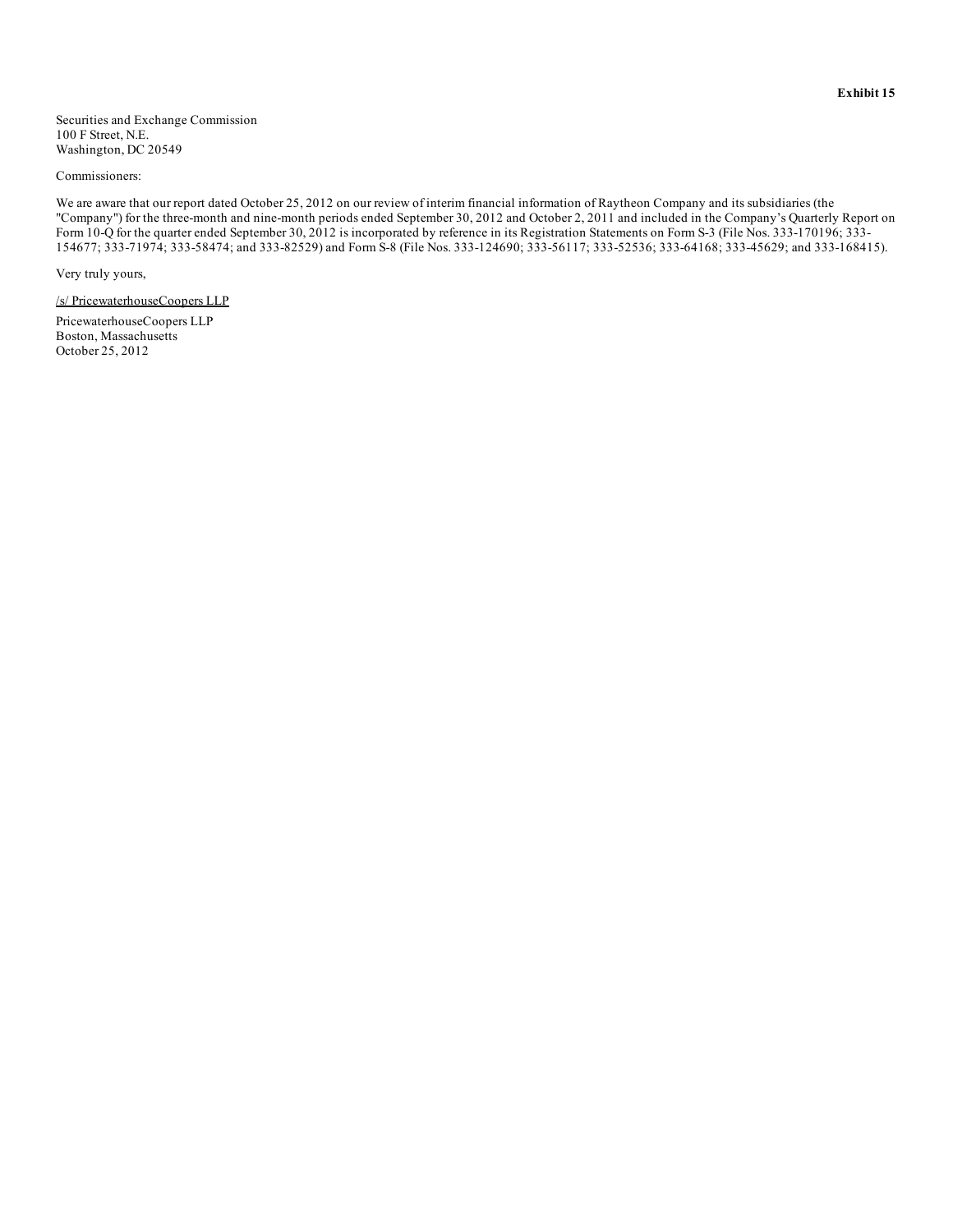#### **CERTIFICATION OF CHIEF EXECUTIVE OFFICER PURSUANT TO SECTION 302 OF THE SARBANES-OXLEY ACT OF 2002**

I, William H. Swanson, certify that:

- 1. I have reviewed this quarterly report on Form 10-Q of Raytheon Company;
- 2. Based on my knowledge, this report does not contain any untrue statement of a material fact or omit to state a material fact necessary to make the statements made, in light of the circumstances under which such statements were made, not misleading with respect to the periods covered by this report;
- 3. Based on my knowledge, this report does not contain any untrue statement of a material fact or omit to state a material fact necessary to make the statements made, in light of the circumstances under which such statements were made, not misleading with respect to the periods covered by this report;
- 4. The registrant's other certifying officer and I are responsible for establishing and maintaining disclosure controls and procedures (as defined in Exchange Act Rules 13a-15(e) and 15d-15(e)) and internal control over financial reporting (as defined in Exchange Act Rules 13a-15(f) and 15d-15(f)) for the registrant and have:
	- a) Designed such disclosure controls and procedures, or caused such disclosure controls and procedures to be designed under our supervision, to ensure that material information relating to the registrant, including its consolidated subsidiaries, is made known to us by others within those entities, particularly during the period in which this report is being prepared;
	- b) Designed such internal control over financial reporting, or caused such internal control over financial reporting to be designed under our supervision, to provide reasonable assurance regarding the reliability of financial reporting and the preparation of financial statements for external purposes in accordance with generally accepted accounting principles;
	- c) Evaluated the effectiveness of the registrant's disclosure controls and procedures and presented in this report our conclusions about the effectiveness of the disclosure controls and procedures, as of the end of the period covered by this report based on such evaluation; and
	- d) Disclosed in this report any change in the registrant's internal control over financial reporting that occurred during the registrant's most recent fiscal quarter (the registrant's fourth fiscal quarter in the case of an annual report) that has materially affected, or is reasonably likely to materially affect, the registrant's internal control over financial reporting; and
- 5. The registrant's other certifying officer and I have disclosed, based on our most recent evaluation of internal control over financial reporting, to the registrant's auditors and the audit committee of the registrant's board of directors (or persons fulfilling the equivalent functions):
	- a) All significant deficiencies and material weaknesses in the design or operation of internal control over financial reporting which are reasonably likely to adversely affect the registrant's ability to record, process, summarize and report financial information; and
	- b) Any fraud, whether or not material, that involves management or other employees who have a significant role in the registrant's internal control over financial reporting.

Date: October 25, 2012

/s/ William H. Swanson

William H. Swanson Chairman and Chief Executive Officer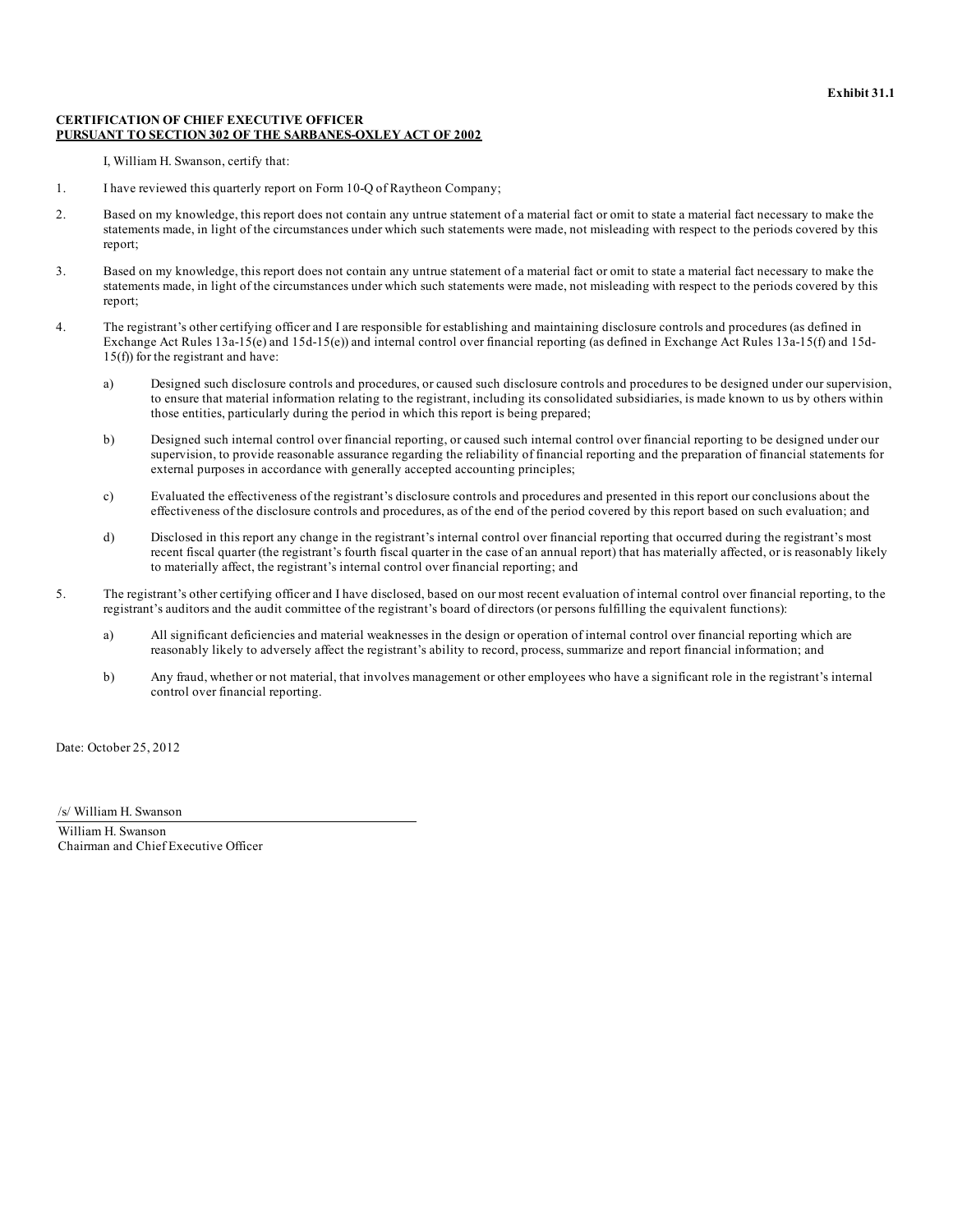#### **CERTIFICATION OF CHIEF EXECUTIVE OFFICER PURSUANT TO SECTION 302 OF THE SARBANES-OXLEY ACT OF 2002**

I, David C. Wajsgras, certify that:

- 1. I have reviewed this quarterly report on Form 10-Q of Raytheon Company;
- 2. Based on my knowledge, this report does not contain any untrue statement of a material fact or omit to state a material fact necessary to make the statements made, in light of the circumstances under which such statements were made, not misleading with respect to the periods covered by this report;
- 3. Based on my knowledge, this report does not contain any untrue statement of a material fact or omit to state a material fact necessary to make the statements made, in light of the circumstances under which such statements were made, not misleading with respect to the periods covered by this report;
- 4. The registrant's other certifying officer and I are responsible for establishing and maintaining disclosure controls and procedures (as defined in Exchange Act Rules 13a-15(e) and 15d-15(e)) and internal control over financial reporting (as defined in Exchange Act Rules 13a-15(f) and 15d-15(f)) for the registrant and have:
	- a) Designed such disclosure controls and procedures, or caused such disclosure controls and procedures to be designed under our supervision, to ensure that material information relating to the registrant, including its consolidated subsidiaries, is made known to us by others within those entities, particularly during the period in which this report is being prepared;
	- b) Designed such internal control over financial reporting, or caused such internal control over financial reporting to be designed under our supervision, to provide reasonable assurance regarding the reliability of financial reporting and the preparation of financial statements for external purposes in accordance with generally accepted accounting principles;
	- c) Evaluated the effectiveness of the registrant's disclosure controls and procedures and presented in this report our conclusions about the effectiveness of the disclosure controls and procedures, as of the end of the period covered by this report based on such evaluation; and
	- d) Disclosed in this report any change in the registrant's internal control over financial reporting that occurred during the registrant's most recent fiscal quarter (the registrant's fourth fiscal quarter in the case of an annual report) that has materially affected, or is reasonably likely to materially affect, the registrant's internal control over financial reporting; and
- 5. The registrant's other certifying officer and I have disclosed, based on our most recent evaluation of internal control over financial reporting, to the registrant's auditors and the audit committee of the registrant's board of directors (or persons fulfilling the equivalent functions):
	- a) All significant deficiencies and material weaknesses in the design or operation of internal control over financial reporting which are reasonably likely to adversely affect the registrant's ability to record, process, summarize and report financial information; and
	- b) Any fraud, whether or not material, that involves management or other employees who have a significant role in the registrant's internal control over financial reporting.

Date: October 25, 2012

/s/ David C. Wajsgras

David C. Wajsgras Senior Vice President and Chief Financial Officer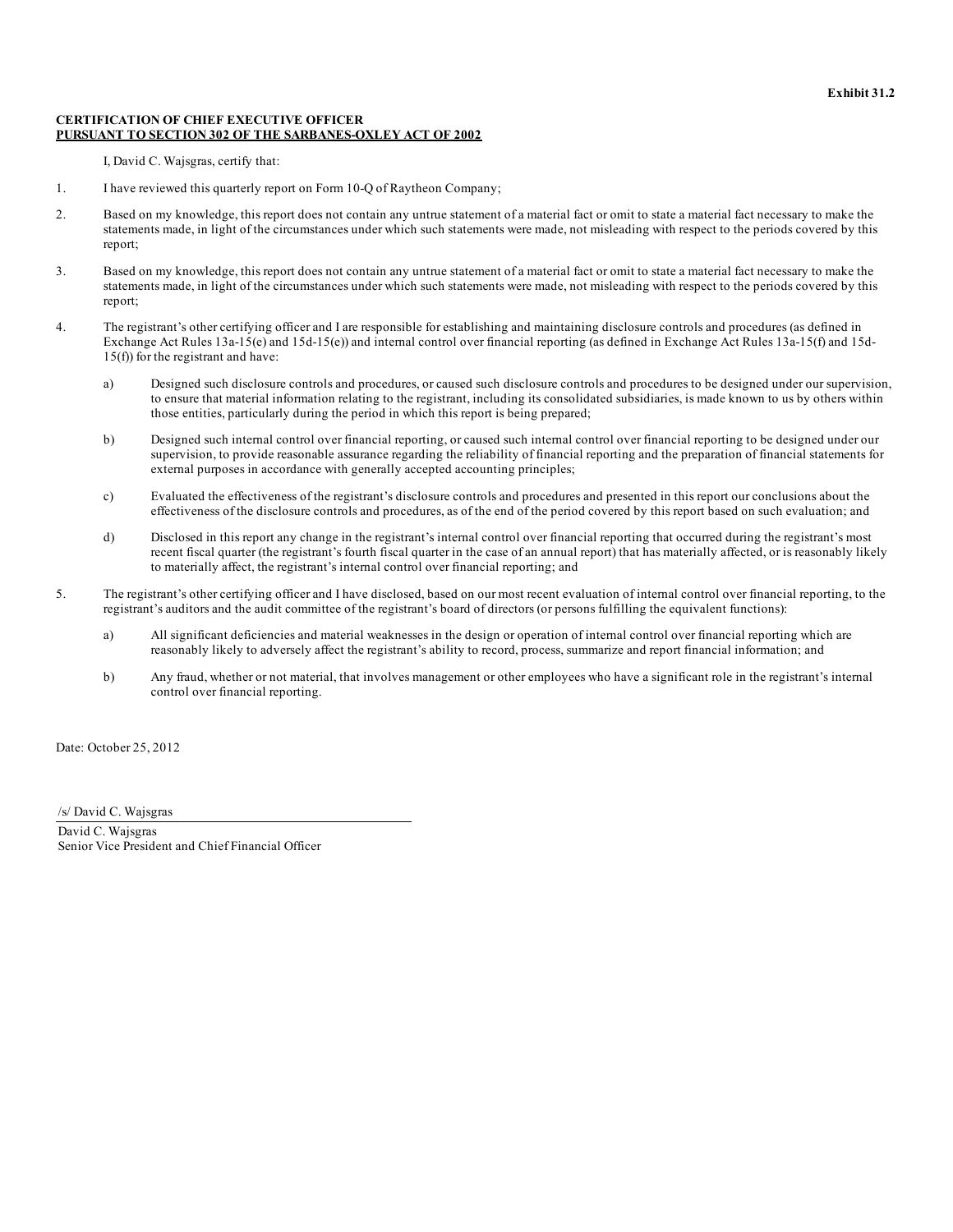#### **CERTIFICATION PURSUANT TO 18 U.S.C. SECTION 1350, AS ADOPTED PURSUANT TO SECTION 906 OF THE SARBANES-OXLEY ACT OF 2002**

In connection with the Quarterly Report of Raytheon Company (the "Company") on Form 10-Q for the period ended September 30, 2012 as filed with the Securities and Exchange Commission on the date hereof (the "Report"), I, William H. Swanson, certify, pursuant to 18 U.S.C. § 1350, as adopted pursuant to §906 of the Sarbanes-Oxley Act of 2002, that to my knowledge:

(1) The Report fully complies with the requirements of section 13(a) or 15(d) of the Securities Exchange Act of 1934: and

(2) The information contained in the Report fairly presents, in all material respects, the financial condition and results of operations of the Company.

/s/ William H. Swanson

William H. Swanson Chairman and Chief Executive Officer October 25, 2012

A signed original of this written statement required by Section 906 has been provided to the Company and will be retained by the Company and furnished to the Securities and Exchange Commission or its staff upon request.